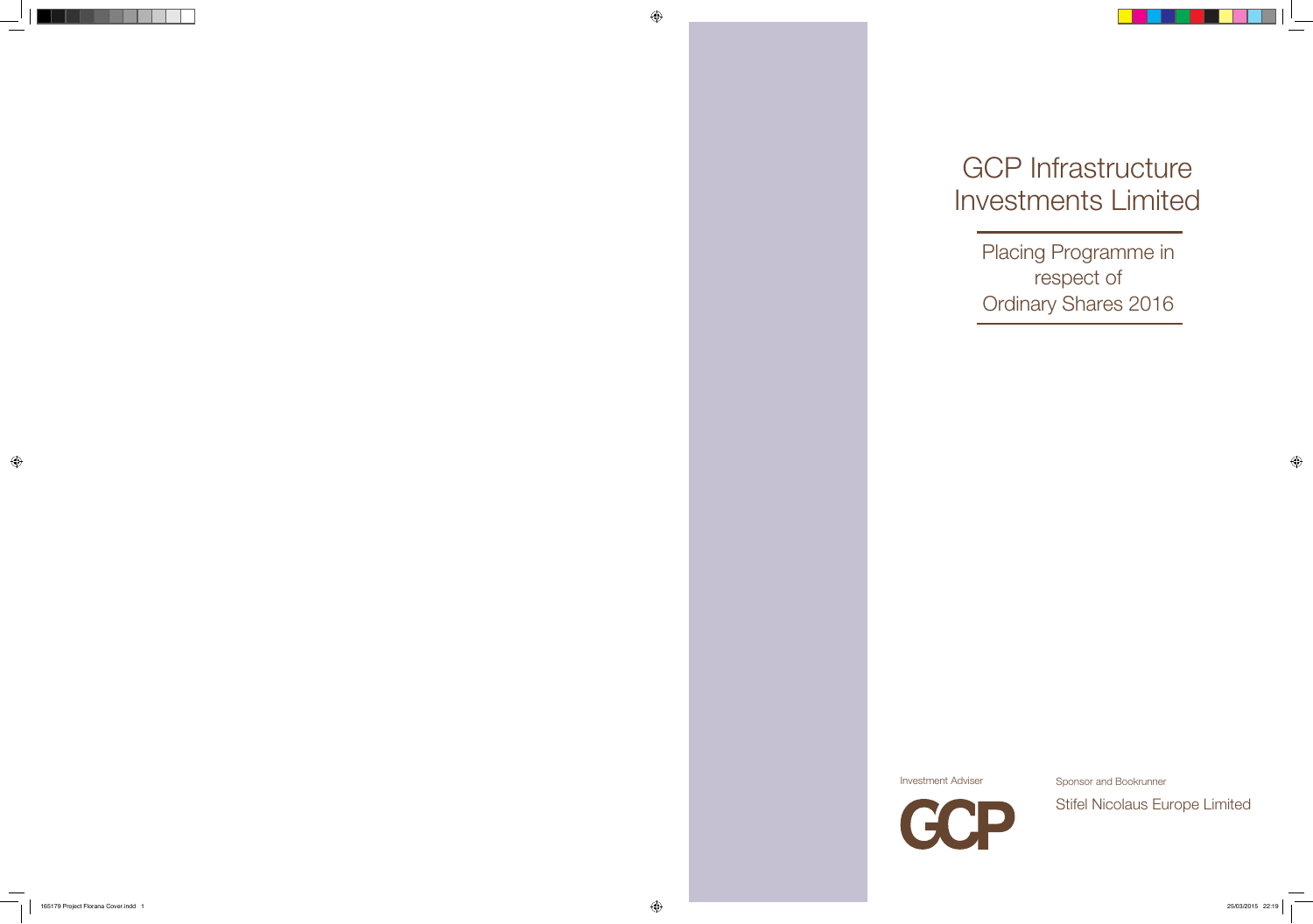THIS DOCUMENT IS IMPORTANT AND REQUIRES YOUR IMMEDIATE ATTENTION. If you are in any doubt about the action you should take or the contents of this document, you should consult immediately a person authorised for the purposes of the Financial Services and Markets Act 2000 (as amended) (''FSMA'') who specialises in advising on the acquisition of shares and other securities if you are in the United Kingdom, or another appropriately authorised financial adviser if you are outside the United Kingdom.

A copy of this document, which comprises a prospectus relating to GCP Infrastructure Investments Limited (the ''Company''), prepared in accordance with the Prospectus Rules of the Financial Conduct Authority (the ''FCA'') made under section 73A of FSMA, has been filed with the FCA in accordance with Rule 3.2 of the Prospectus Rules. This document has been made available to the public as required by the Prospectus Rules.

Application will be made to the UK Listing Authority for all of the New Ordinary Shares to be issued pursuant to the Placing Programme to be admitted to the Premium Listing segment of the Official List and for all such New Ordinary Shares to be admitted to trading on the London Stock Exchange's Main Market for listed securities. It is expected that Admission of such New Ordinary Shares will become effective and dealings in such New Ordinary Shares will commence not later than 17 April 2017.

The Ordinary Shares are not dealt in on any other recognised investment exchanges and no applications for the Ordinary Shares to be traded on any such other exchanges have been made or are currently expected to be made.

The Directors of the Company, whose names and functions appear in the ''Directors, Agents and Advisers'' section of this document, and the Company itself, accept responsibility for the information contained in this document. To the best of the knowledge of the Directors and of the Company (who have taken all reasonable care to ensure that such is the case), the information contained in this document is in accordance with the facts and does not omit anything likely to affect the import of such information.

The Investment Adviser accepts responsibility for the information contained in paragraph 8 of Part 1, paragraph 3 of Part 2 and Part 3 of this document. To the best of the knowledge of the Investment Adviser, who has taken all reasonable care to ensure that such is the case, the information contained in paragraph 8 of Part 1, paragraph 3 of Part 2 and Part 3 of this document is in accordance with the facts and does not omit anything likely to affect the import of such information.

Although the whole text of this document should be read, the attention of persons receiving this document and of prospective investors in the Company are drawn to the section headed ''Risk Factors'' contained on pages 13 to 24 of this document.

# GCP Infrastructure Investments Limited

(a company incorporated in Jersey under the Companies (Jersey) Law, 1991 (as amended) with registered no. 105775)

# Placing Programme in respect of up to 175 million Ordinary Shares

Sponsor and Bookrunner

# Stifel Nicolaus Europe Limited

Stifel Nicolaus Europe Limited ("Stifel") is authorised and regulated in the United Kingdom by the Financial Conduct Authority and is acting for the Company and no-one else in connection with the Placing Programme and the contents of this document and will not be responsible to anyone other than the Company for providing the protections afforded to its respective clients or for affording advice in relation to the Placing Programme, the contents of this document or any matters referred to herein. Nothing in this paragraph shall serve to exclude or limit any responsibilities which Stifel may have under FSMA or the regulatory regime established thereunder. Stifel takes no responsibility for any part of the contents of this document pursuant to sections 79(3) or 90 of FSMA and accepts no responsibility for, nor authorises, any part of the contents of this document under rule 5.5 of the Prospectus Rules of the FCA.

The New Ordinary Shares have not been and will not be registered under the United States Securities Act of 1933, as amended (the ''Securities Act''), or under the applicable state securities laws of the United States, and may not be offered or sold directly or indirectly in or into the United States, or to or for the account or benefit of any US person (within the meaning of Regulation S under the Securities Act). In addition, the Company has not been, and will not be, registered under the United States Investment Company Act of 1940, as amended.

This document is dated 18 April 2016.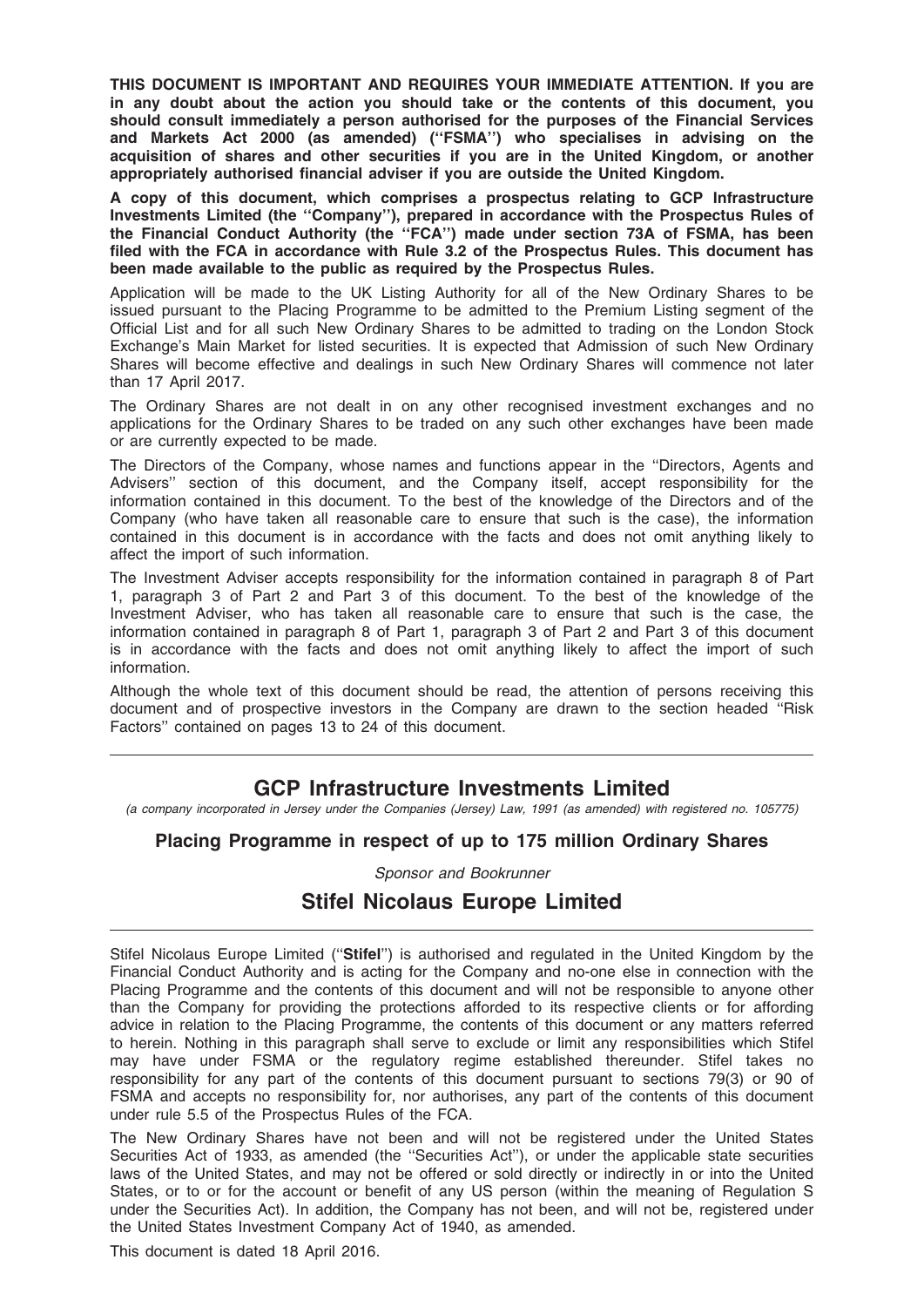# **CONTENTS**

|                   |  | 13 |
|-------------------|--|----|
|                   |  | 25 |
|                   |  | 28 |
|                   |  | 30 |
|                   |  | 30 |
|                   |  | 31 |
| PART <sub>2</sub> |  | 39 |
| PART <sub>3</sub> |  | 44 |
| PART <sub>4</sub> |  | 48 |
| PART <sub>5</sub> |  | 51 |
| PART 6            |  | 56 |
| 82<br>PART 7      |  |    |
|                   |  |    |
| 89                |  |    |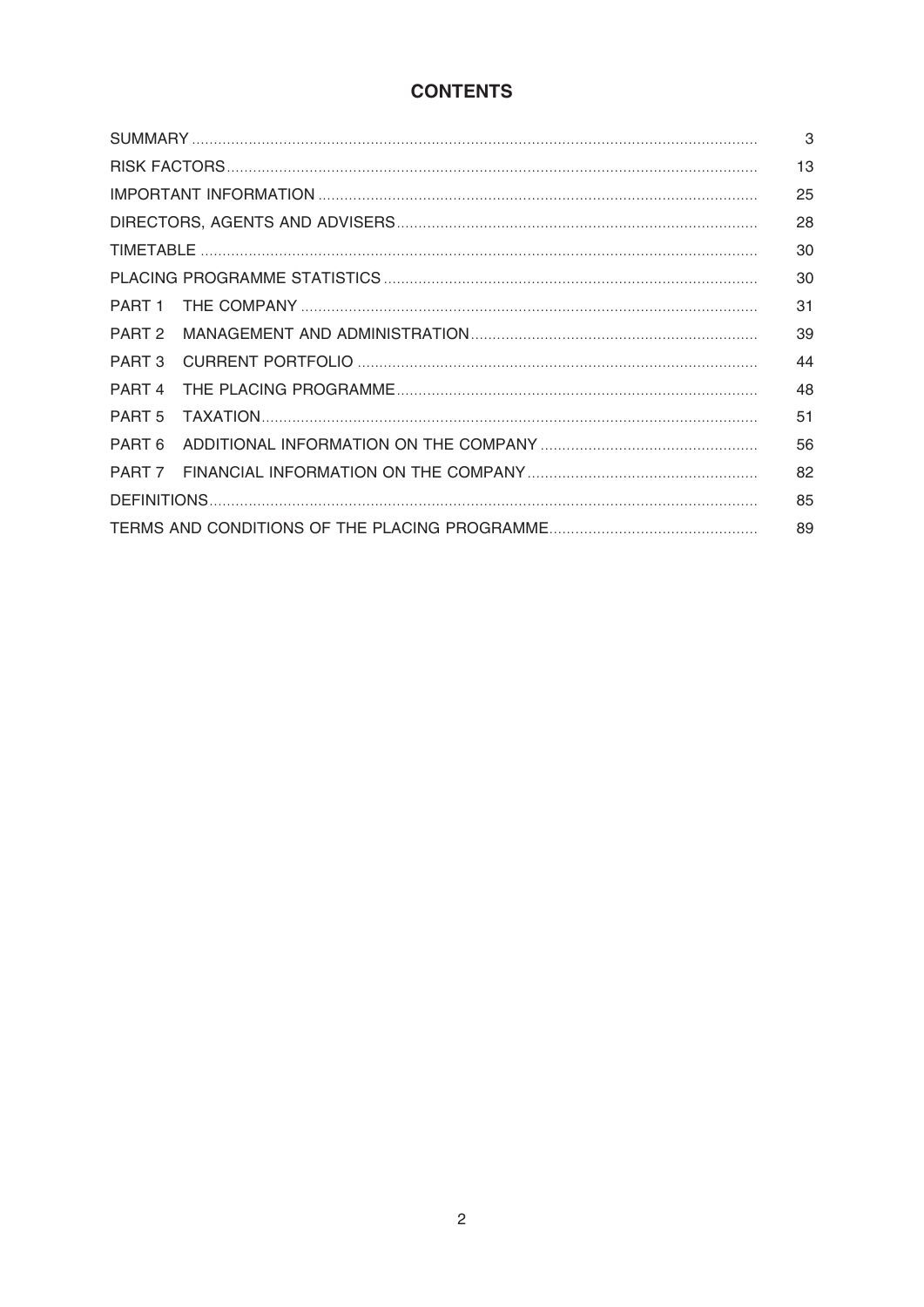# SUMMARY

Summaries are made up of disclosure requirements known as 'Elements'. These elements are numbered in Sections  $A - E$  (A.1 – E.7).

This summary contains all the Elements required to be included in a summary for this type of security and issuer. Because some Elements are not required to be addressed, there may be gaps in the numbering sequence of the Elements.

Even though an Element may be required to be inserted in the summary because of the type of security and issuer, it is possible that no relevant information can be given regarding the Element. In this case a short description of the Element is included in the summary with the mention of 'not applicable'.

|     | Section A - Introduction and warnings                                                                                       |                                                                                                                                                                                                                                                                                                                                                                                                                                                 |  |  |
|-----|-----------------------------------------------------------------------------------------------------------------------------|-------------------------------------------------------------------------------------------------------------------------------------------------------------------------------------------------------------------------------------------------------------------------------------------------------------------------------------------------------------------------------------------------------------------------------------------------|--|--|
| A.1 |                                                                                                                             | This summary should be read as an introduction to the<br>$\bullet$<br>prospectus;                                                                                                                                                                                                                                                                                                                                                               |  |  |
|     |                                                                                                                             | any decision to invest in the securities should be based on<br>$\bullet$<br>consideration of the prospectus as a whole by the investor;                                                                                                                                                                                                                                                                                                         |  |  |
|     |                                                                                                                             | where a claim relating to the information contained in the<br>$\bullet$<br>prospectus is brought before a court, the plaintiff investor<br>might, under the national legislation of the Member States,<br>have to bear the costs of translating the prospectus before the<br>legal proceedings are initiated; and                                                                                                                               |  |  |
|     |                                                                                                                             | civil liability attaches only to those persons who have tabled<br>the summary including any translation thereof, but only if the<br>summary is misleading, inaccurate or inconsistent when read<br>together with the other parts of the prospectus or it does not<br>provide, when read together with the other parts of the<br>prospectus, key information in order to aid investors when<br>considering whether to invest in such securities. |  |  |
| A.2 | <b>Subsequent resale</b><br>of securities or final<br>placement of securities<br>through financial<br><b>intermediaries</b> | Not<br>applicable.<br>GCP Infrastructure Investments<br>Limited<br>(the<br>"Company") is not engaging any financial intermediaries for any<br>resale of securities or final placement of securities after the publication<br>of this document.                                                                                                                                                                                                  |  |  |
|     | <b>Section B - The Company</b>                                                                                              |                                                                                                                                                                                                                                                                                                                                                                                                                                                 |  |  |
| B.1 | <b>Legal and commercial</b><br>name                                                                                         | GCP Infrastructure Investments Limited.                                                                                                                                                                                                                                                                                                                                                                                                         |  |  |
| B.2 | <b>Domicile and legal</b><br>form, legislation<br>and country of<br>incorporation                                           | The Company is a closed-ended investment company incorporated in<br>Jersey under the Companies (Jersey) Law, 1991, (as amended) and is a<br>certified fund pursuant to the CIF Law and the Jersey Listed Fund Guide.<br>Its registered office is situated at 12 Castle Street, St. Helier, Jersey JE2<br>3RT.                                                                                                                                   |  |  |
| B.5 | Details of any group<br>of which the<br><b>Company forms</b><br>part                                                        | Not applicable. The Company is not part of a group. The Company<br>merged with its wholly-owned subsidiary, GCP Infrastructure Asset<br>Holdings Limited, on 30 September 2015.                                                                                                                                                                                                                                                                 |  |  |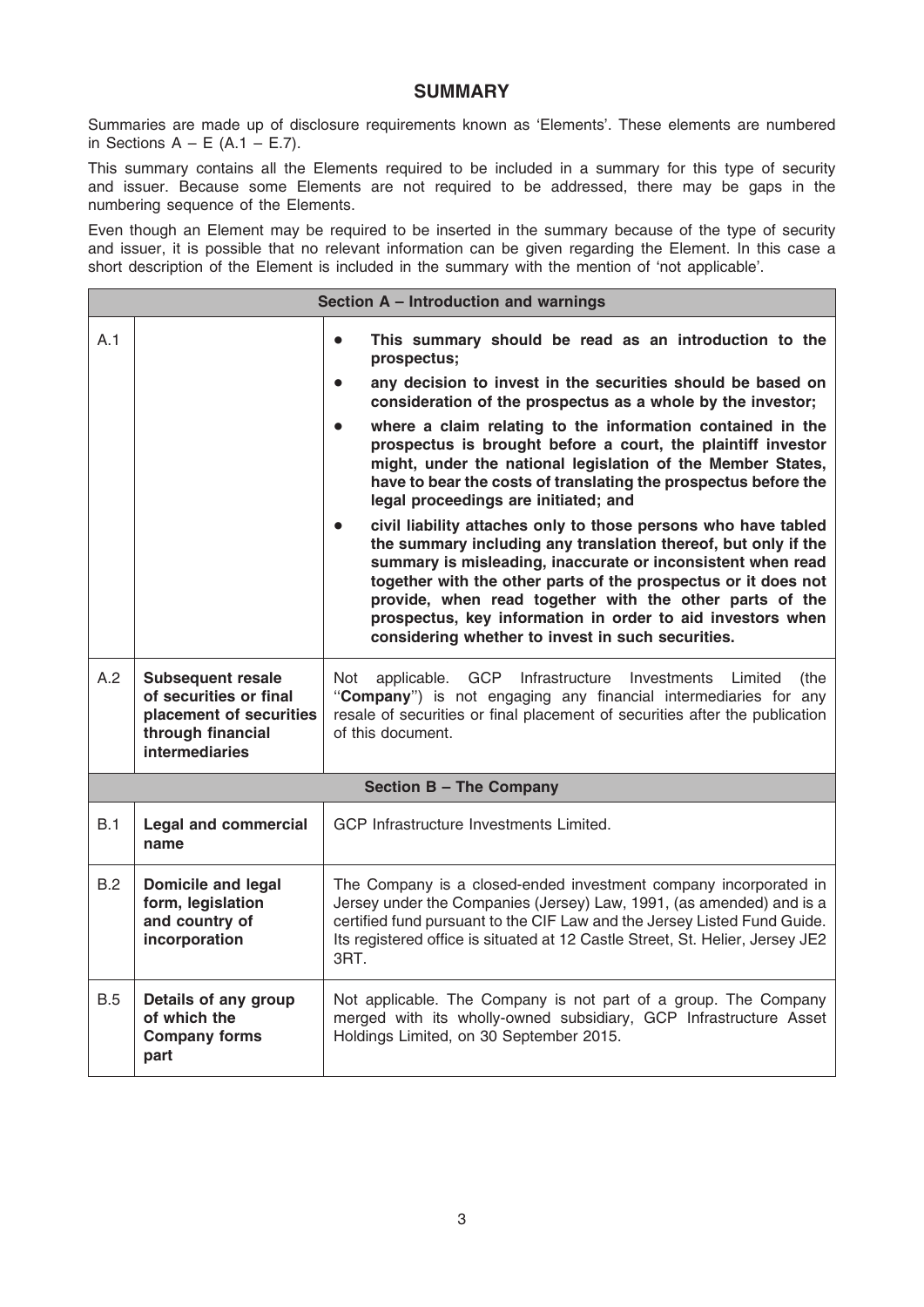| <b>B.6</b> | Notifiable interests and<br>voting rights                                                                                                                   | As at 14 April 2016 (being the latest practicable date before publication of<br>this document), the Company is aware of the following existing<br>Shareholders who were at such time interested, directly or indirectly, in<br>3 per cent. or more of the Company's issued share capital:                                                                                                                                                                |                                        |                                                                                                                                          |                                                                              |
|------------|-------------------------------------------------------------------------------------------------------------------------------------------------------------|----------------------------------------------------------------------------------------------------------------------------------------------------------------------------------------------------------------------------------------------------------------------------------------------------------------------------------------------------------------------------------------------------------------------------------------------------------|----------------------------------------|------------------------------------------------------------------------------------------------------------------------------------------|------------------------------------------------------------------------------|
|            |                                                                                                                                                             | <b>Name</b>                                                                                                                                                                                                                                                                                                                                                                                                                                              |                                        | Number of<br>Ordinary<br><b>Shares</b>                                                                                                   | Percentage<br>of issued<br>share<br>capital                                  |
|            |                                                                                                                                                             | Rathbone Investment Management<br><b>BMO Global Asset Management</b><br>Insight Investment Management<br><b>Brewin Dolphin</b><br>Tredje AP Fonden<br>Investec Wealth & Management<br>Close Asset Management<br>West Yorkshire Pension Fund<br>Quilter Chevlot Investment Management<br>Smith & Williamson Investment Management                                                                                                                         |                                        | 35,359,601<br>33,510,212<br>32,251,618<br>31,822,651<br>30,250,000<br>29,703,247<br>25,606,118<br>24,198,938<br>23,309,116<br>18,343,752 | 5.95<br>5.64<br>5.42<br>5.35<br>5.09<br>4.99<br>4.31<br>4.07<br>3.92<br>3.09 |
|            |                                                                                                                                                             | None of the above Shareholders has different Shareholder rights to<br>those of other Shareholders.                                                                                                                                                                                                                                                                                                                                                       |                                        |                                                                                                                                          |                                                                              |
|            |                                                                                                                                                             | As at the date of this document, the Company is not aware of any person<br>or persons who, directly or indirectly, jointly or severally, exercises<br>control of the Company, nor is it aware of any arrangements, the<br>operation of which may at a subsequent date result in a change of control<br>of the Company.                                                                                                                                   |                                        |                                                                                                                                          |                                                                              |
| <b>B.7</b> | <b>Selected historical</b><br>key financial<br>information and<br>significant change to<br>the Company's<br>financial condition<br>and operating<br>results | Selected historical key financial information of the Company as at<br>30 September 2013, 30 September 2014 and 30 September 2015 is set<br>out below. The information has been extracted without material<br>adjustment from the audited consolidated financial statements of the<br>Company for the years ended 30 September 2013 and 30 September<br>2014 and the audited financial statements of the Company for the year<br>ended 30 September 2015. |                                        |                                                                                                                                          |                                                                              |
|            |                                                                                                                                                             |                                                                                                                                                                                                                                                                                                                                                                                                                                                          | As at<br>30 September<br>2015<br>£'000 | As at<br>30 September<br>2014*<br>£'000                                                                                                  | As at<br>30 September<br>2013<br>£'000                                       |
|            |                                                                                                                                                             | <b>Assets</b><br>Cash and cash equivalents<br>Receivables and prepayments<br>Investments at fair value                                                                                                                                                                                                                                                                                                                                                   | 4,906<br>1,279<br>657,730              | 38,432<br>44,613<br>389,036                                                                                                              | 25,391<br>3,127<br>344,142                                                   |
|            |                                                                                                                                                             | <b>Total assets</b>                                                                                                                                                                                                                                                                                                                                                                                                                                      | 663,915                                | 472,081                                                                                                                                  | 372,660                                                                      |
|            |                                                                                                                                                             | Liabilities<br>Payables and accrued expenses<br>Financial liabilities at fair value<br><b>Total liabilities</b>                                                                                                                                                                                                                                                                                                                                          | 3,248<br>41,123<br>44,371              | 1,278<br>1,278                                                                                                                           | 3,795<br>75,249<br>79,044                                                    |
|            |                                                                                                                                                             | <b>Net assets</b>                                                                                                                                                                                                                                                                                                                                                                                                                                        | 619,544                                | 470,803                                                                                                                                  | 293,616                                                                      |
|            |                                                                                                                                                             | The 30 September 2014 figures appear as restated in the audited financial statements<br>for the year ended 30 September 2015 following the adoption of IFRS 10 as of<br>1 October 2014.                                                                                                                                                                                                                                                                  |                                        |                                                                                                                                          |                                                                              |
|            |                                                                                                                                                             | Detailed below are the adjusted Net Asset Values attributable to the<br>holders of Ordinary Shares as at the relevant dates as calculated in<br>accordance with the Company's policies as described in this document<br>for calculating its published Net Asset Value (the "Published NAV").<br>The difference between the Published NAVs below attributable to the                                                                                      |                                        |                                                                                                                                          |                                                                              |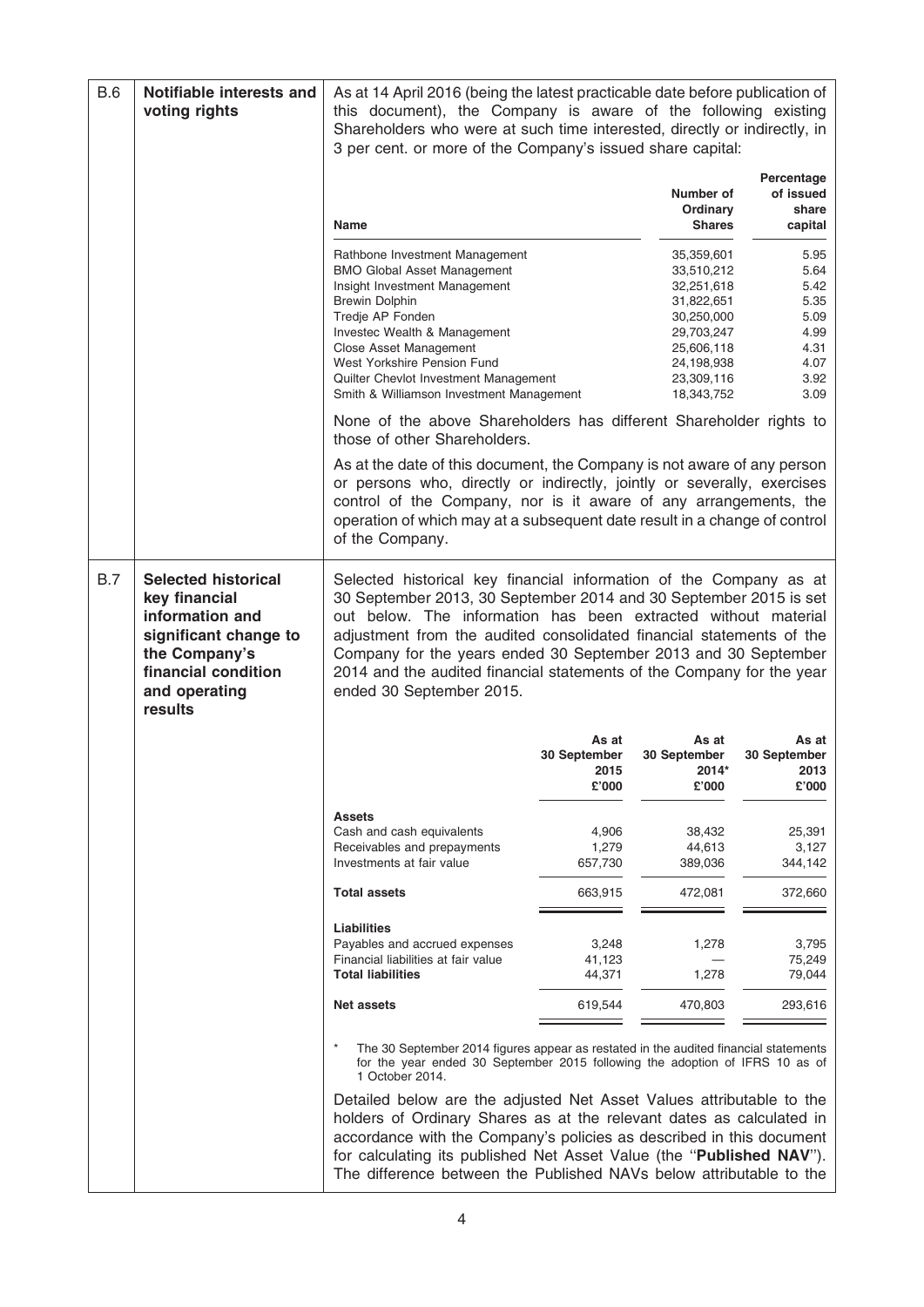Ordinary Shares and the net assets attributable to the Ordinary Shares as illustrated above arises from a difference in the treatment of set up costs incurred between the calculation of Published NAV and Net Asset Value calculation in accordance with IFRS.

|                                                                                                                     | As at<br>30 September<br>2015 | As at<br>30 September<br>2014 | As at<br>30 September<br>2013 |
|---------------------------------------------------------------------------------------------------------------------|-------------------------------|-------------------------------|-------------------------------|
| Period/Year end position<br>Net assets attributable to Ordinary<br>Shares $(E'000)$<br>Net Asset Value per Ordinary | 619.544                       | 470.803                       | 293,616                       |
| Share                                                                                                               | 107.47p                       | 104.53p                       | 104.35p                       |

During the year ended 30 September 2013, the Company carried out a placing and offer for subscription of C Shares which raised gross proceeds of £144.4 million. A further £22.0 million was raised through a tap issue. The Company invested substantially all the capital raised in the Subsidiary. The Subsidiary made 16 investments during the year totalling £168.6 million.

During the year ended 30 September 2014, the Company carried out an open offer, placing and offer for subscription of C Shares in March 2014, which raised gross proceeds of £80 million. Those C Shares converted into Ordinary Shares in August 2014. The Company also carried out a placing pursuant to the 2014 Placing Programme, which raised gross proceeds of £20 million. The Subsidiary made 11 investments during the year totalling £116.5 million.

During the year ended 30 September 2015, the Company carried out two placings pursuant to the 2014 Placing Programme and the 2015 Placing Programme, which raised, in aggregate, gross proceeds of £140 million. The Company made 16 investments during the year totalling £220.2 million.

Save to the extent disclosed below, there has been no significant change in the financial condition or operating results of the Company since 30 September 2015, being the end of the period covered by the historical financial information:

- on 13 October 2015, the Board announced a dividend of 1.9 pence per Ordinary Share for the period from 1 July 2015 to 30 September 2015;
- on 3 November 2015, the Company announced the completion of a transaction subscribing for a loan note with an expected term of approximately 35 years and a value of up to £25.5 million when fully drawn. The loan note was issued by GCP Social Housing 1 Limited and the proceeds used to provide a loan facility secured on a senior basis to finance the acquisition of a number of social housing units for occupation by adults with learning or physical difficulties;
- on 25 November 2015, 572,610 Ordinary Shares were issued to Shareholders who elected to receive the scrip dividend alternative in lieu of cash for the interim dividend for the period from 1 July 2015 to 30 September 2015;
- on 30 November 2015 the Company announced a proposed placing of Ordinary Shares targeting gross proceeds of £20 million through the issue of 16,949,153 Ordinary Shares at 118 pence per Ordinary Share. The placing was successfully closed on 4 December 2015;
- as at 30 November 2015, in light of prevailing market conditions, the Valuation Agent reduced the discount rate used to value certain of the Company's PFI and wind investments resulting in an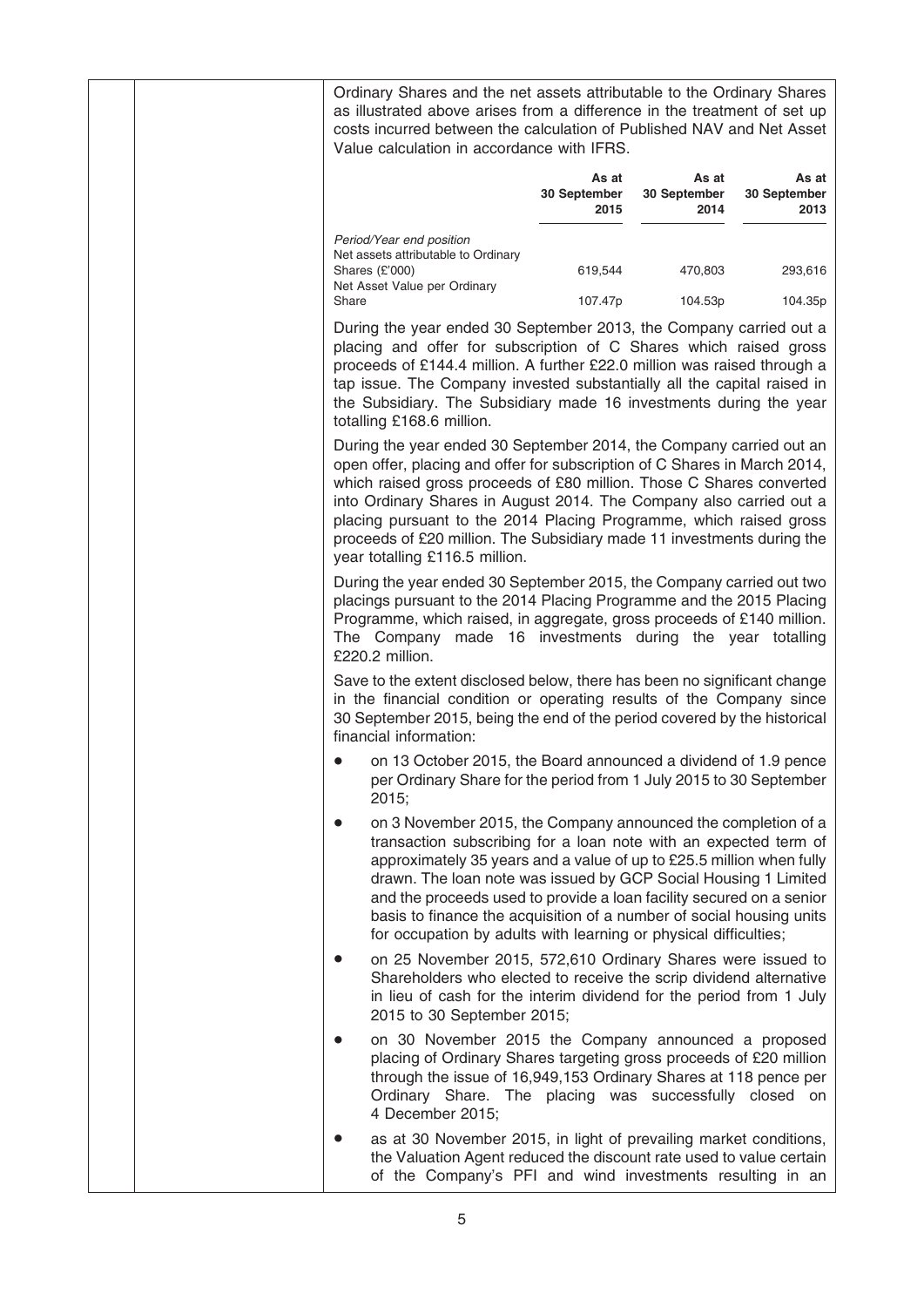|             |                                                                                         | increase in the Net Asset Value per Ordinary Share of 0.65 pence.<br>The Valuation Agent also increased the discount rate used to value<br>one of the Company's biomass investments due to the underlying<br>project suffering delays in both grid connection and operational<br>ramp up, resulting in a decrease in the Net Asset Value per<br>Ordinary Share of 0.38 pence. The overall impact of these valuation<br>adjustments was a reduction in the weighted average discount rate<br>from 8.31 per cent. to 8.28 per cent. and an increase in the Net<br>Asset Value per Ordinary Share of 0.27 pence; |
|-------------|-----------------------------------------------------------------------------------------|---------------------------------------------------------------------------------------------------------------------------------------------------------------------------------------------------------------------------------------------------------------------------------------------------------------------------------------------------------------------------------------------------------------------------------------------------------------------------------------------------------------------------------------------------------------------------------------------------------------|
|             |                                                                                         | on 14 January 2016, the Board announced a dividend of 1.9 pence<br>per Ordinary Share for the period from 1 October 2015 to<br>31 December 2015, paid on 25 February 2016;                                                                                                                                                                                                                                                                                                                                                                                                                                    |
|             |                                                                                         | on 25 February 2016, 596,219 Ordinary Shares were issued to<br>Shareholders who elected to receive the scrip dividend alternative<br>in lieu of cash for the interim dividend for the period from 1 October<br>2015 to 31 December 2015;                                                                                                                                                                                                                                                                                                                                                                      |
|             |                                                                                         | on 14 April 2016, the Board announced a dividend of 1.9 pence per<br>Ordinary Share for the period from 1 January 2016 to 31 March<br>2016; and                                                                                                                                                                                                                                                                                                                                                                                                                                                               |
|             |                                                                                         | on 15 April 2016, the Company repaid £32 million of its £50 million<br>revolving credit facility with Royal Bank of Scotland International<br>Limited.                                                                                                                                                                                                                                                                                                                                                                                                                                                        |
| <b>B.8</b>  | Selected key pro<br>forma financial<br>information                                      | Not applicable. No pro forma financial information is included in this<br>document.                                                                                                                                                                                                                                                                                                                                                                                                                                                                                                                           |
| <b>B.9</b>  | <b>Profit forecast or</b><br>estimate                                                   | Not applicable. No profit forecast or estimate is made in this document.                                                                                                                                                                                                                                                                                                                                                                                                                                                                                                                                      |
| <b>B.10</b> | <b>Qualifications in the</b><br>audit report                                            | Not applicable.                                                                                                                                                                                                                                                                                                                                                                                                                                                                                                                                                                                               |
| <b>B.11</b> | Insufficiency of<br>working capital                                                     | Not applicable.                                                                                                                                                                                                                                                                                                                                                                                                                                                                                                                                                                                               |
| <b>B.34</b> | <b>Description of</b><br>investment objective,<br>policy and investment<br>restrictions | The Company's investment objectives are to provide its Shareholders<br>with regular, sustained, long-term distributions and to preserve the<br>capital value of its investment assets over the long term by generating<br>exposure to subordinated PFI debt and related and/or similar assets.                                                                                                                                                                                                                                                                                                                |
|             |                                                                                         | To achieve its investment objectives, the Company focuses on taking<br>debt exposure to infrastructure projects which have pre-determined, very<br>long term, public sector-backed revenues, no construction or property<br>risks and contracts which are "availability" based (i.e. the payments<br>under the contracts do not depend on the level of use of the project<br>assets).                                                                                                                                                                                                                         |
|             |                                                                                         | It is intended that such investments will make up a minimum of 75 per<br>cent. of the Company's total assets. It is also intended that not more than<br>10 per cent. in value of the Company's total assets from time to time<br>consist of securities or loans relating to any one individual infrastructure<br>asset. The Company may also consider, in respect of up to an absolute<br>maximum of 25 per cent. of its total assets (at the time the relevant<br>investment is made), taking exposure to projects that are not within its<br>primary focus.                                                 |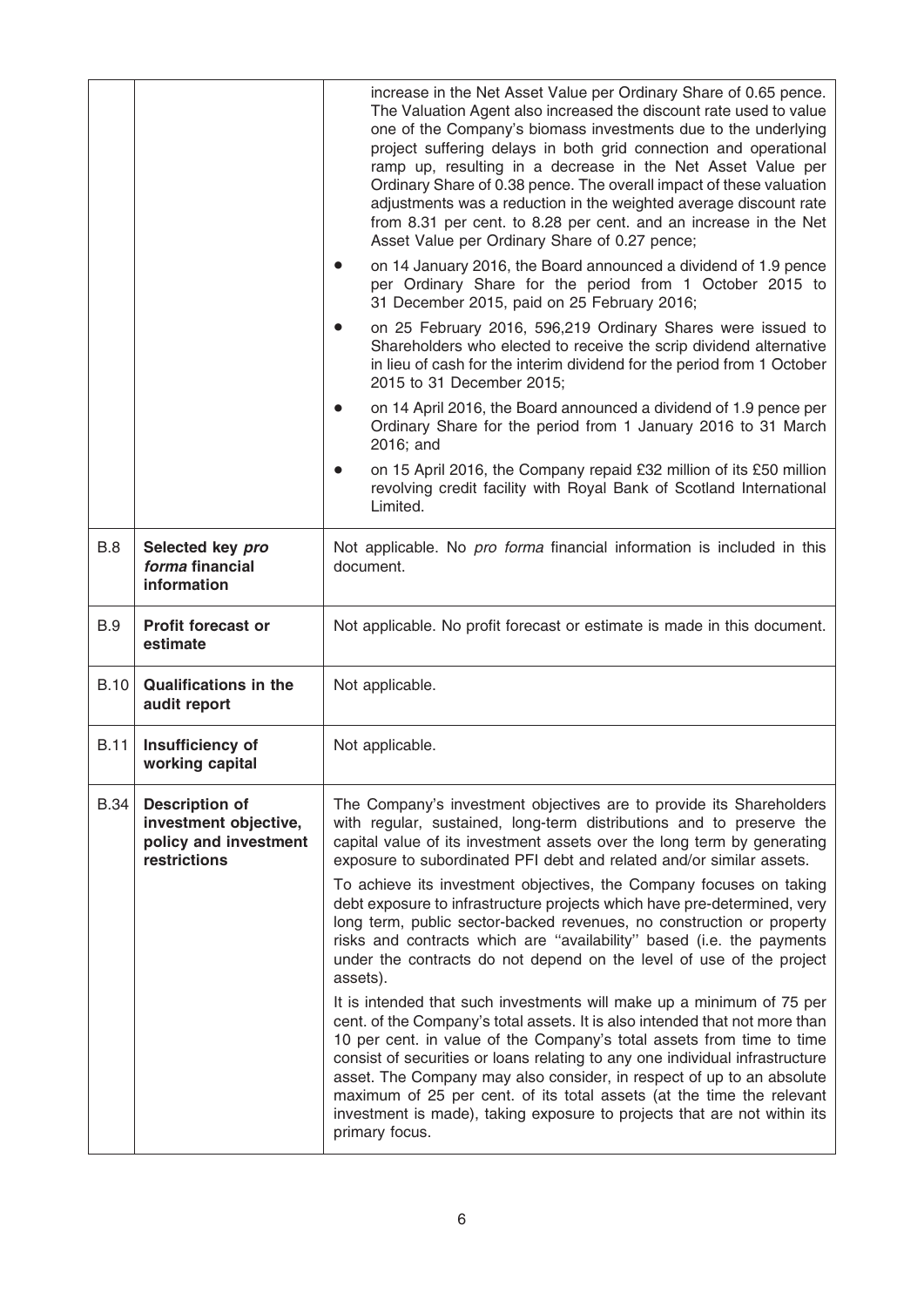|             |                                                                                                                                              | The Company is not subject to any other investment restrictions, save<br>that it is required to manage and invest its assets in accordance with its<br>investment objectives and policy as stated above.                                                                                                                                                                                                                                                                                                     |
|-------------|----------------------------------------------------------------------------------------------------------------------------------------------|--------------------------------------------------------------------------------------------------------------------------------------------------------------------------------------------------------------------------------------------------------------------------------------------------------------------------------------------------------------------------------------------------------------------------------------------------------------------------------------------------------------|
| <b>B.35</b> | <b>Borrowing and/or</b><br>leverage limits                                                                                                   | Structural gearing is permitted up to a maximum of 20 per cent. of the<br>Company's Net Asset Value immediately following draw down of the<br>relevant debt.                                                                                                                                                                                                                                                                                                                                                 |
|             |                                                                                                                                              | On 23 March 2015 the Company executed a three year £50 million<br>revolving credit facility with Royal Bank of Scotland International Limited.<br>As at 31 March 2016, the facility was fully drawn.                                                                                                                                                                                                                                                                                                         |
| <b>B.36</b> | <b>Regulatory status</b><br>of the Company                                                                                                   | The principal legislation under which the Company operates is the Jersey<br>Companies Law.                                                                                                                                                                                                                                                                                                                                                                                                                   |
|             |                                                                                                                                              | The Company is a certified fund in Jersey pursuant to the CIF Law and<br>the Jersey Listed Fund Guide.                                                                                                                                                                                                                                                                                                                                                                                                       |
| <b>B.37</b> | Profile of typical<br>investors                                                                                                              | Typical investors in the Company are expected to be institutional and<br>sophisticated investors and private clients.                                                                                                                                                                                                                                                                                                                                                                                        |
| <b>B.38</b> | <b>Investment in excess</b><br>of 20 per cent. of the<br>Company's gross<br>assets in another<br>collective investment<br>undertaking        | Not applicable.                                                                                                                                                                                                                                                                                                                                                                                                                                                                                              |
| B.39        | <b>Investment in excess</b><br>of 40 per cent. of the<br><b>Company's gross</b><br>assets in another<br>collective investment<br>undertaking | Not applicable.                                                                                                                                                                                                                                                                                                                                                                                                                                                                                              |
| <b>B.40</b> | <b>The Investment Adviser</b><br>and the Company's<br>other service providers                                                                | Gravis Capital Partners LLP is the investment adviser of the Company.<br>The Investment Adviser provides investment advice to the Company in<br>accordance with the terms of an investment advisory agreement with the<br>Company.                                                                                                                                                                                                                                                                           |
|             |                                                                                                                                              | Under the terms of the Investment Advisory Agreement, the Investment<br>Adviser receives an investment advisory fee from the Company equal to<br>0.9 per cent. per annum of NAV (net of cash holdings). The Investment<br>Adviser is also entitled to an acquisition fee of up to 1 per cent. of the cost<br>of each asset acquired by the Company. In addition, the Investment<br>Adviser receives a fee of £60,000 per annum for acting as AIFM.                                                           |
|             |                                                                                                                                              | Capita Financial Administrators (Jersey) Limited has been appointed by<br>the Company to provide administrative and secretarial services in<br>accordance with the terms of an administration agreement with the<br>Company. Under the terms of the Administration Agreement, the<br>Administrator will receive an annual fee based on a percentage (on a<br>sliding scale) of NAV, which will be payable monthly in arrears. The<br>administration fee will be subject to a minimum annual fee of £160,000. |
|             |                                                                                                                                              | The annual fee charged by the Administrator for the provision of a Jersey<br>Compliance Officer, Money Laundering Compliance Officer and Money<br>Laundering Reporting Officer is £10,000 per annum payable monthly in<br>arrears.                                                                                                                                                                                                                                                                           |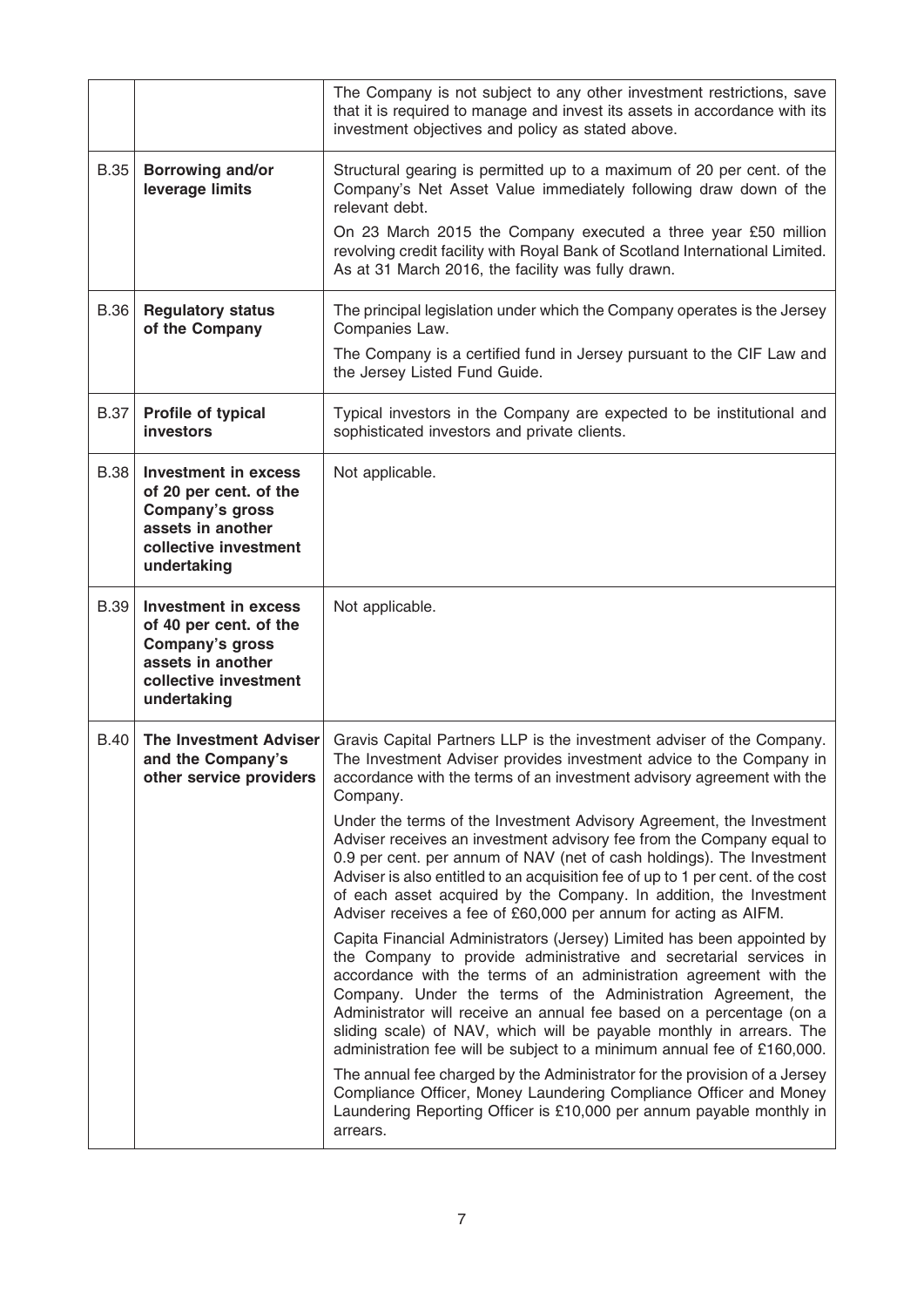|             |                                                                                   | Capita Registrars (Jersey) Limited is the registrar of the Company and is<br>party to a share registration services agreement with the Company.<br>Under the Company Share Registration Services Agreement, the<br>Registrar is entitled to receive a minimum agreed fee of £17,900 per<br>annum in respect of basic registration services. Together with any<br>additional registrar activity not included in such basic registration<br>services, it is currently expected the fees payable to the Registrar will<br>be approximately £57,500 per annum.<br>Capita Trust Company (Jersey) Limited is the custodian and depositary,<br>for the purposes of AIFMD, of the Company and is party to a custodian<br>agreement with the Company. Under the Custodian Agreement, the<br>Custodian is entitled to receive a fee of 0.03 per cent. per annum of NAV<br>subject to a minimum annual fee of £40,000.                                                                                                                                                                                                           |
|-------------|-----------------------------------------------------------------------------------|-----------------------------------------------------------------------------------------------------------------------------------------------------------------------------------------------------------------------------------------------------------------------------------------------------------------------------------------------------------------------------------------------------------------------------------------------------------------------------------------------------------------------------------------------------------------------------------------------------------------------------------------------------------------------------------------------------------------------------------------------------------------------------------------------------------------------------------------------------------------------------------------------------------------------------------------------------------------------------------------------------------------------------------------------------------------------------------------------------------------------|
| B.41        | Identity and regulatory<br>status of the<br><b>Investment Adviser</b>             | The investment adviser to the Company is Gravis Capital Partners LLP.<br>The Company is an alternative investment fund (within the meaning of<br>AIFMD). The Investment Adviser acts as the alternative investment fund<br>manager (within the meaning of AIFMD) of the Company. It is authorised<br>and regulated by the Financial Conduct Authority to act in such capacity<br>with Firm Reference Number 487393.                                                                                                                                                                                                                                                                                                                                                                                                                                                                                                                                                                                                                                                                                                   |
| B.42        | <b>Valuation and</b><br>publication of the<br><b>Company's Net Asset</b><br>Value | Mazars LLP is responsible for carrying out a fair market valuation of the<br>Company's investments. The Net Asset Value of the Company is<br>calculated by the Administrator on a quarterly basis. The Net Asset Value<br>per Ordinary Share is announced through a Primary Information Provider<br>and published on the Investment Adviser's website.                                                                                                                                                                                                                                                                                                                                                                                                                                                                                                                                                                                                                                                                                                                                                                |
| <b>B.43</b> | <b>Cross liability</b>                                                            | Not applicable.                                                                                                                                                                                                                                                                                                                                                                                                                                                                                                                                                                                                                                                                                                                                                                                                                                                                                                                                                                                                                                                                                                       |
| <b>B.44</b> | <b>Statement confirming</b><br>no financial statements<br>are in existence        | Not applicable.                                                                                                                                                                                                                                                                                                                                                                                                                                                                                                                                                                                                                                                                                                                                                                                                                                                                                                                                                                                                                                                                                                       |
| <b>B.45</b> | <b>Description of the</b><br>Company's portfolio                                  | As at the Latest Practicable Date, the Company's investment portfolio<br>consisted of 42 loans (the "Loans") with an unaudited valuation of<br>£687.4 million. The Loans are secured against underlying UK PFI and<br>renewable energy projects (the "Projects"). 26 per cent. of the Projects<br>are rooftop solar installations, 25 per cent. of the Projects are PFI<br>projects, 15 per cent. are anaerobic digestion plants, 10 per cent. are<br>biomass plants, 9 per cent. are onshore wind farms, 6 per cent. are<br>accommodation projects, 5 per cent. are commercial solar farms, 3 per<br>cent. are hydro-electric projects, and 1 per cent. is a school asset finance<br>project. 66 per cent. of the Loans are secured on a senior basis, 32 per<br>cent. on a subordinated basis, and 2 per cent. are structured as senior<br>debt guarantees. The Company has not made any investment or<br>undertaken any disposal, and there has been no material change in the<br>relative valuations of the Company's existing investments, between the<br>Latest Practicable Date and the date of this document. |
| B.46        | <b>Net Asset Value per</b><br><b>Ordinary Share</b>                               | As at 31 March 2016, the Net Asset Value per Ordinary Share was<br>107.68 pence.                                                                                                                                                                                                                                                                                                                                                                                                                                                                                                                                                                                                                                                                                                                                                                                                                                                                                                                                                                                                                                      |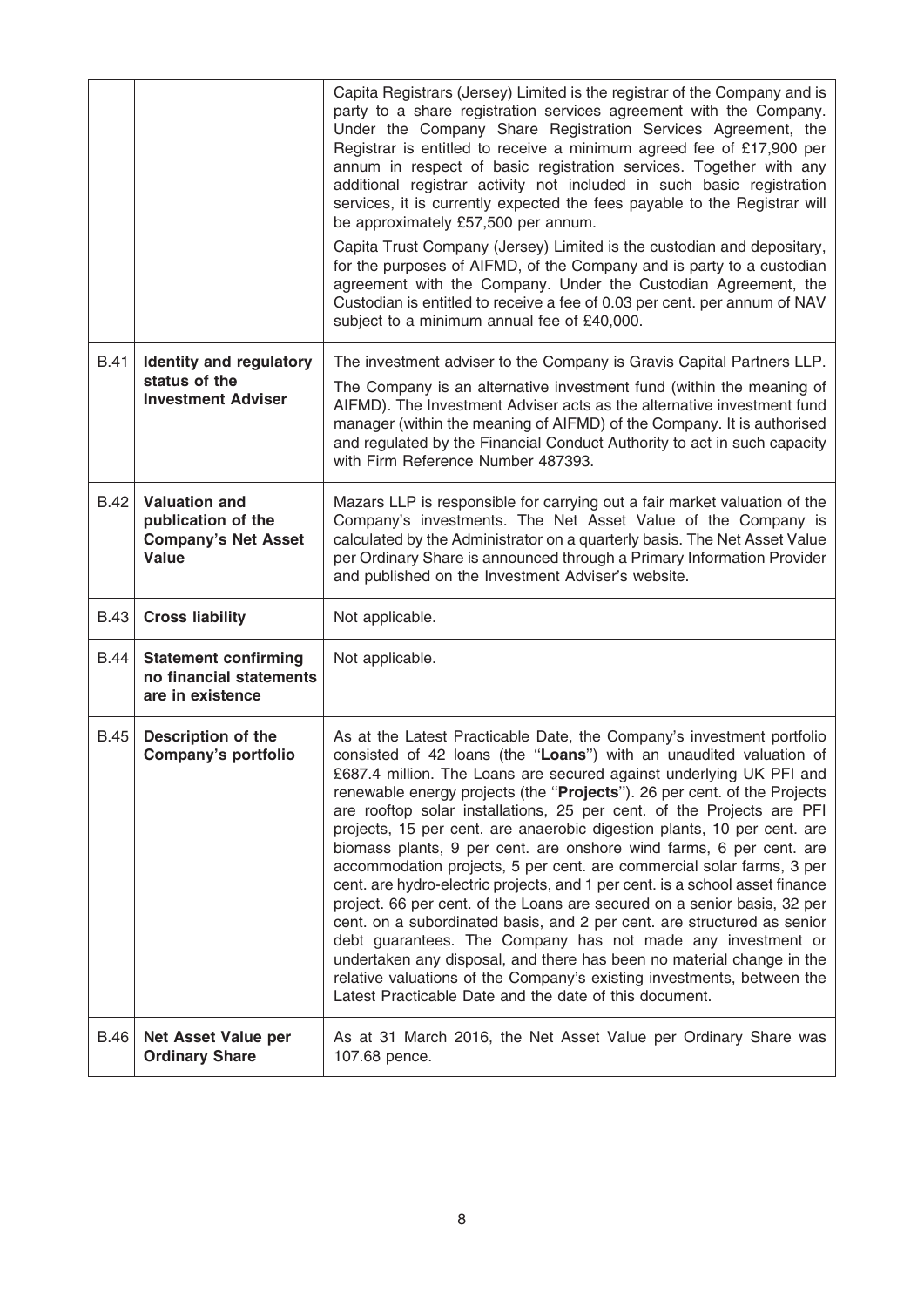|     | <b>Section C - Securities</b>                                                                            |                                                                                                                                                                                                                                                                                                                                                                                                                                                                                                                                                                                                                                                                                     |  |  |
|-----|----------------------------------------------------------------------------------------------------------|-------------------------------------------------------------------------------------------------------------------------------------------------------------------------------------------------------------------------------------------------------------------------------------------------------------------------------------------------------------------------------------------------------------------------------------------------------------------------------------------------------------------------------------------------------------------------------------------------------------------------------------------------------------------------------------|--|--|
| C.1 | Type and class of<br>securities being offered<br>and admitted to trading<br>and identification<br>number | The Company intends to issue up to 175 million New Ordinary Shares of<br>£0.01 each at a minimum issue price equal to the prevailing NAV per<br>Ordinary Share (cum-income) at the time of allotment together with a<br>premium intended to at least cover the costs and expenses of the<br>relevant placing of Ordinary Shares (including, without limitation, any<br>placing commissions) and the initial investment of the amounts raised<br>pursuant to the Placing Programme.<br>The ISIN for the Ordinary Shares (which includes the New Ordinary<br>Shares) is JE00B6173J15.                                                                                                 |  |  |
| C.2 | <b>Currency denomination</b><br>of Ordinary Shares                                                       | The Ordinary Shares are denominated in sterling.                                                                                                                                                                                                                                                                                                                                                                                                                                                                                                                                                                                                                                    |  |  |
| C.3 | Details of share capital                                                                                 | The Company has an authorised share capital of:<br>800,000,000 Ordinary Shares of £0.01 each;<br>150,000,000 C Shares of £0.01 each; and<br>150,000,000 Deferred Shares of £0.01 each.<br>As at 14 April 2016 (being the latest practicable date before publication of<br>this document), there were 594,599,568 Ordinary Shares (fully paid) and<br>no C Shares or Deferred Shares in issue.                                                                                                                                                                                                                                                                                       |  |  |
| C.4 | <b>Rights attaching to the</b><br><b>Ordinary Shares</b>                                                 | The holders of Ordinary Shares shall only be entitled to receive, and to<br>participate in, any dividends declared in relation to the Ordinary Shares<br>that they hold.<br>On a winding-up or a return of capital by the Company, the holders of<br>Ordinary Shares shall be entitled to all of the Company's remaining net<br>assets after taking into account any net assets attributable to any C<br>Shares in issue.<br>The Ordinary Shares carry the right to receive notice of, attend and vote<br>at general meetings of the Company.<br>The consent of the holders of Ordinary Shares will be required for the<br>variation of any rights attached to the Ordinary Shares. |  |  |
| C.5 | <b>Restrictions on the</b><br>transferability of<br><b>Ordinary Shares</b>                               | Not applicable.                                                                                                                                                                                                                                                                                                                                                                                                                                                                                                                                                                                                                                                                     |  |  |
| C.6 | <b>Application for</b><br>admission to trading<br>on a regulated market                                  | Application will be made for the New Ordinary Shares, when issued, to<br>be admitted to the Premium Listing segment of the Official List and to<br>trading on the Main Market of the London Stock Exchange.<br>It is expected that Admission will occur, and that dealings in the New<br>Ordinary Shares will commence, not later than 17 April 2017.                                                                                                                                                                                                                                                                                                                               |  |  |
| C.7 | <b>Dividend policy</b>                                                                                   | The Company seeks to provide Shareholders with regular, sustained,<br>long-term distributions. The Company pays dividends on a quarterly<br>basis with dividends declared in January, April, July and October and<br>paid in February, May, August and November in each financial year. The<br>four quarterly dividends per Ordinary Share declared in respect of the<br>financial year ended 30 September 2015 were, in aggregate, 7.60 pence.<br>In respect of the financial year ending on 30 September 2016, the<br>Company has so far declared a dividend of 1.9 pence per Ordinary Share                                                                                      |  |  |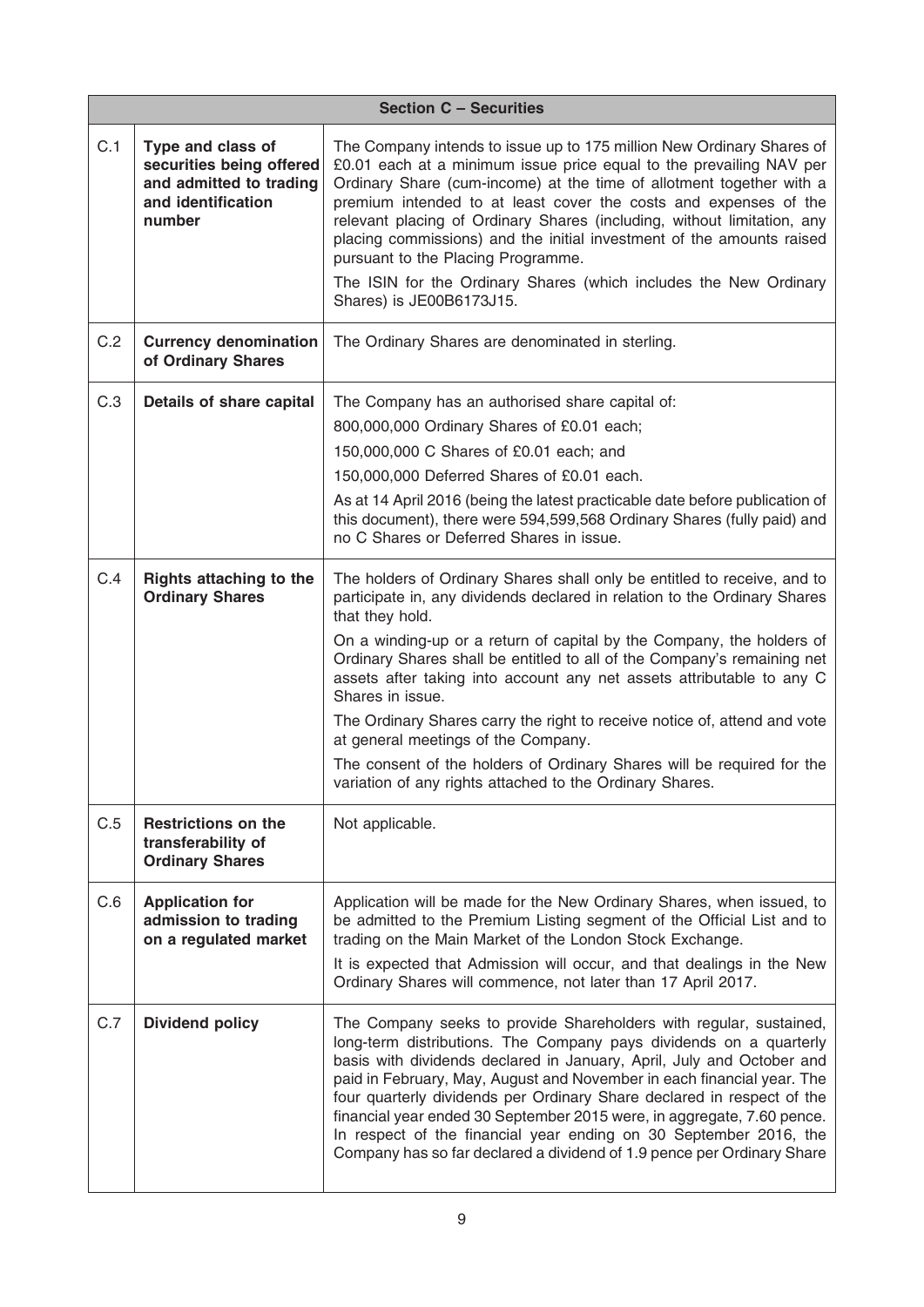| in January 2016 and a dividend of 1.9 pence per Ordinary Share in April<br>2016.                                                                                                                                                                                                                              |
|---------------------------------------------------------------------------------------------------------------------------------------------------------------------------------------------------------------------------------------------------------------------------------------------------------------|
| The Company has previously offered a scrip dividend alternative to<br>Shareholders and anticipates that it will continue to do so.                                                                                                                                                                            |
| The Company intends to comply with regulation 19 of the Investment<br>Trust (Approved Company) (Tax) Regulations 2011 as if it were a UK<br>investment trust for the purposes of distributions and accordingly will not<br>retain more than 15 per cent. of its income in respect of an accounting<br>period. |

|     | <b>Section D - Risks</b>                                                                  |                                                                                                                                                                                                                                                                                                                                                                                                                                                                                                                                                                                                                                                                                                                                                                                                                                                      |  |  |
|-----|-------------------------------------------------------------------------------------------|------------------------------------------------------------------------------------------------------------------------------------------------------------------------------------------------------------------------------------------------------------------------------------------------------------------------------------------------------------------------------------------------------------------------------------------------------------------------------------------------------------------------------------------------------------------------------------------------------------------------------------------------------------------------------------------------------------------------------------------------------------------------------------------------------------------------------------------------------|--|--|
| D.1 | Key information on the<br>key risks that are<br>specific to the<br>Company                | The key risk factors relating to the Company are:<br>the Company will invest exclusively in infrastructure investments<br>$\bullet$<br>and will therefore bear the risk of investing in only one asset class,<br>meaning that there will be no income from another class of assets<br>to off-set any adverse change in the returns from infrastructure<br>investments;<br>a counterparty in an infrastructure project in which the Company<br>has invested or to which the Company has exposure may default,                                                                                                                                                                                                                                                                                                                                         |  |  |
|     |                                                                                           | resulting in significant difficulties in finding an alternative or<br>replacement counterparty on the same or better terms;<br>borrowers in respect of an infrastructure project in which the<br>$\bullet$<br>Company has invested may default on their obligations to the<br>Company and such a default may adversely affect the income<br>received by the Company and the value of the Company's assets;                                                                                                                                                                                                                                                                                                                                                                                                                                           |  |  |
|     |                                                                                           | and<br>any change in the laws, regulations and/or UK Government policy,<br>in particular relating to the PFI and renewable energy markets, may<br>have an adverse effect on the performance of the Company's<br>investment portfolio and the returns achieved by the Company.                                                                                                                                                                                                                                                                                                                                                                                                                                                                                                                                                                        |  |  |
| D.3 | Key information on the<br>key risks that are<br>specific to the<br><b>Ordinary Shares</b> | The key risk factors relating to the Ordinary Shares are:<br>the market price of Ordinary Shares may fluctuate significantly and<br>$\bullet$<br>investors may not be able to sell their Ordinary Shares at or above<br>the price at which they purchased them, meaning that they could<br>lose all or part of their investment;<br>an active and liquid trading market in the Ordinary Shares may not<br>$\bullet$<br>be maintained;<br>there can be no assurance as to the level and/or payment of any<br>$\bullet$<br>dividends by the Company in relation to the Ordinary Shares; and<br>the Ordinary Shares may trade at a discount to their NAV per share<br>and there can be no guarantee that attempts by the Company to<br>mitigate such a discount (if any such attempts are capable of being<br>and in fact are made) will be successful. |  |  |
|     |                                                                                           | Section E - Offer                                                                                                                                                                                                                                                                                                                                                                                                                                                                                                                                                                                                                                                                                                                                                                                                                                    |  |  |
| E.1 | <b>Proceeds and</b><br>expenses of the<br><b>Placing Programme</b>                        | The maximum aggregate number of New Ordinary Shares that may be<br>made available under the Placing Programme is 175 million. The net<br>proceeds of the Placing Programme are dependent on the number and<br>Issue Price of New Ordinary Shares issued pursuant to the Placing<br>Programme.<br>Expenses payable by the Company in relation to the Placing Programme<br>irrespective of whether any Ordinary Shares are issued under the<br>Placing Programme will be approximately £257,000. On the assumption                                                                                                                                                                                                                                                                                                                                     |  |  |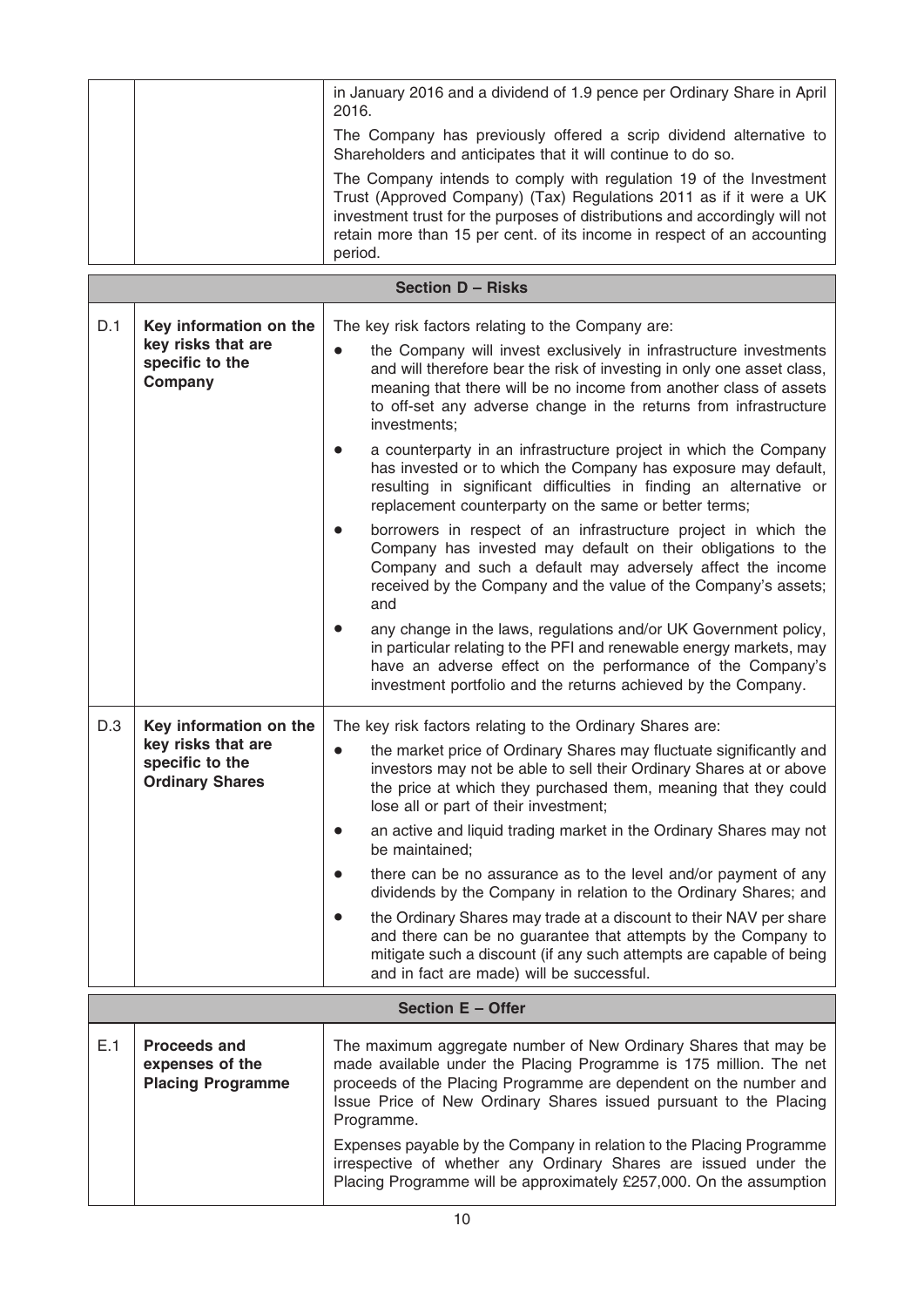|      |                                                                                                                   | that the Company issues the maximum number of New Ordinary Shares<br>available for issue under the Placing Programme at an average Issue<br>Price, for illustrative purposes only, of 116.3 pence* per Ordinary Share,<br>the gross proceeds from the Placing Programme will be £203.5 million<br>and the expenses payable by the Company in relation to the Placing<br>Programme (including the costs of establishment of, and publication of<br>the documentation relating to, the Placing Programme, fees,<br>commissions and registration and Placing Programme Admission fees)<br>will be £2.6 million, resulting in net proceeds of approximately<br>£200.9 million.<br>* This assumed illustrative Issue Price represents the NAV per Ordinary<br>Share (cum-income) as at 31 March 2016 together with a premium of<br>eight per cent., expected to cover the costs and expenses of the Placing<br>Programme. |
|------|-------------------------------------------------------------------------------------------------------------------|----------------------------------------------------------------------------------------------------------------------------------------------------------------------------------------------------------------------------------------------------------------------------------------------------------------------------------------------------------------------------------------------------------------------------------------------------------------------------------------------------------------------------------------------------------------------------------------------------------------------------------------------------------------------------------------------------------------------------------------------------------------------------------------------------------------------------------------------------------------------------------------------------------------------|
| E.2a | <b>Reasons for the</b><br><b>Placing Programme,</b><br>use of proceeds and<br>estimated net amount<br>of proceeds | The Directors, who have been advised by the Investment Adviser,<br>believe there are significant opportunities in the infrastructure debt<br>market. Furthermore, there is continued demand for the Company's<br>equity, which has traded at a premium to its Net Asset Value per share<br>since the initial public offering of the Company's Ordinary Shares. The<br>Placing Programme is being created to enable the Company to raise<br>further capital on an ongoing basis as it is required. The Company will<br>invest the net proceeds of the Placing Programme in investments in line<br>with its investment objectives and policy.                                                                                                                                                                                                                                                                          |
| E.3  | <b>Terms and conditions</b><br>of the Placing<br>Programme                                                        | The Company will institute the Placing Programme pursuant to which<br>New Ordinary Shares will be made available to placees at a minimum<br>Issue Price equal to the prevailing Net Asset Value per Ordinary Share<br>(cum-income) at the time of allotment together with a premium intended<br>to at least cover the costs and expenses of the placing (including, without<br>limitation, any placing commissions) and the initial investment of the<br>amounts raised.<br>An extraordinary general meeting of the Company was held on 14 April                                                                                                                                                                                                                                                                                                                                                                     |
|      |                                                                                                                   | 2016 at which the Company sought from Shareholders the approval<br>necessary for the Placing Programme to be implemented. Shareholders<br>duly passed a resolution to authorise the Directors to disapply pre-<br>emption rights in respect of the issue of up to 175 million Ordinary<br>Shares pursuant to the Placing Programme.<br>Each issue of New Ordinary Shares will be conditional, inter alia, on<br>Admission of such New Ordinary Shares.                                                                                                                                                                                                                                                                                                                                                                                                                                                               |
| E.4  | <b>Material interests</b>                                                                                         | Not applicable.                                                                                                                                                                                                                                                                                                                                                                                                                                                                                                                                                                                                                                                                                                                                                                                                                                                                                                      |
| E.5  | <b>Selling securities</b><br>holders and lock-up<br>agreements                                                    | Not applicable.                                                                                                                                                                                                                                                                                                                                                                                                                                                                                                                                                                                                                                                                                                                                                                                                                                                                                                      |
| E.6  | <b>Dilution</b>                                                                                                   | If 175 million New Ordinary Shares (being the maximum number of New<br>Ordinary Shares available under the Placing Programme) are issued<br>pursuant to the Placing Programme, the share capital of the Company in<br>issue at the date of this document will, following the closing of the Placing<br>Programme, be increased by 29 per cent. as a result of the Placing<br>Programme. On this basis, if a Shareholder does not acquire any New<br>Ordinary Shares, his or her proportionate economic interest in the<br>Company will be diluted by 22.7 per cent.                                                                                                                                                                                                                                                                                                                                                  |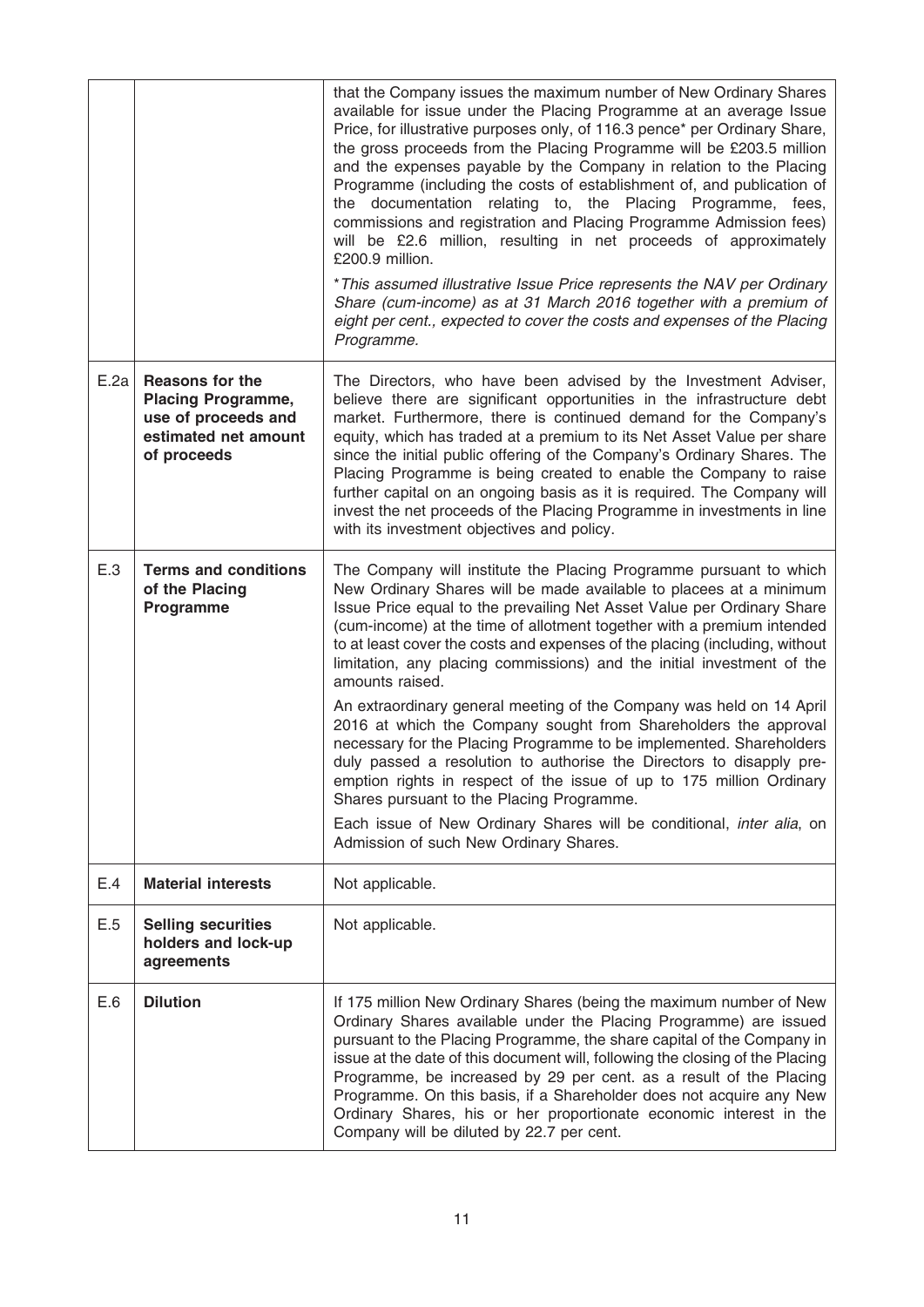| E.7 | <b>Estimated expenses</b><br>charged to investors<br>by the Company | The issue price of New Ordinary Shares will include a premium intended,<br>inter alia, to at least cover the costs and expenses of the relevant Placing<br>of New Ordinary Shares (including, without limitation, any placing<br>commissions) and the initial investment of the amounts raised. |
|-----|---------------------------------------------------------------------|-------------------------------------------------------------------------------------------------------------------------------------------------------------------------------------------------------------------------------------------------------------------------------------------------|
|     |                                                                     |                                                                                                                                                                                                                                                                                                 |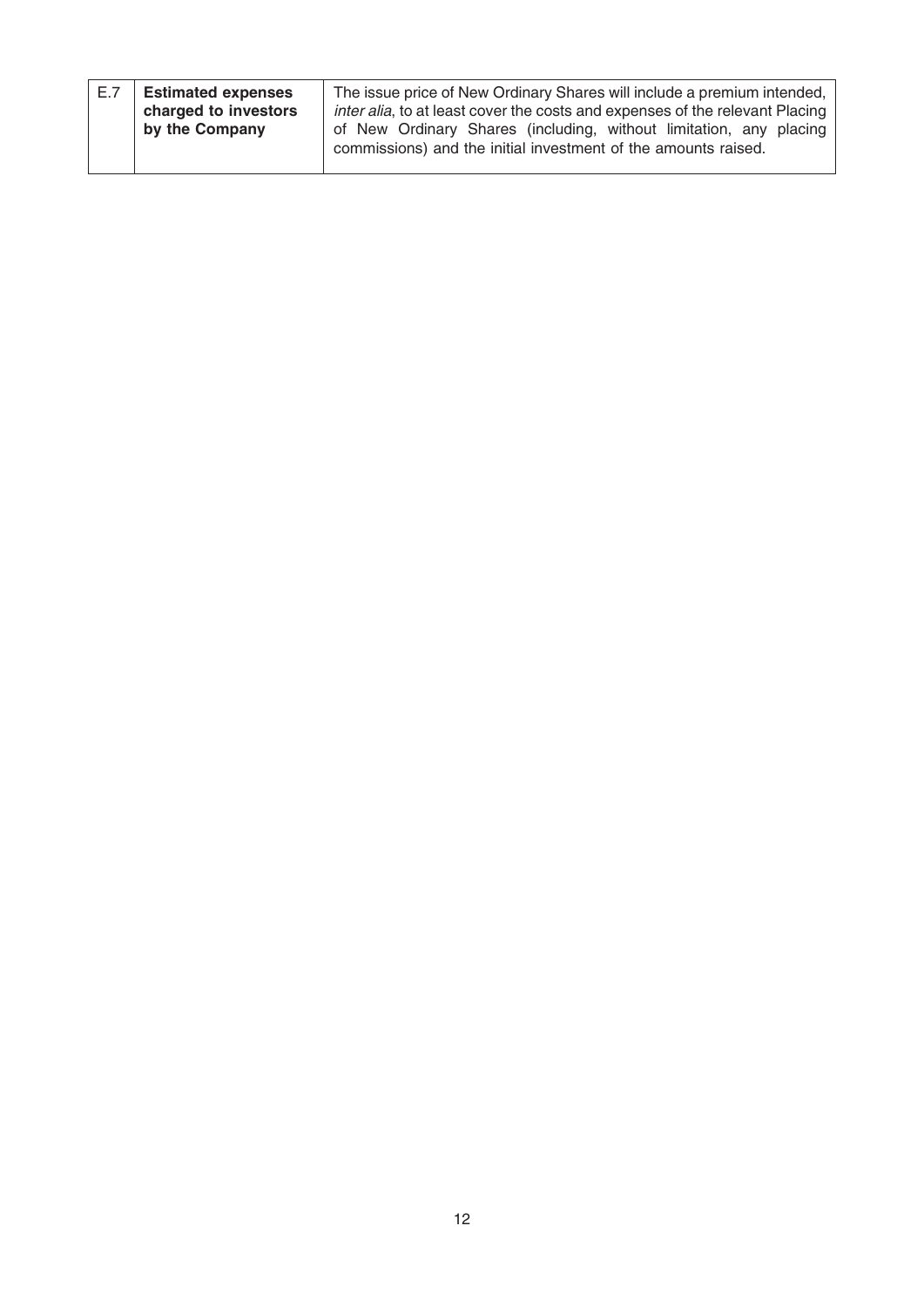# RISK FACTORS

An investment in the Company involves significant risks and is only suitable for investors who are capable of evaluating the merits and risks of such an investment and who have sufficient resources to be able to bear any losses (which may be equal to the whole amount invested) which may result from such an investment. Accordingly, prospective investors should review carefully and evaluate the risks and the other information contained in this document before making a decision to invest in the Company. If in any doubt, prospective investors should immediately seek their own personal financial advice from their independent professional adviser authorised under FSMA who specialises in advising on the acquisition of shares and other securities or other professional advisers such as legal advisers and accountants if in the UK, or if not in the UK from another appropriate adviser.

If any of the following risks actually occurs, the business, financial condition, capital resources, results and/or future operations of the Company could be materially and adversely affected. In such circumstances, the trading price of the Ordinary Shares could decline and investors may lose all or part of their investment. Additional risks and uncertainties not currently known may also have an adverse effect on the Company.

The Directors believe that the risks described below are the material risks relating to the Ordinary Shares, the Company and its industry at the date of this document. Additional risks and uncertainties not currently known to the Directors, or that the Directors deem to be immaterial at the date of this document, may also have an adverse effect on the performance of the Company and the value of the Ordinary Shares. Potential investors should review this document carefully and in its entirety and consult with their professional advisers before investing in the Ordinary Shares.

# A. Risks relating to the Company

#### The Directors, the Investment Adviser and the Administrator may have conflicts of interest in the course of their duties

The Directors, the Investment Adviser and the Administrator may, from time to time, provide services to, or be otherwise involved with, other investment programmes established by parties other than the Company and which may have similar objectives to those of the Company. It is therefore possible that any of these investment programmes may, in the course of business, have potential conflicts of interest with the Company, which may be to the detriment of the Company. The Directors are, however, subject to the provisions of Jersey law, which impose a range of duties upon directors, including in relation to avoiding conflicts of interest in certain circumstances. In addition, the Investment Adviser has undertaken to the Company, among other things, to seek to ensure that conflicts of interest that it may be faced with are resolved fairly.

#### Changes in laws or regulations may adversely affect the Company's business, investments and the results of its operations

The Company and the Investment Adviser are subject to laws and regulations enacted by national, regional and local governments and institutions. These laws and regulations and their respective interpretation and application may change from time to time and those changes could have a material adverse effect on the Company's investments and the results of its operations.

#### Potential UK exit from the European Union

The UK Government has announced a referendum to be held on 23 June 2016 to decide whether the UK should remain in the EU. A vote in favour of the UK leaving the EU ("Brexit") could have a significant impact on the Company. Although Jersey is not a member of the EU, the Ordinary Shares are admitted to listing on the Official List and to trading on the main market of the London Stock Exchange, and the Company's portfolio consists of loans secured against UK PFI and renewable energy projects. The extent of the impact would depend in part on the nature of the arrangements that are put in place between the UK and the EU following Brexit and the extent to which the UK continues to apply laws that are based on EU legislation. In addition, the macroeconomic effect of a Brexit on the value of investments in the UK infrastructure sector and, by extension, the value of investments in the Company's portfolio is unknown. As such, it is not possible to state the impact that Brexit would have on the Company and its investments. It could also potentially make it more difficult for the Company to raise capital in the EU and/or increase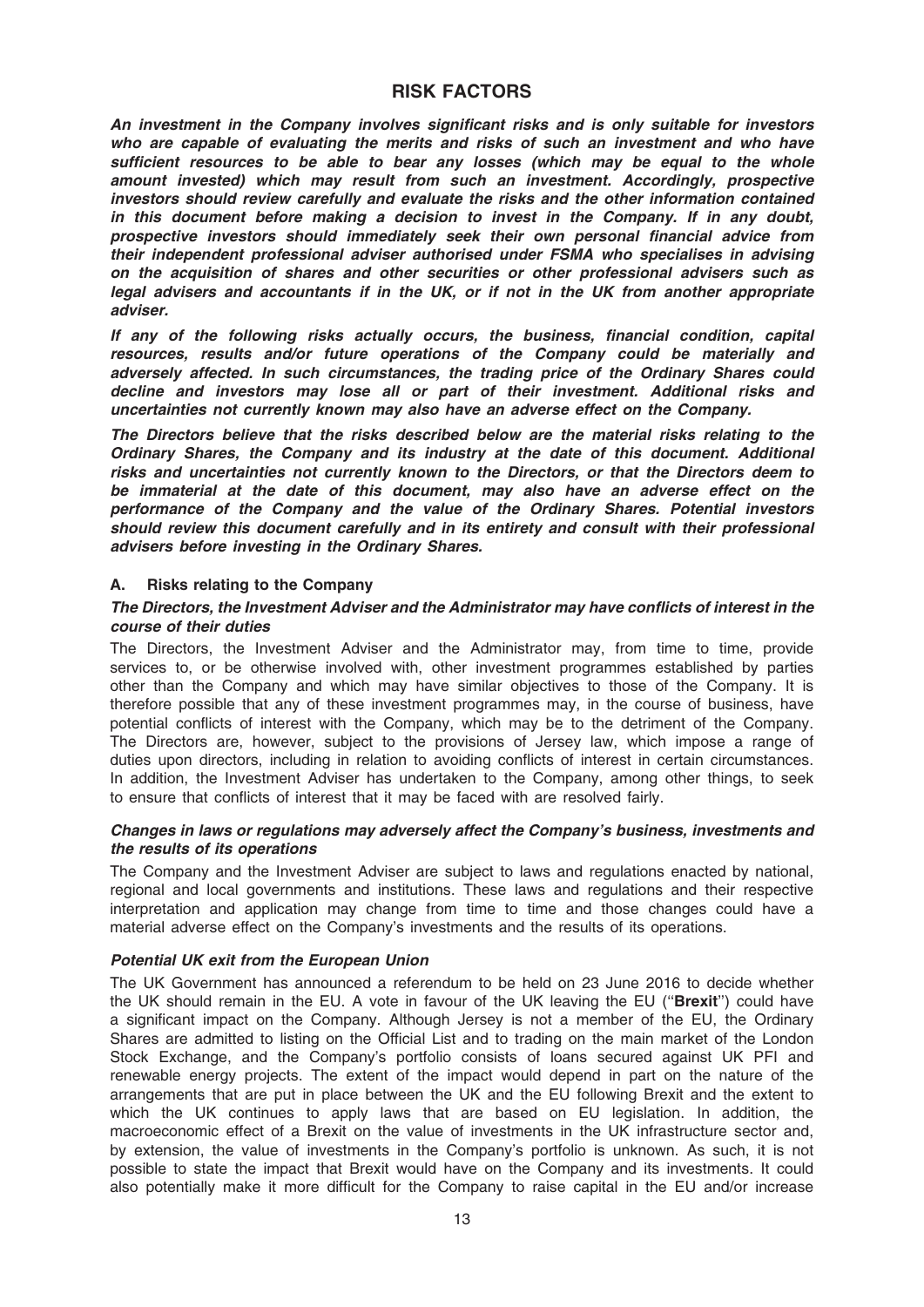the regulatory compliance burden on the Company. This could restrict the Company's future activities and thereby negatively affect returns.

## Availability of appropriate assets

The Directors and the Investment Adviser believe that there remains substantial demand for investments of the type typically made and intended to be made by the Company through acquiring debt instruments issued by infrastructure Project Companies backed by long dated, secure, public sector backed contracts. However, there is no guarantee that such demand will continue to result in sufficient investments being made in a timely manner, or at all, to allow the Company to deliver returns to Shareholders at the levels achieved to date. When the availability of appropriate assets is lower than expected, it is likely that the Company will take longer than expected to identify and make investments in appropriate assets and therefore a greater proportion of the Company's assets will be held in cash which will generate a much lower return than currently envisaged for Shareholders.

#### B. Risks relating to regulation

#### The AIFMD may prevent or restrict the marketing of the Ordinary Shares in the EEA

The AIFMD initially allows marketing of a non-EU AIF, such as the Company, by its AIFM or its agent under national private placement regimes where individual states so choose. The United Kingdom has adopted such a private placement regime, as have numerous other EEA states, albeit certain EEA states are subject to additional conditions imposed by national law. Such marketing will be subject to, *inter alia*, (a) the requirement that appropriate cooperation agreements continue to be in place between the supervisory authorities of the relevant EEA states and the JFSC, (b) Jersey not being on the Financial Action Task Force money-laundering blacklist, and (c) compliance with certain aspects of the AIFMD. Therefore, marketing into an EEA state (such as the UK) under the AIFMD is likely to involve additional compliance costs related to additional and ongoing investor disclosures and reports to regulators.

Accordingly, the ability of the Company or the Investment Adviser to market the Company's securities in the EEA will depend on the relevant EEA state permitting the marketing of non-EEA managed funds, the continuing status of Jersey in relation to the AIFMD and the Company's and the Investment Adviser's willingness to comply with the relevant provisions of the AIFMD and the other requirements of the national private placement regimes of individual EEA states, the requirements of which may restrict the Company's ability to raise additional capital from the issue of new Ordinary Shares in one or more EEA states.

# Changes to the AIFMD regime or its interpretation may have a material adverse effect on the **Company**

The AIFMD has only recently come into force and is untested by the regulators or the courts. Changes to the AIFMD regime or new recommendations and guidance as to its implementation may impose new operating requirements or result in a change in the operating procedures of the Investment Adviser and its relationship with the Company and service providers and may impose restrictions on the investment activities that the Investment Adviser (and in turn the Company) may engage in, and may increase the ongoing costs borne, directly or indirectly, by the Company by virtue of the contractual arrangements agreed between the Company and the Investment Adviser or between the Company and the Custodian.

# C. Risks relating to the Ordinary Shares and Shareholders

# An active and liquid trading market in the Ordinary Shares may not be maintained

An active and liquid trading market in Ordinary Shares may not be maintained.

The Company cannot predict the effects on the price of the Ordinary Shares if a liquid and active trading market for the Ordinary Shares is not maintained. In addition, if such a market is not maintained, relatively small sales of Ordinary Shares may have a significant negative impact on the price of Ordinary Shares, whilst sales of a significant number of Ordinary Shares may be difficult to execute at a stable price close to or at the prevailing market price at that time.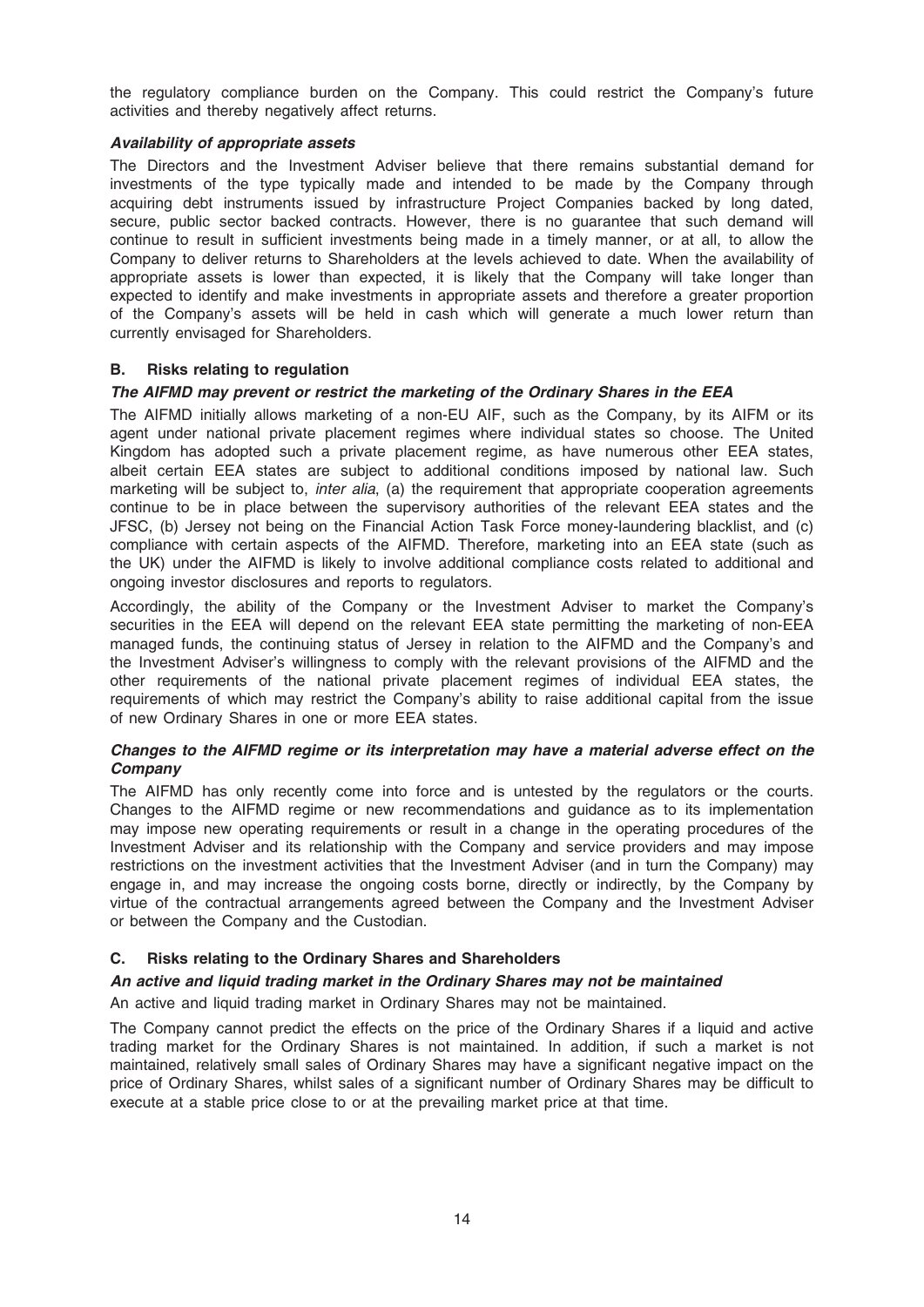# The price of Ordinary Shares may fluctuate significantly and potential investors could lose all or part of their investment

The market price of Ordinary Shares may fluctuate significantly and potential investors may not be able to sell their Ordinary Shares at or above the price at which they purchased them. Factors that may cause the price of Ordinary Shares to vary include but are not limited to:

- changes in the Company's financial performance and prospects or in the financial performance and prospects of companies engaged in businesses that are similar to the Company's business;
- changes in the underlying values of the investments of the Company;
- the termination of the Investment Advisory Agreement, and the departure of some or all of the Investment Adviser's investment professionals;
- \* changes in laws or regulations, including tax laws, or new interpretations or applications of laws and regulations that are applicable to the Company;
- a rise in interest rates or rates of inflation, or an increase in the market's expectation of such rises;
- sales of Ordinary Shares by Shareholders;
- general economic trends and other external factors, including those resulting from war, incidents of terrorism or responses to such events;
- speculation in the press or investment community regarding the business or investments of the Company or factors or events that may directly or indirectly affect their respective investments;
- a reduction in the ability of the Company to access leverage or further equity finance; and
- further issues of Ordinary Shares.

Securities markets in general have experienced extreme volatility that has often been unrelated to the operating performance of particular companies. Any broad market fluctuations may adversely affect the trading price of Ordinary Shares.

#### The Ordinary Shares may trade at a discount to Net Asset Value

The Ordinary Shares may trade at a discount to their Net Asset Value per share for a variety of reasons, including due to market conditions, liquidity concerns or the actual or expected performance of the Company. There can be no guarantee that attempts by the Company to mitigate such a discount will be successful or that the use of discount control mechanisms will be possible or advisable.

#### **Dividends**

There can be no assurance as to the level and/or payment of future dividends by the Company in relation to Ordinary Shares (including those issued pursuant to the Placing Programme). The declaration, payment and amount of any future dividends by the Company are subject to the discretion of the Directors and will depend upon, among other things, the performance of the Company, the ability of the Company to make further investments, the Company's earnings, financial position, cash requirements and availability of profits, as well as the provisions of relevant laws or generally accepted accounting principles from time to time.

## Local laws or regulations may mean that the status of the Company, or of the Ordinary Shares is uncertain or subject to change, which could adversely affect investors' ability to hold Ordinary Shares

For regulatory, tax and other purposes, the Company and/or the Ordinary Shares may be treated differently in different jurisdictions. For instance, in certain jurisdictions and for certain purposes, the Ordinary Shares may be treated as units in a collective investment scheme. Furthermore, in certain jurisdictions, the status of the Company and/or the Ordinary Shares may be uncertain or subject to change, or it may differ depending on the availability of certain information or as a result of disclosures made by the Company. Changes in the status or treatment of the Company and/or the Ordinary Shares may have unforeseen effects on the ability of investors to hold Ordinary Shares or the consequences to investors of doing so.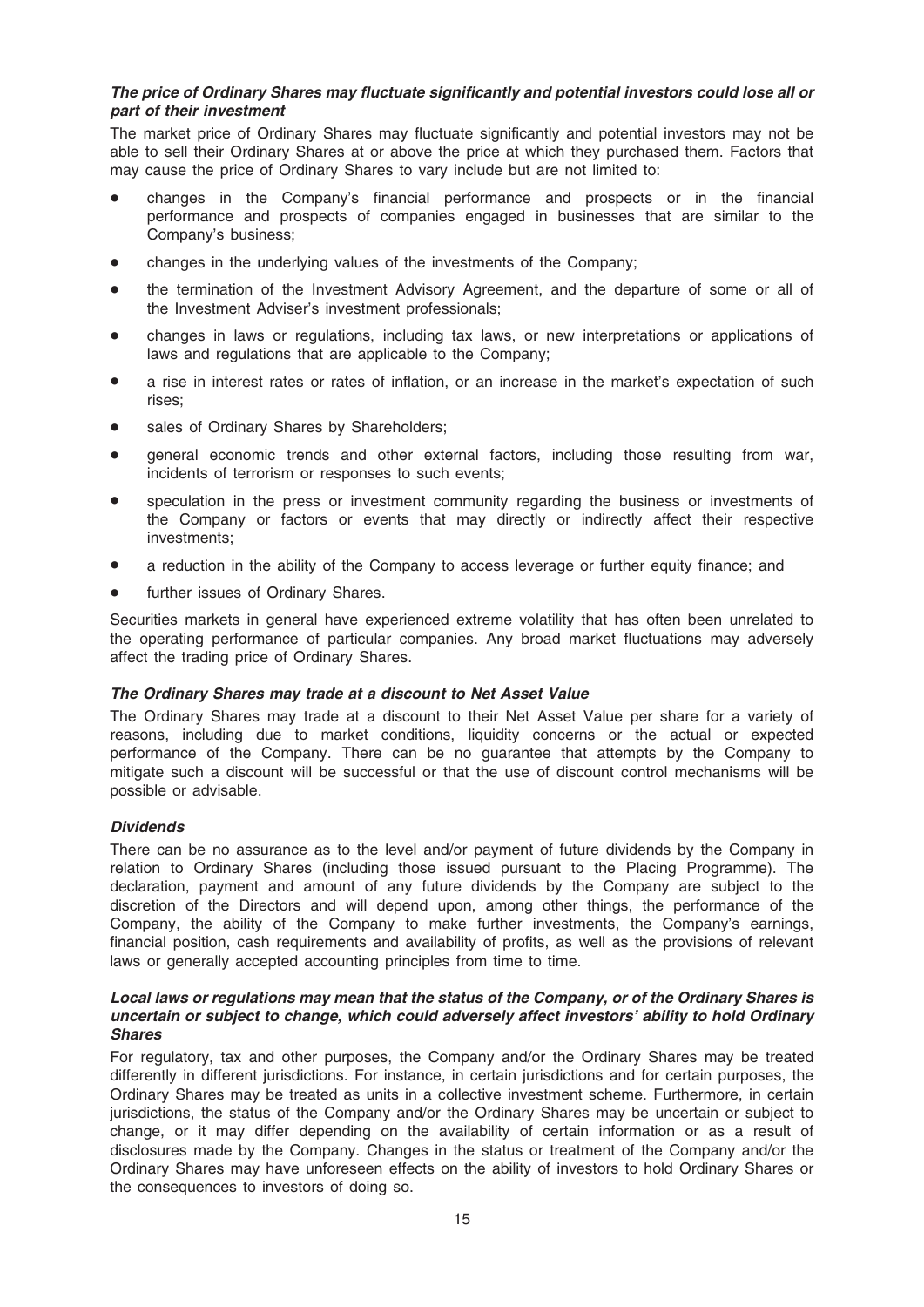## D. Risks relating to the Company's business

#### A valuation is an estimate of value and not a precise measure of realisable value

All investments made by the Company will be valued in accordance with the valuation methodology set out in paragraph 12 of Part 1 of this document. The resulting valuations will be used, among other things, for determining the basis on which various transactions in the shares of the Company take place, including issues of shares (including pursuant to the Placing Programme, details of which are set out in Part 4 of this document). Valuations of the investments of the Company reflect the Valuation Agent's view of expected cash flows, which are uncertain. Moreover, a valuation is only an estimate of value and is not a precise measure of realisable value. Therefore, transactions in the Company's shares may take place by reference to valuations of investments which do not reflect the realisable value of underlying assets.

#### Lack of diversification

Other than some holdings in cash, or cash equivalents, and hedging instruments, the Company invests exclusively in infrastructure investments and therefore bears the risk of investing in only one asset class. If returns from infrastructure investments are adversely affected by prevailing market conditions, the lack of diversification in the investment portfolio means that there will be no income from another class of assets to off-set any shortfall, which may have an adverse effect on the income received by the Company and the value of the Company's assets.

## Failure by the Investment Adviser or other third-party service providers of the Company to carry out its or their obligations could materially disrupt the business of the Company

The Company has no employees and the Directors have all been appointed on a non-executive basis. The Company must therefore rely on the performance of third-party service providers to perform its executive functions. In particular, the Investment Adviser and the Administrator will perform services that are integral to the operations and financial performance of the Company. Failure by any service provider to carry out its obligations to the Company in accordance with the terms of its appointment, or to perform its obligations to the Company at all, could have a materially adverse effect on the Company's performance and returns to Shareholders.

## E. Risks relating to the Investment Adviser

#### The Investment Adviser is dependent upon the expertise of key personnel in providing investment advisory services to the Company

The ability of the Company to achieve its investment objective is significantly dependent upon the expertise of the Investment Adviser's partners and employees and the ability of the Investment Adviser to attract and retain suitable staff. The impact of the departure, for any reason, of a key individual (or individuals) on the ability of the Investment Adviser to achieve the investment objective of the Company cannot be determined and may depend on, amongst other things, the ability of the Investment Adviser to recruit other individuals of similar experience and credibility. A failure by the Investment Adviser to recruit suitable individuals to replace any key individual who leaves the Investment Adviser may impact negatively on the performance of the Investment Adviser and, therefore, on the Company.

#### The Investment Adviser and its principals are involved in other businesses and investments which may create conflicts of interest

The Investment Adviser, in addition to advising upon the investments of the Company, currently serves, and may serve in the future, as the investment adviser to other investment funds and managed accounts. The Investment Adviser does not, therefore, devote its resources exclusively to the business of the Company. In addition, the Investment Adviser and its owners, members, officers and principals are presently, and will in the future continue to be, involved in other business ventures that have no relationship with the Company. Accordingly, the Investment Adviser and its owners, members, principals and officers may encounter potential conflicts of interest in connection with the Investment Adviser's role as investment adviser to the Company and their respective involvement in other business ventures. The Investment Adviser has undertaken to the Company, inter alia, to seek to ensure that any conflicts of interest are resolved fairly.

#### The Investment Adviser is dependent on information technology systems

The Company is dependent on the Investment Adviser for investment, operational and financial advisory services. The Investment Adviser, in turn, depends on information technology systems in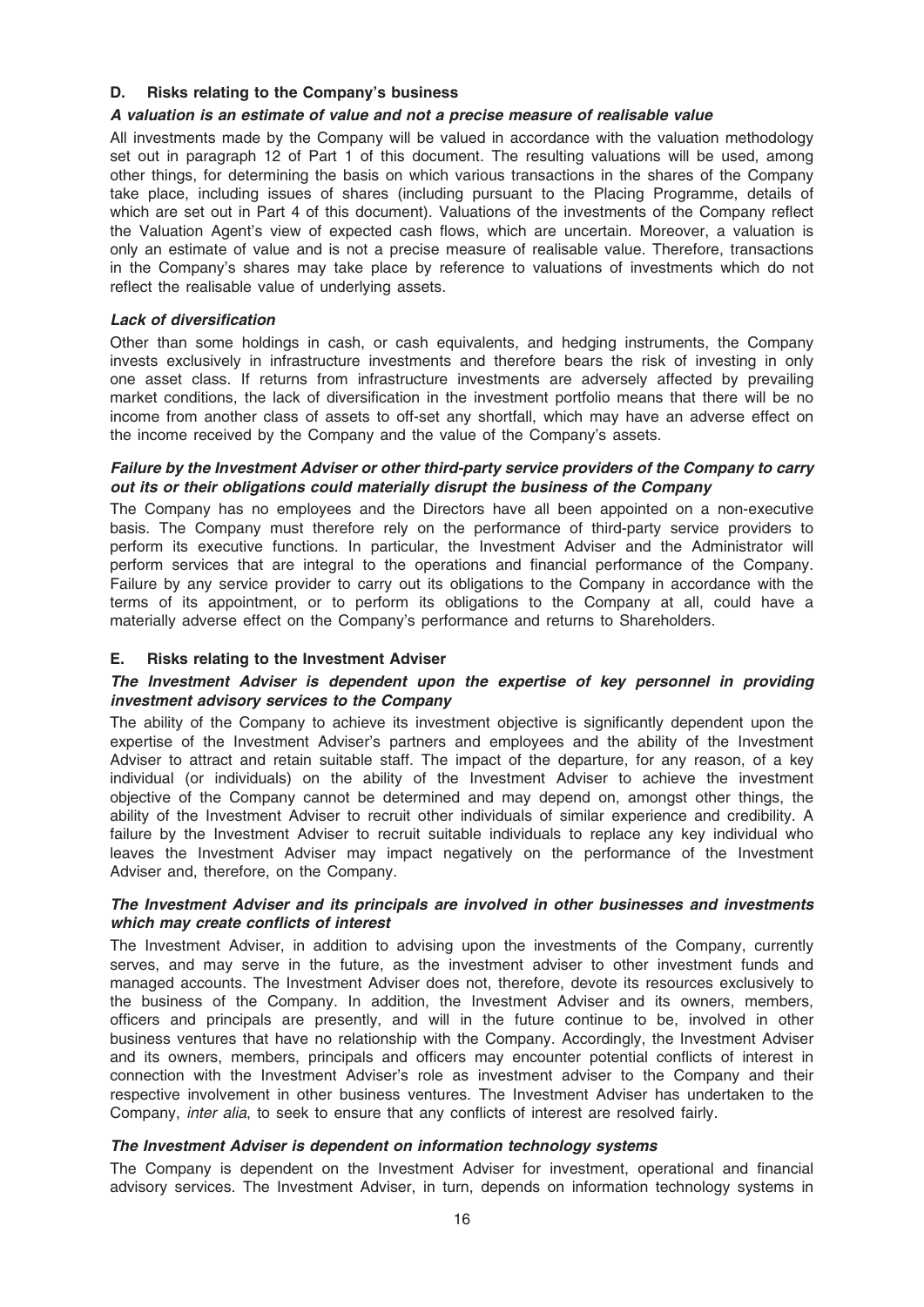order to assess investment opportunities, strategies and markets and to monitor and control risks for the Company.

It is possible that a failure of some kind which causes disruptions to these information technology systems could materially limit the Investment Adviser's ability to adequately assess and manage the investments of the Company, formulate strategies and provide adequate risk control. Any such information technology-related difficulty could harm the performance of the Company.

#### F. Risks associated with the Company's investments

#### Risks that may be relevant to any of the Company's investments

#### Sufficiency of due diligence

Whilst the Investment Adviser's due diligence process includes engaging lawyers, built asset consultants, independent valuers and financial model auditors to advise in connection with the Company's investments, this may not reveal all facts that may be relevant in connection with an investment and may not highlight issues that could affect the investments' performance, leading to a risk that the interest received on assets will be lower than envisaged and that the principal investments may not be repaid in full, or at all. These factors may adversely affect the income received by the Company and the value of the Company's assets.

#### No control

The Company does not normally have control over project decisions as it is typically not a shareholder. This may result in decisions being made in relation to the actions of the relevant Project Company which are not in the interests of the Company.

#### Errors in financial models

Infrastructure projects rely on large and detailed financial models. Assumptions are made in such models in relation to a range of matters, including inflation, lifecycle replacement costs, insurance premia, applicable rates of tax, availability of tax reliefs, insurance rates and deposit interest rates and actual events may differ from those matters assumed in the financial models. Errors in these or other assumptions or in the methodology used in such financial models may mean that the return on an investment in a Project Company is less than expected.

#### Delays in the receipt of anticipated cashflows

As noted above, infrastructure projects rely on large and detailed financial models. It is often the case that the release from a Project Company's bank account of cash due or expected to become due to the owners of or subordinated lenders to that Project Company is contingent upon the prior satisfaction of the senior lender or lenders to that Project Company with the most recentlyproduced financial model relating to the historic and prospective performance of the Project Company. It is occasionally the case that such satisfaction is not achieved in the expected timeframe, in which case it may be that a payment due to a subordinated lender to the Project Company (or its owners or lenders) is delayed beyond the due date for such payment. In such an event, where the Company is a subordinated lender to the Project Company (or its owners or lenders), which is the case in relation to approximately 32 per cent. (by reference to the net asset value of the Company) of the Current Portfolio, the delay in the receipt of the expected cashflow may adversely affect the ability of the Company to make all or part of any expected distribution to Shareholders.

#### Incomplete transfer of operating risk

The financial models for Project Companies are typically based on the fact that many of the risks of operating the relevant concessions are substantially assumed by subcontractors. The Project Companies may be exposed to cost or liability where this does not happen, for example, as a result of limits of liability, default by or the insolvency of a contractor or defective contractual provisions. Where a Project Company is exposed to such a cost or liability, it may adversely affect the income received by the Company and the value of the Company's assets.

#### Subcontractor liability limits

Where Project Companies have entered into subcontracts (which is the case in relation to the Project Companies underlying the entire Current Portfolio), the subcontractors' liabilities to a Project Company for the risks they have assumed will often be subject to financial limits and it is possible that these limits may be exceeded in certain circumstances. Any loss or expense in excess of such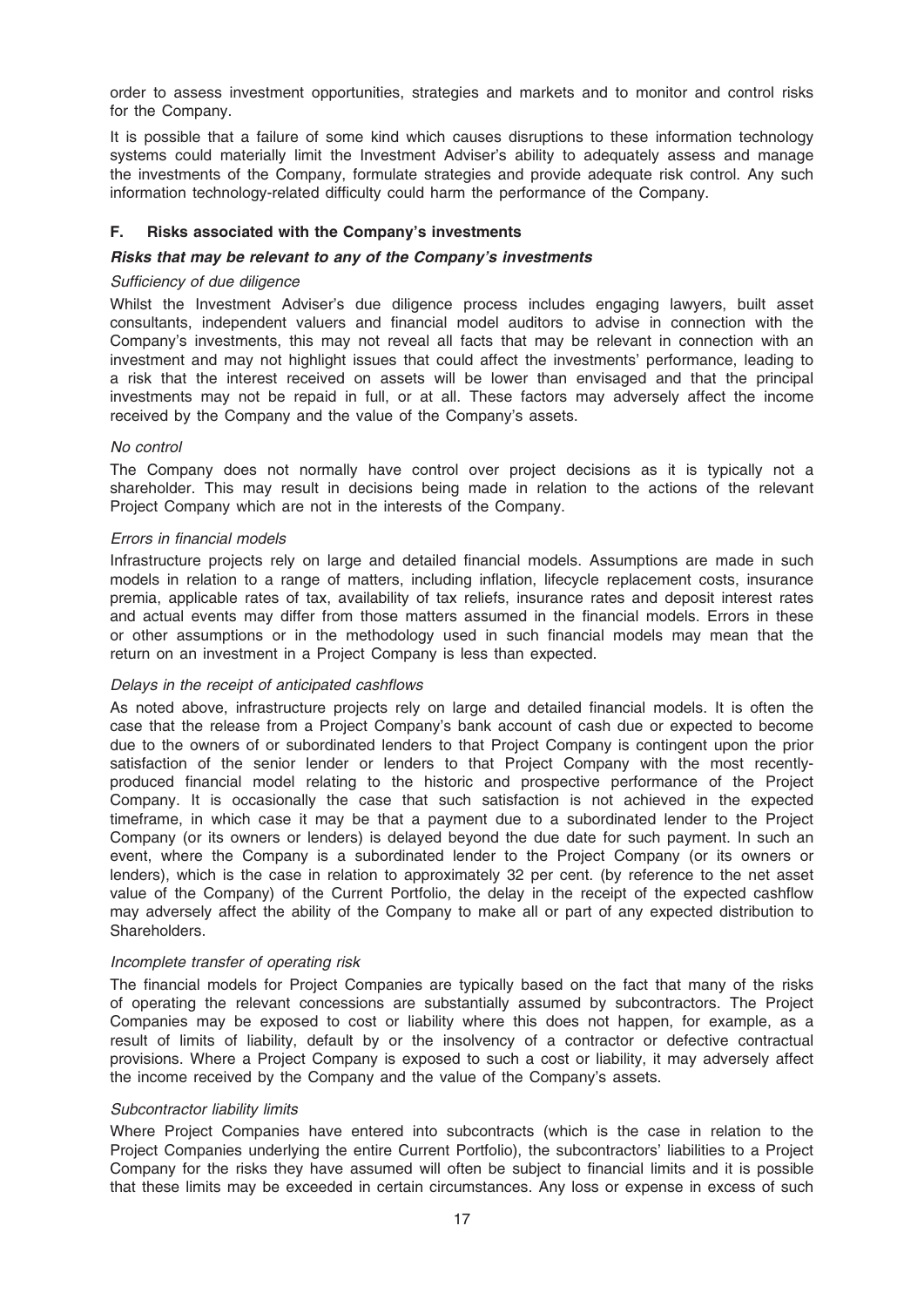a cap would be borne by the Project Company, unless covered by the Project Company's insurance. This may adversely affect the income received by the Company.

#### Returns on loans

The Company makes investments based on estimates or projections of net cash flows arising at Project Company level. There can be no assurance that the actual cash flows arising at Project Company level will equal or exceed those that are expected or that the Company will be able to deliver returns to Shareholders at the levels achieved to date.

## Rates of inflation

The Company has made and expects to continue to make investments based on estimates or projections of future rates of inflation because the payments of unitary charge or similar or analogous payments, under the majority of project agreements the Company is exposed to, are linked to inflation. If actual inflation is lower than expected or there is deflation, the net cash flows arising at Project Company level are likely to be lower than anticipated, potentially adversely affecting the income received by the Company and the value of the Company's assets.

#### Rates of interest

Changes in interest rates may adversely affect the value or profitability of the assets of the Company. Changes in the general level of interest rates may impact the Company's profitability by affecting the spread between, amongst other things, the income on its assets and the expense of any interest-bearing liabilities. Moreover, changes in interest rates may also affect the valuation of the Company's assets. Interest rates are highly sensitive to many factors, including governmental, monetary and tax policies, domestic and international economic and political considerations, fiscal deficits, trade surpluses or deficits, regulatory requirements and other factors beyond the control of the Company.

#### Insurance costs and availability

The Company makes investments based on estimates or projections of the cost to Project Companies of maintaining insurance cover for, amongst other things, buildings, contents and third party risks (for example arising from fire, flood or terrorism). Although generally not the most significant cost incurred by a Project Company, the cost of insurance to cover risks including those referred to above is a material cost. Where the cost of maintaining the insurance is greater than projected, it is possible that the ability of the Project Company to service its debts may be negatively impacted. Moreover certain risks may be uninsurable in the insurance market (such as in the event of the occurrence of force majeure events) or subject to an excess or exclusions of general events and in such cases the risks of such events may rest with the Project Company. These factors may adversely affect the income received by the Company and the value of the Company's assets.

# Environmental liabilities

To the extent that there are environmental liabilities arising in the future in relation to any sites owned or used by a Project Company (including, for example, clean-up and remediation liabilities), such Project Company may be required to contribute financially towards any such liabilities. This may adversely affect the income received by the Company and the value of the Company's assets.

#### **Benchmarking**

A project will often provide for the market-testing (sometimes referred to as benchmarking) of the costs of providing certain services in order that this can be taken into account in setting the level of payments to be made under the relevant project agreement. This may expose the Project Company to potential losses arising from changes in its costs relative to the charges that it is entitled to receive as a result of the benchmarking process. This would potentially impact upon the ability of the Project Company to service its debts, including any debt arrangement with the Company, thereby affecting the income received by the Company and the value of the Company's assets.

#### Lifecycle costs

A project will often provide for the replacement or refurbishment of certain items of equipment. The timing of such replacements or refurbishments is a key aspect of the cash flow forecasting assumed by the Company in assessing the ability of a Project Company to service its debts. Where such replacements or refurbishments occur earlier than projected, the free cash flow arising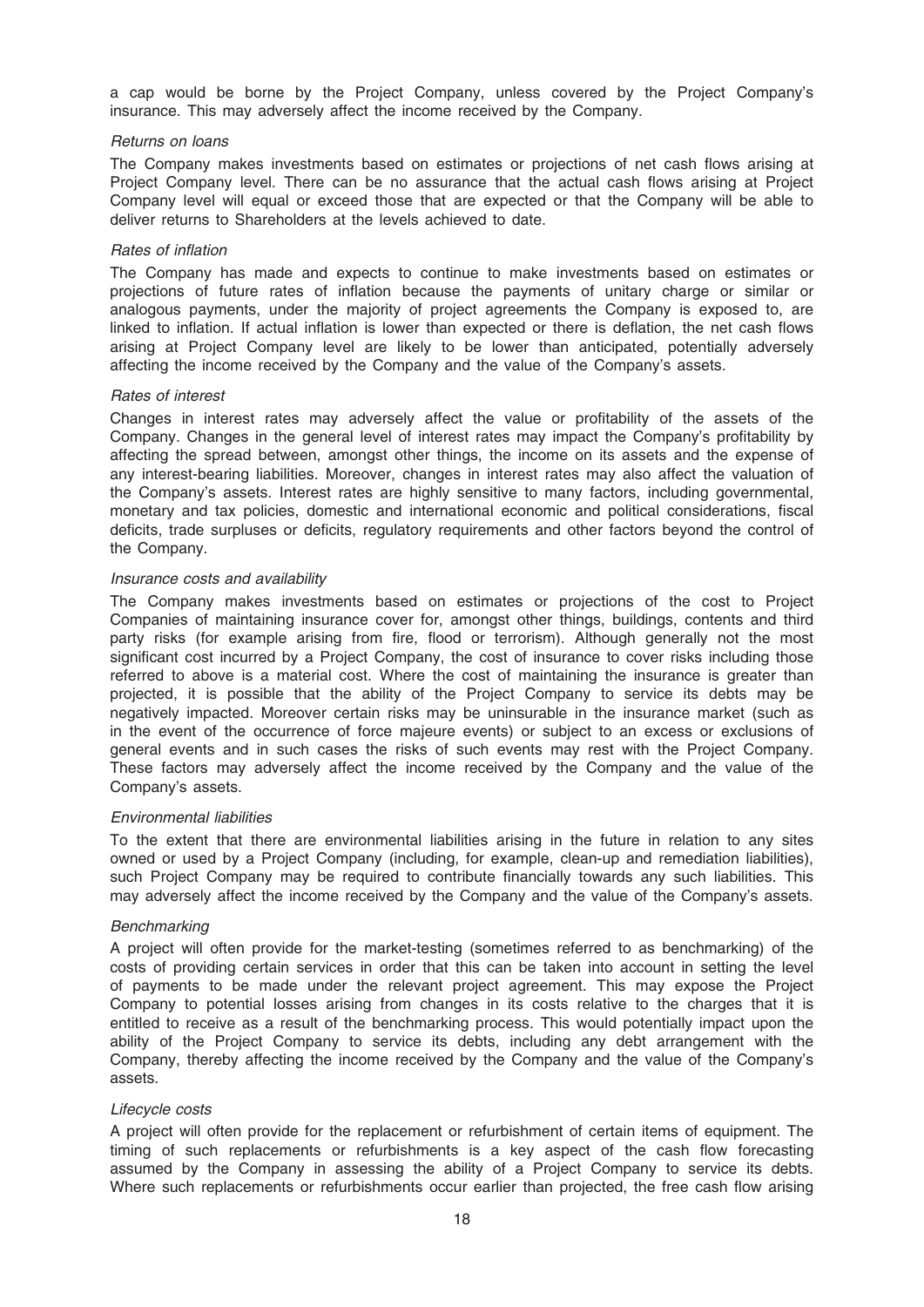to the Project Company may be reduced, potentially impacting the ability of the Project Company to service its debt. This may adversely affect the income received by the Company and its ability to pay dividends, as well as the value of the Company's assets.

#### Market value of investments

The value of the investments made and intended to be made by the Company will change from time to time according to a variety of factors, including movements and expected movements in interest rates and inflation and general market pricing of similar investments. Such changes will impact the value of the Company's assets.

#### Liquidity of investments

Infrastructure investments of the type already made and likely to be made by the Company are not likely to be publicly-traded or freely marketable. Such investments may therefore be difficult to value or realise and therefore the market price that is achievable for the investments might be lower than the valuation of these assets as determined by the Valuation Agent.

#### Employment-related liabilities

It is sometimes the case that a Project Company has its own employees. If a Project Company has its own employees it may be exposed to potential employer liabilities (including in respect of pension entitlements) under applicable legislation and regulations, which could have adverse consequences for the Project Company. Such consequences may adversely affect the income received by the Company and the value of the Company's assets.

#### Counterparty default

The underlying obligors under project agreements targeted for investment by the Company will typically be public sector bodies or have a form of public sector backing. Consequently, the risk of counterparty default is generally considered to be low. Nevertheless, in the event of such a default, there may be significant difficulties for the Project Company in finding an alternative or replacement counterparty on the same or better terms, in which circumstances the value of the Company's assets could be adversely affected.

#### Borrower default

Although the Company will conduct a detailed assessment of the creditworthiness of all borrowers in respect of an infrastructure project in which the Company has invested, there remains a risk that such borrowers may default on their obligations to the Company. Such a default may adversely affect the income received by the Company and the value of the Company's assets.

#### Other counterparty risks

The Company may make investments from time to time in loan assets which are held on existing lenders' books, for example, where the Company guarantees the performance of a Project Company to an existing lender (typically a bank) in return for a fee. In such an event, the Company may be required to place a deposit to secure its guarantee with that lender and a default by such a lender may expose the Company to losses regardless of the performance of the underlying projects or loans, including the potential for the principal value of the investment to be lost.

The Company is also likely to maintain cash balances from time to time with its banks, being funds awaiting investment and funds reserved for short term working capital purposes, and may put in place interest rate hedging arrangements with its banks. A failure of any such bank, or any such bank otherwise defaulting on its obligations to the Company, may expose the Company to losses. This risk will be of particular significance when the Company has a significant amount of uninvested cash.

#### Default arising from cross-collateralisation

There may be circumstances in which the performance of one debt-related investment within the Company's portfolio may have an adverse effect upon other investments within the portfolio. This situation arises, for example, in instances where the Company has made a loan or series of loans in relation to a series of different projects but the loans are made to a single holding company owning each of the relevant Project Companies. In such instances, the income received by the Company and the value of the Company's assets may be adversely affected.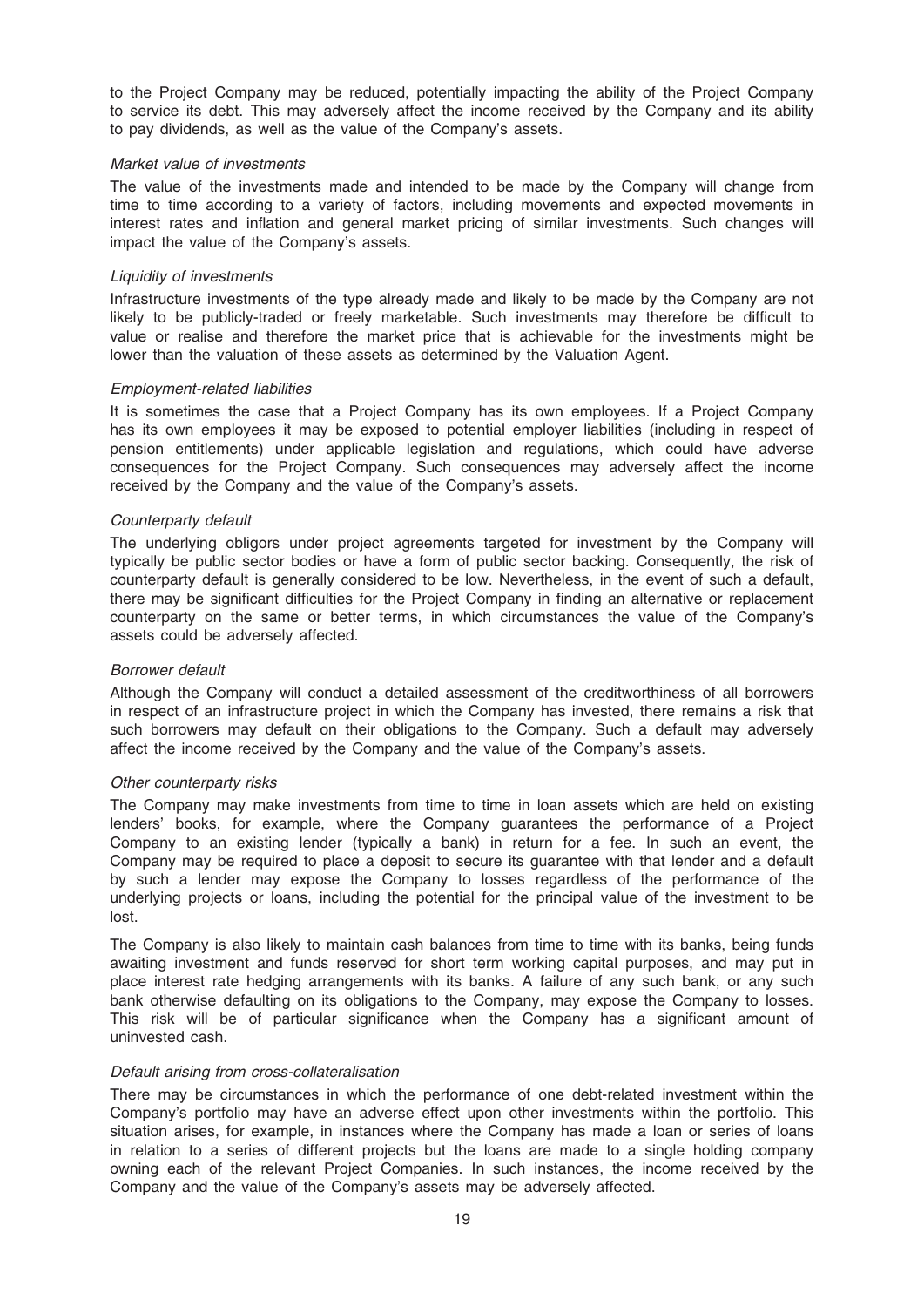#### Reliance on sub-contractors appointed by Project Companies

The performance of Project Companies is, to a considerable degree, dependent on the performance of the sub-contractors appointed by such Project Companies, most notably the facilities management contractor. If a Project Company is required to replace a key sub-contractor (including a facilities manager) due to the insolvency of that sub-contractor or for any other reason, the replacement sub-contractor may charge a higher price for the relevant services than the Project Company paid previously. The resulting increase in the costs of the Project Company may adversely affect the ability of that Project Company to service its debt to the Company. This may adversely affect the value and financial performance of the Company's investment in that Project Company.

#### Demand risk

The Company does not generally make investments in Project Companies which are contracted to provide services on a ''demand'' basis, where the payments received by the Project Companies depend on the level of use made of the project assets. However, to the extent that it does so, there would be a risk that the level of use of the project assets, and therefore the ability of such Project Companies to service their debts, might be lower than expected. Any default by a Project Company may have an adverse effect upon the income received by the Company and the value of the Company's assets. The Company is not currently exposed to any demand risk but could make investments in demand-based projects in the future.

#### Construction risks

The Company may make loans to Project Companies which have not yet completed the construction phases of their concessions and which are not yet cash generative. Although it is intended that any such loans will be strictly limited as a proportion of the overall portfolio of the Company, should there be any delay in completion of the construction phase in relation to any such project or any ''overrun'' in the costs of construction, there is a risk that the anticipated returns of such a Project Company will be adversely affected and that, therefore, the ability of the Project Company to service its debts will be lower than expected. Any default by a Project Company may have an adverse effect upon the financial position of the Company. As at the Latest Practicable Date, 8 per cent. of the Company's loans were exposed to assets under construction.

#### Risks relating to new and developing technologies

Some of the projects that the Company invests in utilise relatively new or developing technologies. There may be issues in relation to those technologies that become apparent only in the future. Such issues may give rise to additional costs for the relevant Project Companies or may otherwise result in the financial performance of the relevant Project Companies being poorer than is anticipated. This may adversely affect the value of and returns generated by the Company's investments in such Project Companies.

#### Acquisition risks

The Company may make loans to companies that are acquiring Project Companies as part of their acquisition finance arrangements. In such circumstances the vendor will typically provide various warranties for the benefit of the acquirer and its funders in relation to the acquisition. Such warranties will be limited in extent and are typically subject to disclosure, time limitations, materiality thresholds and liability caps and to the extent that any loss suffered by the acquirer arises outside the warranties or such limitations or exceeds such caps it will be borne by the acquirer, which may adversely affect the value of the Company's assets and therefore the Net Asset Value of the Company. This situation arises in relation to four investments of the Company as at the Latest Practicable Date, representing approximately 6 per cent. (by reference to Net Asset Value) of the Current Portfolio.

#### Covenant breach risk

The covenants provided by a Project Company in favour of its senior lenders are generally extensive and a breach of one or more of such covenants may result in payments to a subordinated lender such as the Company being suspended, and any amounts paid to the Company following any such breach may be repayable. Although the Company's investment portfolio has not, as at the date of this document and as far as the Directors and the Investment Adviser are aware, been exposed to any covenant breach by a Project Company, where such a breach or any other event leads to an event of default, the senior lenders will normally have the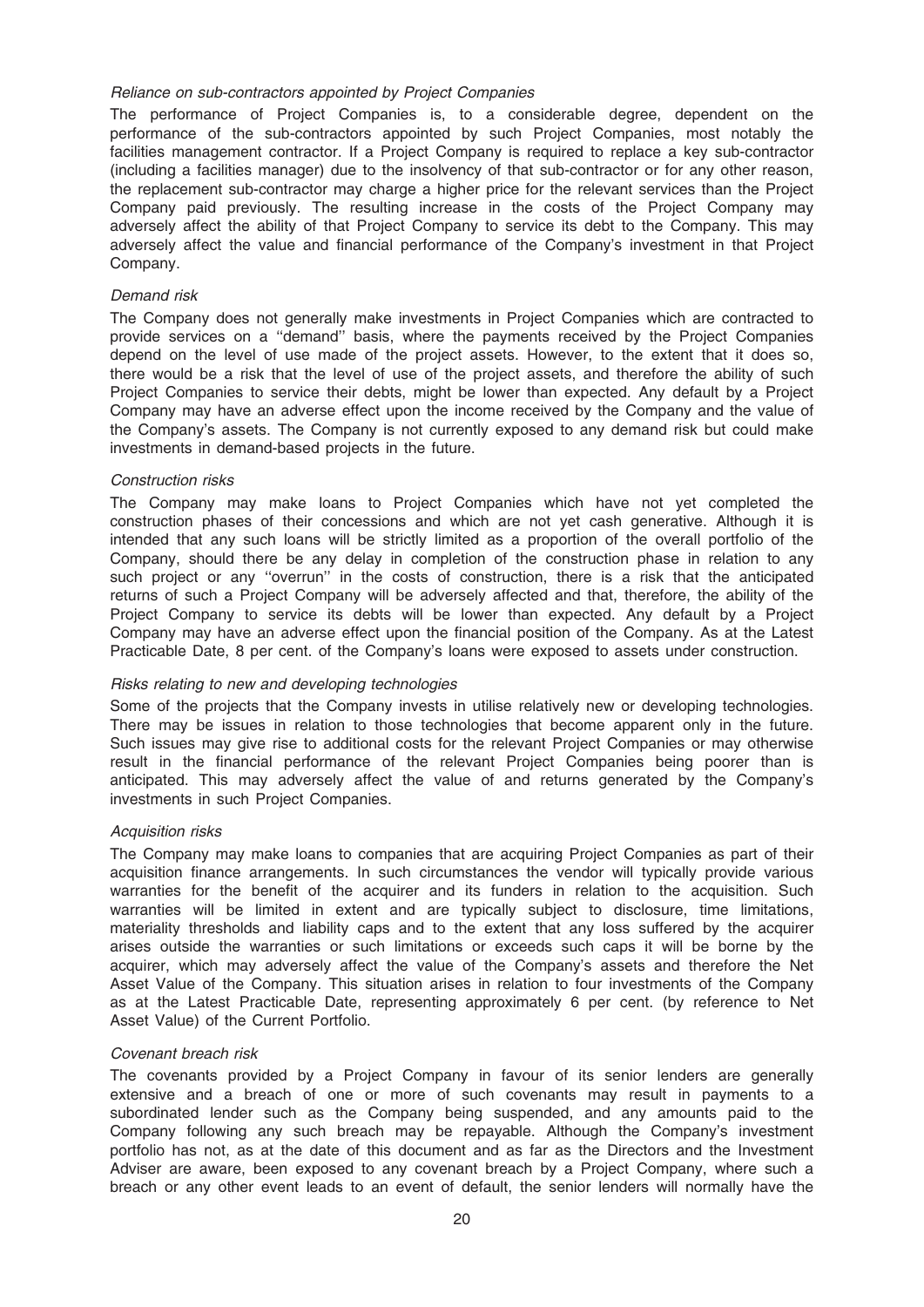right to take control of the Project Company and ultimately to sell such Project Company. In such event, it is likely that the sale proceeds will be insufficient to repay in full the subordinated debt of the Project Company, which would result in a loss being suffered by the Company.

#### Specific risks relating to the Company's investments in the PFI sector

#### Termination of PFI project agreements

Project agreements for PFI infrastructure projects may be terminated in certain circumstances, as a result of, for example, default by a Project Company or the commission of a corrupt or fraudulent act by a Project Company, shareholder or contractor in relation to a project agreement. The compensation that a Project Company may receive on termination will depend on the reason for termination but in some circumstances (such as termination for force majeure events) the compensation received may be insufficient to repay in full the debts of the Project Company which may, in turn, negatively impact upon the financial position and performance of the Company, in that the principal value of the Company's investment could be reduced or become worthless.

#### Change in infrastructure funding policy

PFI is not the only means of funding infrastructure projects and the use of such funding mechanisms in the future may decrease. If there is such a change in policy, there is a risk that public bodies may seek to terminate existing PFI-type projects and, as a result, the Company may not recover the full market value of its investments. Any failure by the Company to recover the full market value of its investments may result in a reduction in the value of the Company's assets. Additionally, any changes in policy could reduce the future availability of appropriate assets.

#### Untested nature of long term PFI operational environment

Given the long term nature of PFI infrastructure projects there is, as yet, limited experience of the long term operational problems that may be experienced in the future and which may affect PFI infrastructure projects and Project Companies. Any such problems may, in turn, adversely affect the Company's investment returns.

#### Specific risks relating to the Company's investments in the renewable energy sector

The UK Government provides a range of incentives and subsidies for specific types of renewable energy projects, including "feed-in" tariffs and the renewable heat incentive (where energy producers are guaranteed a minimum price for their output, typically above market rates) and the ROC system (which requires electricity suppliers to supply minimum levels of renewable-source electricity or make buy-out payments into a central fund). Recent and future changes in the application of government policy in relation to these incentives and subsidies may have a material impact upon the profitability of renewable energy projects. Further, the generation of power from renewable energy sources tends to be reliant upon relatively recent technological developments (or the application thereof), and therefore unforeseen technical deficiencies with installations may occur; and although such deficiencies may be covered by supplier warranties, the value of such warranties (if any) may be adversely affected by (for example) time limitations on such warranties or credit events in relation to the relevant supplier. Additionally, technological advances in the future may reduce the competitive efficiency of installations commissioned now. Moreover, the reliance of any renewable energy project or group of projects on a variable resource as its feedstock (for example, ambient light in the case of solar power projects, wind speed in the case of wind power projects and waste in the case of waste-to-energy projects) may affect the profitability of a site or sites. Finally, in the event of a failure of a utility or other private company contracted to purchase power produced by an installation in which the Company has invested, difficulties may arise in contracting with a replacement power purchaser. All of these risks relating to investments in renewable energy projects could have an adverse effect upon the income received by the Company and the value of the Company's assets.

#### Specific risks relating to the Company's investments secured against receivables purchase agreements

Investments by the Company secured against receivables purchase agreements will be subject to the general risks incidental to loans secured against receivables purchase agreements, including changes in general economic or local conditions, changes in interest rates and (where such receivables relate to real estate-related assets, which will typically be the case) changes in property tax rates and planning laws, the credit risks of developers and tenants, the costs of construction, the potential impact of environmental risks, terrorist activities and the availability and sufficiency of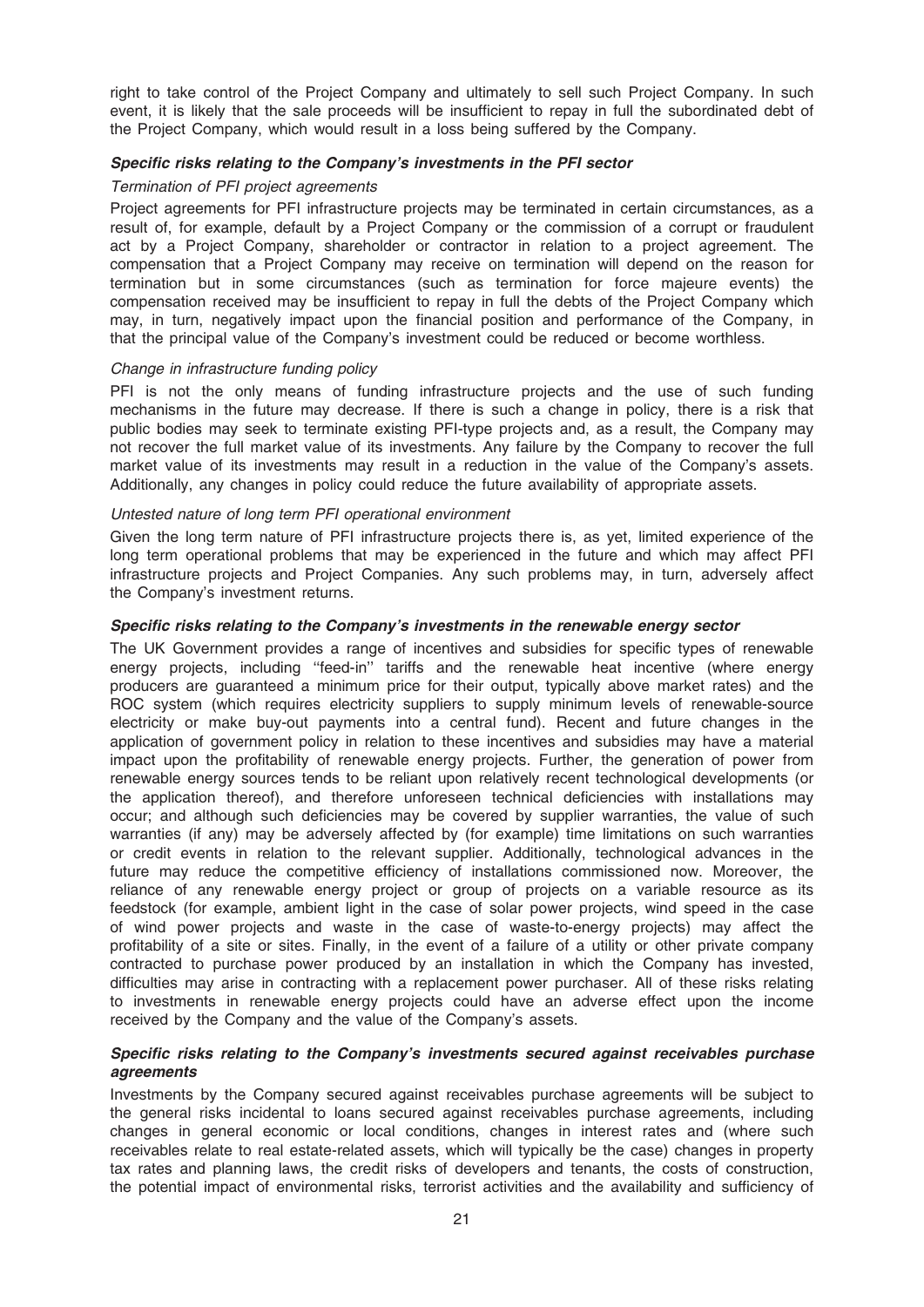insurance. All of these risks relating to investments secured against receivables purchase agreements may have an adverse effect upon the income received by the Company and the value of the Company's assets.

#### Specific risks relating to the Company's investments secured against lease agreements

Investments by the Company secured against lease agreements will be subject to the general risks incidental to loans secured against lease agreements, including changes in general economic or local conditions, changes in interest rates and (where such lease agreements relate to real estaterelated assets, which will typically be the case) changes in property tax rates and planning laws, the credit risks of developers and tenants, the costs of construction, the potential impact of environmental risks, terrorist activities and the availability and sufficiency of insurance. All of these risks relating to investments secured against lease agreements may have an adverse effect upon the income received by the Company and the value of the Company's assets.

# G. Risks relating to taxation

#### The Company is exposed to changes in tax residence and changes in the tax treatment of arrangements relating to its business or investments

If the Company were treated as resident, or as having a permanent establishment, or as otherwise being engaged in a trade or business, in any country in which it invests or in which the investments are managed, all of its income or gains, or the part of such gain or income that is attributable to, or effectively connected with, such permanent establishment or trade or business, may be subject to tax in that country, which could have a material adverse effect on the performance of the Company and returns to Shareholders.

The Directors intend to conduct the affairs of the Company in such a way so as to maintain its non-UK tax resident status. The Company must similarly ensure that it does not become tax resident in the United States or in other jurisdictions.

# Base erosion and profit shifting

Base erosion and profit shifting ("BEPS") refers to the tax planning strategies of multinational corporations that exploit mismatches in national tax rules to artificially shift profits to low or no-tax locations, resulting in little or no overall corporate tax being paid. The Organisation for Economic Co-operation and Development (''OECD'') and the G20 countries are currently attempting to implement a number of measures to address BEPS and published a final report on 5 October 2015 which sets out 15 actions to tackle BEPS. These include measures aimed at preventing treaty abuse, preventing the artificial avoidance of permanent establishment basis, strengthening controlled foreign company rules and neutralising the effects of hybrid mismatch arrangements. In addition, the OECD report includes a sizeable section on potential changes to interest deductibility rules. Implementation of the OECD's BEPS measures, in final form, will be at the discretion of individual countries and the UK Government announced plans to introduce legislation to implement the OECD's recommendations from 1 April 2017 as part of the 2016 Budget. While the Investment Adviser does not believe the Company is an intended target of the OECD's BEPS measures, being neither a multinational company nor involved in artificial arrangements, it is currently unclear what the implications will be for the Company or the infrastructure sector. There is therefore a risk that the OECD's BEPS measures could have an adverse effect on the value of the Company's investments and/or the results of its operations.

#### Foreign Account Tax Compliance Act

The Company will be required to comply with The Foreign Account Tax Compliance Act (''FATCA'') which was introduced by the US Treasury and aims to prevent perceived tax evasion by US citizens and residents through the use of offshore accounts. On the basis the Company is registered as a Financial Institution (''FI'') for FATCA it will be required to comply with a number of obligations, including reporting on accounts (which include Depository Accounts, Custodial Accounts and Debt and Equity interests in an Investment Entity) held by Specified Persons to the Internal Revenue Service ("IRS"). Failure to comply with the FATCA rules can in certain circumstances result in the imposition of a 30% withholding tax ("FATCA Withholding") on certain US source payments made to the institution and its account holders.

Numerous jurisdictions have entered Intergovernmental Agreements ("IGAs") with the US, including Jersey, which agree to enforce compliance with the FATCA requirements through the implementation of local legislation ("US FATCA"). Though withholding may still be a concern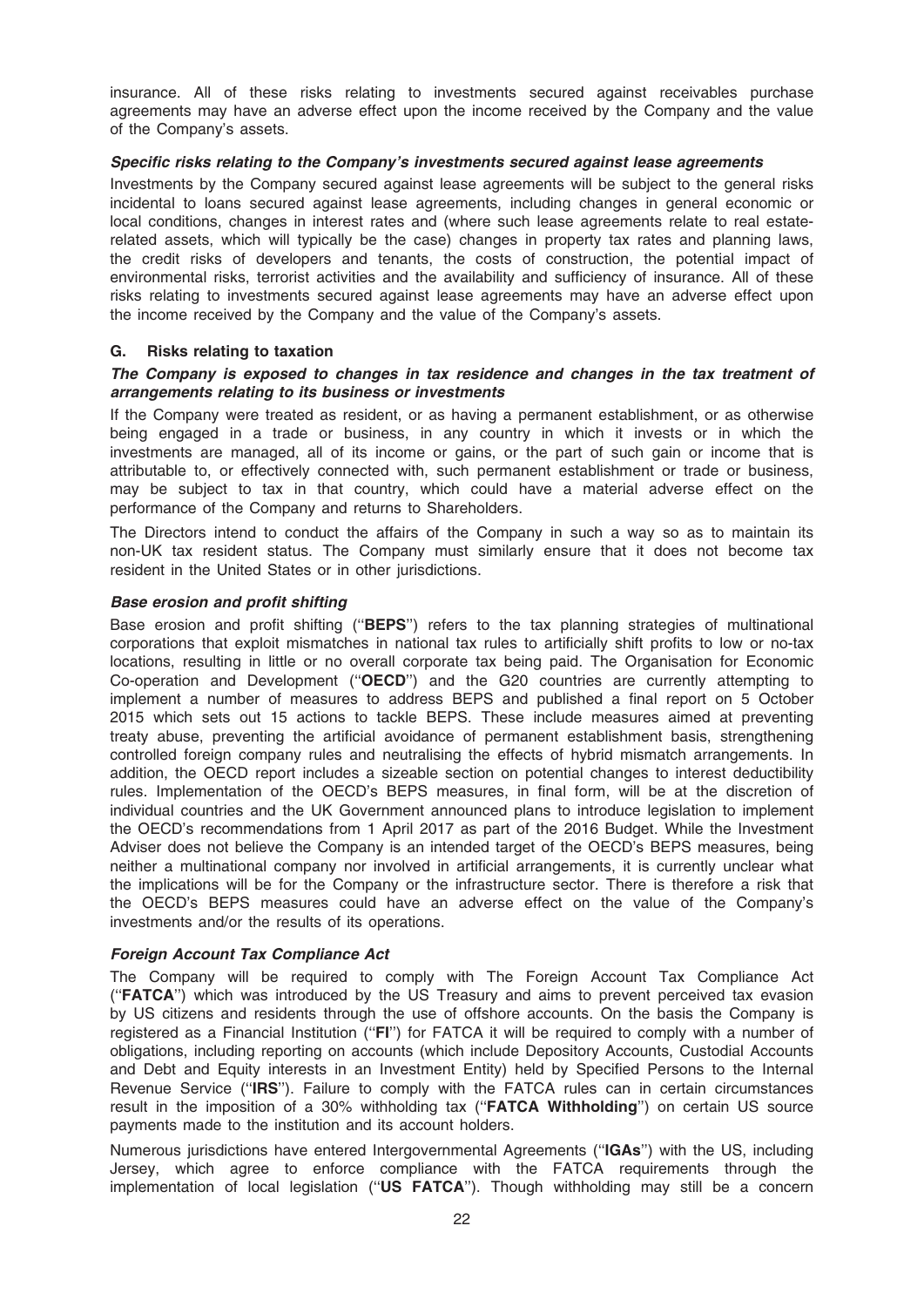outside an IGA jurisdiction, the IGAs broadly remove the withholding requirements for FIs within these jurisdictions. Furthermore, the UK has now entered IGAs with its Crown Dependencies and Gibraltar and requires Jersey FIs to identify tax residents of the UK in addition to US Persons (''UK FATCA''). Failure to comply with FATCA rules in an IGA country may result in the imposition of penalties under local legislation. The Jersey regulations implementing the UK/US intergovernmental agreement became law in December 2013.

Prospective Shareholders should be aware that they will be required to comply with FATCA and UK FATCA and that the Company will comply with the requirements imposed by FATCA and UK FATCA. All prospective Shareholders must agree to provide the Company at the time or times prescribed by applicable law and at such times reasonably requested by the Company such information and documentation (whether relating to themselves, their investors and/or beneficial owners) prescribed by applicable law and such additional documentation reasonably requested by the Company as may be necessary for the Company to comply with its obligations under FATCA and UK FATCA.

Prospective shareholders should consult their tax advisers with regard to the potential FATCA and UK FATCA tax reporting and certification requirements associated with an investment in the Company.

The scope and application of FATCA Withholding and information reporting pursuant to the terms of FATCA and the US Jersey IGA is subject to review by the United States and Jersey and the rules may change.

The introduction of the Common Reporting Standard (see below) will supersede the UK-Jersey IGA but the UK has indicated that does not wish to forego information for 2016 to be reported in 2017 under the UK-Jersey IGA which under the Common Reporting Standard would not need to be provided until 2018. In agreeing to the changeover the Jersey authorities have agreed that for 2016 the Common Reporting Standard requirements should be supplemented by the provision of information on pre-existing individual low value accounts and pre-existing entity accounts in respect of UK residents only. This means that the UK can receive information in 2017 without requiring Jersey financial institutions to make separate returns under both the UK-Jersey IGA and the Common Reporting Standard.

# Common Reporting Standard

The OECD has developed a new global standard for the automatic exchange of financial information between tax authorities (the "Common Reporting Standard" or "CRS"). The CRS has been implemented in the EU by way of the Revised Directive on Administrative Co-Operation (Council Directive 2014/107/EU). Jersey is a signatory to the CRS and intends to conduct its first exchange of information with tax authorities of other signatory jurisdictions in September 2017. Jersey legislation which implements the CRS in Jersey came into effect on 1 January 2016 (the ''Jersey CRS Legislation'').

In summary, the Jersey CRS Legislation requires ''reporting financial institutions'' in Jersey to identify, review and report on ''financial accounts'' maintained by them and which are held by residents for tax purposes (whether individuals or entities) of jurisdictions with which Jersey has agreed to exchange information.

Reports will be made to the Jersey Comptroller of Taxes and then passed to the competent authority of the jurisdiction in which the account holder is resident. Although the Company will attempt to satisfy any obligations imposed on it by the CRS, no assurance can be given that it will be able to satisfy such obligations. Implementation of the CRS may require the Company to conduct additional due diligence and report upon accounts held with it by Shareholders who are reportable persons in other participating jurisdictions. The Company may require certain additional financial information from Shareholders to comply with its diligence and reporting obligations under the CRS and Shareholders should consult their tax advisers with regard to the potential impact of CRS to their personal circumstances.

Failure by the Company to comply with the obligations under the CRS may result in fines being imposed on the Company and in such event, the target returns of the Company may be materially affected.

The scope and application of the obligations under the CRS may be reviewed by the OECD and the information and reporting requirements may change.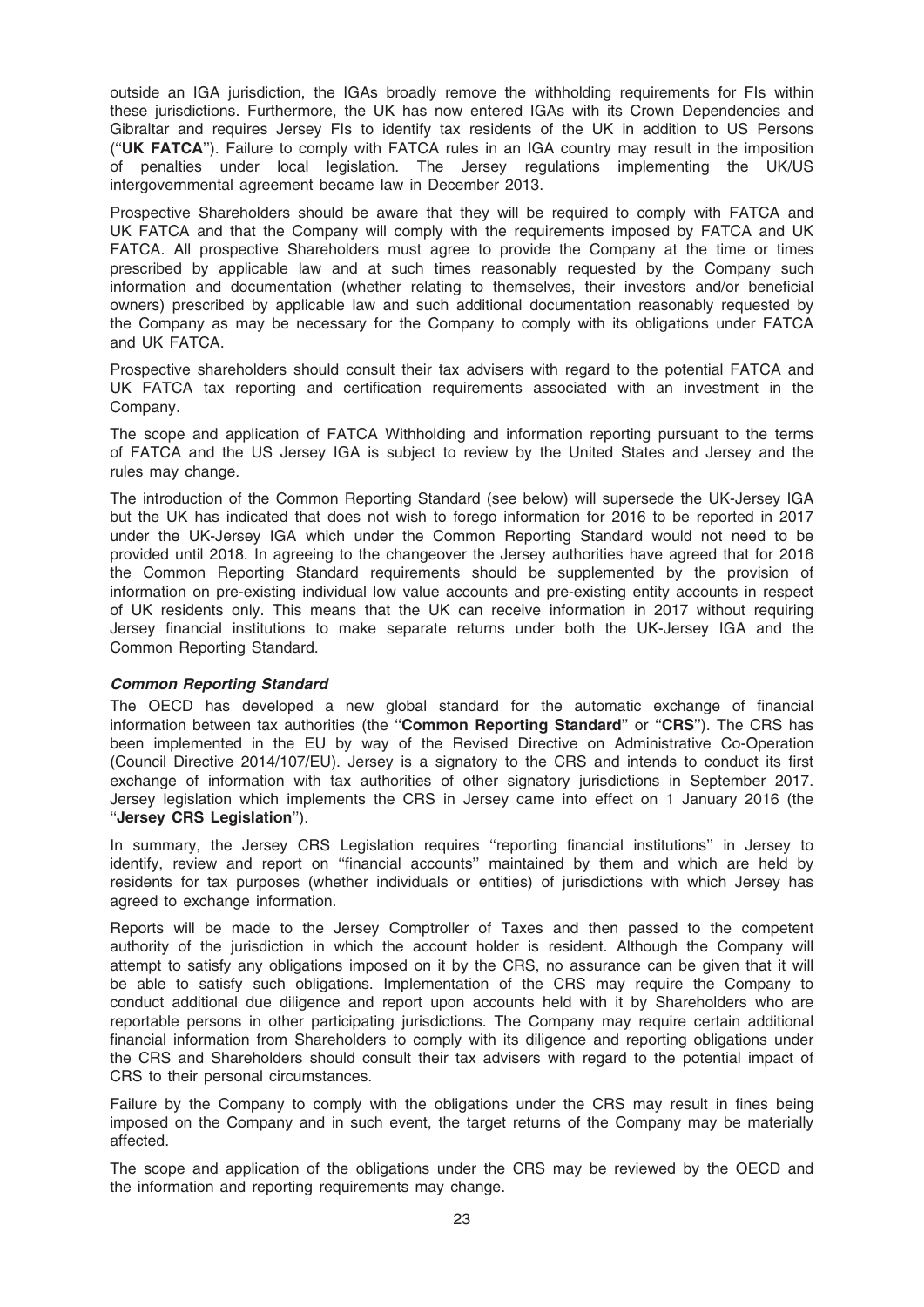## Offshore Funds Rules

The Directors consider that the Company should not constitute an ''offshore fund'' for the purposes of Part 8 of TIOPA, as the Company is closed-ended with an unlimited life. In addition, it is not intended that arrangements will be operated in respect of the Company so that investors can expect to realise their investment at or close to NAV other than in the event of a winding-up of the Company.

However, the Directors will use reasonable endeavours (but without liability) to monitor the Company's status in this regard. Changes in the Company's tax status or tax treatment may adversely affect the Company and if the Company becomes subject to the UK offshore funds rules in Part 8 of TIOPA, there may be adverse tax consequences for UK tax resident Shareholders.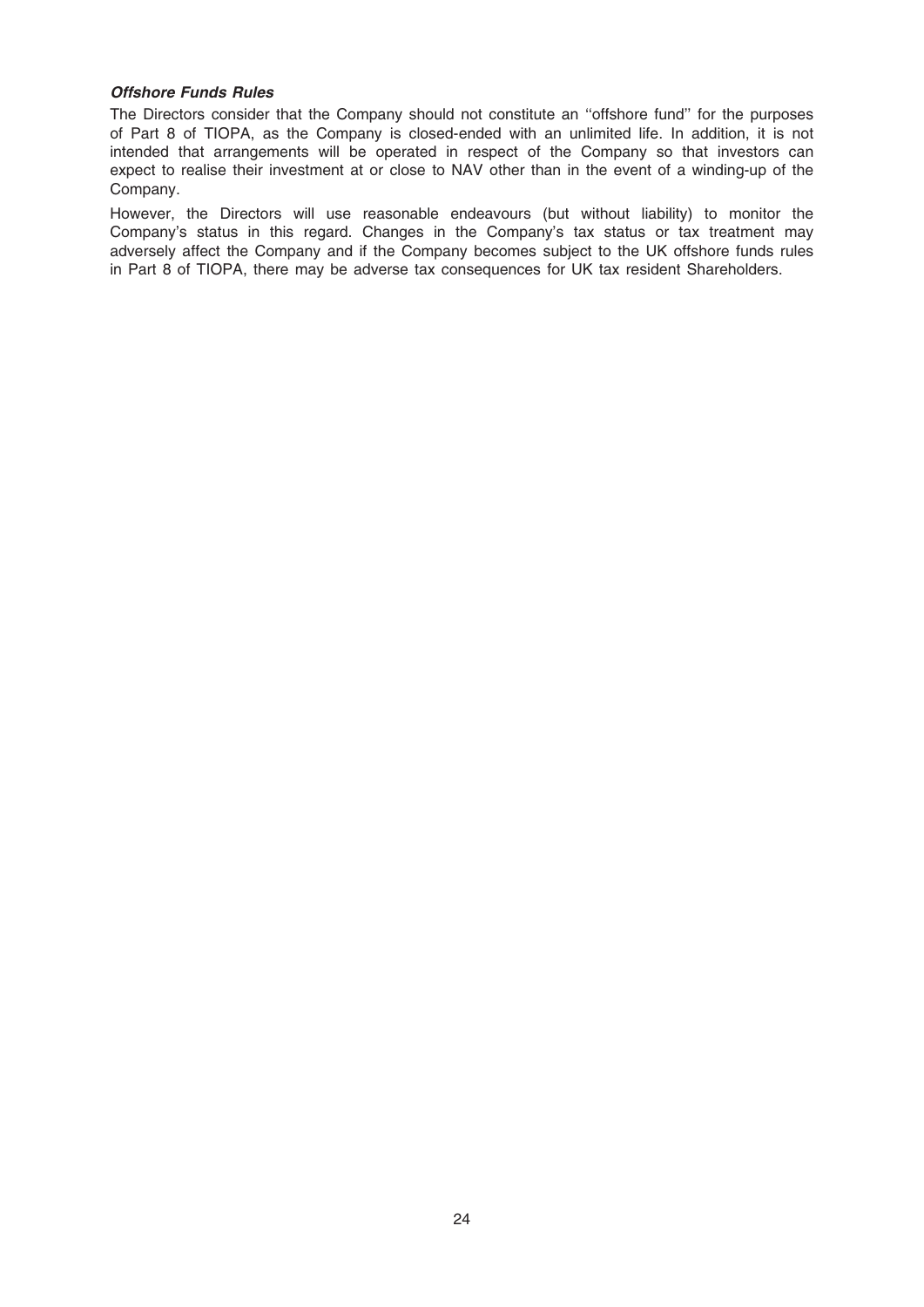# IMPORTANT INFORMATION

In assessing an investment in the Company, investors should rely only on the information in this document. No person has been authorised to give any information or make any representation in relation to the Company other than those contained in this document and, if given or made, such information or representation must not be relied upon as having been authorised by the Company, the Directors, the Investment Adviser, the Sponsor or any other person. Neither the delivery of this document nor any subscription for or purchase of New Ordinary Shares shall, under any circumstances, create any implication that there has been no change in the affairs of the Company since, or that the information contained herein is correct at any time subsequent to, the date of this document.

#### General regulatory information

This document does not constitute an offer to sell, or the solicitation of an offer to subscribe for or to buy, shares in any jurisdiction in which such offer or solicitation is unlawful. Issue or circulation of this document may be prohibited in some countries.

#### Jersey regulatory information

The Company is regulated as a certified fund in Jersey pursuant to the CIF Law and the Jersey Listed Fund Guide published by the JFSC. This document is prepared, and a copy of it has been sent to the JFSC, in accordance with the Collective Investment Funds (Certified Funds – Prospectuses) (Jersey) Order 2012. The JFSC is protected by the CIF Law against liability arising from the discharge of its functions under the CIF Law. The Administrator, Custodian and Registrar are each registered to conduct the relevant classes of fund services business under the Financial Services (Jersey) Law 1998, as amended (the "FSJL"). The JFSC is also protected by the FSJL against liability arising from the discharge of its functions under that law.

Following the introduction of new prospectus content legislation in 2012, it is a requirement under Jersey law that the following prescribed information be included in any prospectus published by a Jersey regulated fund:

- The Company and its Directors have taken all reasonable care to ensure that the facts stated in this document are true and accurate in all material respects and that there are no other material facts the omission of which would make misleading any statement in this document, whether of fact or opinion. The Company and its Directors accept responsibility accordingly.
- The JFSC does not take any responsibility for the financial soundness of the Company or for the correctness of any statements made or expressed in this document.
- If you are in any doubt about the contents of this document, you should consult your stockbroker, bank manager, solicitor, accountant or financial adviser.
- It should be remembered that the price of shares and the income from them can go down as well as up and that shareholders may not receive, on sale or the cancellation of their shares, the amount that they invested.
- Potential shareholders are strongly recommended to read and consider this document before becoming a shareholder in the Company.

Listed funds are established in Jersey under a fast-track authorisation process. This process requires you to be notified that the JFSC views this fund as suitable therefore only for professional or experienced investors, or those who have taken appropriate professional advice.

Regulatory requirements which may be deemed necessary by the JFSC for the protection of retail or inexperienced investors do not apply to listed funds. By investing in this fund you will be deemed to be acknowledging that you are a professional or experienced investor, or have taken appropriate professional advice, and accept the reduced requirements accordingly.

You are wholly responsible for ensuring that all aspects of this fund are acceptable to you. Investment in listed funds may involve special risks that could lead to a loss of all or a substantial portion of such investment. Unless you fully understand and accept the nature of this fund and the potential risks inherent in this fund you should not invest in this fund.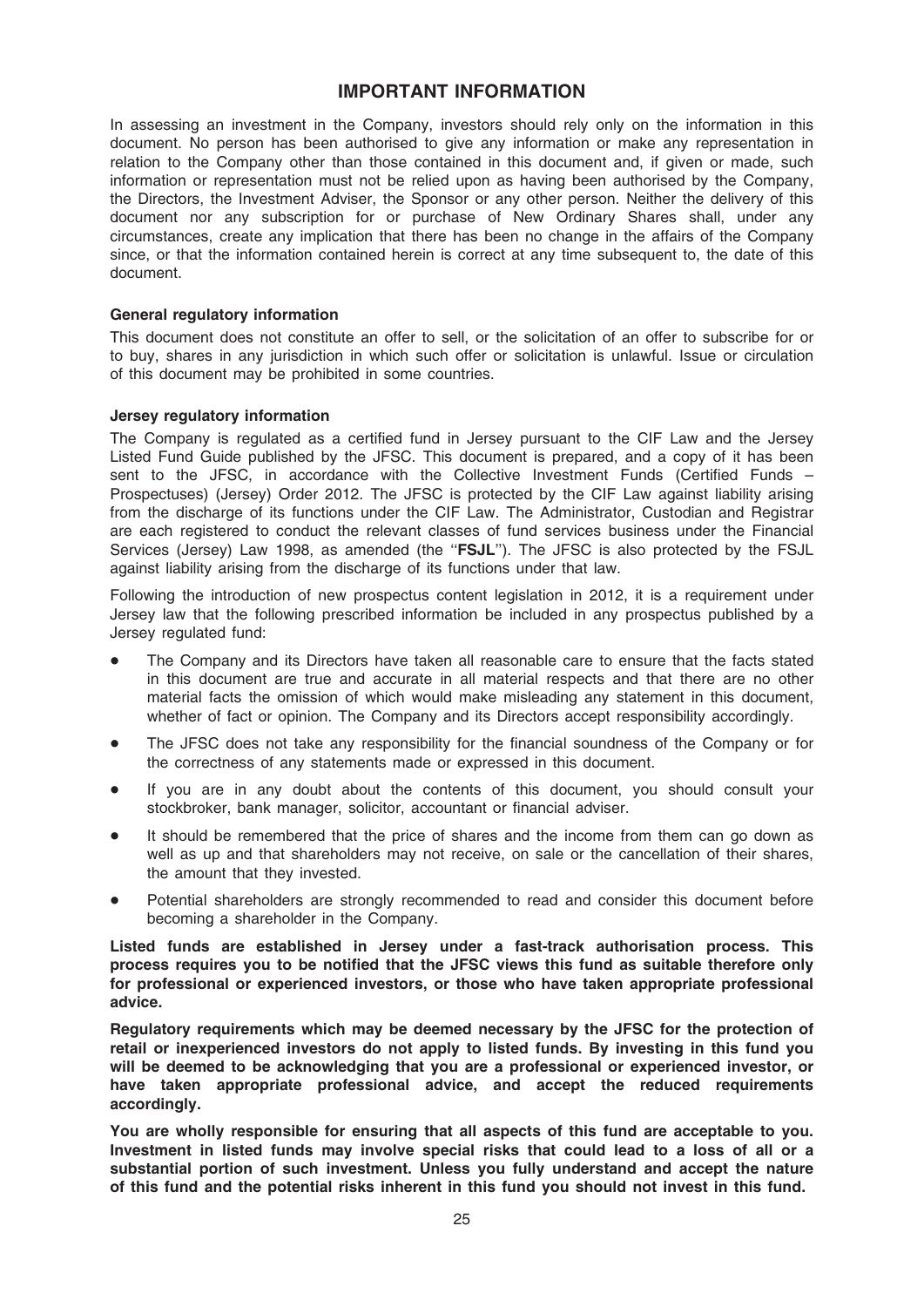Further information in relation to the regulatory treatment of listed funds domiciled in Jersey may be found on the website of the JFSC at www.jerseyfsc.org. Without limitation, neither the contents of the JFSC's website (or any other website) nor the contents of any website accessible from the hyperlinks on the JFSC's website (or any other website) is incorporated into or forms part of this document.

The Jersey regulatory requirements referred to above are not a reference to any requirements of the FCA or the Listing Rules.

#### Investment considerations

The contents of this document are not to be construed as advice relating to legal, financial, taxation, investment or any other matters. Prospective investors should inform themselves as to:

- the legal requirements within their own countries for the subscription for, purchase, holding, transfer or other disposal of New Ordinary Shares;
- any foreign exchange restrictions applicable to the subscription for, purchase, holding, transfer or other disposal of New Ordinary Shares which they might encounter;
- the income and other tax consequences which may apply in their own countries as a result of the subscription for, purchase, holding, transfer or other disposal of New Ordinary Shares; and
- prospective investors must rely upon their own representatives, including their own legal advisers and accountants, as to legal, tax, investment or any other related matters concerning the Company and an investment therein.

Typical investors in the Company are expected to be institutional and sophisticated investors and private clients.

This document should be read in its entirety before making any investment in New Ordinary Shares. All Shareholders are entitled to the benefit of, are bound by and are deemed to have notice of the provisions of the Memorandum and Articles of Association of the Company, which investors should review.

#### Historical information

This document contains certain historical financial and other information concerning the Company's past performance. However, past performance of the Company should not be taken as an indication of future performance.

#### Forward-looking statements

This document includes statements that are, or may be deemed to be, ''forward-looking statements''. These forward-looking statements can be identified by the use of forward-looking terminology, including the terms ''believes'', ''estimates'', ''anticipates'', ''expects'', ''intends'', ''may'', "will" or "should" or, in each case, their negative or other variations or comparable terminology. These forward-looking statements include all matters that are not historical facts.

All forward-looking statements address matters that involve risks and uncertainties. Accordingly, there are or will be important factors that could cause the Company's actual results to differ materially from those indicated in these statements. These factors include, but are not limited to, those described in the part of this document entitled ''Risk Factors'', which should be read in conjunction with the other cautionary statements that are included in this document. Any forwardlooking statements in this document reflect the Company's current views with respect to future events and are subject to these and other risks, uncertainties and assumptions relating to the Company's operations, results of operations and growth strategy. For the avoidance of doubt, nothing in this paragraph qualifies the working capital statement set out in paragraph 8 of Part 6 of this document.

These forward-looking statements apply only as of the date of this document. Subject to any obligations under the Prospectus Rules, the Listing Rules and the Disclosure and Transparency Rules, the Company undertakes no obligation publicly to update or review any forward-looking statement, whether as a result of new information, future developments or otherwise. Prospective investors should specifically consider the factors identified in this document which could cause actual results to differ before making an investment decision.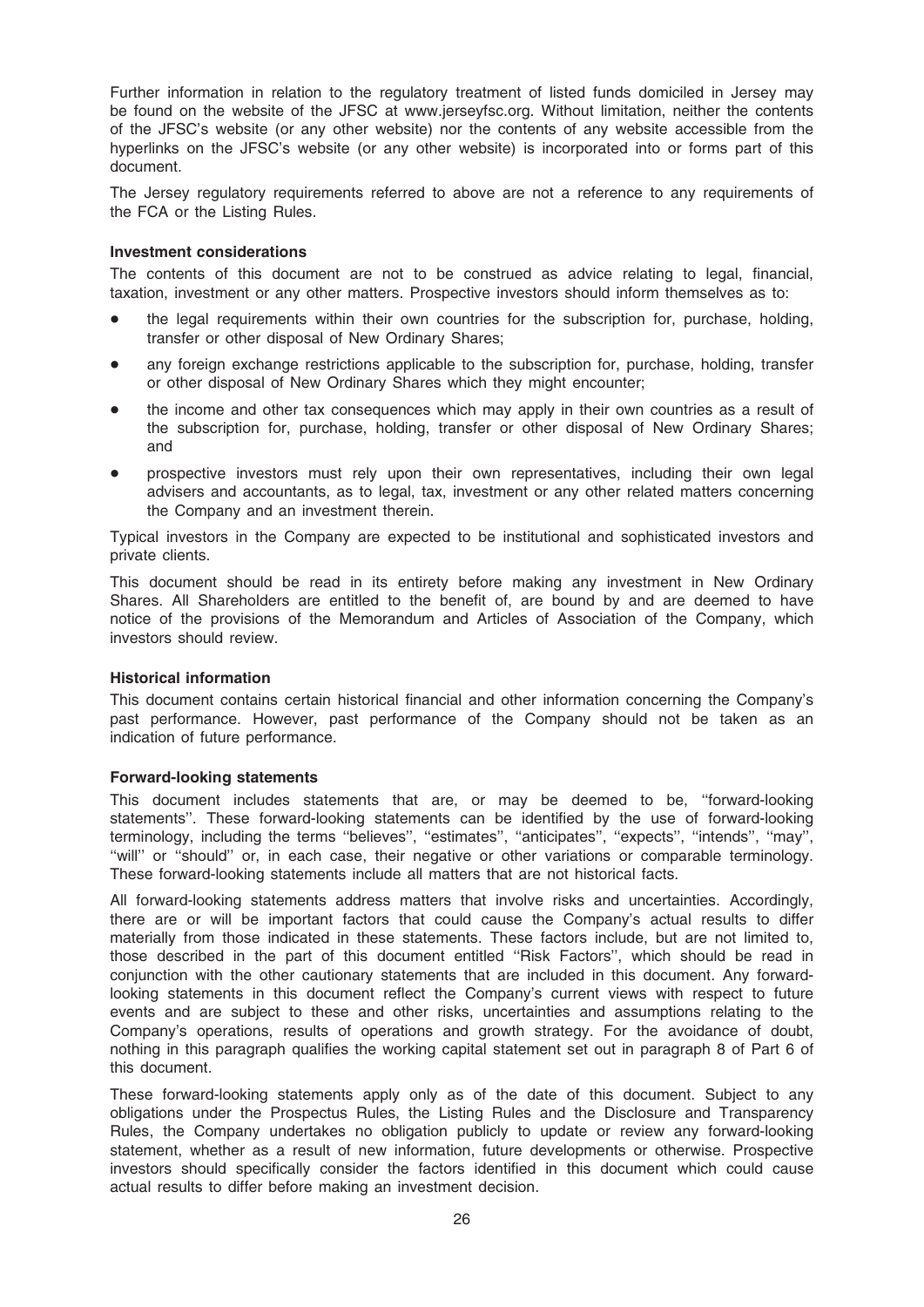#### Presentation of information

## Market, economic and industry data

Market, economic and industry data used throughout this document is derived from various industry and other independent sources. The Company and the Directors confirm that such data has been accurately reproduced and, so far as they are aware and are able to ascertain from information published from such sources, no facts have been omitted which would render the reproduced information inaccurate or misleading.

#### Currency presentation

Unless otherwise indicated, all references in this document to ''sterling'', ''pounds sterling'', ''£'', "pence" or "p" are to the lawful currency of the UK.

#### **Definitions**

A list of defined terms used in this document is set out at pages 85 to 88.

#### Governing law

Unless otherwise stated, statements made in this document are based on the law and practice currently in force in England and Wales or Jersey (as appropriate) and are subject to changes therein.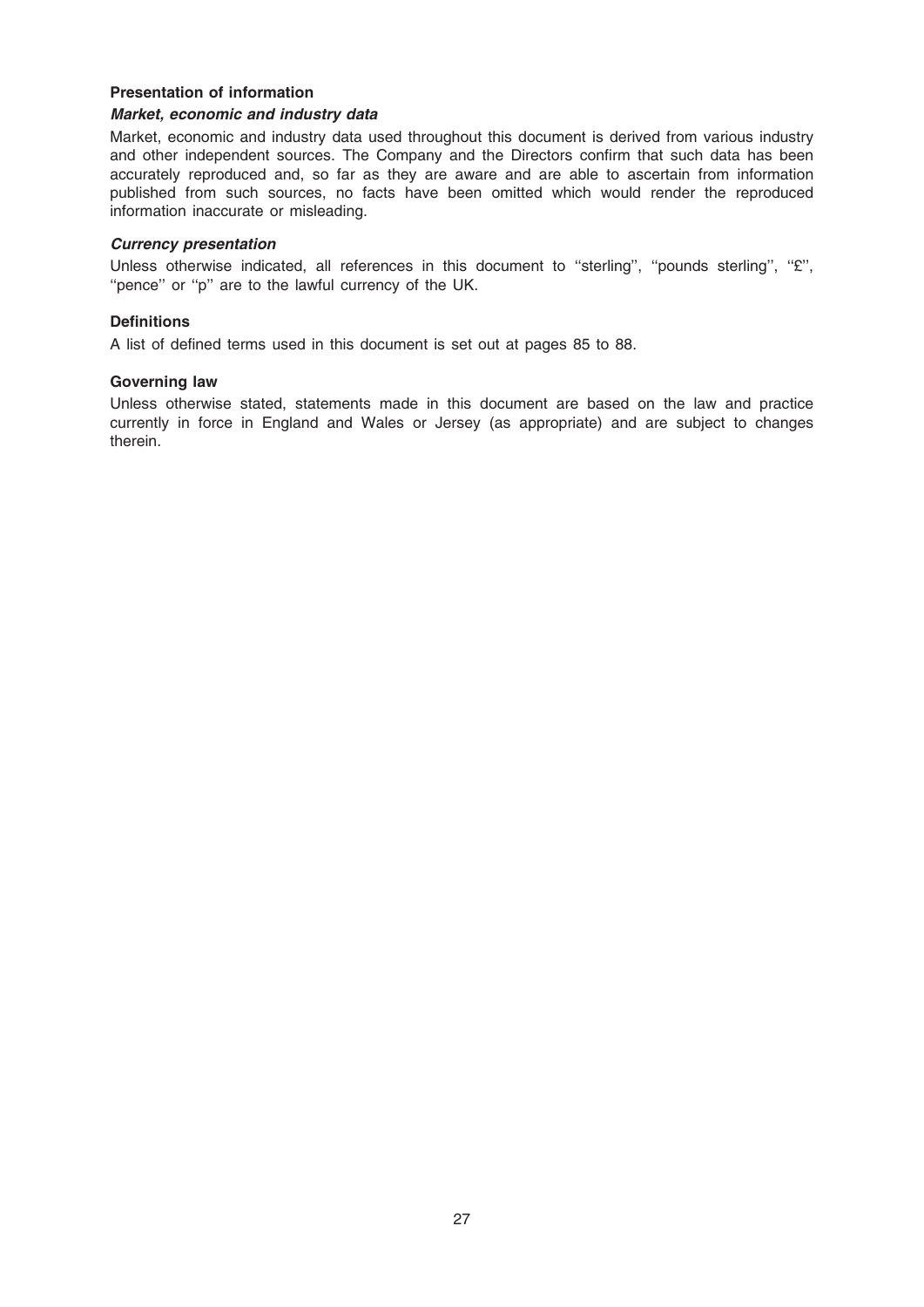# DIRECTORS, AGENTS AND ADVISERS

| Directors (all non-executive)                                       | Ian Reeves CBE (Chairman)<br>David Pirouet<br><b>Clive Spears</b><br>Paul de Gruchy<br>Julia Chapman<br>Michael Gray |
|---------------------------------------------------------------------|----------------------------------------------------------------------------------------------------------------------|
| Administrator, secretary and<br>registered office of the<br>Company | Capita Financial Administrators (Jersey) Limited<br>12 Castle Street<br><b>St Helier</b><br>Jersey<br>JE2 3RT        |
| <b>Registrar</b>                                                    | Capita Registrars (Jersey) Limited<br>12 Castle Street<br>St. Helier<br>Jersey<br>JE2 3RT                            |
| <b>Investment Adviser and AIFM</b>                                  | <b>Gravis Capital Partners LLP</b><br>53/54 Grosvenor Street<br>London<br>W1K 3HU                                    |
| <b>Sponsor and Bookrunner</b>                                       | Stifel Nicolaus Europe Limited<br>4th Floor, 150 Cheapside<br>London<br>EC <sub>2V</sub> 6ET                         |
| <b>Legal Advisers to the Company</b><br>as to English law           | Stephenson Harwood LLP<br>1 Finsbury Circus<br>London<br>EC <sub>2</sub> M 7SH                                       |
| <b>Legal Advisers to the Company</b><br>as to Jersey law            | Carey Olsen<br>47 Esplanade<br>St Helier<br>Jersey<br>JE1 0BD                                                        |
| <b>Legal Advisers to the Sponsor</b><br>and Bookrunner              | Gowling WLG (UK) LLP<br>4 More London Riverside<br>London<br>SE1 2AU                                                 |
| <b>Reporting Accountants</b>                                        | PricewaterhouseCoopers CI LLP<br>Royal Bank Place<br>1 Glategny Esplanade<br>St Peter Port<br>Guernsey<br>GY1 4ND    |
| <b>Auditors</b>                                                     | <b>KPMG Channel Islands Jersey Limited</b><br>37 Esplanade<br><b>St Helier</b><br>Jersey<br>JE4 8WQ                  |
| <b>UK Transfer Agent</b>                                            | Capita Registrars Limited<br>The Registry<br>34 Beckenham Road<br>Beckenham<br>Kent<br>BR3 4TU                       |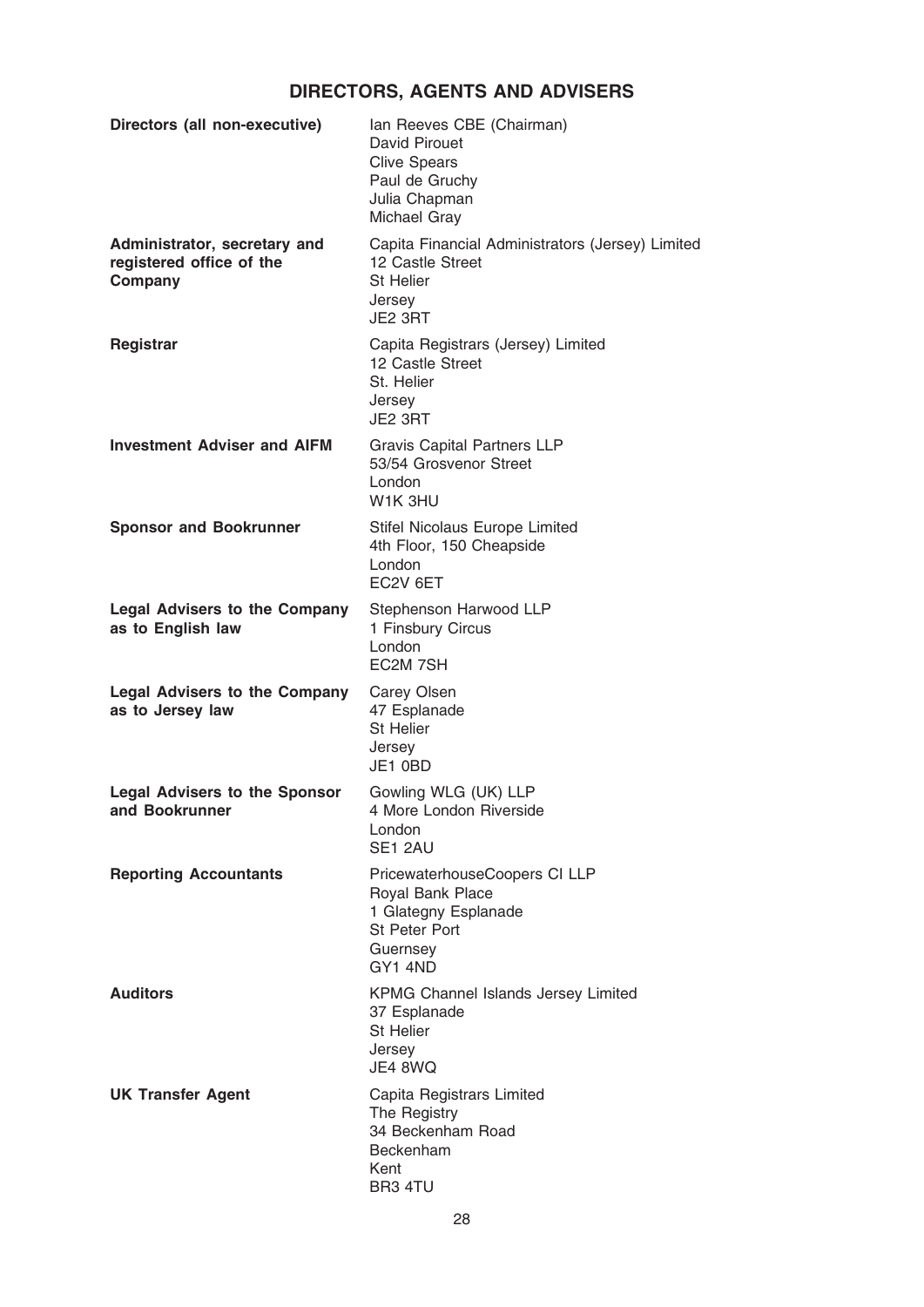| <b>Operational Bankers</b>      | The Royal Bank of Scotland International Limited<br>Royal Bank House<br>71 Bath Street<br>St. Helier<br>Jersey<br>JE4 8PJ |
|---------------------------------|---------------------------------------------------------------------------------------------------------------------------|
| <b>Valuation Agent</b>          | Mazars LLP<br>Tower Bridge House<br>St. Katherine's Way<br>London<br>E <sub>1</sub> W 1DD                                 |
| <b>Custodian and Depositary</b> | Capita Trust Company (Jersey) Limited<br>12 Castle Street<br>St. Helier<br>Jersey<br>JE2 3RT                              |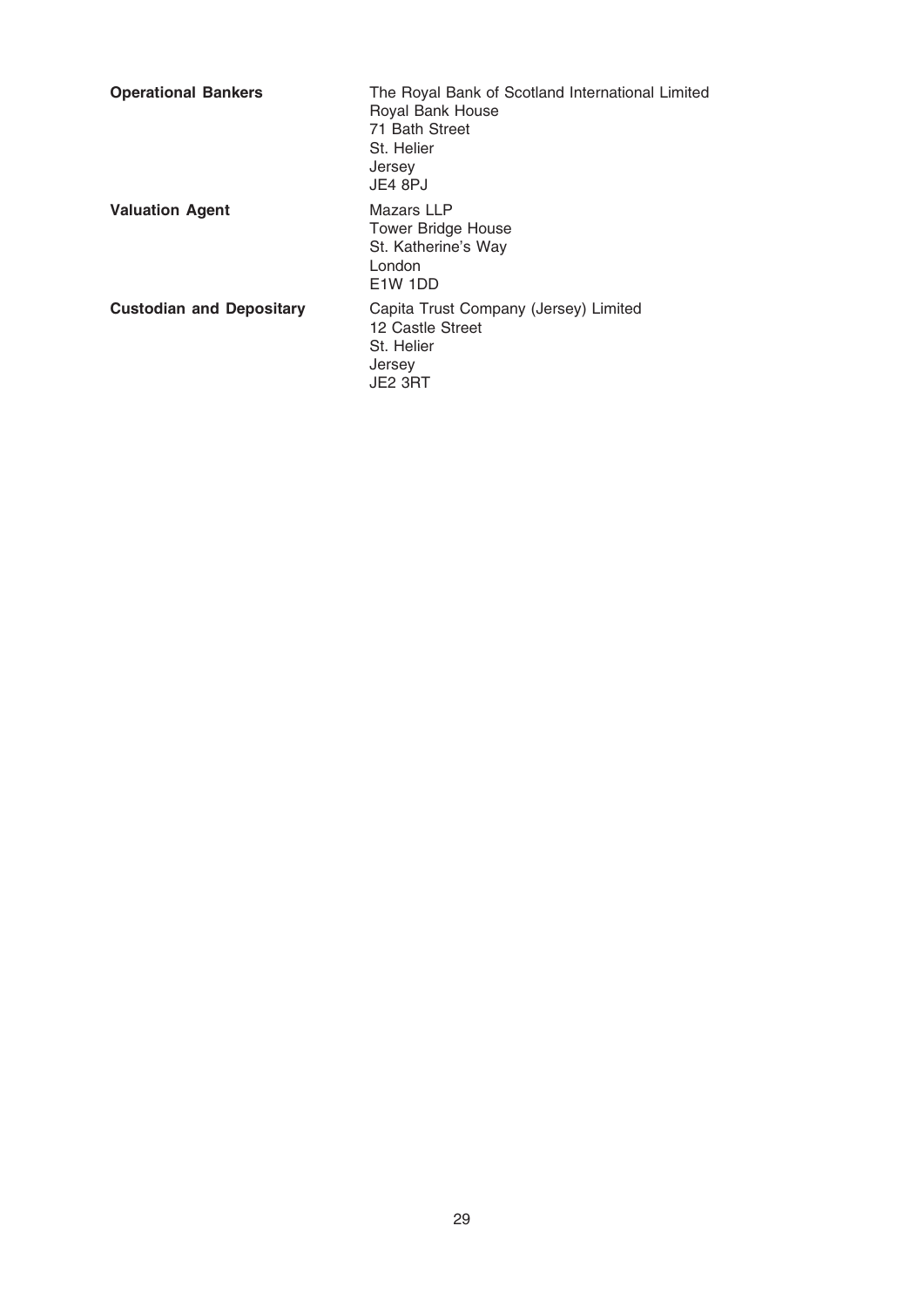# TIMETABLE

All references to times in this document are to London times unless otherwise stated.

# The Placing Programme

| Placing Programme opens                                                                   | 18 April 2016                                                                                                    |
|-------------------------------------------------------------------------------------------|------------------------------------------------------------------------------------------------------------------|
| Earliest date for New Ordinary Shares to be issued pursuant<br>to the Placing Programme   | 18 April 2016                                                                                                    |
| Publication of Issue Price in respect of each Placing                                     | At the time of each Placing                                                                                      |
| Admission and crediting of CREST accounts in respect of<br>each Placing                   | 8.00 a.m. on each day<br>New Ordinary Shares are issued                                                          |
| Dispatch of definitive share certificates (where applicable)                              | Approximately 14 days following<br>Admission                                                                     |
| Last date for New Ordinary Shares to be issued pursuant to<br>the Placing Programme       | 17 April 2017                                                                                                    |
| The dates and times specified above are subject to change.                                |                                                                                                                  |
| <b>PLACING PROGRAMME STATISTICS</b>                                                       |                                                                                                                  |
| Maximum number of New Ordinary Shares being made<br>available under the Placing Programme | 175 million                                                                                                      |
| Minimum Issue Price                                                                       | NAV per Ordinary Share (cum-income)<br>plus a premium expected to cover the<br>costs and expenses of the Placing |
| ISIN of the Ordinary Shares and the New Ordinary Shares                                   | JE00B6173J15                                                                                                     |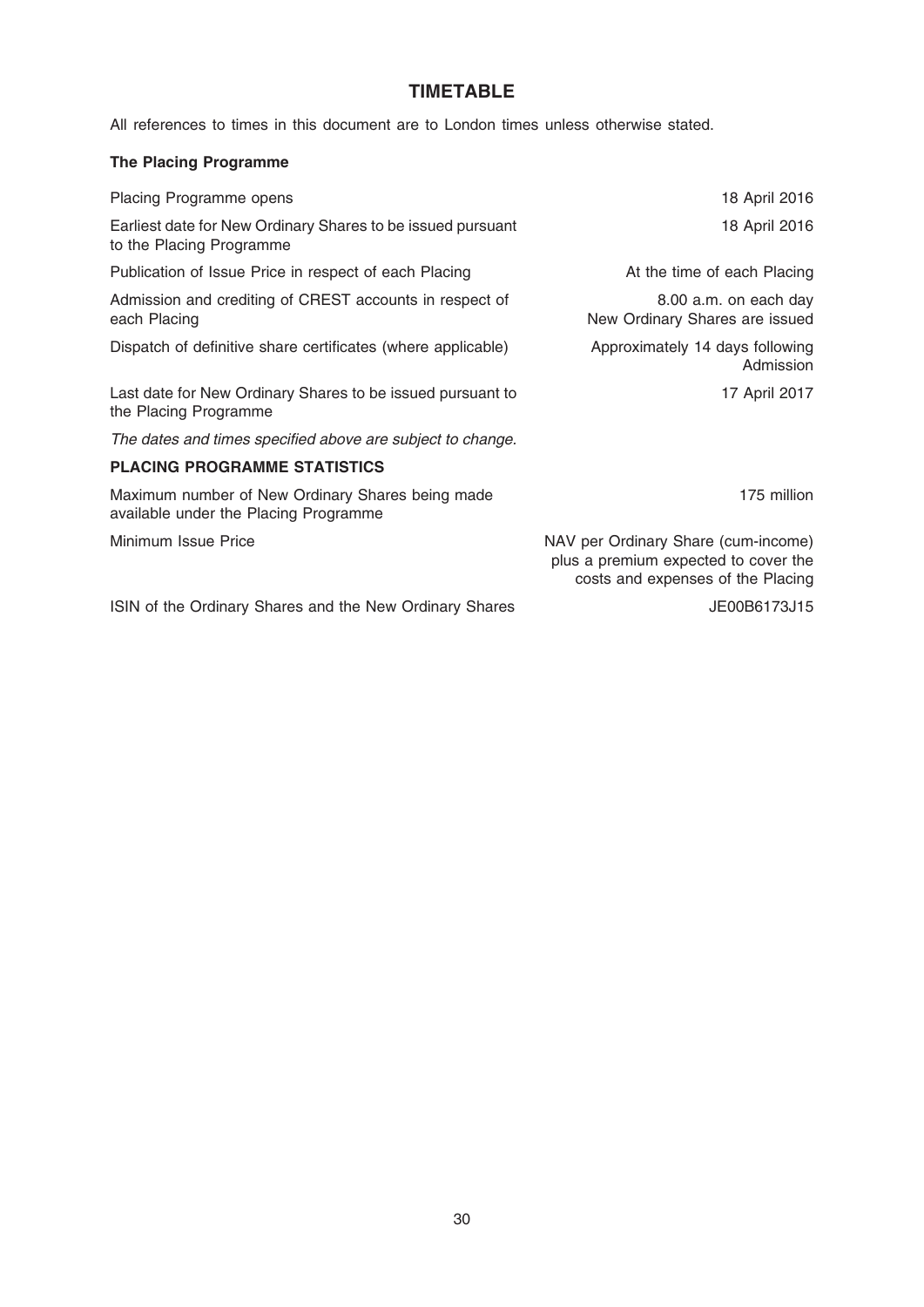# PART 1

# THE COMPANY

# **Introduction**

The Company is a closed-ended investment company incorporated in Jersey. It was admitted to the Official List and to trading on the main market of the London Stock Exchange in July 2010 and since then it has grown to a market capitalisation of £698.1 million as at the Latest Practicable Date. The Company remains the only UK-listed infrastructure fund focussed primarily on investment in UK infrastructure debt. The Company makes infrastructure investments, typically by acquiring interests in debt instruments issued by infrastructure Project Companies (or by their existing lenders or holding vehicles) that are contracted by UK public sector bodies to design, finance, build and operate infrastructure projects and by investing in other assets with a similar economic effect to such instruments. Such projects are often structured and financed under the UK private finance initiative.

As at the Latest Practicable Date, the Company had an investment portfolio of 42 loans with a value (unaudited) of £687.4 million. The unaudited NAV per Ordinary Share as at that date was 107.68 pence. Since the IPO, the Ordinary Shares have traded at an average premium to their NAV of 9.53 per cent.

The Company's investment adviser is Gravis Capital Partners LLP. As at 31 December 2015, the Investment Adviser had total assets under management with a principal value of approximately £1.25 billion, including three closed-ended investment companies which are traded on the London Stock Exchange and which, as at the Latest Practicable Date, all traded at a premium to their respective net asset value.

The Company is a certified fund in Jersey pursuant to the CIF Law and the Jersey Listed Fund Guide.

#### 2 Overview of the Placing Programme

As noted in the Chairman's statement to the Report & Accounts for the year ended 30 September 2015, the Company has seen a significant increase in competition for investments in certain sectors in which it invests. Notwithstanding such competition, the Directors believe that the Company occupies a highly competitive position, in the long-dated lending market in its core sectors. Further, through the Investment Adviser's strong relationships and presence in the market place, the Company continues to see significant opportunities in the infrastructure debt market.

To take advantage of such investment opportunities as they arise, and in light of the ongoing demand for the Company's equity, the Company announced on 23 March 2016 that it will institute a new placing programme of Ordinary Shares, subject to the necessary Shareholder approval.

The Company is targeting potential issues of up to 175 million New Ordinary Shares (in aggregate) under the Placing Programme. In accordance with authority granted by Shareholders at an extraordinary general meeting of the Company held on 14 April 2016 for the issue of up to 175 million New Ordinary Shares, such New Ordinary Shares will be issued on a non-pre-emptive basis. The Company will invest the net proceeds of the Placing Programme in accordance with its investment objectives and policy. Details of the Company's investment objectives and policy are set out in paragraph 3 below.

# 3 Investment objectives and policy of the Company

The Company's investment objectives are to:

- provide its Shareholders with regular, sustained, long-term distributions; and
- preserve the capital value of its investment assets over the long term,

by generating exposure to subordinated PFI debt and related and/or similar assets.

The Company makes investments in subordinated debt instruments issued by infrastructure Project Companies, their owners or their lenders, and assets with a similar economic effect. The Company may also acquire (or acquire interests in) the senior debt of infrastructure Project Companies, or their owners.

Structural gearing is permitted up to a maximum of 20 per cent. of the Net Asset Value immediately following draw down.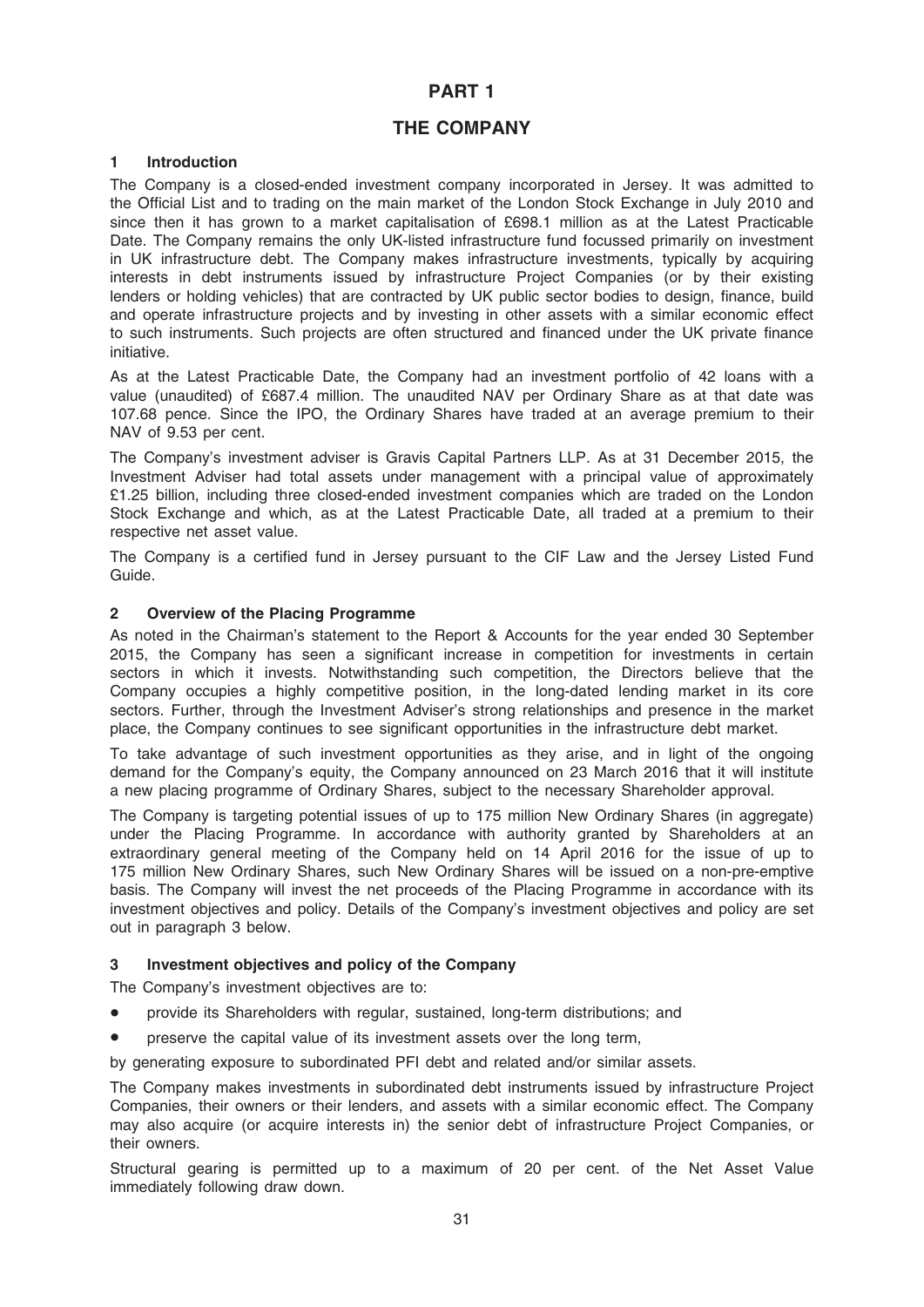#### 4 Investment strategy

The Company focuses primarily on taking debt exposure (typically on a subordinated basis, but with no restriction upon senior positions) to projects which have:

- pre-determined, very long term, public sector-backed revenues;
- no construction or property risks; and
- contracts which are "availability" based (i.e. the payments under the contracts do not depend on the level of use of the project assets).

It is intended that the Company will invest directly or indirectly in projects which meet these criteria and that such investments will make up a minimum of 75 per cent. of the Company's total assets.

It should be noted that (in the context of the strategy referred to above):

- (a) the Company views as ''public sector-backed'' all revenues arising from UK central government or local authorities, or from entities themselves substantially funded by UK central government or local authorities, and includes obligations of NHS Trusts, UK registered social landlords and universities in this classification;
- (b) where the Company provides a senior debt guarantee in relation to a portfolio of loans (or enters into a similar arrangement), the exposure of the Company to projects that are not within its primary focus ("Outside Scope Projects") shall be deemed to be:

$$
\frac{A}{B}\times C
$$

Where:

A is the principal amount of the loans within the portfolio advanced in relation to Outside Scope Projects;

B is the principal amount of the guaranteed loan portfolio as a whole; and

C is the total amount guaranteed by the Company.

In any analogous situation, the same principle will be applied; and

(c) the Company will view as fulfilling the investment strategy any completed project which is either an installation accredited by the Gas and Electricity Markets Authority under The Feedin Tariffs (Specified Maximum Capacity and Functions) Order 2010 (as may be amended or supplemented from time to time), or a recipient of revenues arising from other governmentsponsored or administered initiatives for encouraging the usage of renewable or clean energy in the UK.

The Company may also consider, in respect of up to an absolute maximum of 25 per cent. of the Company's total assets (at the time the relevant investment is made), taking exposure to Outside Scope Projects, which will include, for example, projects involving:

- (a) Project Companies which have not yet completed the construction phases of their concessions;
- (b) Project Companies in the regulated utilities sector; and
- (c) Project Companies with ''demand'' based concessions (i.e. where the payments received depend on the level of use of the project assets) or which have private sector-sponsored concessions, to the extent that the Investment Adviser considers that there is a reasonable level of certainty in relation to:
	- (i) the likely level of demand; and
	- (ii) the stability of the resulting revenue.

There is no, and it is not anticipated that there will be any, outright property exposure of the Company (except potentially as additional security).

In compliance with the Listing Rules, not more than 10 per cent., in aggregate, of the value of the gross assets of the Company (at the time of the investment) may be invested in other UK listed investment companies, except that this restriction does not apply to investments in such entities which themselves have stated investment policies to invest no more than 15 per cent. of their gross assets in other listed investment companies. Regardless of the above restriction, not more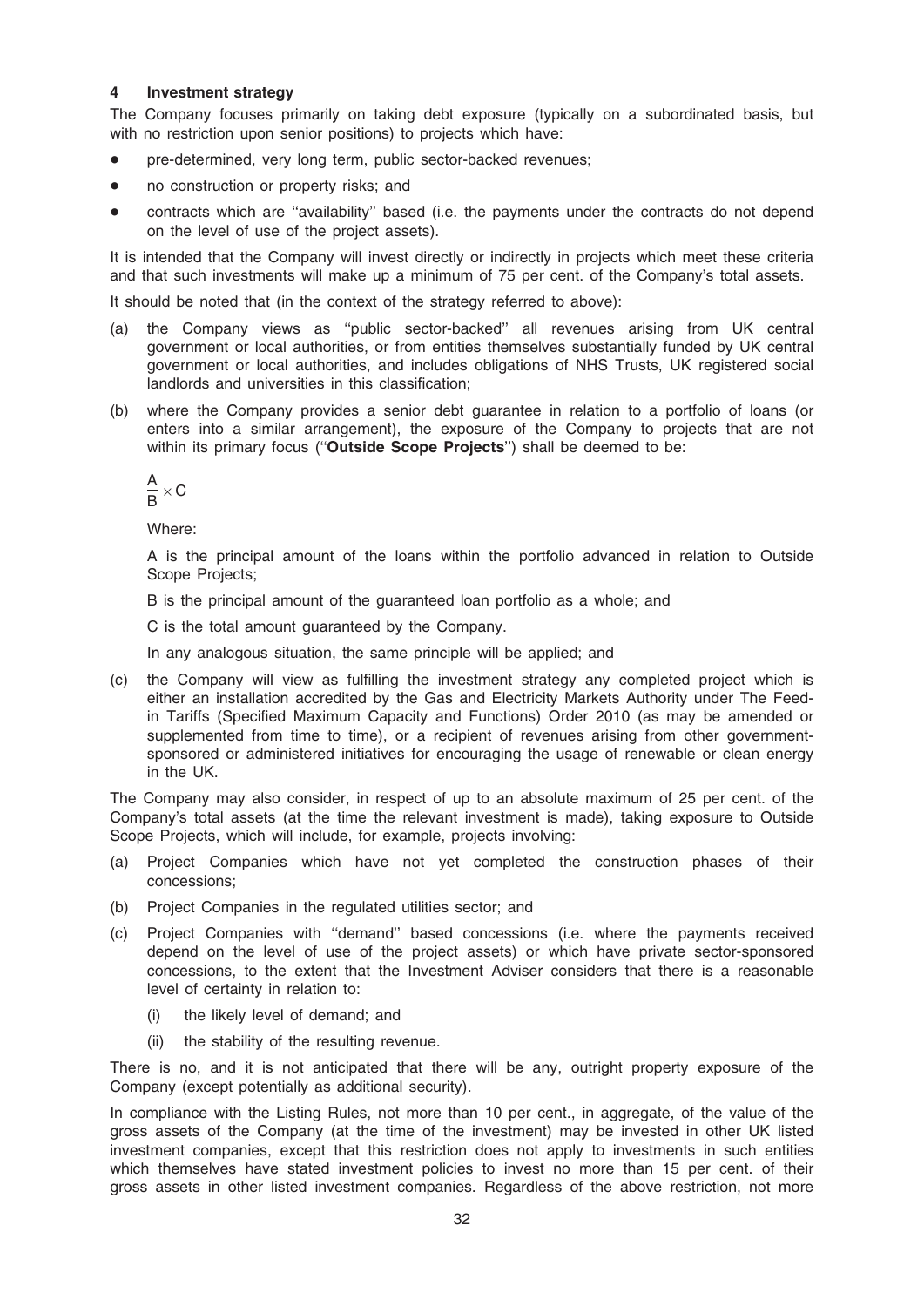than 15 per cent., in aggregate, of the Company's gross assets will be invested in listed investment companies.

# 5 Diversification

The objective of the Company is to establish a diversified portfolio of senior and subordinated debt infrastructure assets and related and/or similar assets and to maintain its portfolio so that not more than 10 per cent. in value of the Company's total assets from time to time consists of securities or loans relating to any one individual infrastructure asset (having regard to the risks relating to any cross-default or cross-collateralisation provisions). This objective is subject to the Company having a sufficient level of investment capital from time to time and the ability of the Company to invest its cash in suitable investments and is subject to the investment restrictions described in paragraph 4 above.

Similarly, it is the intention of the Directors that the assets of the Company are (as far as is reasonable in the context of a UK infrastructure portfolio) appropriately diversified by asset type (e.g. PFI healthcare, PFI education, solar power, biomass, etc.) and by revenue source (e.g. NHS Trusts, local authorities, FIT, ROCs, etc.).

The Company may seek to raise additional capital from time to time to the extent that the Directors and the Investment Adviser believe the Company will be able to make suitable investments. This will enable the Company to achieve greater diversification of risk and to benefit from economies of scale in relation to the operational costs of the Company.

# 6 Distribution policy

The Company seeks to provide Shareholders with regular, sustained, long-term distributions. The Company pays dividends on a quarterly basis with dividends declared in January, April, July and October and paid in February, May, August and November in each financial year.

The Company has previously offered a scrip dividend alternative to Shareholders and anticipates that it will continue to do so.

The Company intends to comply with regulation 19 of the Investment Trust (Approved Company) (Tax) Regulations 2011 as if it were a UK investment trust for the purposes of distributions and accordingly will not retain more than 15 per cent. of its income in respect of an accounting period.

Shareholders should note that the payment of dividends by the Company is reliant on the achievement by the Company of its investment objectives and on the Company's ability to invest successfully any further funds that it raises.

# 7 Competitive advantages

The Directors and the Investment Adviser believe that an investment in the Company offers the following benefits and advantages:

- the Company and its Directors have access to the Investment Adviser, which has the capabilities and experience required to originate and manage infrastructure-related debt investments, having already successfully invested substantially all the capital raised by the Company pursuant to the IPO, the issue of C Shares in December 2011, October 2012 and March 2014, the 2014 Placing Programme, the 2015 Placing Programme and the various tap issues;
- the Company is the only UK-listed infrastructure fund focused primarily on investment in UK infrastructure debt; and
- the Company has low annual management charges when compared with other listed infrastructure companies. Under the Investment Advisory Agreement, a base fee of 0.9 per cent. per annum of NAV (net of cash holdings) is charged by the Investment Adviser to the Company. No performance fee is charged. The Investment Adviser may also receive an acquisition fee of up to 1 per cent. (at the discretion of the Investment Adviser) of the cost of each asset acquired by the Company.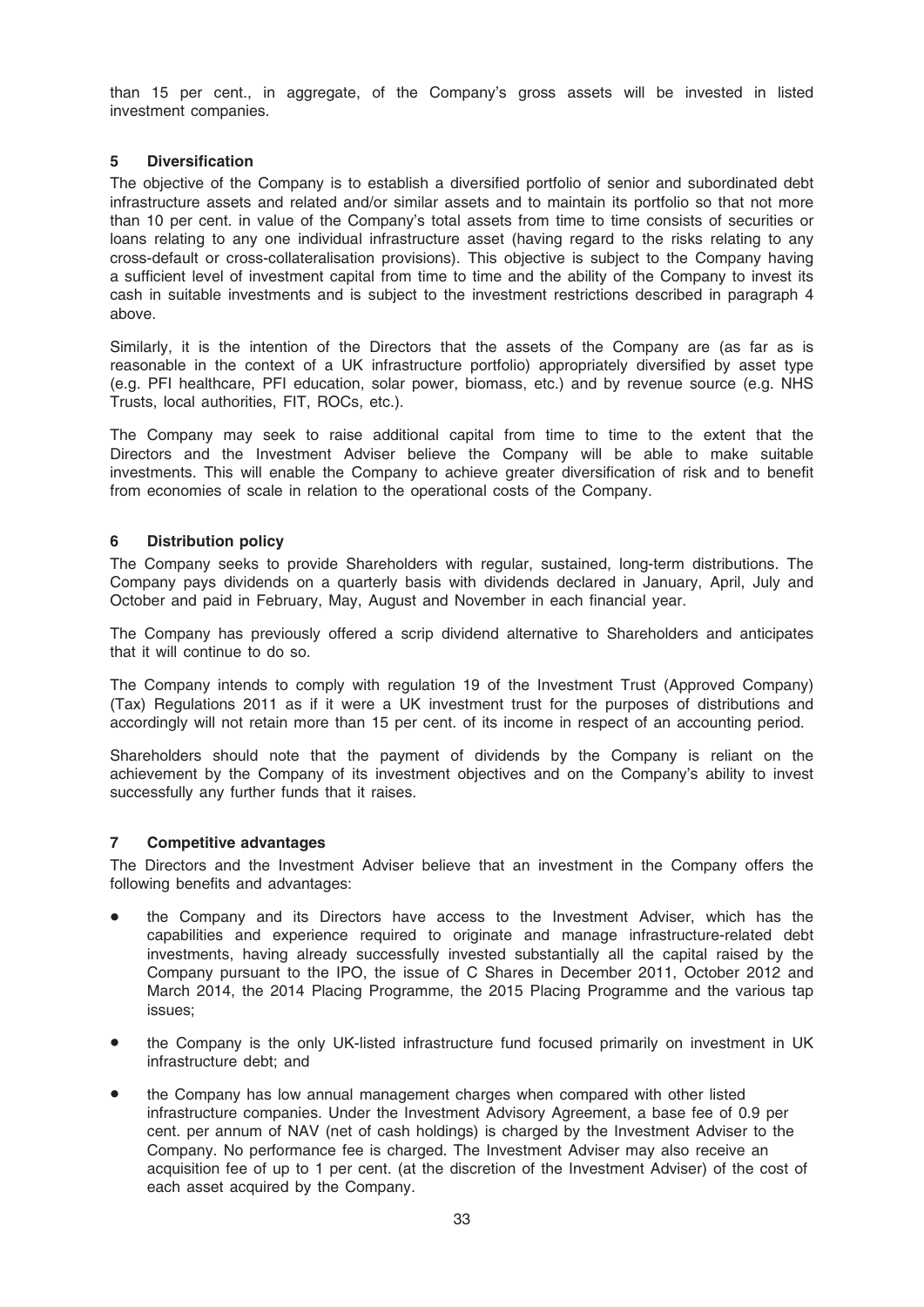# 8 Investment process

Asset origination and investment decisions are made by the investment committee on the advice of the Investment Adviser. Details of the investment process are set out below.

#### 8.1 Asset origination

The partners of the Investment Adviser have significant experience of working within the UK infrastructure market, particularly with regard to debt advisory work, and have established close relationships with many of the key participants in the UK infrastructure market, including equity investors and lenders. The Investment Adviser is therefore well placed to identify potential investment opportunities for the Company, as is evidenced by the portfolio of investments that have been made to date as described in Part 3 of this document.

#### 8.2 Preliminary review

The Company has a selective approach to investing in infrastructure Project Companies, and focuses primarily on identifying investment opportunities with the following target characteristics:

- $a$ vailability-based there is no demand risk;
- $\bullet$  *completed there is no construction risk;*
- *inflation linkage –* there is sufficient inflation linkage in the underlying cash flows to enable the Investment Adviser to structure loan assets with a degree of inflation protection;
- $\bullet$  competent and financially stable facilities manager the facilities manager to which the operation of the asset is sub-contracted has a proven track record and robust financial position;
- good operational history the underlying projects have a good operational history with minimal cash flow interruptions;
- $\bullet$  project simplicity the infrastructure asset is relatively simple in terms of construction, operation, maintenance and technology;
- $good$  credit quality the underlying obligor has an excellent credit profile;
- sufficient equity there is sufficient equity in the project to allow, in the view of the Investment Adviser, additional leverage without undue risk; and
- fit within existing portfolio the investment adds balance and diversification to the existing portfolio of the Company with regards to credit risk, asset sector, investment term and income return.

#### 8.3 Investment offer and heads of terms

The Investment Adviser will agree heads of terms in relation to any potential investment. The Investment Adviser will keep the Directors informed during this process. Typically, the Investment Adviser will deliver a preliminary review of each potential investment at least one month prior to the date on which a Board decision is required.

#### 8.4 Due diligence procedures

The Investment Adviser will evaluate all project risks it believes are material to making an investment decision and will assess how those risks are mitigated. Where appropriate, it will complement its analysis through the use of professional third party advisers, including technical built asset consultants, financial and legal advisers and valuation and insurance experts. These advisers will be engaged to conduct due diligence that is intended to provide an additional and independent review of key aspects and risks of a project, providing comfort as to the level of risk mitigation and the project's ongoing performance.

#### 8.5 Investment approval

The Company established an investment committee with effect from 7 February 2014. Details of the investment committee are set out in paragraph 2.2 of Part 2 of this document. The Investment Adviser presents an investment proposal to the investment committee and the investment committee makes the investment decision.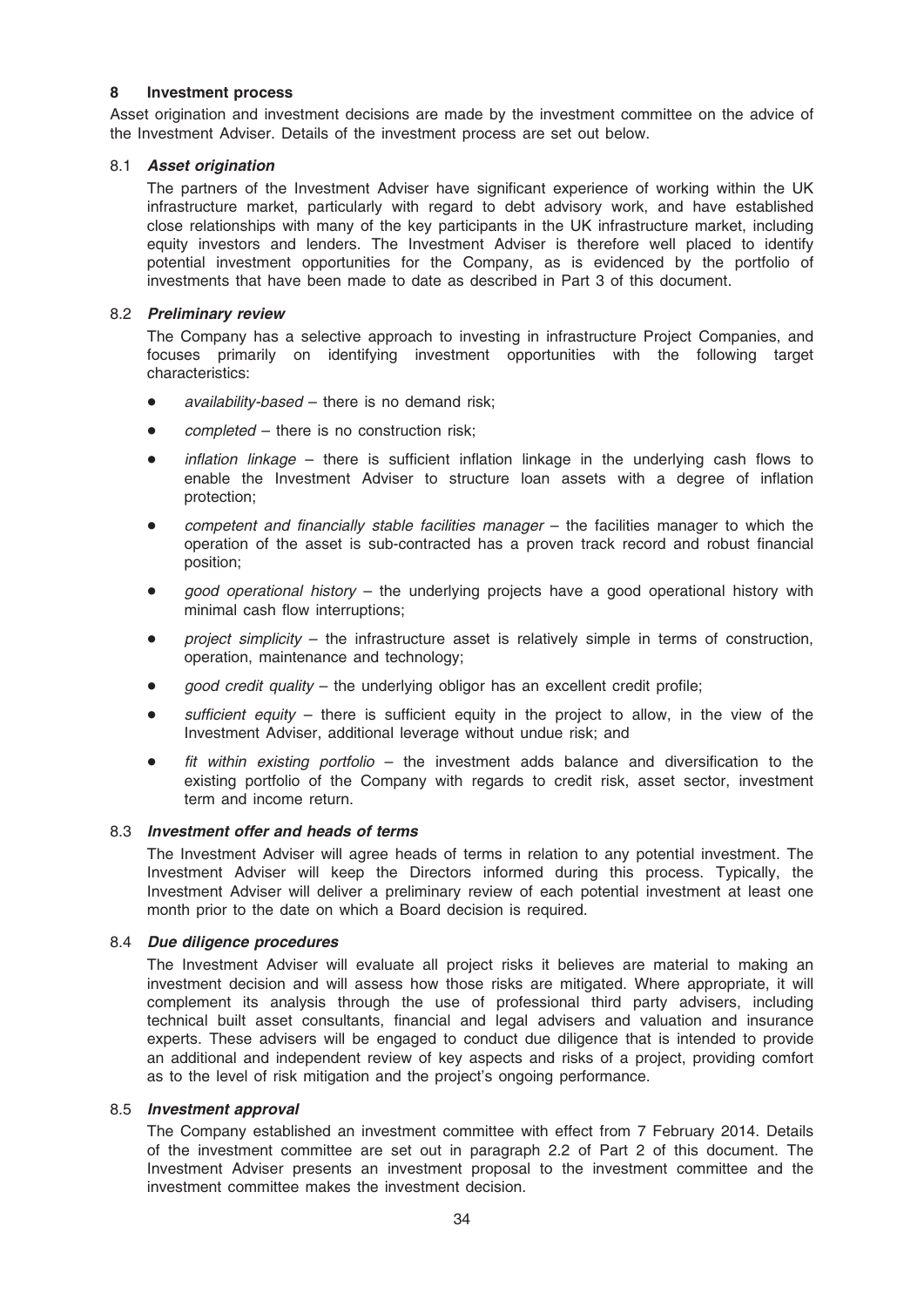#### 8.6 Investment monitoring

Information flows to the Investment Adviser and the Company will vary depending on the investment. Generally, the Investment Adviser will receive a project-by-project technical adviser's report semi-annually or annually. In addition, in certain circumstances, such as in the event of a revenue shortfall or an unremedied event of default in a loan agreement, project agreement or operating sub-contract, further information will be sought and (if relevant) a site visit arranged.

#### 9 Cash management

Cash awaiting investment is held on behalf of the Company in interest-bearing bank accounts (at banks carrying a minimum rating of A-1, P-1 or F-1 from Standard & Poor's, Moody's or Fitch respectively), or in one or more similarly-rated money market or short-dated gilt funds.

Each of Standard & Poor's, Moody's and Fitch is established in the European Union and is registered under Regulation (EC) No.1060/2009. As such Standard & Poor's, Moody's and Fitch are included in the list of credit rating agencies published by the European Securities and Markets Authority on its website in accordance with such Regulation.

#### 10 Borrowing and gearing policy

As set out in the Company's investment policy, structural gearing is permitted up to a maximum of 20 per cent. of Net Asset Value immediately following draw down of the relevant debt.

On 23 March 2015 the Company executed a three year £50 million revolving credit facility with Royal Bank of Scotland International Limited. As at 31 March 2016, the facility was fully drawn. All amounts drawn under the facility are to be used in or towards the making of investments in accordance with the Company's investment policy. Interest on amounts drawn under the facility is charged at a rate of LIBOR plus a margin of 2.25 per cent. per annum. A commitment fee is payable on undrawn commitments. An arrangement fee was levied upon signing. The facility imposes various minimum interest cover and loan to value ratios on the Company. Voluntary prepayment and cancellation is permitted in minimum amounts of £500,000. The facility is secured, inter alia, by way of a charge over accounts of the Company and a debenture from the Company.

#### 11 Currency and hedging policy

Interest rate hedging may be carried out by the Company to seek to provide protection against increasing interest rates as and when any floating rate liabilities are entered into by the Company. The Company's exposure to such floating rate liabilities is likely to be limited to permitted gearing (if any) as referred to in paragraphs 3 and 10 above.

Interest rate hedging may be carried out to seek to provide protection against falling interest rates in relation to assets that do not have a minimum fixed rate of return acceptable to the Company in line with its investment policy and strategy.

The Company will currently engage in currency hedging only with a view to protecting the level of sterling dividends and other distributions to be paid by the Company. It is not the intention of the Company to invest in non-sterling denominated assets, or raise non-sterling denominated liabilities, and such currency hedging is therefore not currently envisaged.

The Company only uses derivatives for the purposes of efficient portfolio management.

# 12 Valuation and valuation methodology

The Valuation Agent is responsible for carrying out the fair market valuation of the Company's investments on a quarterly basis.

The current Valuation Agent is Mazars LLP, an audit, accountancy, tax, legal and advisory company with 17,000 professionals in 77 countries.

The valuation principles used by the Valuation Agent are based on a discounted cash flow methodology. A fair value for each asset acquired by the Company is calculated by applying a discount rate (determined by the Valuation Agent) to the cash flow expected to arise from each such asset.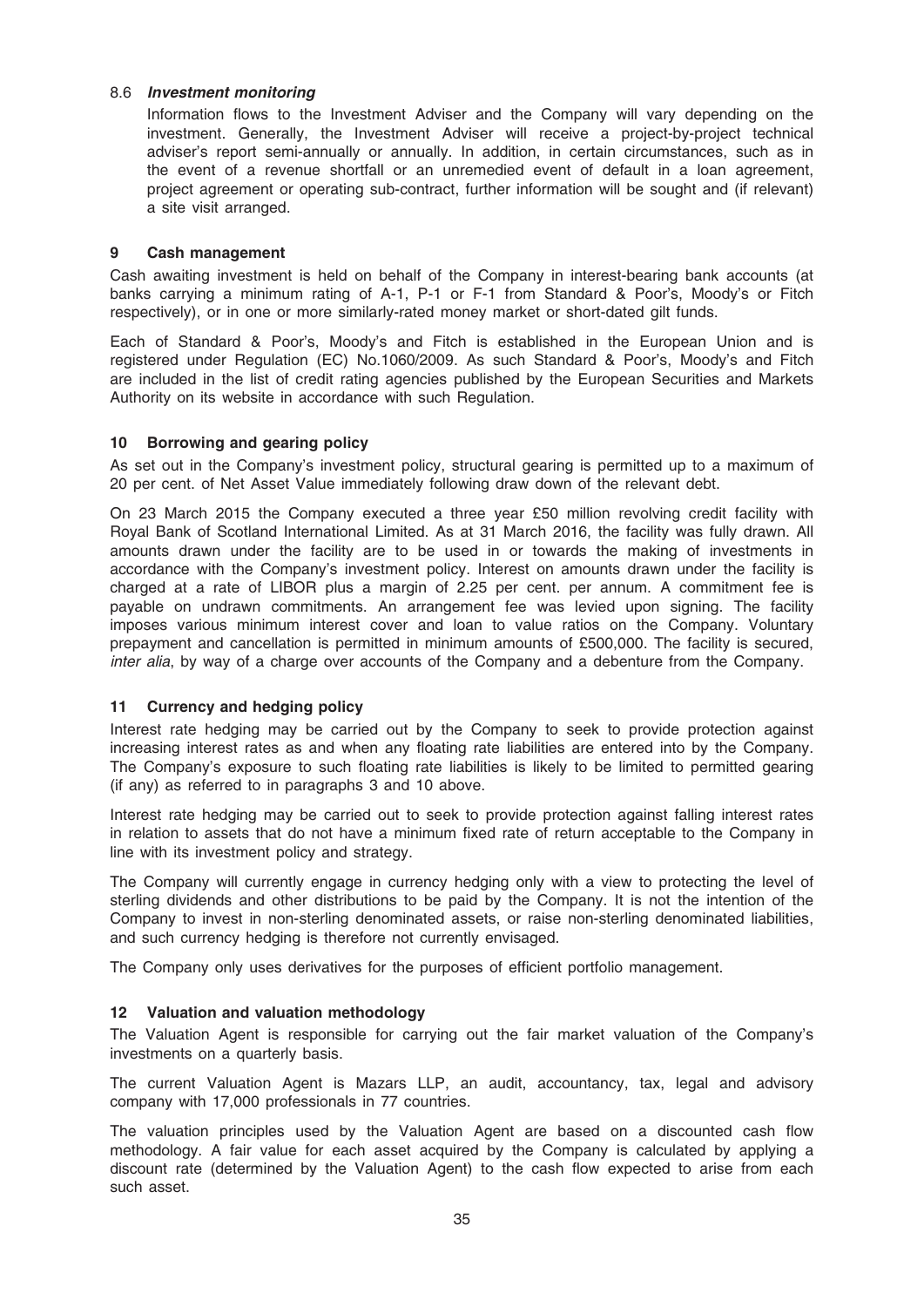The Valuation Agent determines the discount rate that it believes the market would reasonably apply to each investment taking, inter alia, the following into account:

- sterling interest rates;
- movements of comparable credit markets;
- the performance of the underlying assets, including any actual or potential event in relation to the underlying asset that may be expected to have a material impact on the ability of the borrower to meet its obligations to its lenders, such as operating performance failures, or the credit impairment of the underlying obligor;
- general infrastructure market activity and investor sentiment, which the Valuation Agent assesses by taking into account its knowledge of the infrastructure market gained from discussions with market participants and from publicly-available information on relevant transactions and publicly-traded infrastructure funds; and
- changes to the economic, legal, taxation or regulatory environment.

The Valuation Agent exercises its judgment in assessing the expected future cash flows from each investment. Given that the investments of the Company are generally fixed income debt instruments (in some cases with elements of inflation protection) or other investments with a similar economic effect, the focus of the Valuation Agent is on assessing the likelihood of any interruptions to the debt service payments, in light of the operational performance of each underlying asset.

## 13 Net asset valuation

The Administrator is responsible for calculating the Net Asset Value of the Company on a quarterly basis. Prior to March 2016, the Net Asset Value was calculated and published on a monthly basis. The Administrator calculates the Net Asset Value of the Company by taking the total of the fair market valuations of all investments of the Company and making such adjustments as are required to reflect the cash held by the Company, accrued liabilities and expenses, prepayments and any other creditors and debtors. The fair market valuations of the Company's investments are submitted by the Valuation Agent to the Administrator each quarter. The Net Asset Value per Ordinary Share is announced through a Primary Information Provider and published on the Company's and Investment Adviser's website.

The Directors may temporarily suspend the calculation, and publication, of the Net Asset Value during a period when, in the opinion of the Directors:

- there are political, economic, military or monetary events or any circumstances outside the control, responsibility or power of the Board, and disposal or valuation of investments of the Company or other transactions in the ordinary course of the Company's business is not reasonably practicable without this being materially detrimental to the interests of Shareholders or if, in the opinion of the Board, the Net Asset Value cannot be fairly calculated;
- there is a breakdown of the means of communication normally enjoyed in determining the calculation of the Net Asset Value; or
- it is not reasonably practicable to determine the Net Asset Value on an accurate and timely basis.

Any suspension in the calculation of the Net Asset Value will be notified through a Primary Information Provider as soon as practicable after any such suspension occurs.

#### 14 Fees and expenses

# 14.1 Expenses of the Placing Programme

Expenses payable by the Company in relation to the Placing Programme irrespective of whether any Ordinary Shares are issued under the Placing Programme will be approximately £257,000. On the assumption that the Company issues the maximum number of New Ordinary Shares available for issue under the Placing Programme at an average Issue Price, for illustrative purposes only, of 116.3 pence\* per Ordinary Share, the gross proceeds from the Placing Programme will be £203.5 million and the expenses payable by the Company in relation to the Placing Programme (including the costs of establishment of, and publication of documentation relating to, the Placing Programme, fees, commissions and registration and Placing Programme Admission fees) will be £2.6 million, resulting in net proceeds of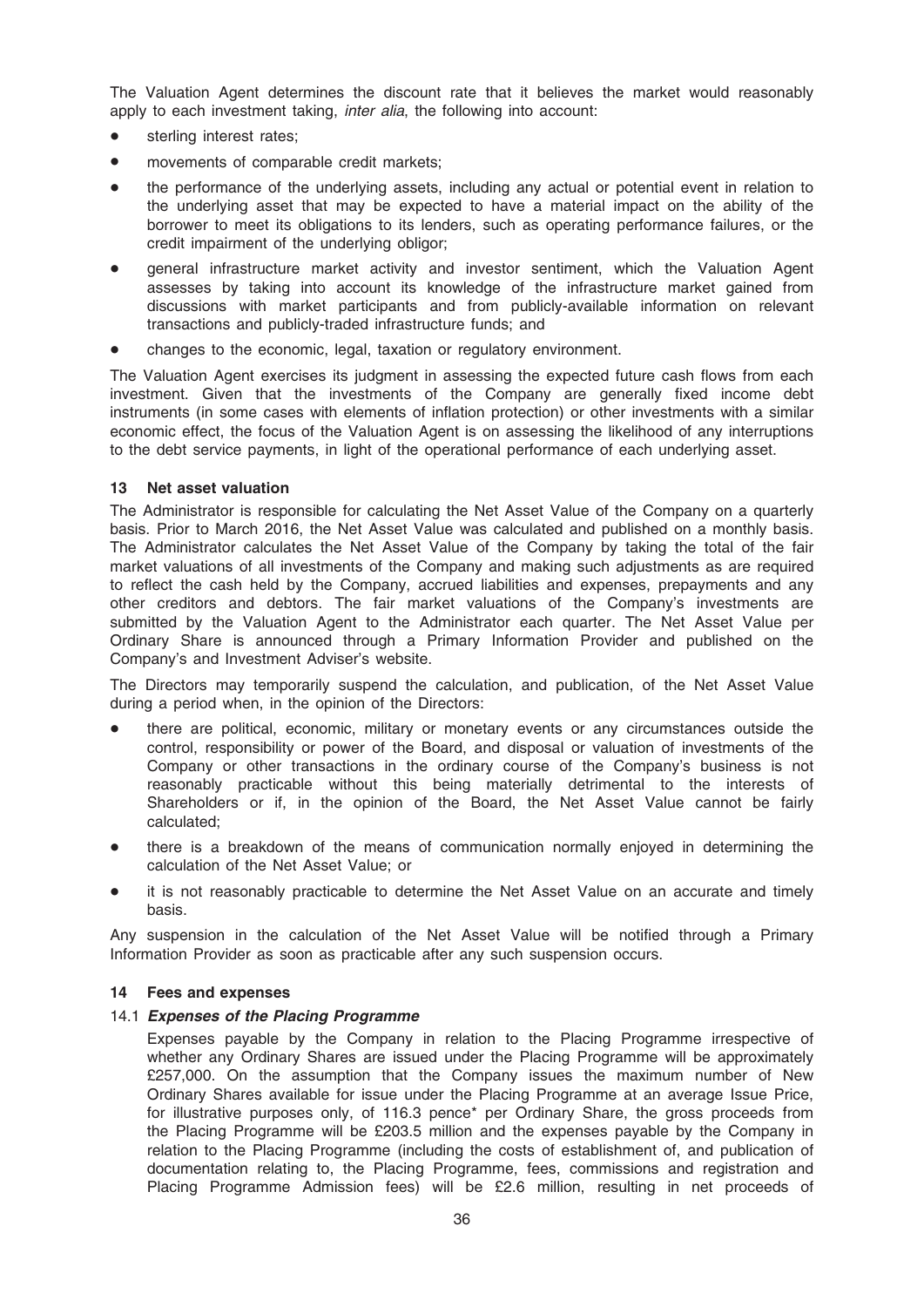approximately £200.9 million. By issuing New Ordinary Shares at a premium to NAV intended to at least cover the costs and expenses of the relevant placing (including, without limitation, any placing commissions) and the initial investment of the amounts raised pursuant to the Placing Programme, such fees and expenses in relation to the Placing Programme will effectively be borne by subscribers for the New Ordinary Shares.

This assumed illustrative Issue Price represents the NAV per Ordinary Share (cum-income) as at 31 March 2016 together with a premium of eight per cent., expected to cover the costs and expenses of the Placing Programme.

#### 14.2 Other fees and expenses

The Company is responsible for its own ongoing operational costs and expenses which include (but are not limited to) the fees and expenses of the Administrator, the Custodian and Depositary, the Directors and the Auditors, as well as listing fees, regulatory fees, expenses associated with any purchases of or tender offers for Ordinary Shares, printing and legal expenses and other expenses (including insurance and irrecoverable VAT).

#### 15 Ordinary Share repurchases and discount control

At the annual general meeting of the Company held on 12 February 2016, a special resolution was passed authorising the Company (subject to the Listing Rules and all other applicable legislation and regulations) to make market purchases of up to 89,041,102 Ordinary Shares, representing 14.99 per cent. of the total Ordinary Shares in issue at that time. This authority was granted for the purpose of addressing any imbalance between the supply and demand for the Ordinary Shares, to assist in minimising any discount to the Net Asset Value of the Company at which the Ordinary Shares may be trading and to increase the Net Asset Value per Ordinary Share. A renewal of the authority to make purchases of Ordinary Shares will be sought from Shareholders at each annual general meeting of the Company.

The timing of any purchases will be decided by the Board in light of prevailing market conditions and will be made within guidelines established from time to time by the Board. However, such purchases will only be made in accordance with applicable law, the Listing Rules and the Disclosure and Transparency Rules in force from time to time, or any successor laws, rules or regulations. The Listing Rules currently provide that where the Company purchases its Ordinary Shares the price to be paid must not be more than 105 per cent. of the average of the closing middle market values of the Ordinary Shares for the five Business Days before the purchase is made or, if higher, the higher of the latest independent trade and the highest current independent bid.

#### 16 Disclosure obligations

The provisions of Chapter 5 of the Disclosure and Transparency Rules (as amended from time to time) ("DTR 5") of the Financial Conduct Authority Handbook apply to the Company on the basis that the Company is a ''non-UK issuer'', as such term is defined in DTR 5. As such, a person is required to notify the Company of the percentage of voting rights it holds as a holder of Ordinary Shares or holds or is deemed to hold through the direct or indirect holding of financial instruments falling within DTR 5 if, as a result of an acquisition or disposal of Ordinary Shares (or financial instruments), the percentage of voting rights reaches, exceeds or falls below the relevant percentage thresholds being, in the case of a non-UK issuer, 5, 10, 15, 20, 25, 30, 50 and 75 per cent. Pursuant to the Articles, DTR 5 is deemed to apply to the Company as though the Company were a ''UK issuer'', as such term is defined by DTR 5. As such, the relevant percentage thresholds that apply to the Company are 3, 4, 5, 6, 7, 8, 9, 10 per cent. and each 1 per cent. threshold thereafter up to 100 per cent., notwithstanding that in the absence of those provisions of the Articles such thresholds would not apply to the Company.

#### 17 Taxation

Information concerning the tax status of the Company and in relation to an investment in New Ordinary Shares is set out in Part 5 of this document. If any potential investor is in any doubt about the taxation consequences of acquiring, holding or disposing of New Ordinary Shares, they should seek advice from their independent professional adviser.

#### 18 Non-mainstream pooled investments

The Board notes the rules of the FCA on the promotion of non-mainstream pooled investments, effective from 1 January 2014. The Board confirms that it conducts the Company's affairs, and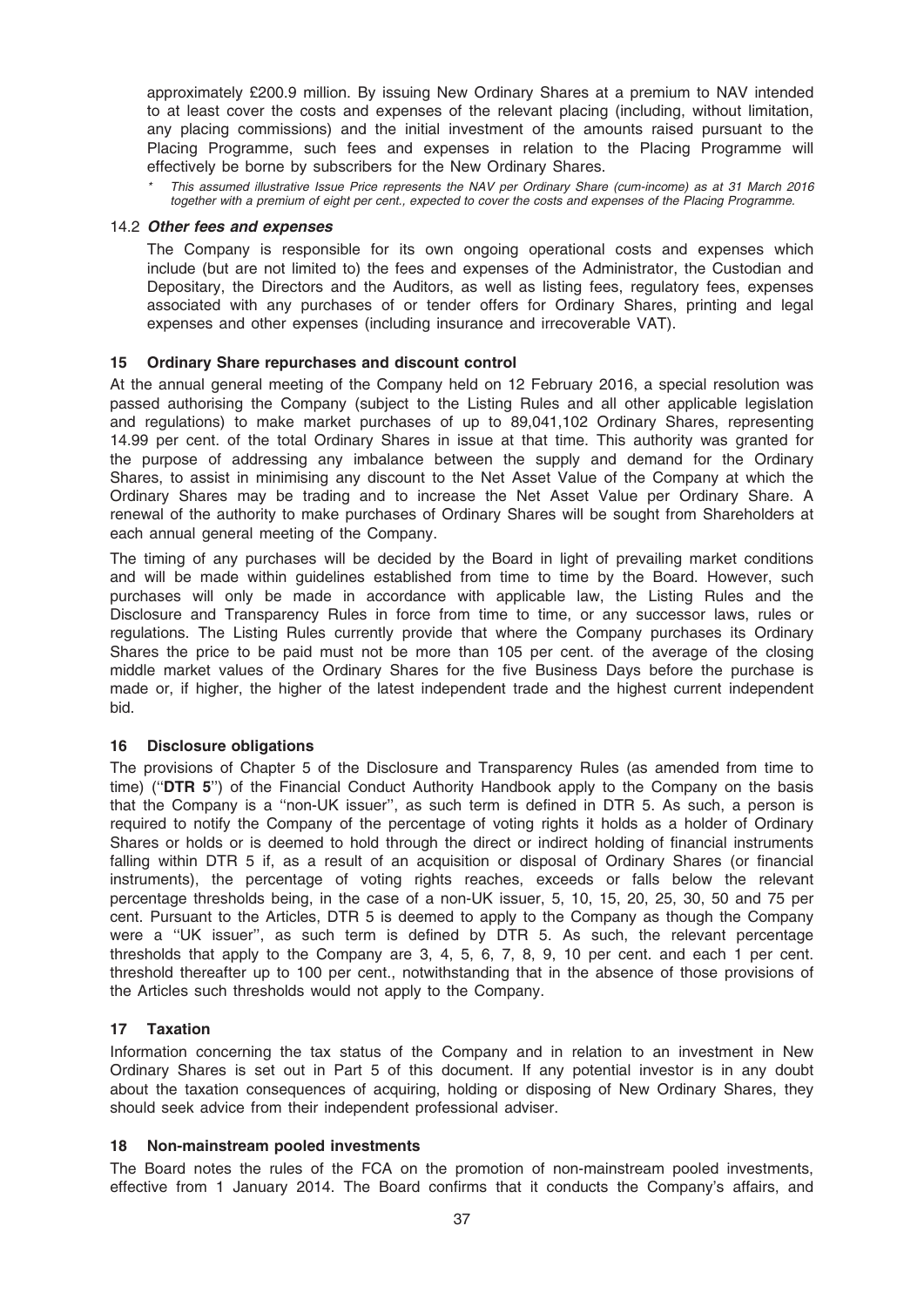intends to continue to conduct its affairs, so that the Company's shares will be ''excluded securities" under the FCA's new rules. This is on the basis that the Company, which is resident outside the EEA, would qualify for approval as an investment trust by the Commissioners for HMRC under sections 1158 and 1159 of the Corporation Tax Act 2010 if resident and listed in the United Kingdom. Therefore, the Company's shares will not amount to non-mainstream pooled investments. Accordingly, promotion of the Company's shares will not be subject to the FCA's restriction on promotion of non-mainstream pooled investments.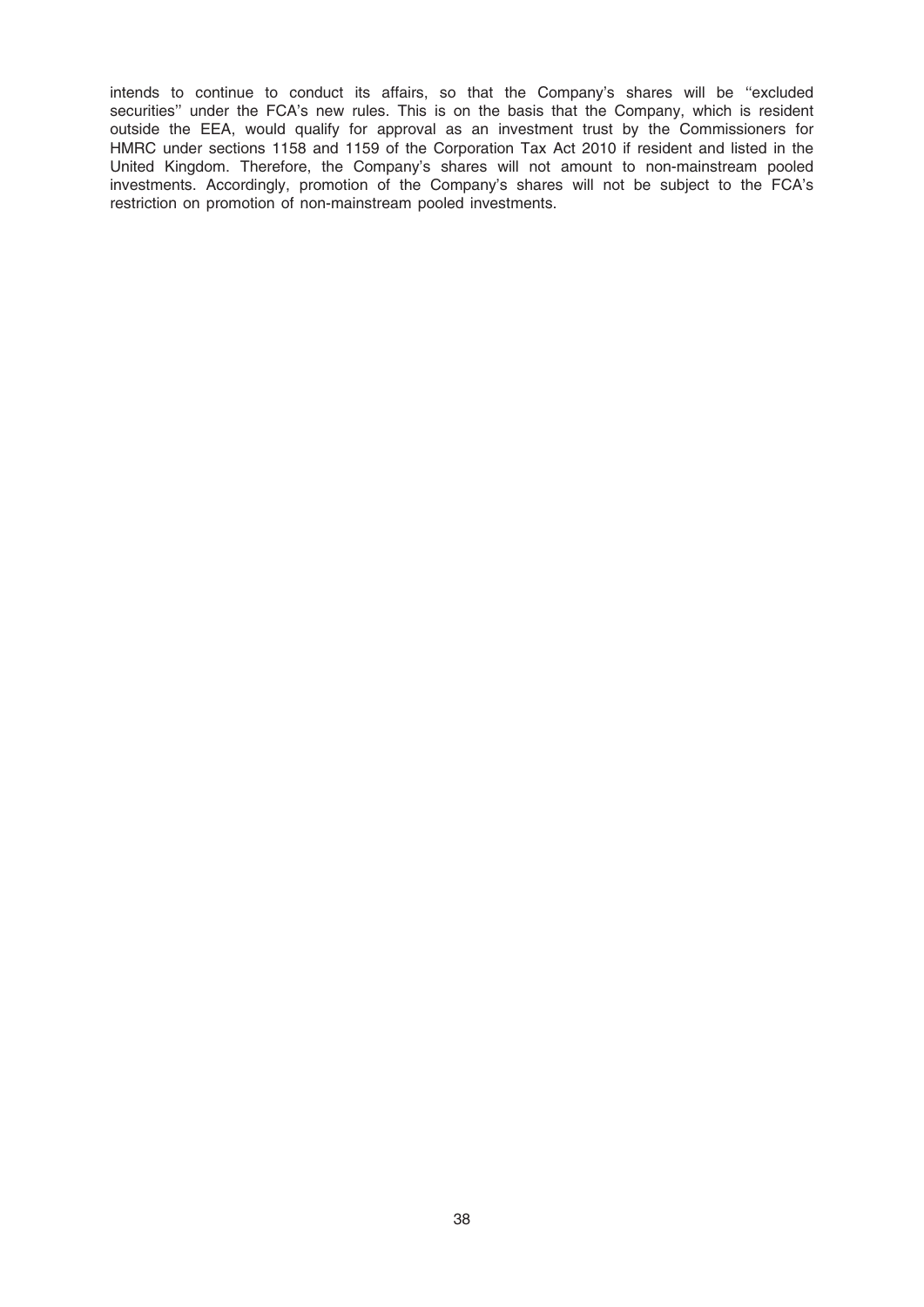# PART 2

# MANAGEMENT AND ADMINISTRATION

#### 1 Board of Directors

The Articles of Association provide that the Company's Board of Directors shall comprise at least two Directors. The Company currently has six Directors, all of whom are non-executive directors. The Directors meet on a regular basis to review and assess the investment policy and performance of the Company and generally to supervise the conduct of its affairs, including in relation to the Company's risk profile, the delegation or allocation of operational responsibilities to the Company's service providers and exercising oversight of the way in which these responsibilities are fulfilled.

The Directors and their business experience are as follows:

### Ian Reeves CBE, CCMI, FCInstCES, FRSA, FINSTD (Chairman)

Ian Reeves, a UK resident, is a businessman and management consultant. Mr Reeves is senior partner of Synaps Partners LLP.

Mr Reeves is a visiting Professor of Infrastructure Investment and Construction at Alliance Manchester Business School, part of The University of Manchester.

Mr Reeves is a Companion of the Chartered Management Institute, a Fellow of the Chartered Institution of Civil Engineering Surveyors and a Fellow of the Institute of Directors. He is a liveryman of the Worshipful Company of Constructors and a Freeman of the City of London. He was made a Commander of the Most Excellent Order of the British Empire (CBE) in 2003 for his service to business and charity.

Mr Reeves serves as chairman of the Board of Directors of the Company.

#### David Pirouet F.C.A.

David Pirouet, a Jersey resident, is a qualified accountant. He was an audit and assurance partner for 20 years with PricewaterhouseCoopers CI LLP ("PwC") until he retired in June 2009. He specialised in the financial services sector, in particular in the alternative investment management area. He also led PwC's Channel Islands hedge fund management practice for over four years.

Since retiring from PwC, Mr Pirouet has carried out a four month project for the Chief Minister's Department in the States of Jersey, reporting to the Director for International Finance, and he serves on the boards of a number of listed and privately held investment entities.

Mr Pirouet is regulated by the JFSC for the provision of services as a non-executive director. Mr Pirouet has worked in London and Canada as well as the Channel Islands.

#### Clive Spears

Clive Spears, a Jersey resident, was a corporate banker until his retirement in 2003. He spent 32 years with the Royal Bank of Scotland Group, of which the last 18 years were spent in Jersey. Mr Spears has experience in corporate finance, treasury products, global custody, trust and fund administration and audit and compliance.

Mr Spears retired as Deputy Director of Jersey Corporate Banking in Jersey in 2003 where he was responsible for a £30 million profit centre. Since that time he has engaged in the provision of consultancy and non-executive director services in both the funds industry and commerce locally.

Mr Spears has a Class G licence with the local regulator, the JFSC, to facilitate the level of engagements held.

Mr Spears's key local appointments have been with the Nordic Capital Group, Nomura Bank and with a variety of funds such as property, private equity and mezzanine debt funds. He is also a director of Jersey Finance Limited, the marketing arm of the States of Jersey.

### Paul de Gruchy

Paul de Gruchy, a Jersey resident, has been Head of Legal for the Jersey and Guernsey offices of BNP Paribas since 2007.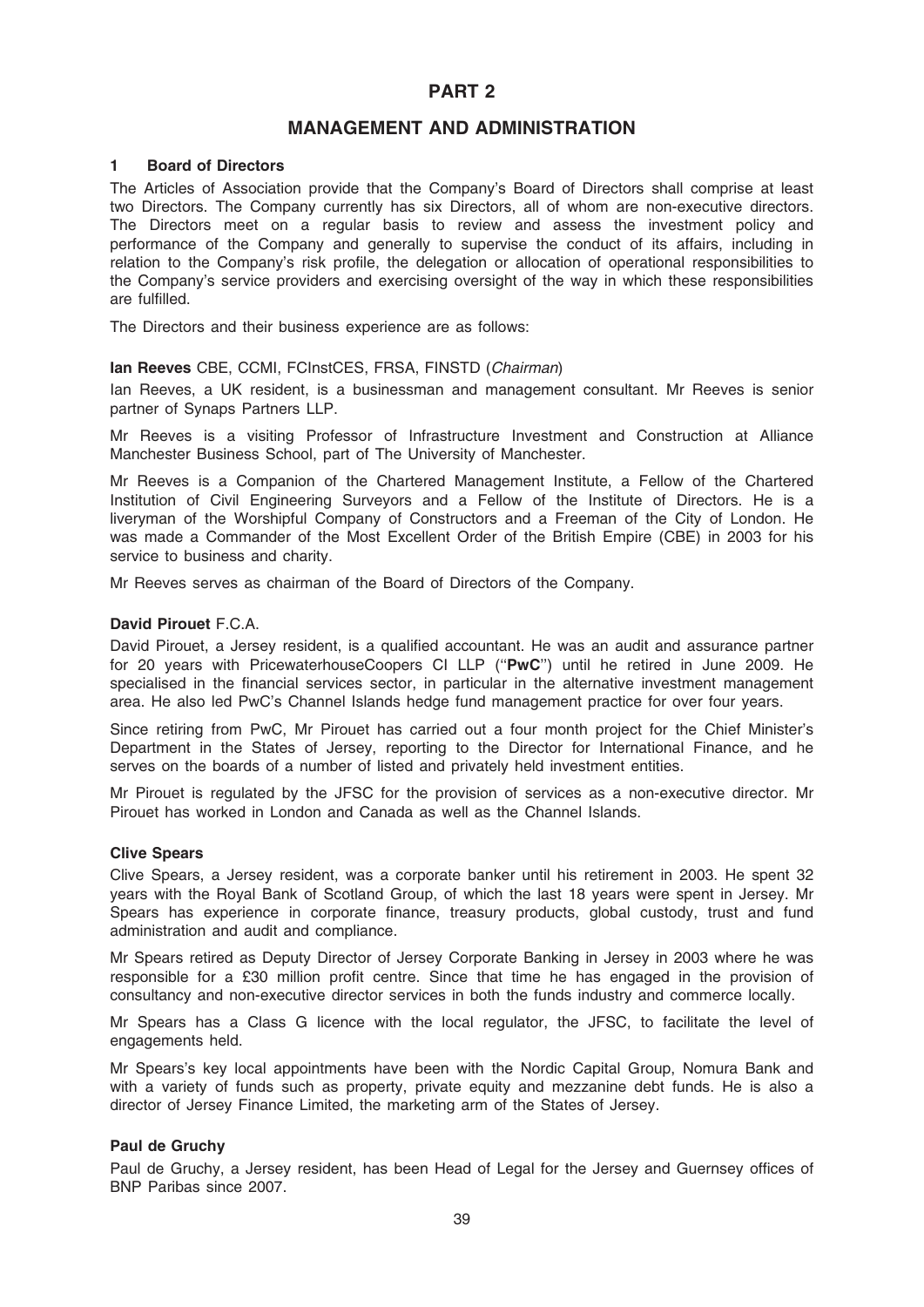A graduate of Cambridge University, he qualified as an Advocate of the Royal Court of Jersey in 2000 and has extensive experience in the financial services sector, in particular in the area of offshore funds.

Mr de Gruchy's previous roles have included being the Director for Financial Industry Development at the States of Jersey Economic Development Department, where he was responsible for advising the States of Jersey on new legislation for the benefit of the finance industry, and a policy role at the Jersey Financial Services Commission, where he was responsible for the drafting and introduction of the Expert Fund Regime, as well as several years working for leading law firms in Jersey.

## Julia Chapman

Resident in Jersey, Julia Chapman was appointed to the Board on 1 October 2015 and is a solicitor qualified in England and Wales and in Jersey with over 25 years' experience in the investment fund and capital markets sector. Having trained with Simmons & Simmons in London, Mrs Chapman moved to Jersey to work for Mourant du Feu & Jeune (now Mourant Ozannes) and became a partner in 1999. Mrs Chapman was then appointed general counsel to MIFA (the firm's fund administration division) with responsibility for legal, risk and compliance oversight of third party administration services to alternative investment funds. In 2010 State Street Corporation acquired MIFA and Mrs Chapman was appointed as Senior Counsel for State Street's European alternative investments business.

Mrs Chapman serves on the board of main market listed company Henderson Far East Income Limited.

## Michael Gray FCIBS

Michael Gray, a Jersey resident, is a qualified corporate banker and corporate treasurer and was appointed to the Board on 1 October 2015. Mr Gray was most recently the Regional Managing Director, Corporate Banking for RBS International, based in Jersey but with responsibility for The Royal Bank of Scotland's Corporate Banking Business in the Crown Dependencies and British Overseas Territories.

In a career spanning 31 years with The Royal Bank of Scotland Group plc. Mr Gray has undertaken a variety of roles including that of an auditor for four years and has extensive general management and lending experience across a number of industries.

# 2 Corporate governance

The Listing Rules require the Company to follow a "comply or explain" regime in relation to the UK Corporate Governance Code. The Company complies with the recommendations of the AIC Code and the relevant provisions of the UK Corporate Governance Code, except as set out below:

- the role of the Chief Executive: for the reasons set out in the AIC Guide, and as explained in the UK Corporate Governance Code the Board considers that the post of Chief Executive Officer is not relevant for the Company, being an externally managed investment Company;
- the appointment of a Senior Independent Director;
- executive Directors' remuneration;
- internal audit function:
- the Chairman of the Company, Ian Reeves, is a member of the Audit Committee. The Board believes it is appropriate for Mr Reeves to be a member of the Audit Committee as he is considered to be independent and there are no conflicts of interest.

There are no additional codes of corporate governance under Jersey Companies Law or prescribed by the JFSC with which the Company is required to comply (other than the statutory provisions of the Jersey Companies Law itself and the Codes of Practice for Certified Funds published by the JFSC).

The Company is a member of the AIC and is classified as a Specialist Infrastructure Company.

The Directors have adopted a code of Directors' dealings in the Company's securities, which is based on the Model Code for directors' dealings contained in the Listing Rules (the ''Model Code"). The Company is required to comply with the Model Code pursuant to the Listing Rules.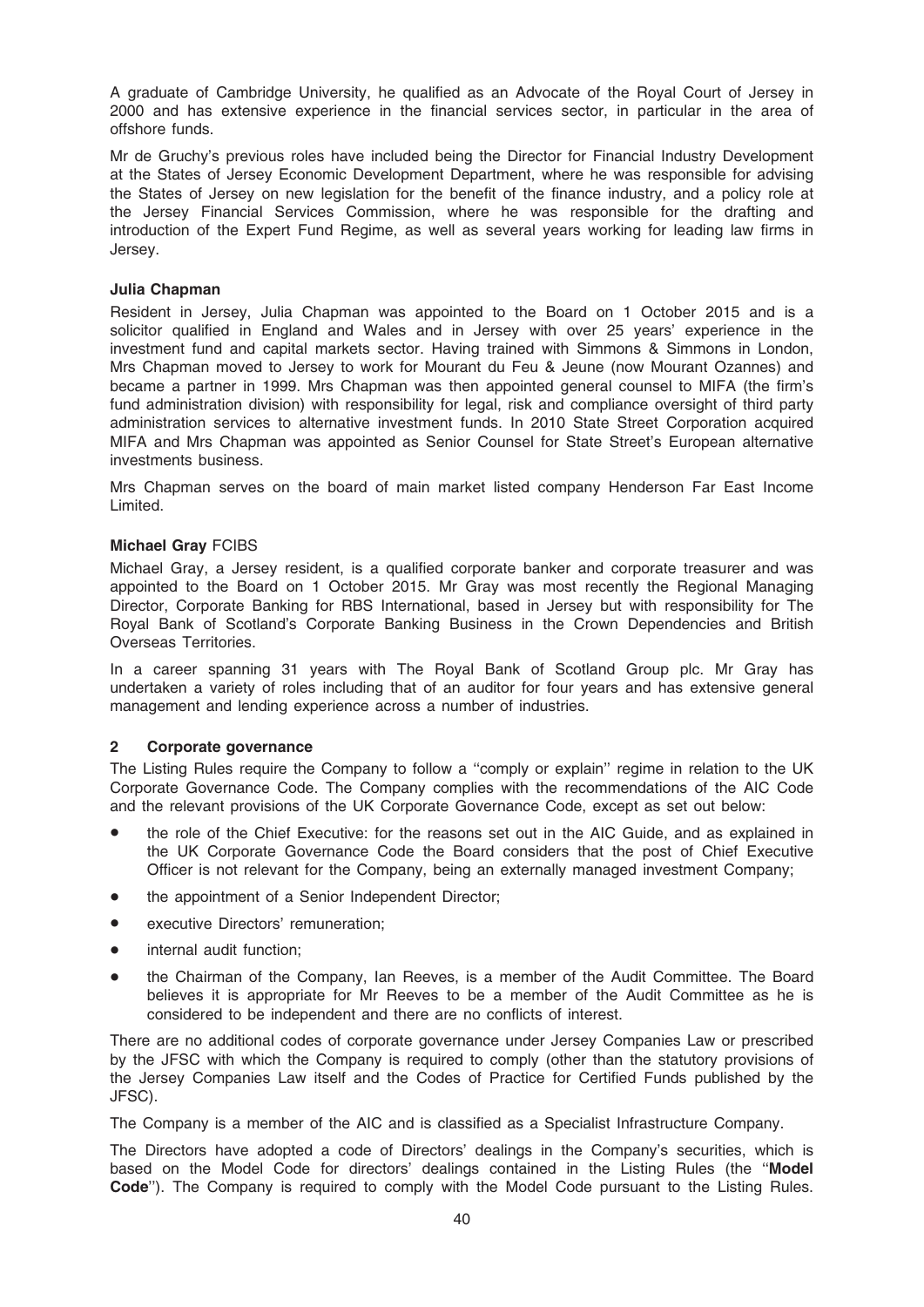The Board is responsible for taking all proper and reasonable steps to ensure compliance with the Model Code by the Directors.

## 2.1 Audit committee

The Company has established an audit committee. The audit committee's membership comprises Ian Reeves, David Pirouet and Michael Gray and the committee is chaired by David Pirouet, who is a chartered accountant and a former audit partner. The audit committee meets at least twice a year, but can meet more often if necessary. The audit committee operates within defined terms of reference, a copy of which is available on request from the Company secretary. The audit committee's main functions include, *inter alia*, making recommendations to the Board in relation to the appointment and remuneration of the Company's auditors and monitoring and reviewing annually their independence, objectivity, effectiveness and qualifications. The audit committee also monitors the integrity of the financial statements of the Company, including its annual and interim reports and any preliminary results announcements.

The audit committee is responsible for overseeing the Company's relationship with the external auditors. The audit committee considers the nature, scope and results of the auditors' work and reviews, develops and implements policy on the supply of non-audit services that are to be provided by the external auditors. The audit committee focuses particularly on compliance with legal requirements, accounting standards and the relevant Listing Rules and ensuring that an effective system of controls is maintained. The ultimate responsibility for reviewing and approving the annual report and accounts remains with the Board.

#### 2.2 Investment committee

The investment committee's membership comprises Clive Spears, Paul de Gruchy and Julia Chapman and is chaired by Clive Spears. The investment committee operates within defined terms of reference, a copy of which is available on request from the Company secretary. The investment committee meets as often as the Board considers necessary. The investment committee's main functions include, *inter alia*, considering and approving (or not, as the case may be) investment recommendations made by the Investment Adviser, and overseeing and effecting the making of investments by the Company.

#### 2.3 Management engagement committee

The management engagement committee's membership comprises all of the members of the Board and is chaired by Clive Spears. The management engagement committee operates within defined terms of reference, a copy of which is available on request from the Company secretary. The management engagement committee meets at least once a year and as often as the Board considers necessary. The management engagement committee's main function is to review and make recommendations on any proposed amendment to the Investment Advisory Agreement and keep under review the performance of third party advisers and service providers to the Company, in particular, the Investment Adviser in its role as investment adviser to the Company.

#### 2.4 Remuneration and nomination committee

The remuneration and nomination committee's membership comprises Ian Reeves, David Pirouet and Clive Spears and is chaired by Ian Reeves. The remuneration and nomination committee operates within defined terms of reference, a copy of which is available on request from the company secretary. The remuneration and nomination committee meets as often as the Board considers necessary. The remuneration and nomination committee's main functions include, inter alia: (i) identifying individuals qualified to become Board members and selecting director nominees for election at general meetings of the Shareholders or for appointment to fill vacancies; (ii) determining director nominees for each committee of the Board; and (iii) considering the appropriate composition of the Board and its committees.

#### 3 Investment Adviser

The Company receives investment advice from the Investment Adviser, Gravis Capital Partners LLP, in accordance with the terms of the Investment Advisory Agreement. The Investment Adviser acts as the Company's AIFM for the purposes of the AIFMD and is authorised and regulated by the FCA (registration number 487393). The Investment Adviser was incorporated in England and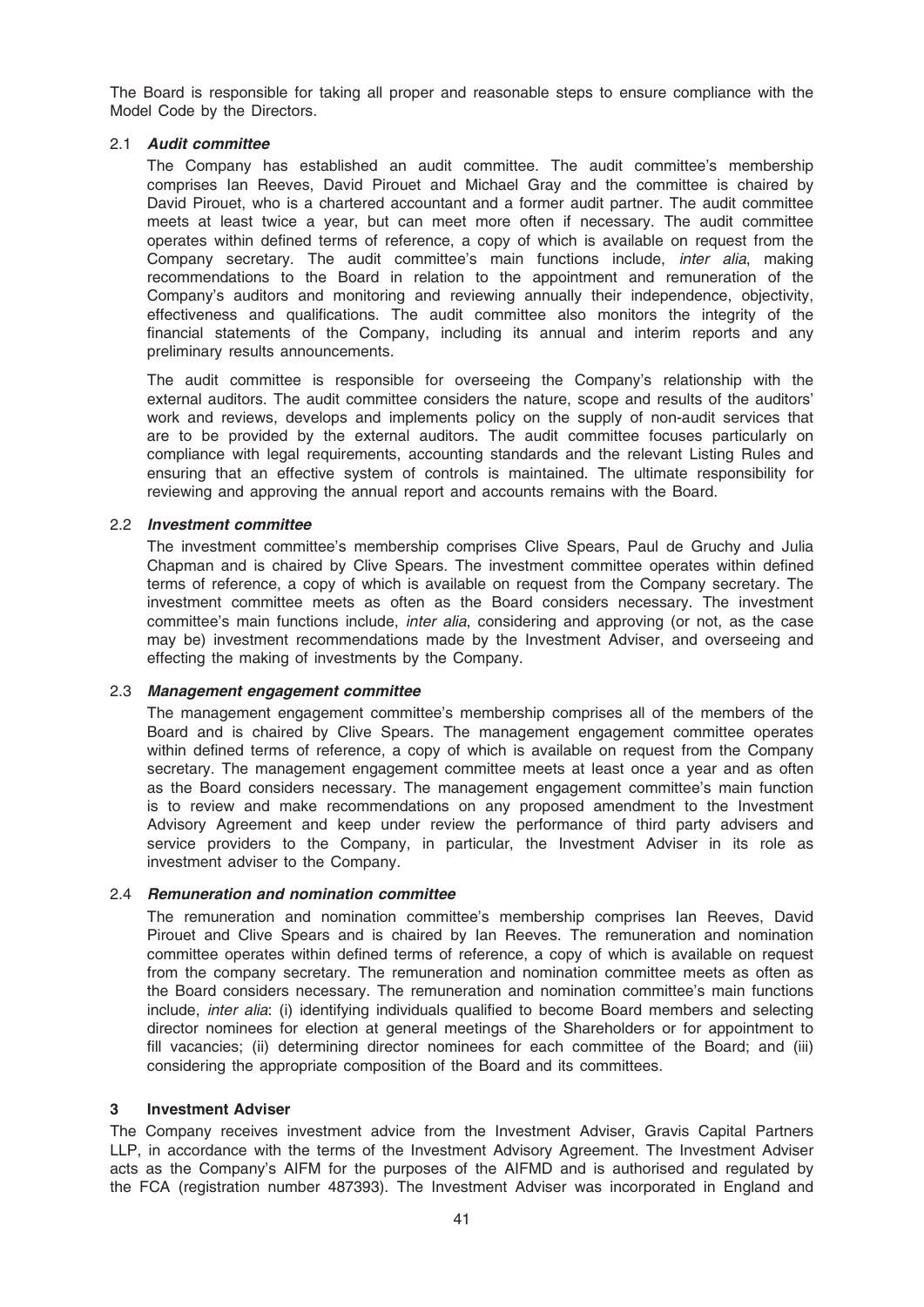Wales on 14 October 2007 under the Limited Liability Partnership Act 2000 (registered number OC332060).

The Investment Adviser was formed with a view to developing a specialist infrastructure advisory boutique. This business model was amended to focus specifically on fund management, principally on income generating defensive sectors central to UK infrastructure. The senior management members of the Investment Adviser have extensive experience of the UK infrastructure and debt advisory markets, and have established close relationships with many of the key participants in the UK infrastructure market, including equity investors and lenders.

As at 31 December 2015, the Investment Adviser had total assets under management with a principal value of approximately £1.25 billion, including three closed-ended investment companies traded on the London Stock Exchange and which, as at the Latest Practicable Date, all traded at a premium to their respective net asset values.

Under the terms of the Investment Advisory Agreement, the Investment Adviser receives an investment advisory fee from the Company equal to 0.9 per cent. per annum of the Net Asset Value of the Company (net of cash holdings). This fee is calculated and payable quarterly in arrears. The Investment Adviser is also entitled to an acquisition fee of up to 1 per cent. (at the discretion of the Investment Adviser) of the cost of each asset acquired by the Company. The Investment Adviser will generally seek to charge the acquisition fee to borrowers rather than the Company where possible but, in any event, any such fee will not exceed (and has not to date exceeded) 1 per cent. In addition, the Investment Adviser receives a fee of £60,000 per annum for acting as AIFM.

As at 14 April 2016 (being the latest practicable date prior to publication of this document), the voting partners of the Investment Adviser held (directly or indirectly, and together with their family members) 1,398,472 Ordinary Shares. The non-voting partners of the Investment Adviser held (directly or indirectly, and together with their family members) 3,329,934 Ordinary Shares.

# 4 Administrator

Capita Financial Administrators (Jersey) Limited (a company incorporated in Jersey on 24 October 2003 with registered number 86301) has been appointed as administrator and secretary of the Company pursuant to the Administration Agreement. The Administrator has an issued share capital comprising 305,002 ordinary shares. The Administrator is responsible for the general administrative requirements of the Company, such as the maintenance of accounting and statutory records. Details of the Administration Agreement are set out in paragraph 7.3 of Part 6 of this document. The Administrator delegates client accounting services to Capita Sinclair Henderson Limited of The Registry, 34 Beckenham Road, Beckenham, Kent BR3 4TU.

# 5 Custodian and Depositary

Capita Trust Company (Jersey) Limited (a company incorporated in Jersey on 28 April 1956 with registration number 702) has been appointed as custodian and depositary of the Company pursuant to the Custodian Agreement. The Custodian has an issued share capital comprising 53,975 ordinary shares. The Custodian's principal business activity is to act as trustee and as custodian to collective investment funds and as trustee for individual and corporate clients. Its registered address and principal place of business is at 12 Castle Street, St. Helier, Jersey JE2 3RT and its telephone number is 01534 847 000. The Custodian is regulated by the Jersey Financial Services Commission. Details of the Custodian Agreement are set out in paragraph 7.5 of Part 6 of this document.

# 6 Registrar

Capita Registrars (Jersey) Limited (a company incorporated in Jersey on 6 March 1996 with registration number 64502) has been appointed as Registrar to the Company pursuant to the Share Registration Services Agreement. The Registrar has an issued share capital comprising 10,000 ordinary shares. Details of the Share Registration Services Agreement are set out in paragraph 7.4 of Part 6 of this document.

# 7 Potential conflicts of interest

Under the terms of the Investment Advisory Agreement, the Investment Adviser has agreed that neither it nor any of its employees, agents or affiliates shall, for so long as the Investment Advisory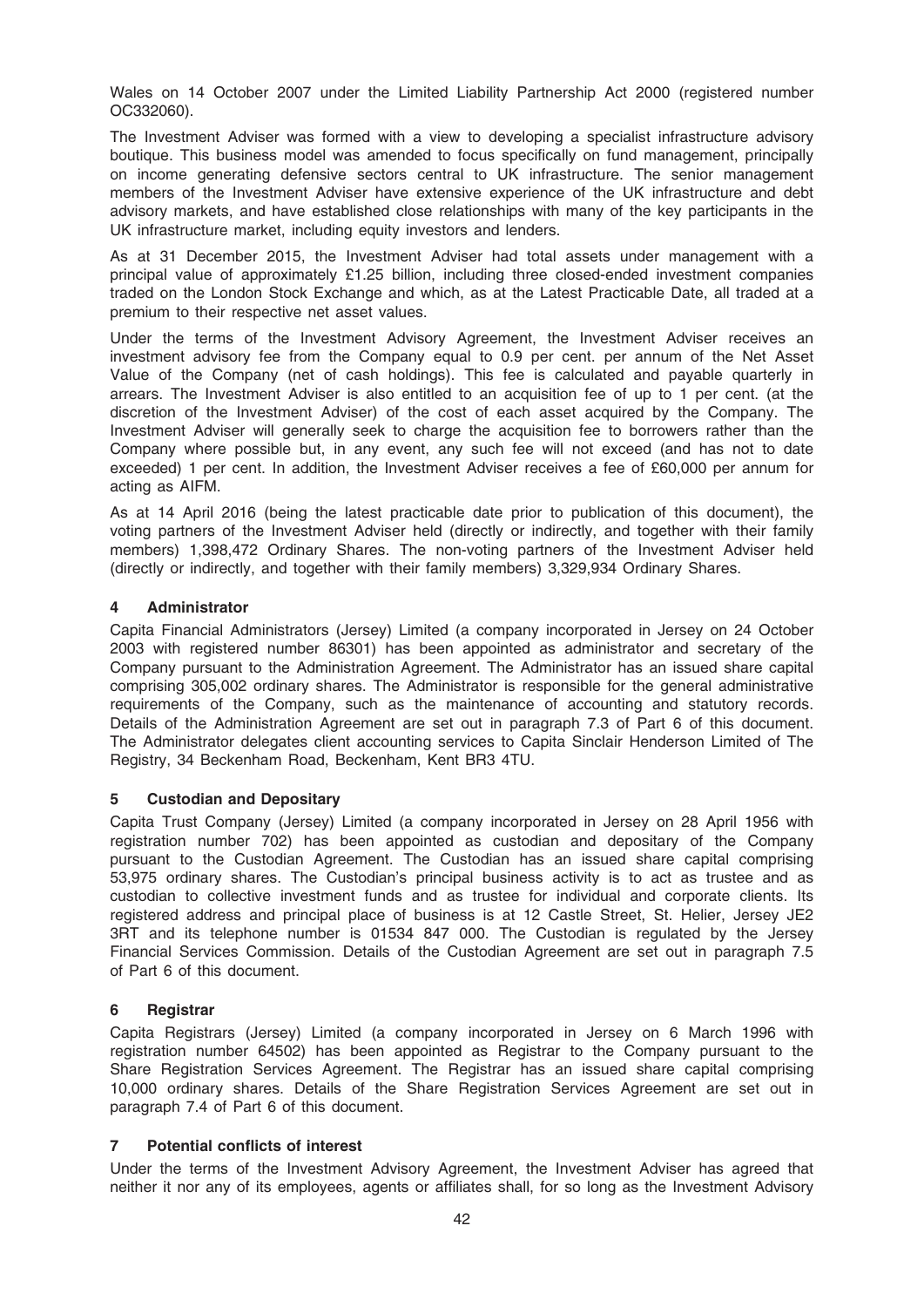Agreement remains in force, and except with the express prior written consent of the Company, act as the adviser, manager or sponsor of any fund or other entity that may invest in assets within the scope of the Company's investment policy and strategy or engage in any activity which may compete in the same or substantially similar investment areas as the Company's investment policy and strategy. To the extent that any conflicts may arise, the Investment Adviser will seek to ensure that any conflicts of interest are resolved fairly.

Where the Investment Adviser is or has been engaged by a third party in an advisory role on a transaction which gives rise to an investment opportunity for the Company, the Investment Adviser shall disclose full details of its engagement to the directors of the Company at the earliest opportunity.

Further, where officers of the Investment Adviser hold an interest, directly or indirectly, in any potential investment by the Company such officers shall be prohibited from attending and voting at any meeting of the Investment Adviser in relation to such investment.

The Company has given its consent for the Investment Advisor to act as the investment manager to Project Finance Investments Ltd, a closed-ended investment company listed on the London Stock Exchange's main market for listed securities. Project Finance Investments Ltd is focussed predominantly on debt investments secured against physical assets and/or contracted cash flows. The Company has given its consent on the basis that where the Investment Adviser identifies an investment which, in its opinion acting reasonably and in good faith, falls within the Company's remit, the Company will have a right of first refusal.

The Investment Advisory Agreement may be terminated by the Company giving 60 business days' written notice to the Investment Adviser upon the occurrence of a "Key Person Event".

A Key Person Event occurs if: (a) two or more of the "Key Persons" (being initially Stephen Ellis, Rollo Wright, Nick Parker and Ronan Kierans) should die or otherwise become incapacitated or shall retire, resign or cease to dedicate substantially all of their working time to providing services to the Company; and (b) suitable replacement Key Persons have not been approved by the Company.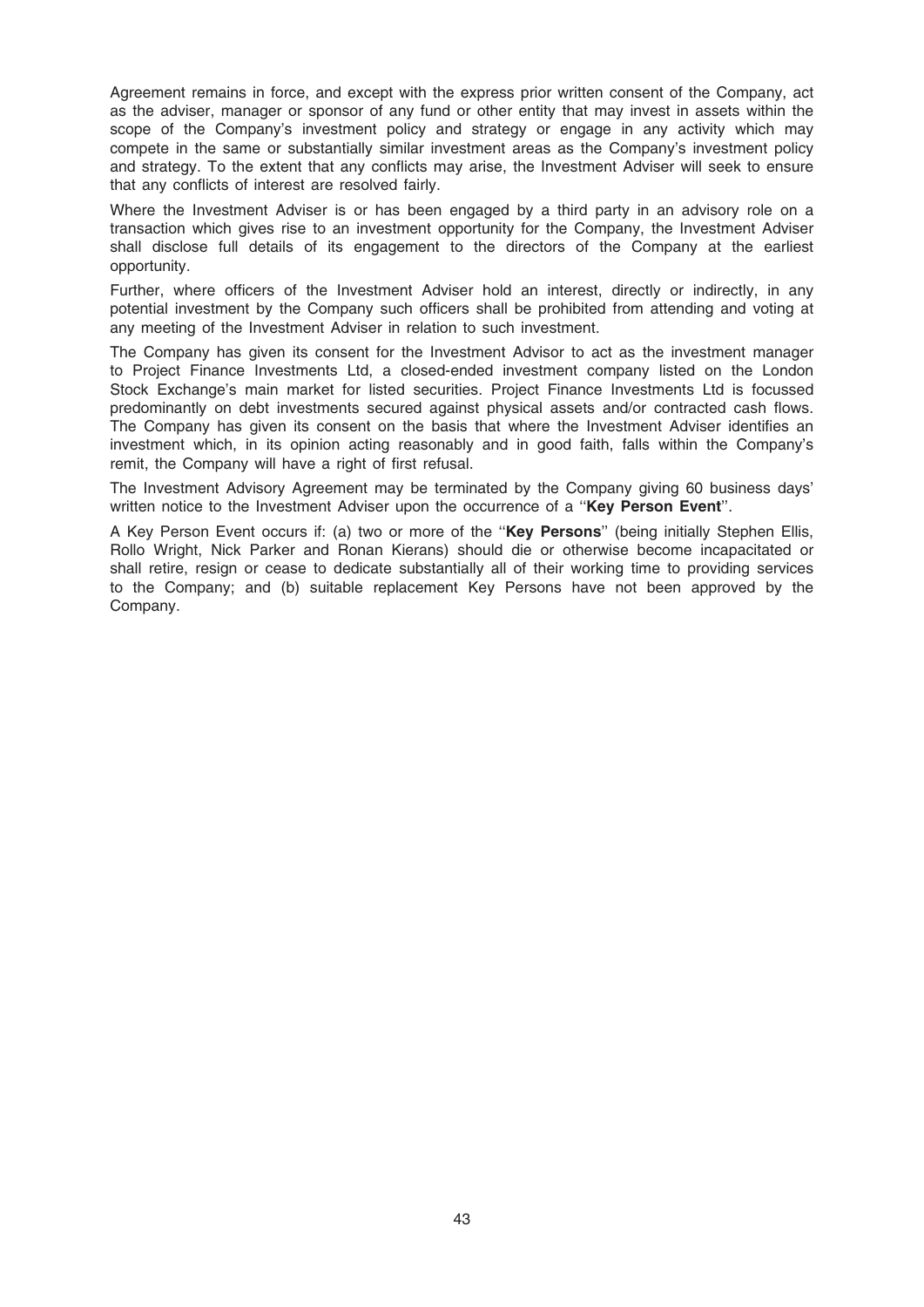# PART 3

# CURRENT PORTFOLIO

## 1 Introduction

As at the Latest Practicable Date, the Company had an investment portfolio of 42 loans with a value of £687.4 million. The NAV per Ordinary Share as at that date was 107.68 pence. Since IPO, the Ordinary Shares have traded at an average premium to their NAV of 9.53 per cent.

## 2 Current investment portfolio

As at the Latest Practicable Date, the Company had an investment portfolio of 42 predominantly long term loans with an unaudited principal value of £638.2 million. The average term of the Company's loan portfolio as at that date was 13.7 years, with a significant majority of these represented by senior lending positions.

The Company's ten largest investments as at the Latest Practicable Date were as follows:

| Loan                                        | <b>Valuation</b><br>(E'm) | $%$ of<br>portfolio | <b>Project</b>                             | <b>Sector</b>          | <b>Cash flow</b> |
|---------------------------------------------|---------------------------|---------------------|--------------------------------------------|------------------------|------------------|
| Cardale PFI Investments<br>Ltd <sup>1</sup> | 84.7                      | 12.3%               | Various PFI projects                       | Various UK PFI         | Unitary charge   |
| GCP Rooftop Solar 6 Ltd                     | 61.2                      | 8.9%                | Residential rooftop<br>solar installations | Solar                  | Feed-in Tariff   |
| <b>GCP Biomass 1 Ltd</b>                    | 45.1                      | 6.6%                | Northern Ireland<br>anaerobic digestion    | Anaerobic<br>digestion | <b>ROCs</b>      |
| GCP Biomass 5 Ltd                           | 38.4                      | $5.6\%$             | Agrivert                                   | Anaerobic<br>digestion | Feed-in Tariff   |
| GCP Green Energy 1 Ltd                      | 37.7                      | 5.5%                | Hampole Wind Farm                          | Onshore wind           | <b>ROCs</b>      |
| GCP Rooftop Solar 4 Ltd                     | 34.2                      | 5.0%                | Residential rooftop<br>solar installations | Solar                  | Feed-in Tariff   |
| <b>GCP Healthcare 1 Ltd</b>                 | 32.1                      | 4.7%                | Glasgow Hospital                           | <b>Healthcare PFI</b>  | Unitary charge   |
| GCP Rooftop Solar 5 Ltd                     | 24.0                      | 3.5%                | Residential rooftop<br>solar installations | Solar                  | Feed-in Tariff   |
| <b>GCP Biomass 4 Ltd</b>                    | 22.5                      | $3.3\%$             | Merseyside Biomass<br>Plant                | <b>Biomass</b>         | <b>ROCs</b>      |
| GCP Onshore Wind 3 Ltd                      | 21.9                      | 3.2%                | Northern Ireland<br>single site wind farm  | Onshore wind           | <b>ROCs</b>      |
| TOTAL                                       | 401.8                     | 58.6%               |                                            |                        |                  |

The Company has not made any investment or undertaken any disposal, and there has been no material change in the relative valuations of the Company's existing investments, between the Latest Practicable Date and the date of this document.

## 3 Further detail on top ten investments

# 3.1 Cardale PFI Investments Limited loan (''Cardale Loan'')

The Cardale Loan is a loan with a value of £84.7 million, an expected remaining term of 26 years and an interest rate of 8.9 per cent. per annum.

# 3.2 GCP Rooftop Solar 6 Limited loan (''Rooftop Solar 6 Loan'')

The Rooftop Solar 6 Loan is a loan with a value of £61.2 million, an expected remaining term of 20 years and an interest rate of 7.0 per cent. per annum. It is secured on a senior basis against a portfolio of 4,982 solar photo-voltaic systems that generate FIT cash flows through the production of electricity. The systems are installed on domestic rooftops. Facilities management is undertaken by A Shade Greener Maintenance Limited.

<sup>1</sup> The Cardale loan is secured on a cross-collateralised basis against 14 separate operational PFI projects.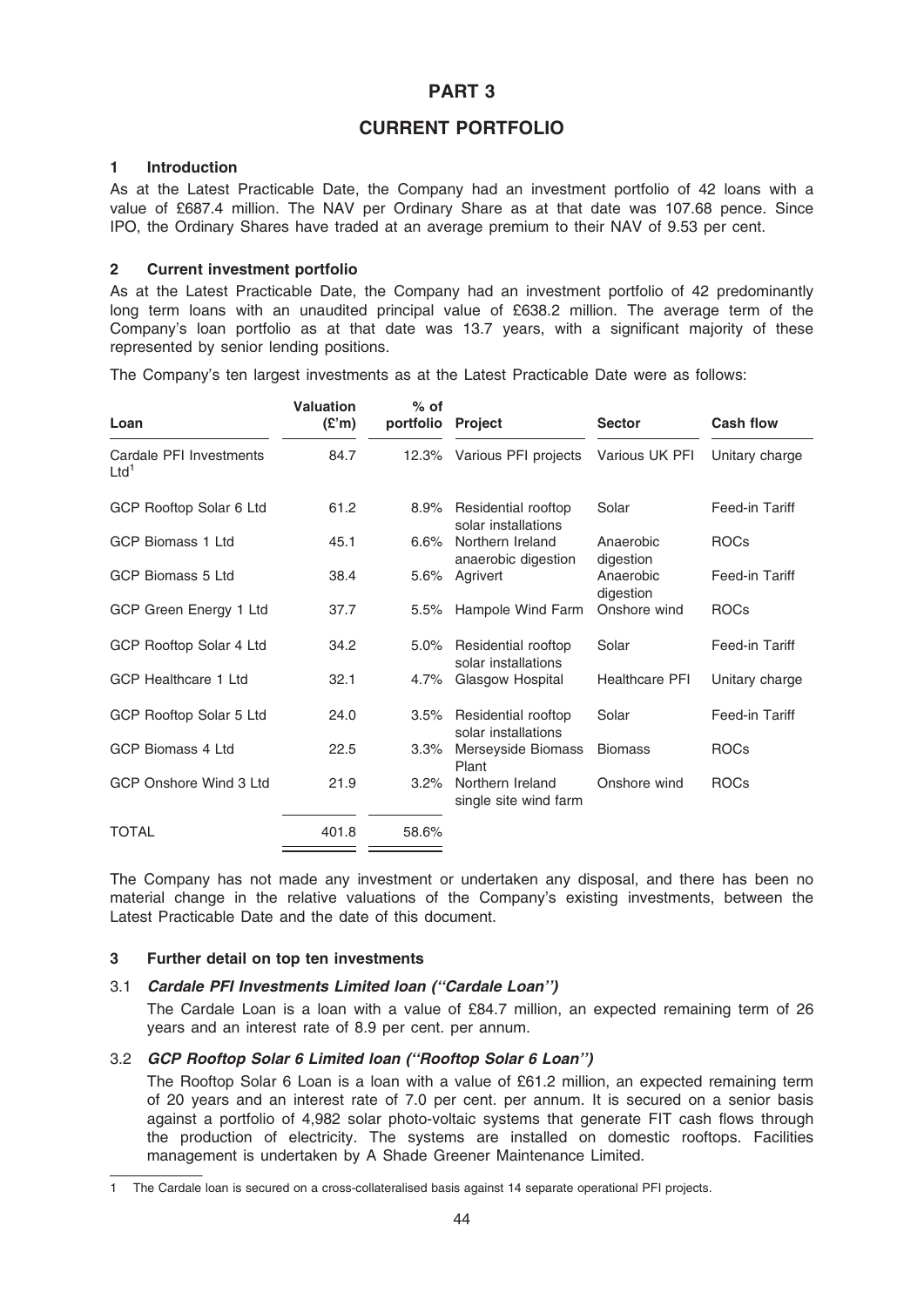# 3.3 GCP Biomass 1 Limited loan (''Biomass 1 Loan'')

The Biomass 1 Loan is a loan with a value of £45.1 million, an expected remaining term of 10 years and an interest rate of 10.1 per cent. per annum. It is secured on a senior basis against a portfolio of small-scale anaerobic digestion plants.

#### Anaerobic digestion plants

The anaerobic digestion plants are being constructed on farms in Northern Ireland and England. Following the commissioning of the plants, they will generate 20 year ROC and NIROC cash flows through the production of electricity. Construction and operation and maintenance will be carried out by AgriKomp (UK) Limited.

## 3.4 GCP Biomass 5 Limited loan (''Biomass 5 Loan'')

The Biomass 5 Loan is a loan with a value of £38.4 million, an expected remaining term of 16 years and an interest rate of 8.0 per cent. per annum. It is secured on a senior basis against a portfolio of 5 food waste anaerobic digestion assets owned by Agrivert Limited.

## Food waste anaerobic digestion plants

The plants are located across England and Wales. Once all complete, they will generate RPI linked cash flows in the form of ROC and FiT cash flows through the production of electricity. Construction and operation and maintenance will be carried out by Agrivert Limited.

# 3.5 GCP Green Energy 1 Limited loan (''Green Energy 1 Loan'')

The Green Energy 1 Loan is a loan with a value of £37.7 million, an expected remaining term of 18 years and an interest rate of 6.9 per cent. per annum. It is secured on a senior basis against three commercial solar parks and one onshore wind farm.

#### Hampole Wind Farm

Hampole Wind Farm is an operational four turbine, 8.2 MW wind farm near Doncaster. The wind farm generates 20 year ROC cash flows through the production of electricity. Operations and maintenance is carried out by Senvion.

#### Creathorne Farm Solar Park

Creathorne Farm Solar Park is an operational 1.8 MW Solar Park in Cornwall. The park generates 20 year FIT cash flows through the production of electricity. Operations and maintenance is carried out by Solarcentury.

#### Woolbridge Solar Park

Woolbridge Solar Park is an operational 5 MW Solar Park in Dorset. The park generates 20 year FIT cash flows through the production of electricity. Operations and maintenance is carried out by Solarcentury.

#### Rookwood Solar Park

Rookwood Solar Park is an operational 4.9 MW Solar Park in Wiltshire. The park generates 20 year FIT cash flows through the production of electricity. Operations and maintenance is carried out by Solarcentury.

# 3.6 GCP Rooftop Solar 4 Limited loan (''Rooftop Solar 4 Loan'')

The Rooftop Solar 4 Loan is a loan with a value of £34.2 million, an expected remaining term of 17 years and an interest rate of 9.0 per cent. per annum. It is secured on a senior basis against a portfolio of 6,480 solar photo-voltaic systems that generate FIT cash flows through the production of electricity. The systems are installed on domestic rooftops. Facilities management is undertaken by A Shade Greener Maintenance Limited.

#### 3.7 GCP Healthcare 1 Limited loan (''Healthcare 1 Loan'')

The Healthcare 1 Loan is a loan with an aggregate value of £32.1 million, an expected remaining term of 24 years and an interest rate of 9.4 per cent. per annum. It is secured on subordinated basis against one operational PFI project, Cockermouth and Cleator LIFT.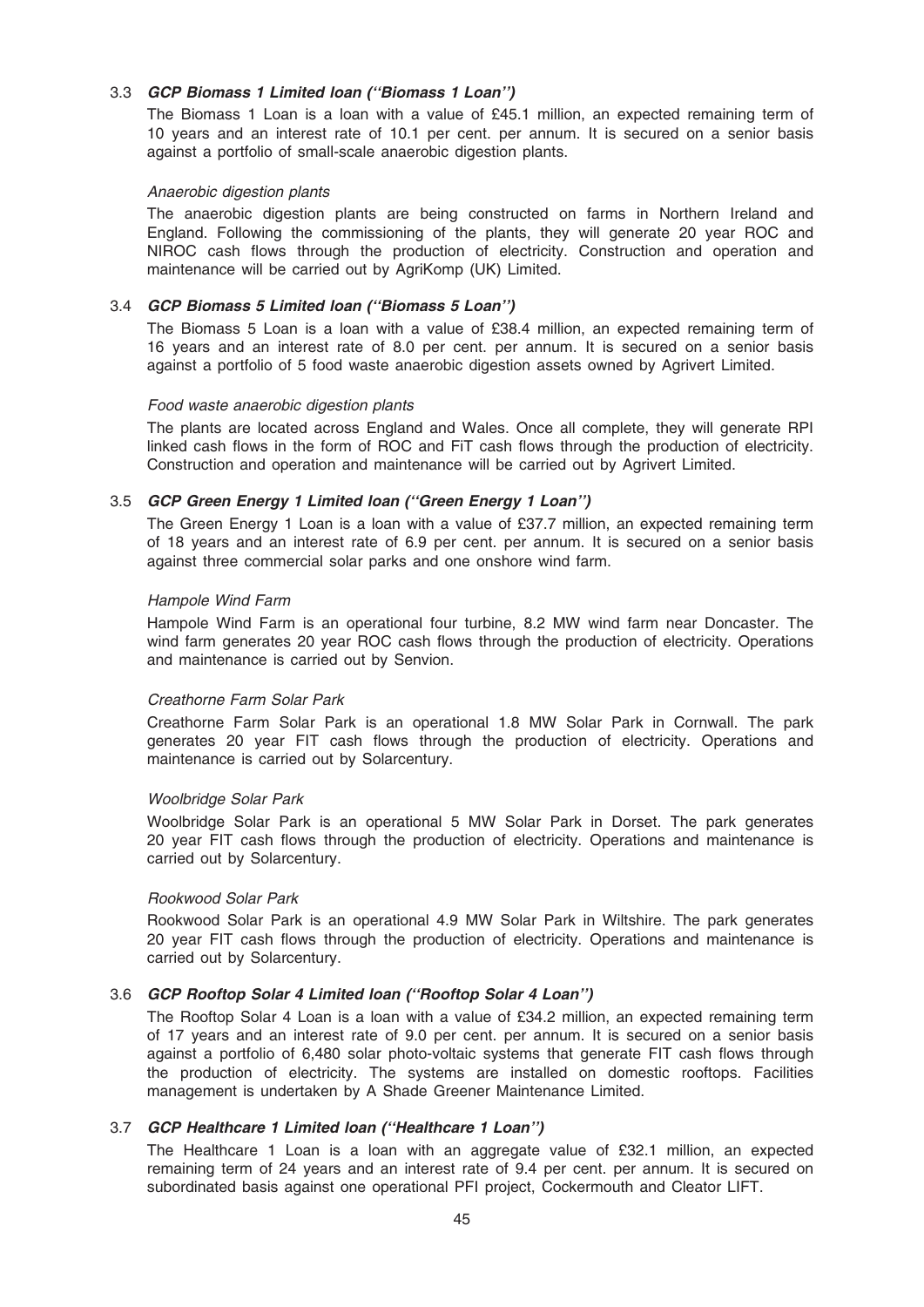# Cockermouth and Cleator LIFT

Cockermouth and Cleator LIFT is a c. £18 million concession with Cumbria Primary Care Trust to design, construct, finance and maintain the first tranche of LIFT projects in Cumbria which comprises 2 community healthcare centres in Cockermouth and Cleator. The project is operational and the concession ends in 2038. Facilities management is undertaken by the Cumbria Primary Care Trust.

# 3.8 GCP Rooftop Solar 5 Limited loan (''Rooftop Solar 5 Loan'')

The Rooftop Solar 5 Loan is a loan with a value of £24.0 million, an expected remaining term of 20 years and an interest rate of 9.75 per cent. per annum. It is secured on a subordinated basis against a portfolio of 30,176 solar photo-voltaic systems that generate FIT cash flows through the production of electricity. The systems are installed on domestic rooftops. Facilities management is undertaken by A Shade Greener Maintenance Limited.

# 3.9 GCP Biomass 4 Limited loan (''Biomass 4 Loan'')

The Biomass 4 Loan is a loan with a value of £22.5 million, an expected remaining term of 20 years and an interest rate of 9.8 per cent. per annum. It is secured on a subordinated basis against the Widnes Biomass Plant.

#### Widnes Biomass Plant

The Widnes Biomass Plant is a 20.2 MWe wood-fuelled biomass combined heat and power plant under construction on a site in Widnes, Merseyside. Following the commissioning of the plant, it will generate 20 year ROC and RHI cash flows through the production of electricity. Construction and operation and maintenance will be carried out by Burmeister & Wain Scandinavian Contractor A/S.

## 3.10 GCP Onshore Wind 3 Limited loan (''Onshore Wind 3 Loan'')

The Onshore Wind 3 Loan is a loan with a value of £21.9 million, an expected remaining term of 16 years and an interest rate of 9.5 per cent. per annum. It is secured on a senior basis against a single site five turbine 15 MW wind farm to be developed in Northern Ireland. From commissioning, the wind farm will generate 20 year ROC cash flows through the production of electricity. Operations and maintenance will be carried out by Vestas Northern Europe A/S.

#### 4 Portfolio analysis

The charts below show the Company's portfolio by investment type, project sector, expected remaining term and annualised yield as at the Latest Practicable Date:

#### 4.1 Investment type

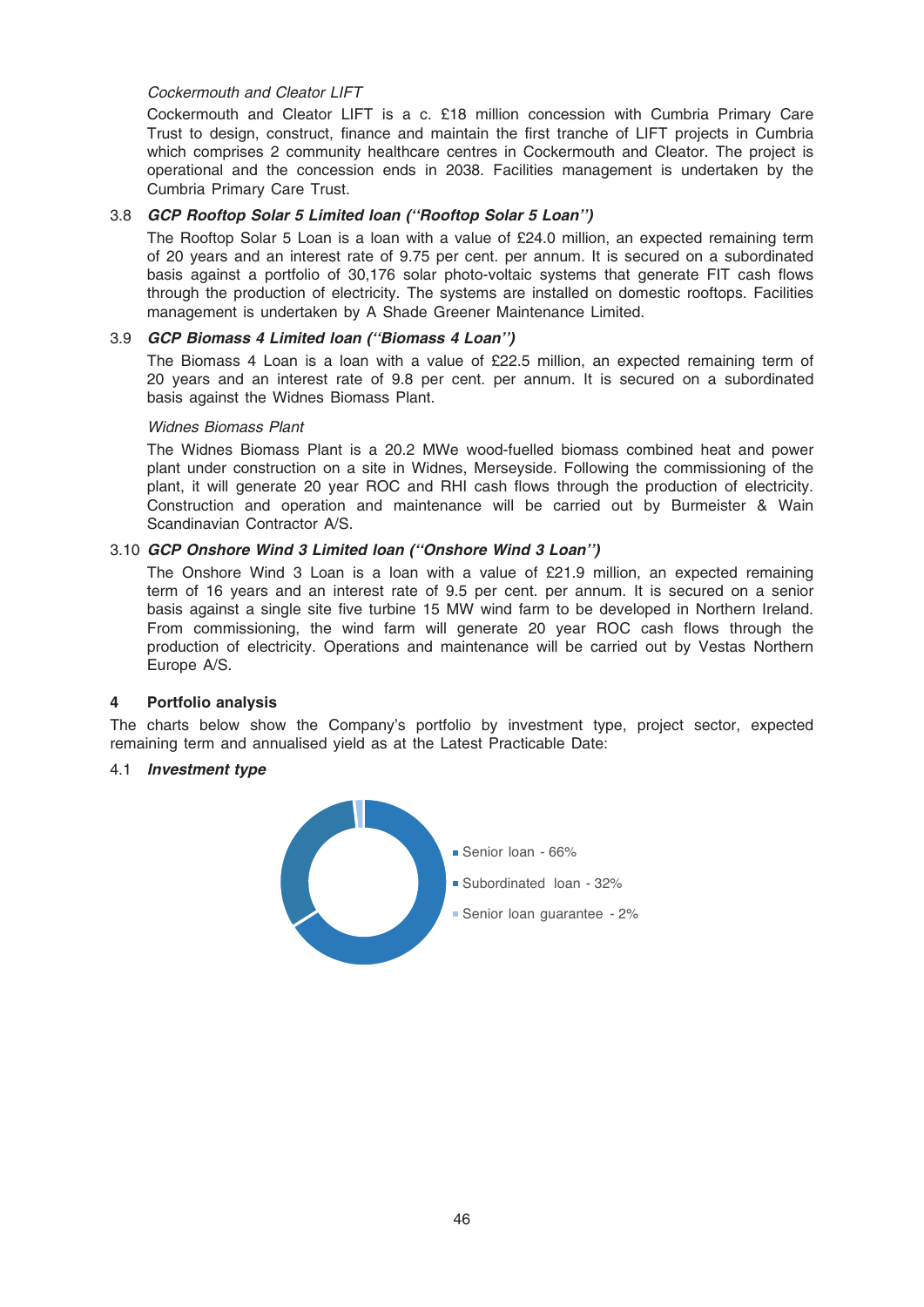# 4.2 Project sector



# 4.3 Expected remaining term



## 4.4 Annualised yield

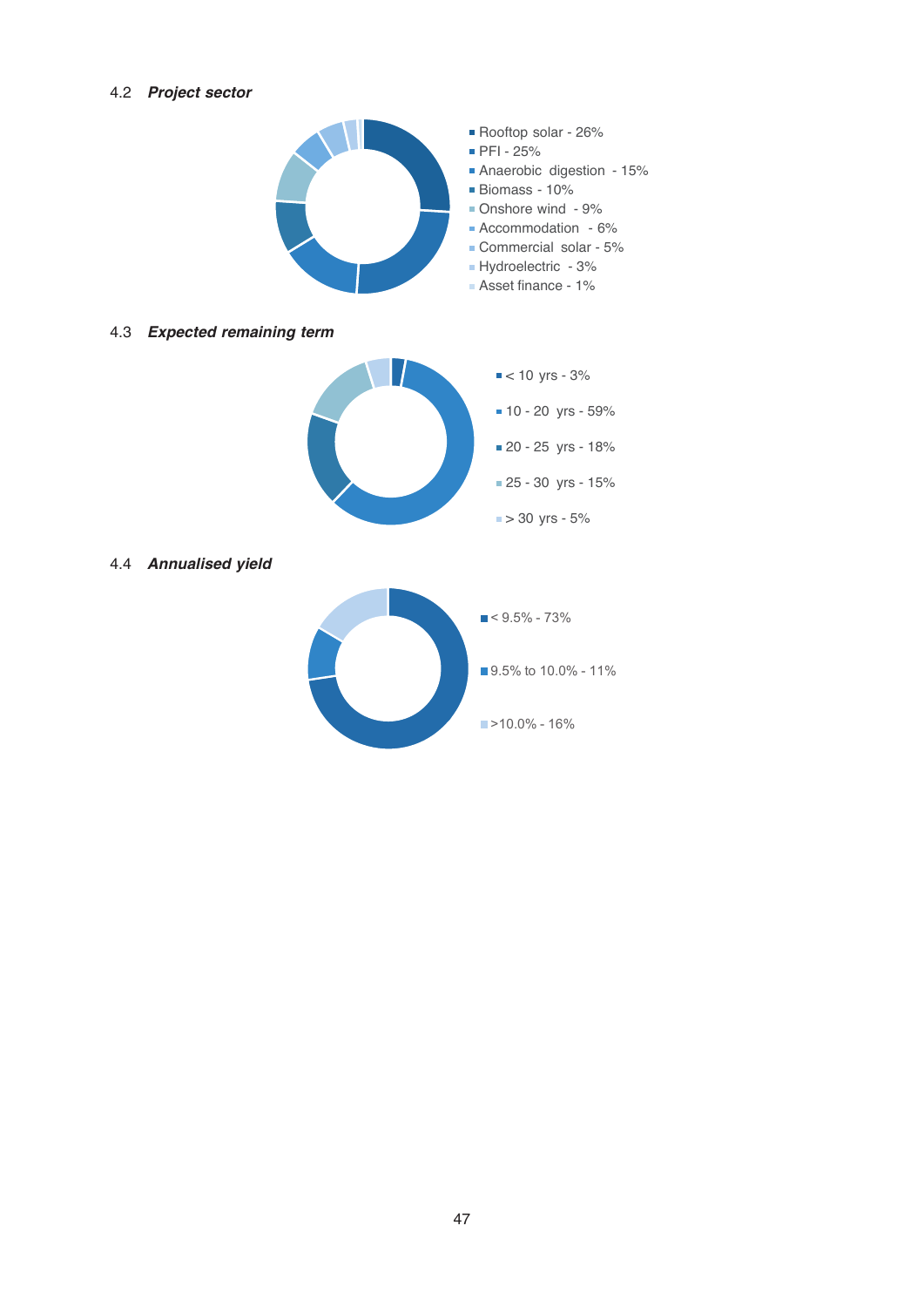# PART 4

# THE PLACING PROGRAMME

# 1 Introduction

On 14 April 2016, Shareholders approved a resolution to enable the Company to issue up to 175 million Ordinary Shares (representing approximately 29 per cent. of the issued share capital of the Company as at 14 April 2016, being the latest practicable date prior to publication of this document) on a non-pre-emptive basis pursuant to the Placing Programme.

The Directors believe that instituting the Placing Programme will have the following benefits:

- the Company will be able to raise additional capital promptly, enabling it to take advantage of current and future investment opportunities, thereby further diversifying its investment portfolio, both by number of investments and by sector;
- an increase in the market capitalisation of the Company will help to make the Company attractive to a wider investor base;
- it is expected that the secondary market liquidity in the Ordinary Shares will be further enhanced as a result of a larger and more diversified shareholder base. The Placing Programme will partially satisfy market demand for Ordinary Shares from time to time and improve liquidity in the market for Ordinary Shares; and
- the Company's fixed running costs will be spread across a wider shareholder base, thereby reducing the total expense ratio.

The maximum number of New Ordinary Shares available under the Placing Programme should not be taken as an indication of the number of New Ordinary Shares to be issued. The allotment and issue of New Ordinary Shares under the Placing Programme is at the discretion of the Directors. Allotments and issuances may take place at any time prior to the final closing date of 17 April 2017.

The Placing Programme is not underwritten.

# 2 Investor profile

Typical investors in the Company pursuant to the Placing Programme are expected to be institutional and sophisticated investors and private clients.

#### 3 Details of the Placing Programme

The Placing Programme will open on 18 April 2016 and close on 17 April 2017 (or any earlier date on which it is fully subscribed).

Subject to the requirements of the Listing Rules, the minimum Issue Price at which New Ordinary Shares will be issued will be equal to the unaudited prevailing Net Asset Value of the existing Ordinary Shares (cum-income) together with a premium intended to at least cover the costs and expenses of the relevant placing under the Placing Programme (including, without limitation, any placing commissions). Fractions of shares will not be issued.

Where New Ordinary Shares are issued, the total assets of the Company will increase by that number of New Ordinary Shares multiplied by the relevant Issue Price, less brokers' commission and expenses. It is not expected that there will be any material impact on the earnings and Net Asset Value per Ordinary Share, as the net proceeds of the Placing Programme, after providing for the Company's operational expenses, will be used to purchase investments sourced by the Investment Adviser in line with the Company's investment policy (details of which are set out in paragraph 3 of Part 1 of this document).

If 175 million New Ordinary Shares (being the maximum number of New Ordinary Shares available under the Placing Programme) are issued pursuant to the Placing Programme, the share capital of the Company in issue at the date of this Prospectus will, following the closing of the Placing Programme, be increased by approximately 29 per cent. as a result of the Placing Programme. On this basis, if an Ordinary Shareholder does not acquire any New Ordinary Shares, his or her proportionate economic interest in the Company will be diluted by 22.7 per cent.

The allotment of New Ordinary Shares is at the discretion of the Directors and may take place at any time prior to the final closing date of 17 April 2017. An announcement of each issue of New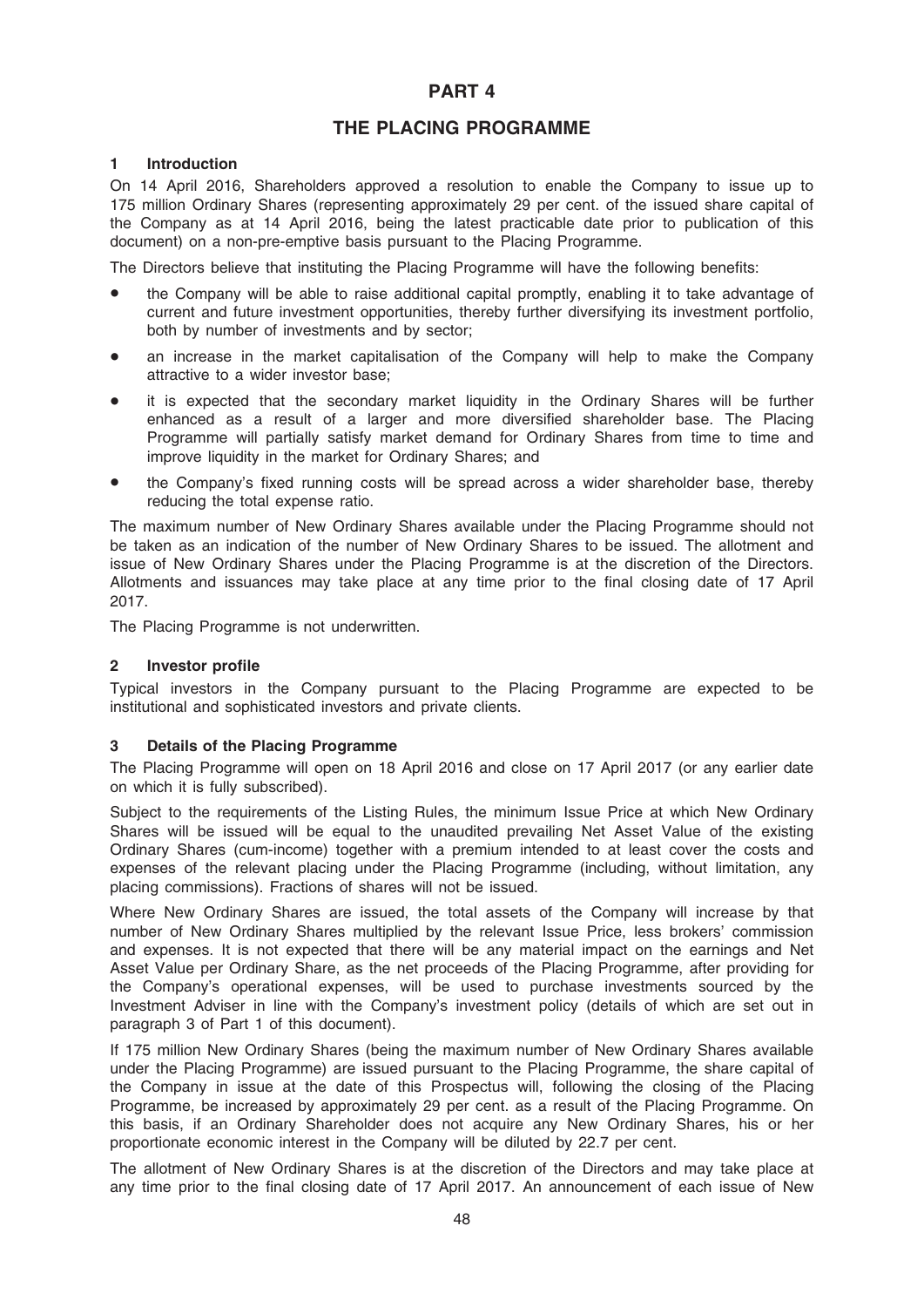Ordinary Shares will be released through a Primary Information Provider, including details of the number of New Ordinary Shares issued and the Issue Price.

The New Ordinary Shares will rank pari passu with the Ordinary Shares then in issue and will have the rights set out in the Company's Articles which are summarised in paragraph 3 of Part 6 of this document (save for any dividends or distributions which are declared, made or paid by reference to a record date prior to the issue of the New Ordinary Shares).

The ISIN number of the Ordinary Shares (including the New Ordinary Shares) is JE00B6173J15.

The Company does not guarantee that at any particular time market-makers will be willing to make a market in the Ordinary Shares, nor does it guarantee the price at which a market will be made in the Ordinary Shares. Accordingly, the dealing price of the Ordinary Shares may not necessarily reflect changes in the NAV per Ordinary Share.

# 4 Conditions

The terms and conditions which shall apply to any subscription for New Ordinary Shares pursuant to the Placing Programme are set out at the end of this document.

## 5 Settlement

Applications will be made on a per Placing basis for the New Ordinary Shares to be admitted to the Premium Listing segment of the Official List and for such New Ordinary Shares to be admitted to trading on the London Stock Exchange's Main Market for listed securities. All allotments of New Ordinary Shares will be conditional on Admission occurring in relation to the relevant New Ordinary Shares. The timing of the applications for Admission and their approval are not known at the date of this document but no New Ordinary Shares will be issued if they will not be so admitted. No application is expected to be made for the New Ordinary Shares to be listed or dealt in on any stock exchange or investment exchange other than the London Stock Exchange.

The Company does not propose to accept multiple subscriptions. Financial intermediaries who are investing on behalf of clients should make separate applications or, if making a single application for more than one client, provide details of all clients in respect of whom application is being made. Multiple applications or suspected multiple applications on behalf of a single client are liable to be rejected.

### 6 Certificates and CREST

New Ordinary Shares will be issued in registered form and transferred to successful applicants through the CREST system. CREST is a voluntary system and holders of New Ordinary Shares who wish to receive and retain share certificates will be able to do so.

Dealings in the New Ordinary Shares in advance of the crediting of the relevant CREST account or the issue of share certificates will be at the risk of the persons concerned.

#### 7 Money Laundering

Pursuant to anti-money laundering laws and regulations with which the Company must comply in the UK and/or Jersey, the Company and its agents, the Administrator, the Investment Adviser and the Bookrunner may require evidence in connection with any application for New Ordinary Shares, including further identification of the applicant(s), before any New Ordinary Shares are issued.

The Company and its agents, the Administrator, the Investment Adviser and the Bookrunner reserve the right to request such information as is necessary to verify the identity of the prospective Shareholder and (if any) the underlying prospective beneficial owner of the Ordinary Shares. In the event of delay or failure by the prospective Shareholder to produce any information required for verification purposes, the Directors, in consultation with the Bookrunner and the Investment Adviser, may refuse to accept any subscription for New Ordinary Shares.

#### 8 The Share Issuance Agreement

Pursuant to the Share Issuance Agreement, Stifel has agreed to use its reasonable endeavours to procure placees and the Investment Adviser has agreed, *inter alia*, to use its reasonable endeavours to make introductions to potential placees, each on the terms and subject to the conditions set out in the Share Issuance Agreement. Each issue of New Ordinary Shares will be conditional, inter alia, on Admission of the New Ordinary Shares.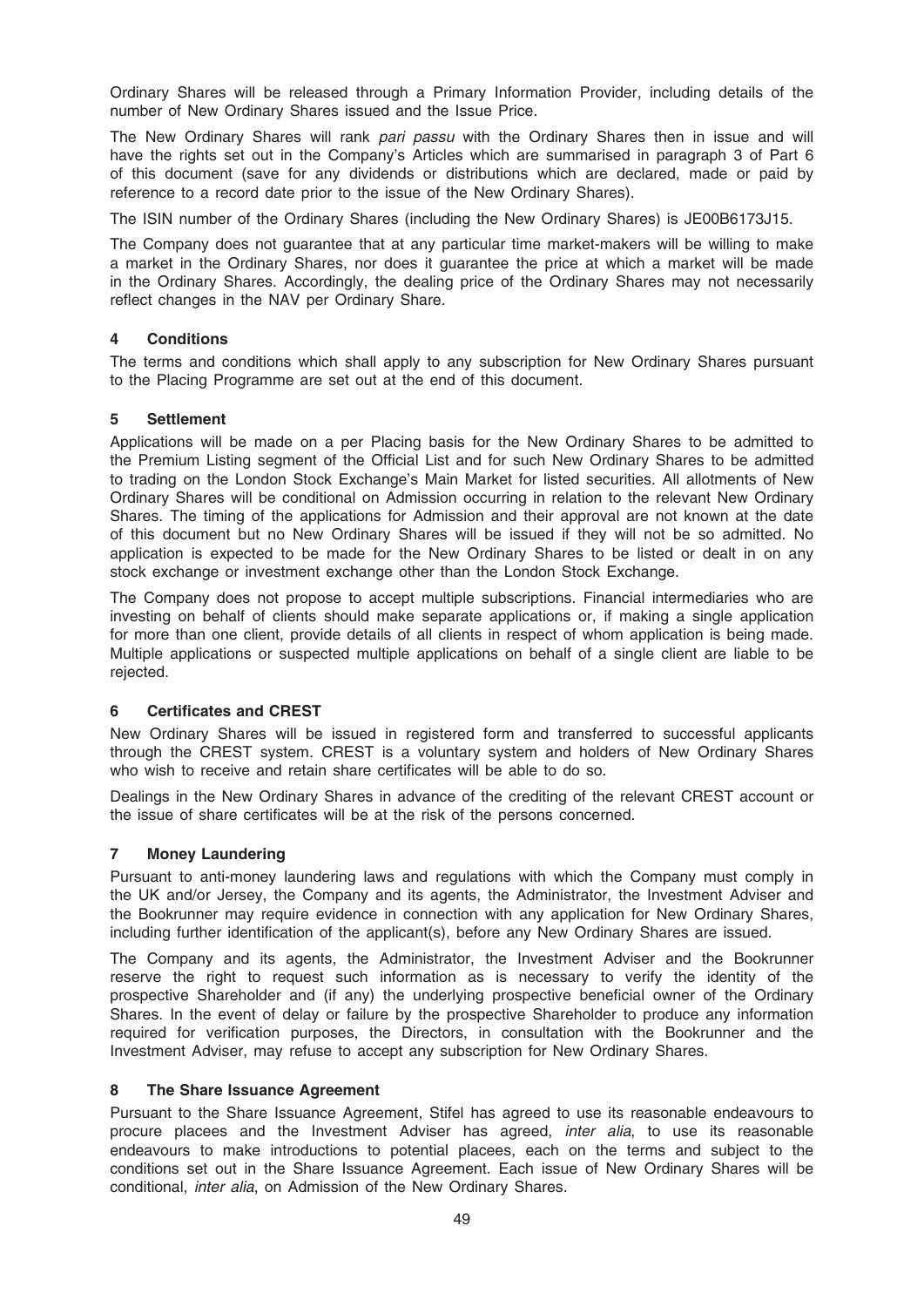Under the Share Issuance Agreement, the Company has agreed to pay Stifel and the Investment Adviser aggregate fees and commissions equal to £100,000 and 1.25 per cent. of the gross proceeds raised from each Placing under the Placing Programme, together with any applicable VAT.

Stifel will be paid from such fees and commissions set out above, a fee of £50,000 for the provision of listing sponsor services and a placing commission of 1.0 per cent. of the gross proceeds raised from each Placing under the Placing Programme, together with any applicable VAT. Pursuant to the Share Issuance Agreement, Stifel may rebate any part of its commissions and fees to third parties.

The Board notes the additional resource committed by the Investment Adviser in providing its client funds, including the Company, a more comprehensive service which it believes will strengthen the level of transaction and marketing support for the Company, in a cost effective manner, as it seeks to grow. For the provisions of such services, the Investment Adviser will be paid from the fees and commissions set out above a fee of £50,000 in connection with transaction management and documentation services. The Investment Adviser shall further provide, directly and through its appointment of Highland Capital Partners, marketing and investor introduction services. A commission of 0.25 per cent. of the gross proceeds raised from each Placing under the Placing Programme, together with any applicable VAT, will be payable to the Investment Adviser from the fees and commissions set out above and from which it will pay commissions to Highland Capital Partners. Highland Capital Partners is an independent sales, marketing and investor relations business working with brokers and fund management companies to facilitate investor introductions.

The Board further notes the provision by the Investment Adviser of the services above has facilitated a reduction of 0.25 percentage points from placing commissions payable under the 2015 Placing Programme, pursuant to the share issuance agreement dated 30 March 2015.

# 9 Scaling back and allocation

The maximum number of New Ordinary Shares available under the Placing Programme is 175 million. In the event that applications for New Ordinary Shares to be issued pursuant to any Placing were to exceed a level that the Directors determine, in their absolute discretion at the time of closing that Placing, to be the appropriate maximum size of that issue of New Ordinary Shares and, in any event, if applications under the Placing Programme were to exceed the maximum number of New Ordinary Shares available under the Placing Programme, it would be necessary to scale back applications under the relevant Placing. The Bookrunner reserves the right, after consultation with the Company and the Investment Adviser, to scale back applications in such amounts as it considers appropriate. The Company reserves the right to decline in whole or in part any application for New Ordinary Shares.

The Company will notify investors of the number of New Ordinary Shares in respect of which their application has been successful, and the results of each Placing (including the number of New Ordinary Shares issued) will be announced by the Company by way of an announcement through a Primary Information Provider, as soon as possible following the closing of each Placing.

Monies received in respect of unsuccessful applications (or to the extent scaled back) will be returned without interest at the risk of the applicant to the applicant from whom the money was received.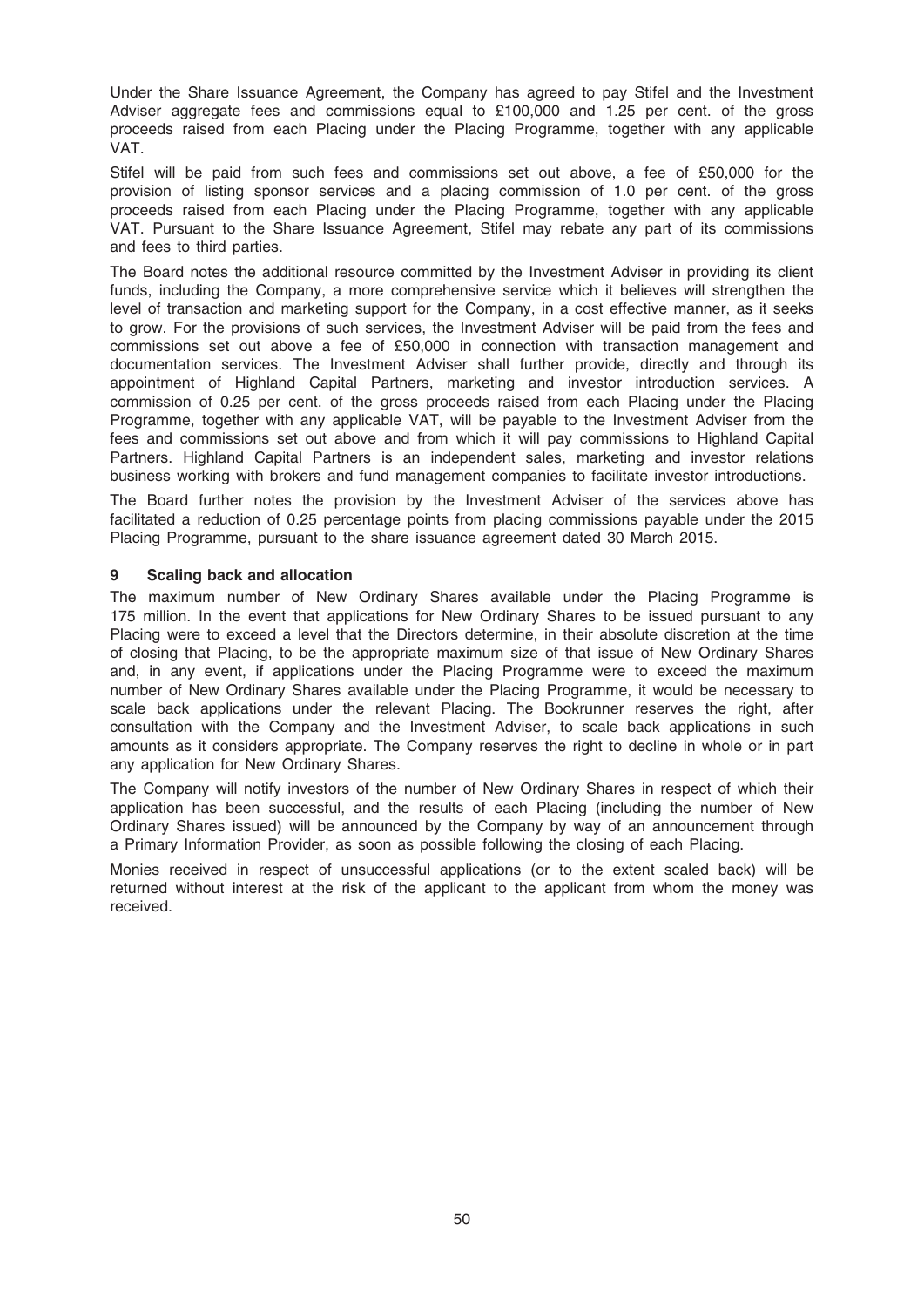# PART 5

# TAXATION

# 1 General

The statements on taxation below are intended to be a general summary of certain tax consequences that may arise in relation to the Company and Shareholders. This is not a comprehensive summary of all technical aspects of the structure and is not intended to constitute legal or tax advice to investors. Prospective investors should familiarise themselves with, and where appropriate should consult their own professional advisers on, the overall tax consequences of investing in the Company. The statements relate to investors acquiring New Ordinary Shares for investment purposes only, and not for the purposes of any trade. As is the case with any investment, there can be no guarantee that the tax position or proposed tax position prevailing at the time an investment in the Company is made will endure indefinitely. The tax consequences for each investor of investing in the Company may depend upon the investor's own tax position and upon the relevant laws of any jurisdiction to which the investor is subject.

## 2 Jersey Taxation

The following summary of the anticipated treatment of the Company and holders of its Ordinary Shares is based on Jersey taxation law and practice as it is understood to apply at the date of this document. It does not constitute legal or tax advice and does not address all aspects of Jersey tax law and practice (including such tax law and practice as it applies to any land or building situated in Jersey). Prospective investors in the Ordinary Shares should consult their professional advisers on the implications of acquiring, buying, selling or otherwise disposing of Ordinary Shares in the Company under the laws of any jurisdiction in which they may be liable to taxation.

### 2.1 Taxation of the Company

Under Article 123C of the Income Tax (Jersey) Law 1961 (the "Jersey Income Tax Law") and on the basis that the Company is tax resident in Jersey, the Company (being neither a financial services company nor a specified utility company under the Jersey Income Tax Law at the date hereof) will (except as noted below) be regarded as subject to Jersey income tax at a rate of 0 per cent.

If the Company derives any income from the ownership or disposal of land in Jersey, such income will be subject to tax at a rate of 20 per cent. It is not expected that the Company will derive any such income.

# 2.2 Holders of Ordinary Shares

Dividends on Ordinary Shares may be paid by the Company without withholding or deduction for or on account of Jersey income tax and holders of Ordinary Shares (other than residents of Jersey) will not be subject to any tax in Jersey in respect of the holding, sale or other disposition of such Ordinary Shares. The attention of any holder of Ordinary Shares who is resident in Jersey is drawn to the provisions of Article 134A of the Jersey Income Tax Law, as amended, which may in certain circumstances render such a resident liable to Jersey income tax on undistributed income or profits of the Company.

It should be noted that the Jersey Income Tax Law contains provisions for the taxation of Jersey resident individual shareholders of Jersey tax resident companies. Advice should be obtained from a professional adviser in these circumstances.

# 2.3 Goods and Services Tax

Jersey has a goods and services tax ("GST") on goods and services supplied in the Island. On the basis that the Company has obtained international services entity (''ISE'') status, the Company is not:

- a taxable person pursuant to the Goods and Services Tax (Jersey) Law 2007;
- required to charge GST in Jersey in respect of any supply made by it; and
- \* (subject to limited exceptions that are not expected to apply to the Company) required to pay GST in Jersey in respect of any supply made to it.

The Directors intend to conduct the business of the Company such that no GST will be incurred by the Company.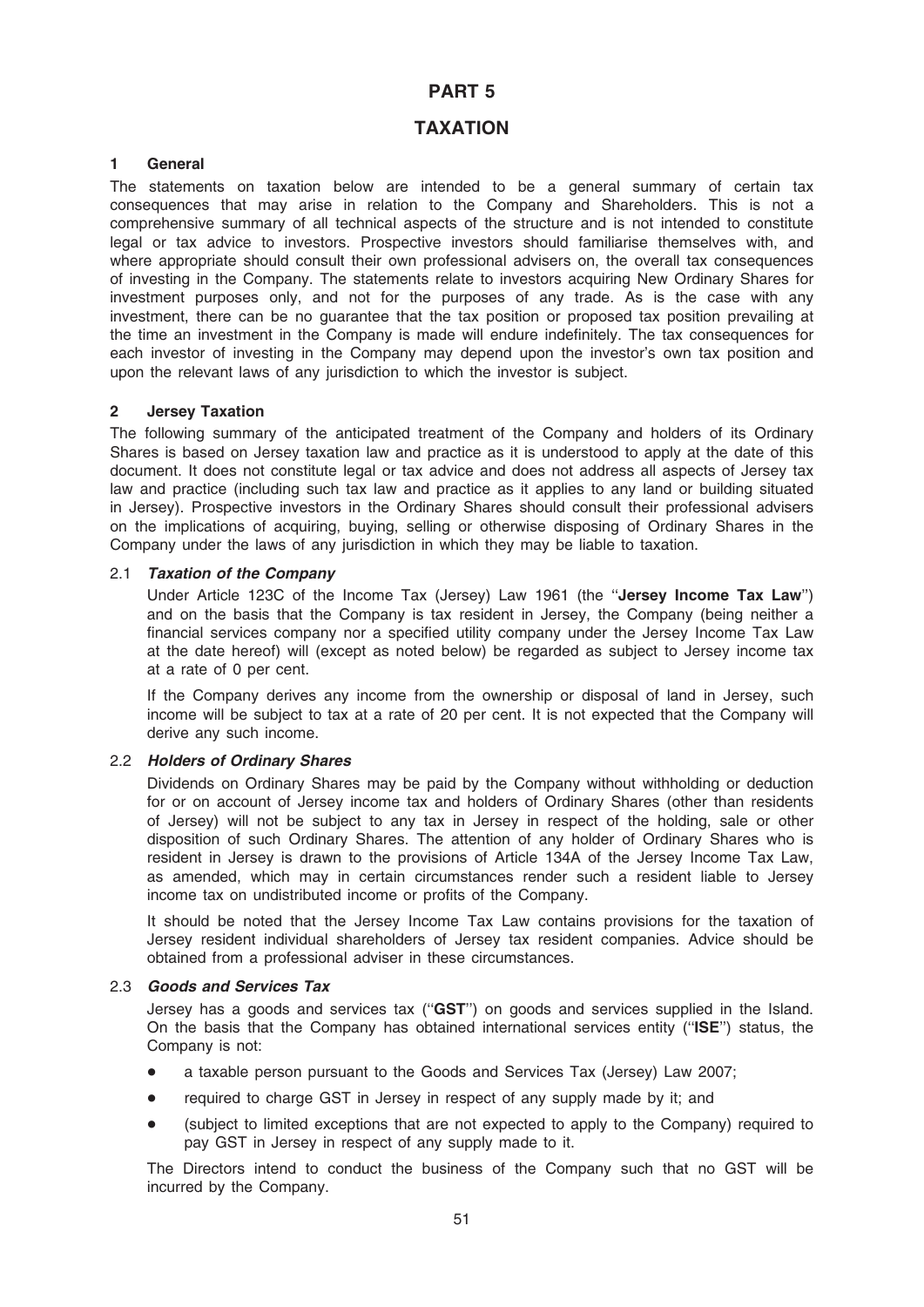## 2.4 Stamp Duty

In Jersey, no stamp duty is levied on the issue or transfer of the Ordinary Shares except that stamp duty is payable on Jersey grants of probate and letters of administration, which will generally be required to transfer Ordinary Shares on the death of a holder of such Ordinary Shares. In the case of a grant of probate or letters of administration, stamp duty is levied according to the size of the deceased's net moveable estate (wherever situated in respect of a holder of Ordinary Shares domiciled in Jersey, or situated in Jersey in respect of a holder of Ordinary Shares domiciled outside Jersey) and is payable on a sliding scale at a rate of up to 0.75 per cent. on the value of moveable estate with a maximum net value of £13,360,000. The rules for joint holders and holdings through a nominee are different and advice relating to this form of holding should be obtained from a professional adviser.

Jersey does not otherwise levy taxes upon capital, inheritances, capital gains or gifts nor are there otherwise estate duties.

## 2.5 European Union Directive on the Taxation of Savings Income

Following the repeal on 1 January 2016 of the EU Savings Tax Directive, and in line with steps taken by other relevant third countries, Jersey has suspended its system of automatic communication to EU Member States of information regarding payments made by certain Jersey collective investment vehicles to EU resident individuals (save in respect of Austria, which currently still requires the communication of such information). The introduction of the Common Reporting Standards (see below) will supersede the information exchange arrangements previously in place.

## 2.6 Foreign Account Tax Compliance Act

The Hiring Incentives to Restore Employment Act was signed into US law on 18 March 2010 and includes foreign account tax compliance provisions generally known as FATCA. The thrust of these provisions is that details of US citizens holding assets outside the US will be reported by financial institutions to the IRS as a safeguard against US tax evasion. To discourage non-US financial institutions from staying outside this regime, payments of US source and, beginning in 2017, the proceeds of sales of property that give rise to US source payments will be subject to a 30 per cent withholding tax (''FATCA Withholding'').

The basic terms of FATCA as applied in the States of Jersey appear to indicate that the Company is a 'Financial Institution' (or ''FI''), such that, in order to comply, the Company may require all underlying investors to provide mandatory documentary evidence of their tax residence. To implement FATCA in Jersey, the States of Jersey signed an intergovernmental agreement ("US IGA") with the US on 13 December 2013 and also passed Jersey legislation to enact the US IGA (the "Jersey FATCA Legislation"). Under the US IGA, a Jersey resident entity such as the Company which complies with the Jersey FATCA Legislation will be deemed to be FATCA compliant and will therefore not be subject to any withholding (on payments received or made).

In order to avoid the Company being subject to withholding taxes, all prospective Shareholders (whether they are US citizens or not) must agree to provide the Company at the time or times prescribed by the Jersey FATCA Legislation and at such times reasonably requested by the Company with such information and documentation (whether relating to themselves, their investors and/or beneficial owners) prescribed by the Jersey FATCA Legislation and such additional documentation reasonably requested by the Company as may be necessary for the Company to comply with its obligations under the Jersey FATCA Legislation.

The scope and application of FATCA Withholding and information reporting pursuant to the terms of FATCA and the US IGA is subject to review by the United States and Jersey and the rules may change.

Prospective shareholders should consult their tax advisers with regard to US federal, state, local and non-US tax reporting and certification requirements associated with an investment in the Company.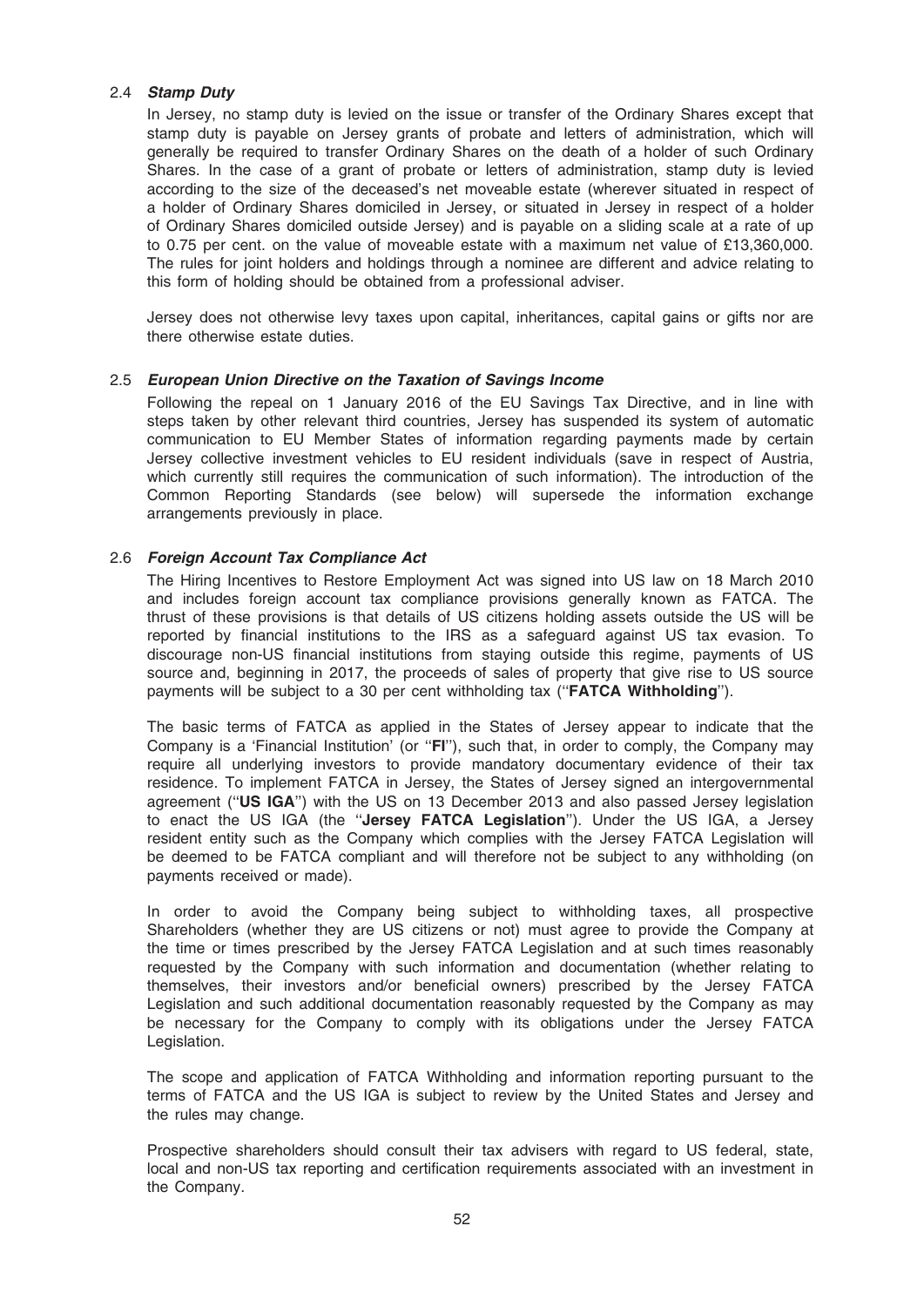# 2.7 UK FATCA

The UK government has entered into automatic tax information exchange agreements with the UK crown dependencies and overseas territories. To this end, the States of Jersey and UK governments signed on 22 October 2013 an intergovernmental agreement, the 'UK-Jersey agreement to improve international tax compliance.'

This UK FATCA regime also went live on 1 July 2014. The main body of the UK IGA closely follows the US IGA. Jersey FIs therefore have similar due diligence and reporting obligations with respect to reporting UK Shareholders as they do to reporting US shareholders under US FATCA. Failure to comply with these requirements may result in the imposition of penalties under local legislation. There are, however, jurisdiction-specific annexes which detail nonreporting Financial Institutions and exempt products. Additionally, the IGA provides and alternative reporting regime for UK residents who are categorised a non-domiciled for tax purposes.

Prospective Shareholders should be aware that they will be required to comply with UK FATCA and that the Company will comply with UK FATCA. All prospective Shareholders must agree to provide the Company at the time or times prescribed by applicable law and at such times reasonably requested by the Company such information and documentation (whether relating to themselves, their investors and/or beneficial owners) prescribed by applicable law and such additional documentation reasonably requested by the Company as may be necessary for the Company to comply with its obligations under UK FATCA.

Prospective shareholders should, as with US FATCA, consult their tax advisers with regard to the potential UK FATCA tax reporting and certification requirements associated with an investment in the Company.

The introduction of the Common Reporting Standard (see below) will supersede the UK IGA but the UK has indicated that does not wish to forego information for 2016 to be reported in 2017 under the UK IGA which under the Common Reporting Standard would not need to be provided until 2018. In agreeing to the changeover the Jersey authorities have agreed that for 2016 the Common Reporting Standard requirements should be supplemented by the provision of information on pre-existing individual low value accounts and pre-existing entity accounts in respect of UK residents only. This means that the UK can receive information in 2017 without requiring Jersey financial institutions to make separate returns under both the UK IGA and the Common Reporting Standard.

# 2.8 Common Reporting Standards

The OECD has developed a new global standard for the automatic exchange of financial information between tax authorities (the ''Common Reporting Standard'' or ''CRS''). The CRS has been implemented in the EU by way of the Revised Directive on Administrative Co-Operation (Council Directive 2014/107/EU). Jersey is a signatory to the CRS and intends to conduct its first exchange of information with tax authorities of other signatory jurisdictions in September 2017. Jersey legislation which implements the CRS in Jersey came into effect on 1 January 2016 (the ''Jersey CRS Legislation'').

In summary, the Jersey CRS Legislation requires ''reporting financial institutions'' in Jersey to identify, review and report on ''financial accounts'' maintained by them and which are held by residents for tax purposes (whether individuals or entities) of jurisdictions with which Jersey has agreed to exchange information.

Reports will be made to the Jersey Comptroller of Taxes and then passed to the competent authority of the jurisdiction in which the account holder is resident. Although the Company will attempt to satisfy any obligations imposed on it by the CRS, no assurance can be given that it will be able to satisfy such obligations. Implementation of the CRS may require the Company to conduct additional due diligence and report upon accounts held with it by Shareholders who are reportable persons in other participating jurisdictions. The Company may require certain additional financial information from Shareholders to comply with its diligence and reporting obligations under the CRS.

Failure by the Company to comply with the obligations under the CRS may result in fines being imposed on the Company and in such event, the target returns of the Company may be materially affected. All prospective Shareholders must agree to provide the Company at the time or times prescribed by applicable law and at such times reasonably requested by the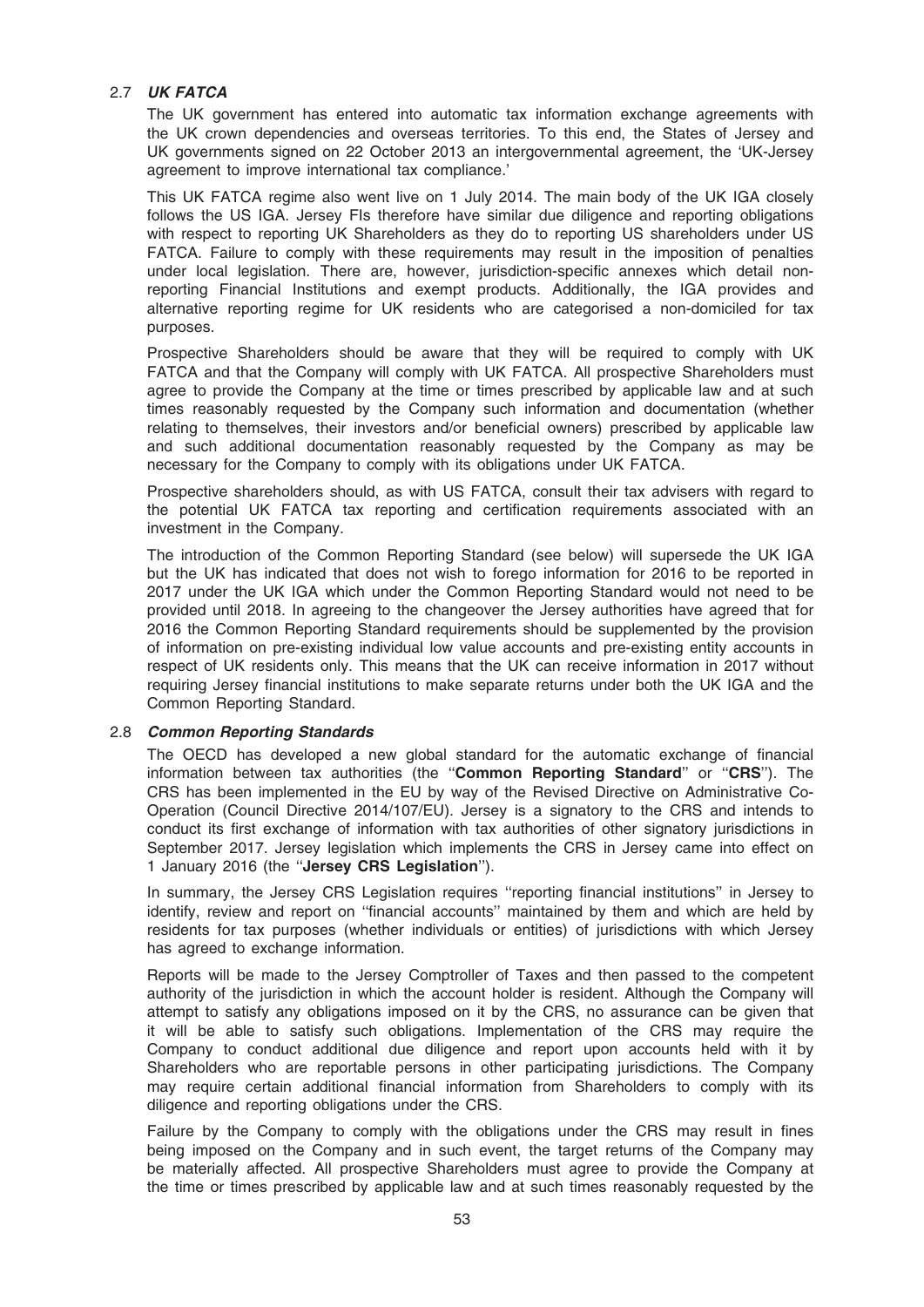Company such information and documentation (whether relating to themselves, their investors and/or beneficial owners) prescribed by applicable law and such additional documentation reasonably requested by the Company as may be necessary for the Company to comply with its obligations under CRS.

The scope and application of the obligations under the CRS may be reviewed by the OECD and the information and reporting requirements may change.

Prospective shareholders should, as with US and UK FATCA, consult their tax advisers with regard to the potential CRS tax reporting and certification requirements associated with an investment in the Company.

# 3 United Kingdom

The statements below are intended as a general and non-exhaustive summary of certain UK tax implications of a UK resident and (in the case of individuals) domiciled investor holding New Ordinary Shares in the Company (unless expressly stated otherwise). The tax consequences may differ for investors who are not resident in the UK or who are not domiciled in the UK for tax purposes. Investors and prospective investors should seek their own professional advice as to this, as well as to any other relevant laws and regulations in the jurisdiction in which they are resident or domiciled for tax purposes that may affect the tax treatment of their investment. The statements are based on current tax legislation and HMRC practice, both of which are subject to change at any time, possibly with retrospective effect. The statements below apply in respect of investors who acquire and hold New Ordinary Shares in the Company as an investment and not as part of a trade such as dealing in securities.

#### 3.1 UK taxation of the Company

The Directors intend to conduct the affairs of the Company in such a manner as to minimise, so far as they consider reasonably practicable, taxation suffered by the Company. This will include conducting the affairs of the Company to seek to ensure that it does not become resident in the UK for taxation purposes. Provided that the Company does not become so resident in the UK and provided the Company does not carry on a trade in the UK (whether or not through a permanent establishment situated therein), the Company should not be subject to UK income tax or corporation tax other than on certain kinds of UK source income.

#### 3.2 UK taxation of individuals

This paragraph provides general guidance for individual investors who are UK resident for UK tax purposes and who hold New Ordinary Shares as investments and not as trading stock.

The Company will not be required to withhold UK tax at source when paying a dividend.

The UK Government has announced that, with effect from 6 April 2016, the taxation of dividend income for individuals is changing. Assuming that the relevant provisions of the Finance (No.2) Bill 2016 (published on 24 March 2016) are enacted in their current form, the existing 10 per cent. dividend tax credit regime will be abolished and replaced with a new dividend allowance in the form of a zero per cent. tax rate on the first £5,000 of dividend income per year. In outline, UK residents would pay tax on any dividends received over the £5,000 allowance at the following rates:

- 7.5 per cent. on dividend income within the basic rate band;
- 32.5 per cent. on dividend income within the higher rate band;
- 38.1 per cent. on dividend income within the additional rate band.

A UK resident individual who disposes (or is deemed to dispose) of New Ordinary Shares may, depending on the individual's circumstances and subject to any exemption allowance or relief, be subject to UK capital gains tax.

The Directors consider that the Company should not constitute an ''offshore fund'' for the purposes of Part 8 TIOPA, as the Company is closed-ended with an unlimited life. In addition, it is not intended that arrangements will be operated in respect of the Company so that investors can expect to realise their investment at or close to NAV other than in the event of a winding up of the Company. However, the Directors will use reasonable endeavours (but without liability) to monitor the Company's status in this regard. If the Company were to be treated as an offshore fund, any gain from a disposal of New Ordinary Shares would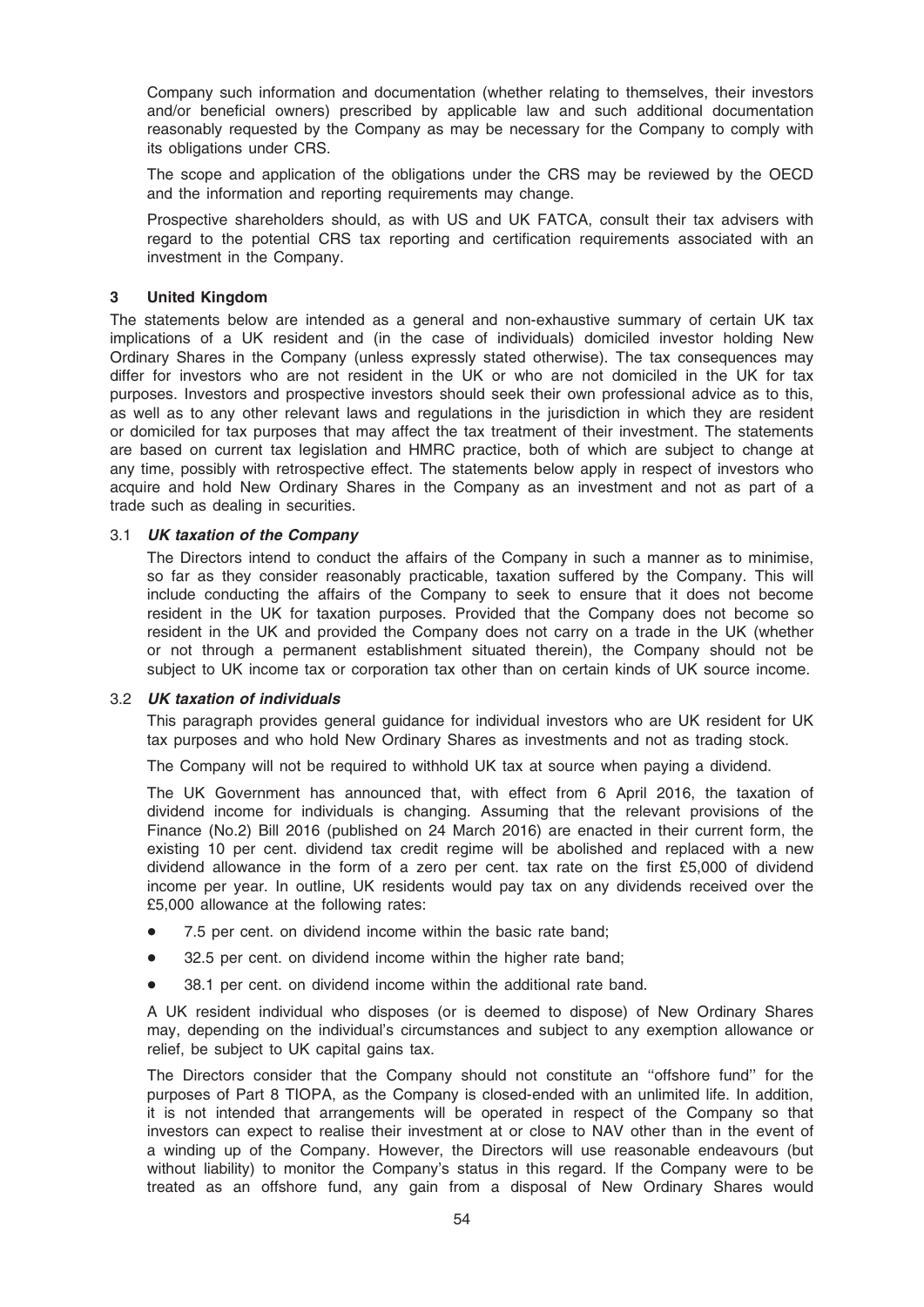generally be taxed as income (an offshore income gain) rather than capital unless the Company were to apply to be a ''reporting fund'' in accordance with the Offshore Funds (Tax) Regulations 2009, as amended.

The attention of investors is drawn to anti-avoidance legislation in Chapter 1, Part 13 of the Income Tax Act 2007 that could apply if Shareholders are seeking to obtain tax advantages in prescribed conditions.

Investors who are resident in the UK should be aware of the provisions of Chapter 2, Part 13 of the Income Tax Act 2007, which may in certain circumstances, and subject to certain exceptions, render them liable to UK income tax in respect of undistributed income and profits of the Company.

Individual investors who are resident in the UK should be aware that, subject to certain exceptions, if they hold or are treated as holding alone or together with ''persons connected with them" (as defined in the relevant legislation) more than a 25 per cent, interest in the Company and the Company would be treated as a ''close'' company if it were resident in the UK, gains which are capital gains for the purposes of UK tax accruing to the Company may be attributed to them if such gains are not distributed, pursuant to section 13 of TCGA.

#### 3.3 UK taxation of UK companies

Investors who hold New Ordinary Shares that are companies resident in the UK for UK taxation purposes may be able to rely on legislation in Chapter 3, Part 9A of the Corporation Tax Act 2009 which exempts certain dividends from the charge to UK corporation tax where certain conditions are met. Such UK companies will, however, be subject to UK corporation tax on chargeable gains in respect of any gains arising on a disposal of New Ordinary Shares.

UK resident companies should note that where they (or they together with their connected persons) have a sufficient interest in the Company (generally 25 per cent. or more), then the controlled foreign company rules in Part 9A TIOPA could apply. Under these rules, a UK resident company with a sufficient interest in the Company may be liable to UK corporation tax in respect of its share of the relevant company's undistributed profits. These provisions will only apply if the Company is controlled by UK tax residents. "Control" is defined in Chapter 18, Part 9A TIOPA. The controlled foreign company rules contain a number of exemptions and safe harbours. However, the Directors cannot guarantee that any of these will apply. Accordingly, any UK resident company directly or indirectly acquiring a sufficient interest (as described above) in the Company may be affected by the rules.

The provisions of Part 8 of TIOPA and section 13 of TCGA as set out above apply equally to investors that are subject to UK corporation tax as they do to UK resident individuals. As stated above, the Directors do not consider the Company to constitute an ''offshore fund''.

#### 3.4 New Ordinary Shares – ISAs

Investors should note that New Ordinary Shares which are acquired pursuant to the Placing Programme will not be eligible for inclusion in a stocks and shares ISA.

#### 3.5 Stamp Duty and Stamp Duty Reserve Tax (''SDRT'')

The following comments are intended as a guide to the current general stamp duty and SDRT position and do not relate to persons such as market makers, brokers, dealers, intermediaries and persons connected with depository arrangements or clearance services, to whom special rules apply.

No UK stamp duty or SDRT will be payable on the issue of New Ordinary Shares. UK stamp duty (at the rate of 0.5 per cent. of the amount of the value of the consideration for the transfer rounded up where necessary to the nearest £5) is payable on any instrument of transfer of New Ordinary Shares executed within, or in certain cases brought into, the UK. Provided that the New Ordinary Shares are not registered in any register of the Company kept in the UK and that the New Ordinary Shares are not paired with shares issued by a company incorporated in the UK, any agreement to transfer New Ordinary Shares should not be subject to UK SDRT.

If investors are in any doubt as to their tax position, they should consult an independent professional adviser.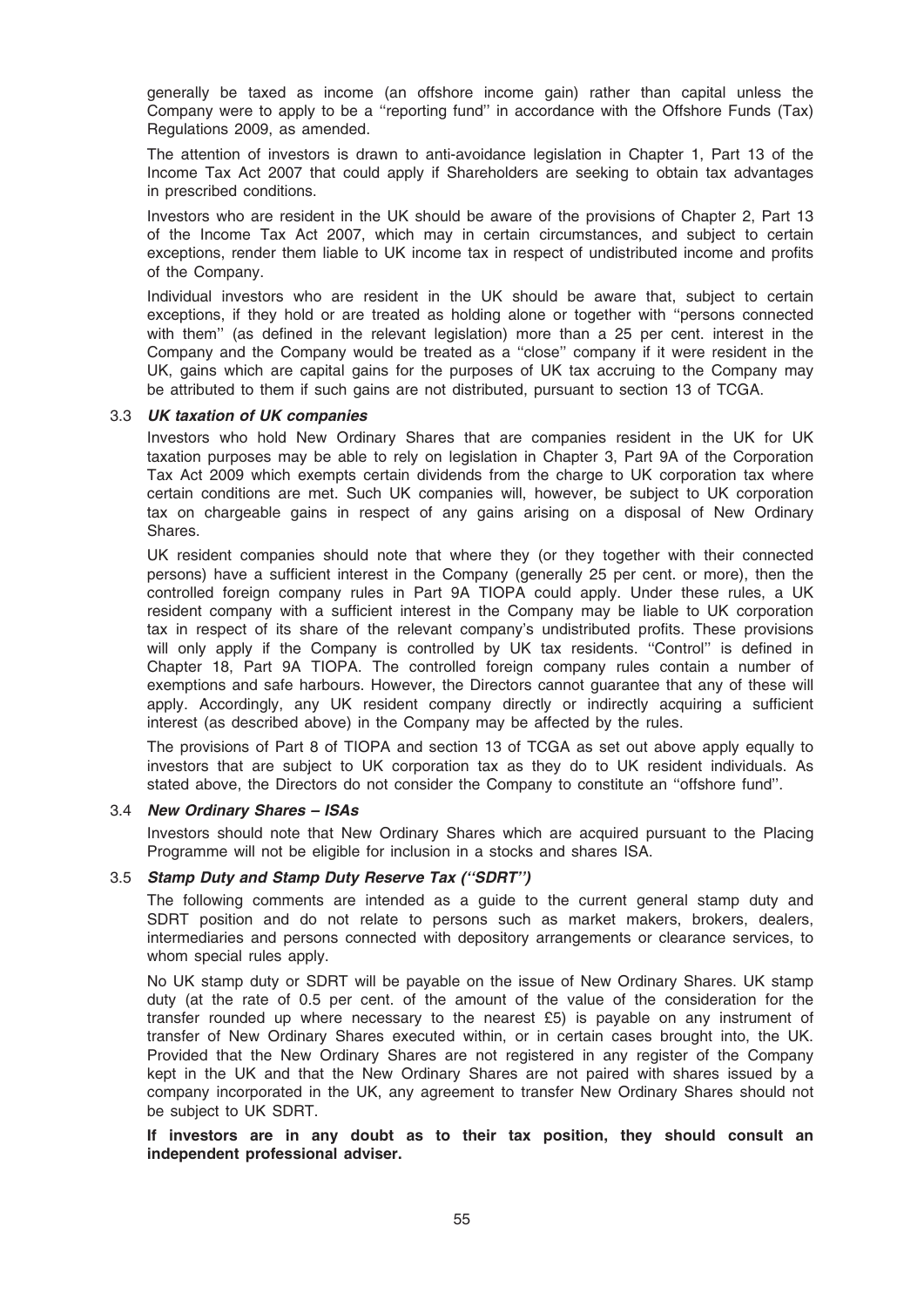# PART 6

# ADDITIONAL INFORMATION ON THE COMPANY

# 1 Incorporation and Status of the Company

- 1.1 The Company is a closed-ended investment company which was incorporated in Jersey on 21 May 2010 under the provisions of the Jersey Companies Law with registered number 105775 with the name GCP Infrastructure Investments Limited.
- 1.2 The principal legislation under which the Company operates, and under which the Ordinary Shares have been created, is the Jersey Companies Law.
- 1.3 The Company's legal and commercial name is GCP Infrastructure Investments Limited. The Company is not part of a group. The Company merged with its wholly-owned subsidiary, GCP Infrastructure Asset Holdings Limited, on 30 September 2015.
- 1.4 The registered and head office and the principal place of business of the Company is at 12 Castle Street, St. Helier, Jersey JE2 3RT. The Company is domiciled in Jersey. The telephone number of the Company's registered office is +44 (0)1534 847060.
- 1.5 The Company's accounting period ends on 30 September of each year. Historical financial information on the Company from 1 October 2012 to 30 September 2015 is included in this document in Part 7.
- 1.6 Ernst & Young LLP was the only auditor of the Company for the period covered by the historical financial information contained in this document. Ernst & Young LLP is a member of the Institute of Chartered Accountants in England and Wales. KPMG Channel Islands Jersey Limited were appointed as auditors at the annual general meeting held on 12 February 2016. The annual report and financial statements of the Company are prepared according to IFRS and the Jersey Companies Law. The annual report and financial statements of the Company are made up to 30 September in each year with copies expected to be sent to Shareholders within the following four months. The Company also publishes unaudited half-yearly reports to 31 March with copies expected to be sent to Shareholders within the following three months. A copy of the financial statements relating to the Company may be downloaded from www.gcpuk.com/gcp-infrastructure-investments-ltd.
- 1.6 The Company is regulated as a certified fund in Jersey pursuant to the CIF Law and the Jersey Listed Fund Guide published by the JFSC. The Company is not currently authorised or regulated by the FCA.
- 1.7 The Ordinary Shares are denominated in sterling.

#### 2 Share Capital of the Company

- 2.1 The Company had the following changes in share capital during the period from 1 October 2012 to 30 September 2015:
	- 2.1.1 At an extraordinary general meeting of the Company, held on 5 October 2012, the authorised share capital of the Company was increased from £5,000,000 to £6,500,000 by the creation of:
		- (a) 50,000,000 C Shares; and
		- (b) 100,000,000 Ordinary Shares.
	- 2.1.2 On 12 October 2012, the Company issued 132,300,000 C Shares and 11,969,698 Ordinary Shares.
	- 2.1.3 As a result of a scrip dividend alternative announced on 6 December 2012, the Company issued, on 24 December 2012, 213,338 Ordinary Shares to Shareholders who decided to receive a scrip dividend in lieu of a final dividend of 3.8 pence per Ordinary Share.
	- 2.1.4 On 16 April 2013, as a result of the conversion of the 132,300,000 C Shares referred to in paragraph 2.1.2 above, the Company issued 127,603,350 Ordinary Shares and 4,696,650 Deferred Shares.
	- 2.1.5 On 17 May 2013, 4,696,650 Deferred Shares were redeemed for an aggregate consideration of £0.01.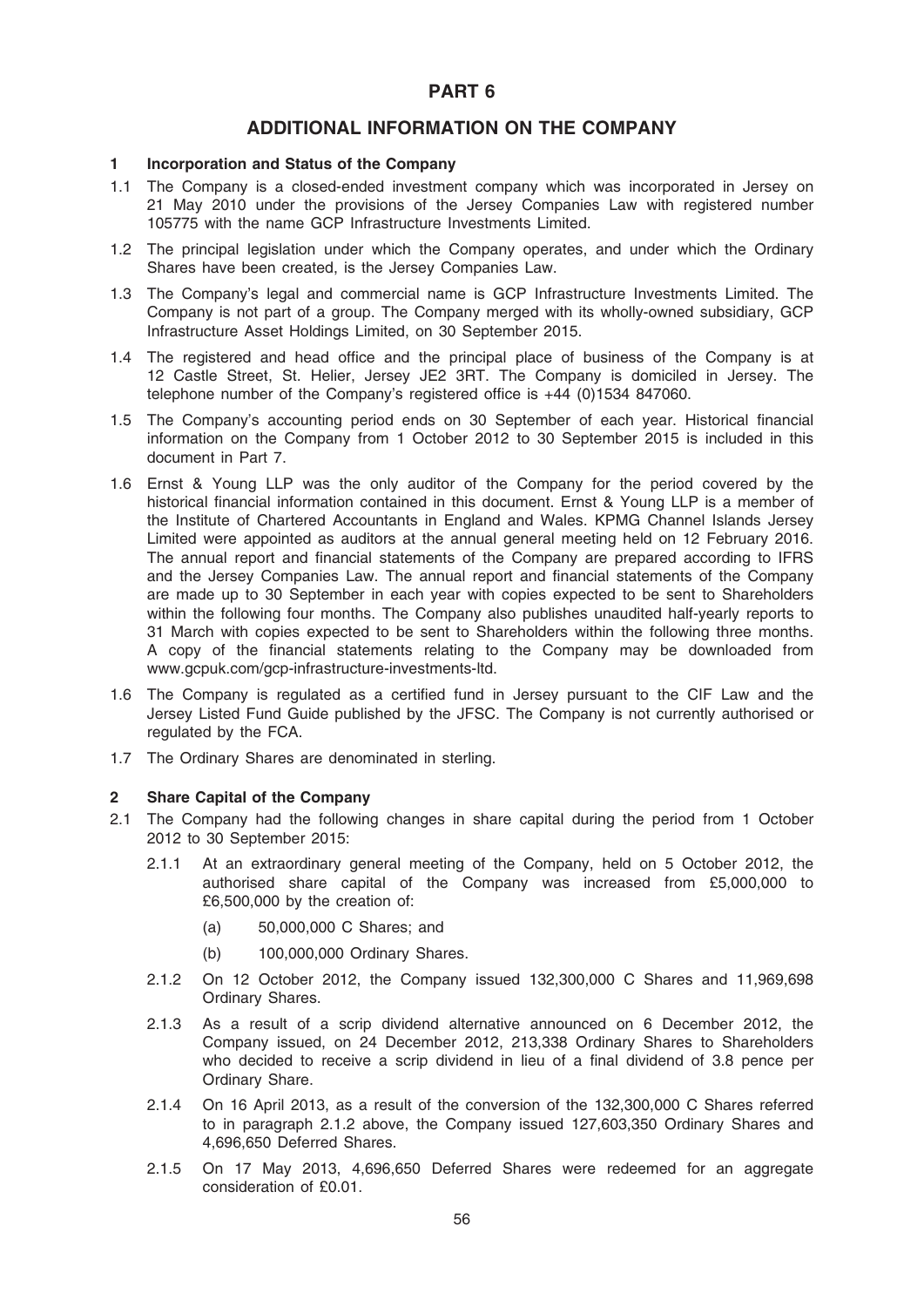- 2.1.6 As a result of a scrip dividend alternative announced on 6 June 2013, the Company issued, on 24 June 2013, 554,810 Ordinary Shares to Shareholders who decided to receive a scrip dividend in lieu of an interim dividend of 3.8 pence per Ordinary Share.
- 2.1.7 On 23 September 2013, the Company issued 20,417,633 Ordinary Shares at 107.75 pence per Ordinary Share, by way of a tap issue.
- 2.1.8 As a result of a scrip dividend alternative announced on 18 November 2013, the Company issued, on 30 December 2013, 651,693 Ordinary Shares to Shareholders who decided to receive a scrip dividend in lieu of a final dividend of 3.8 pence per Ordinary Share.
- 2.1.9 On 7 February 2014, the Company issued 72,742,362 Ordinary Shares pursuant to the Reorganisation.
- 2.1.10 At an extraordinary general meeting of the Company held on 7 February 2014, the authorised share capital of the Company was increased from £6,500,000 to £10,000,000 by the creation of:
	- (a) 300,000,000 Ordinary Shares; and
	- (b) 50,000,000 Deferred Shares.
- 2.1.11 On 25 February 2014, the Company issued 280,096 Ordinary Shares to Shareholders who decided to receive a scrip dividend in lieu of a final dividend for the period 1 August 2013 to 31 December 2013.
- 2.1.12 On 18 March 2014, the Company issued 80,000,000 C shares.
- 2.1.13 On 28 May 2014, the Company issued 514,285 new Ordinary Shares to Shareholders who decided to receive a scrip dividend in lieu of final dividend for the period 1 January 2014 to 31 March 2014.
- 2.1.14 On 8 August 2014, the 80,000,000 C Shares referred to in paragraph 2.1.12 above were converted into 76,456,000 Ordinary Shares. As part of the conversion, 3,544,000 Deferred Shares were issued and subsequently cancelled on 29 August 2014.
- 2.1.15 On 27 August 2014, the Company issued 535,071 Ordinary Shares to Shareholders who decided to receive a scrip dividend in lieu of final dividend for the period 1 April 2014 to 30 June 2014.
- 2.1.16 On 25 November 2014, the Company issued 62,639,821 Ordinary Shares pursuant to the 2014 Placing Programme and 787,758 Ordinary Shares to Shareholders who decided to receive a scrip dividend in lieu of final dividend for the period from 1 July 2014 to 30 September 2014.
- 2.1.17 At the annual general meeting of the Company held in 2015, it was resolved that the authorised share capital of the Company be increased from £10,000,000 to £11,000,000.
- 2.1.18 On 24 February 2015, the Company issued 602,044 Ordinary Shares to Shareholders who decided to receive a scrip dividend in lieu of final dividend for the period 1 October 2014 to 31 December 2014.
- 2.1.19 On 26 May 2015, the Company issued 305,536 Ordinary Shares to Shareholders who decided to receive a scrip dividend in lieu of the interim dividend for the period from 1 January 2015 to 31 March 2015.
- 2.1.20 On 12 June 2015, the Company issued 61,002,179 Ordinary Shares pursuant to the 2015 Placing Programme.
- 2.1.21 On 26 August 2015, the Company issued 723,585 Ordinary Shares to Shareholders who decided to receive a scrip dividend in lieu of the interim dividend for the period from 1 April 2015 to 30 June 2015.
- 2.2 As at 14 April 2016 (being the latest practicable date before publication of this document), there were 594,599,568 Ordinary Shares (fully paid) and no C Shares nor Deferred Shares in issue.
- 2.3 As at 14 April 2016 (being the latest practicable date before publication of this document), the Company did not hold any Ordinary Shares in treasury.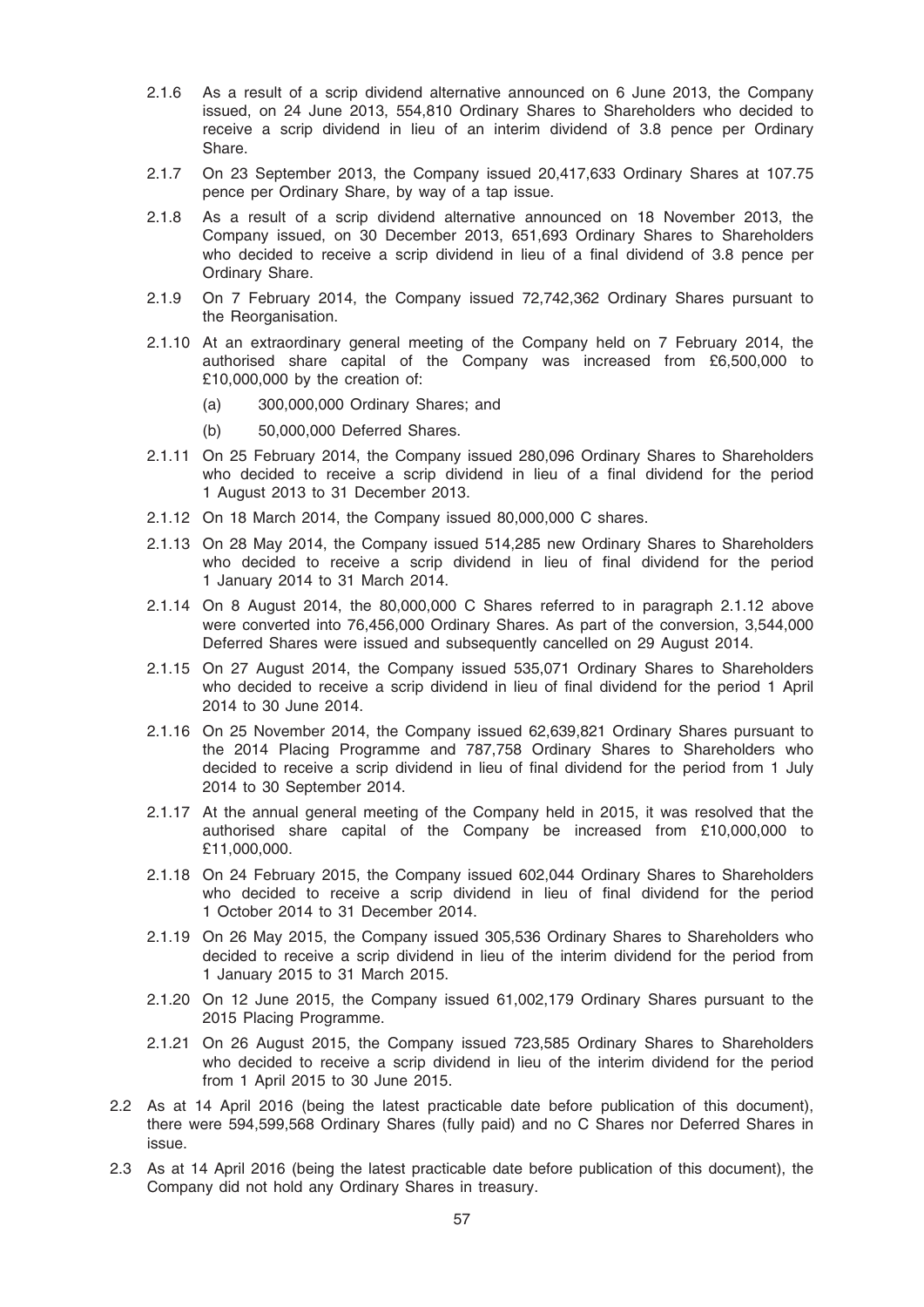- 2.4 Other than the issue of New Ordinary Shares, the Company has no present intention to issue any of the authorised but unissued Ordinary Shares or any of the authorised but unissued C Shares in the share capital of the Company.
- 2.5 As at 14 April 2016 (being the latest practicable date before publication of this document), the Company is aware of the following existing Shareholders who were at such time interested, directly or indirectly, in 3 per cent. or more of the Company's issued share capital:

| <b>Name</b>                              | Number of<br>Ordinary<br><b>Shares</b> | Percentage<br>of issued<br>share<br>capital |
|------------------------------------------|----------------------------------------|---------------------------------------------|
| Rathbone Investment Management           | 35,359,601                             | 5.95                                        |
| <b>BMO Global Asset Management</b>       | 33.510.212                             | 5.64                                        |
| Insight Investment Management            | 32,251,618                             | 5.42                                        |
| <b>Brewin Dolphin</b>                    | 31,822,651                             | 5.35                                        |
| Tredje AP Fonden                         | 30,250,000                             | 5.09                                        |
| Investec Wealth & Management             | 29,703,247                             | 4.99                                        |
| Close Asset Management                   | 25,606,118                             | 4.31                                        |
| West Yorkshire Pension Fund              | 24,198,938                             | 4.07                                        |
| Quilter Chevlot Investment Management    | 23,309,116                             | 3.92                                        |
| Smith & Williamson Investment Management | 18.343.752                             | 3.09                                        |

- 2.6 The Company does not have in issue any securities not representing share capital.
- 2.7 No shares of the Company are currently in issue with a fixed date on which entitlement to a dividend arises or with a time limit after which entitlement to a dividend lapses and there are no arrangements in force whereby future dividends are waived or agreed to be waived.
- 2.8 Save as pursuant to the Share Issuance Agreement (which is summarised in paragraph 7.1 of this Part 6), no commissions, discounts, brokerages or other special terms have been granted by the Company in connection with the issue or sale of any share or loan capital of the Company.
- 2.9 No share or loan capital of the Company is under option or has been agreed, conditionally or unconditionally, to be put under option, nor will any such share or loan capital be under option or agreed, conditionally or unconditionally, to be put under option at Admission.
- 2.10 Other than pursuant to the Placing Programme, no shares of the Company have been sold or are available in whole or in part to the public in conjunction with the application for the New Ordinary Shares to be admitted to the Official List.
- 2.11 The New Ordinary Shares are in registered form. No temporary documents of title will be issued and prior to the issue of definitive certificates transfers will be certified against the register. New Ordinary Shares, when issued, will be transferred to successful applicants through CREST. The New Ordinary Shares to be held through CREST will be credited to CREST accounts on Admission, respectively.
- 2.12 No convertible securities, exchangeable securities or securities with warrants have been issued by the Company.
- 2.13 No person has voting rights that differ from those of other Shareholders.

# 3 Articles of Association

The Articles contain, *inter alia*, the following material provisions.

#### 3.1 Objects

The Memorandum and Articles do not limit the objects of the Company.

#### 3.2 Voting rights

Subject to the rights or restrictions referred to in paragraph 3.3 below, and subject to any special rights or restrictions as to voting for the time being attached to any shares, on a show of hands (a) every member who (being an individual) is present in person or (being a corporation) is present by a duly authorised representative shall have one vote; and (b) every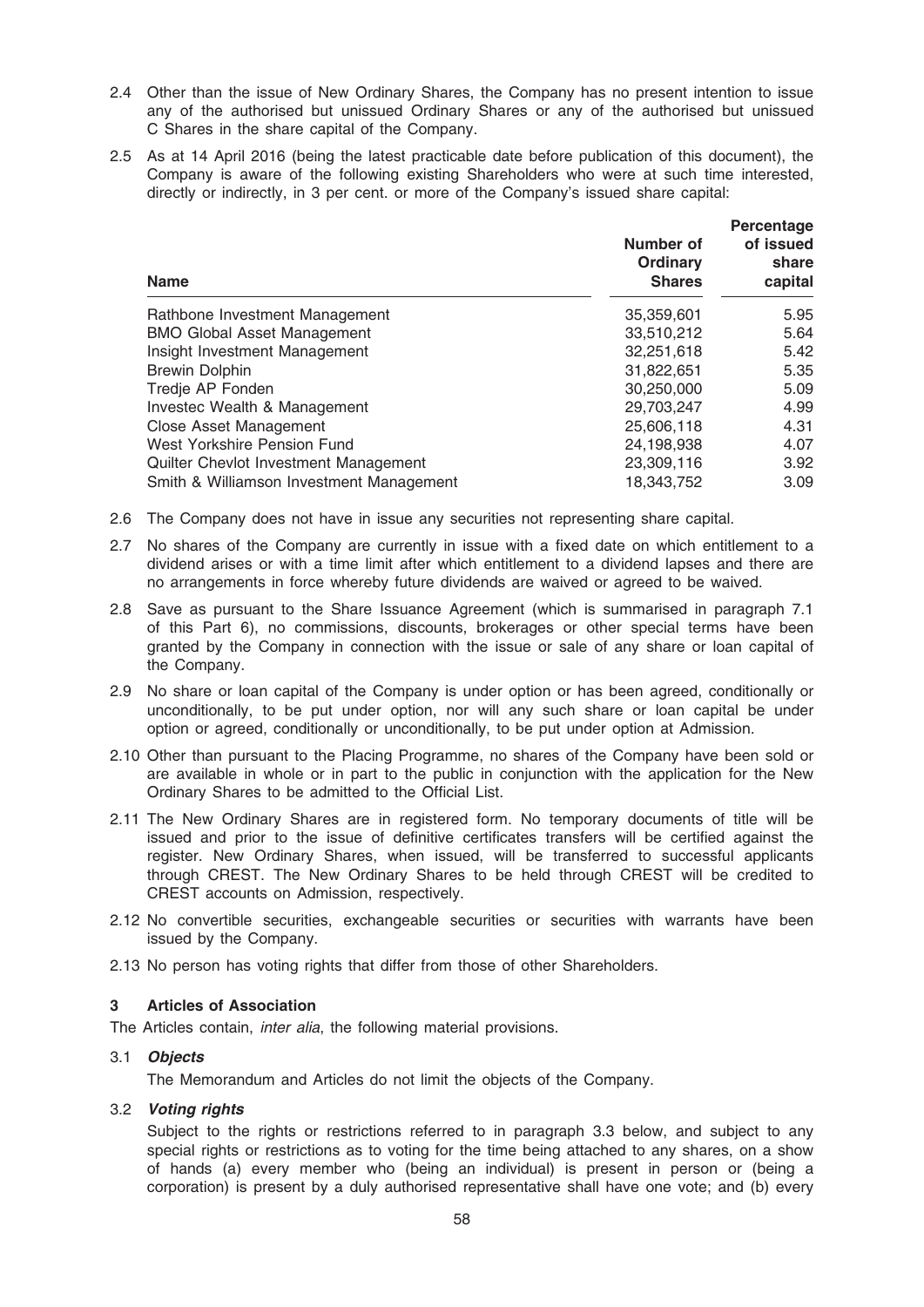proxy appointed by a member shall have one vote save that every proxy appointed by one or more members to vote for the resolution and by one or more other members to vote against the resolution, has one vote for and one vote against.

C Shares shall carry the right to receive notice of, attend and vote at any general meeting of the Company. The voting rights of the holders of C Shares will be the same as those applying to holders of Ordinary Shares. The Deferred Shares shall not carry any rights to receive notice of, attend or vote at any general meeting of the Company.

#### 3.3 Restrictions on voting

Unless the Board otherwise decides, a member of the Company shall not be entitled to vote, either in person or by proxy, at any general meeting of the Company in respect of any share held by him unless all calls and other amounts presently payable by him in respect of that share have been paid.

A member of the Company shall not, if the Directors determine, be entitled to be present or to vote at general meetings of the Company or to exercise any other rights of membership if he, or another person appearing to be interested in the relevant shares, has failed to comply with a notice requiring disclosure of interests in shares given under Article 43 of the Articles within 14 days.

#### 3.4 Dividends

The Company may, by ordinary resolution, declare a dividend to be paid to the members, according to their respective rights and interests in the profit.

The holders of C Shares shall be entitled to receive, and participate in, any dividends declared only insofar as such dividend is attributed, at the sole discretion of the Directors, to the C Share Surplus.

If any dividend is declared after the issue of C Shares and prior to conversion of the C Shares to Ordinary Shares, the holders of Ordinary Shares shall be entitled to receive and participate in such dividend only insofar as such dividend is not attributed, at the sole discretion of the Directors, to the C Share Surplus.

Deferred Shares (to the extent that any are in issue and extant) shall not entitle the holders thereof to any dividend or any other right as the holders thereof to share in the profits (save as set out in paragraph 3.5 below) of the Company.

The Board may pay such interim dividends as appear to the Board to be justified by the financial position of the Company. No dividend or other monies payable by the Company on or in respect of any shares shall bear interest as against the Company unless otherwise provided by the rights attaching to the relevant shares.

The Directors may, if authorised by an ordinary resolution of the Company, offer the holders of any particular class of shares in the Company the right to elect to receive further shares (whether or not of that class), credited as fully paid, instead of cash in respect of all or part of any dividend specified by the ordinary resolution.

The Company or the Board may fix a date as the record date by reference to which a dividend will be declared or paid or a distribution, allotment or issue made, and that date may be before, on or after the date on which the dividend, distribution, allotment or issue is declared.

A dividend unclaimed for a period of 12 years after having been declared or became due for payment shall be forfeited and cease to remain owing by the Company.

#### 3.5 Return of capital

If the Company is in liquidation, the liquidator may, with the sanction of a special resolution of the Company and any other sanction required by law, divide among the members in specie the whole or any part of the assets of the Company and may, for that purpose, value any assets and determine how the division shall be carried out as between the members or different classes of members. The liquidator may, with the same sanction, vest the whole or any part of the assets in trustees on trusts for the benefit of the members as the liquidator, with the same sanction, thinks fit but no member shall be compelled to accept any assets on which there is any liability.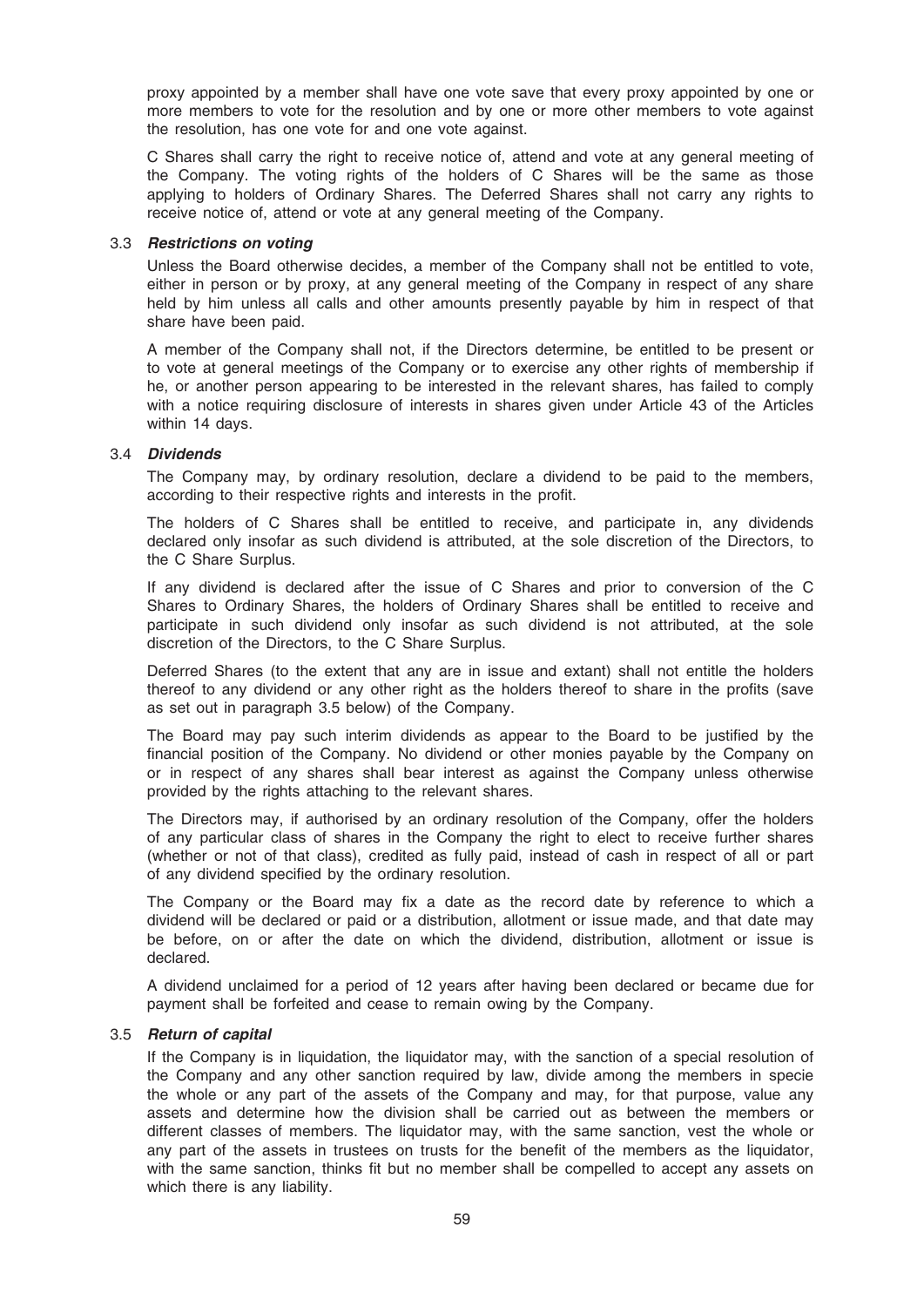In the event that there are C Shares in issue on a winding up or a return of capital, the capital and assets of the Company available to Shareholders shall, on such a winding up or a return of capital (otherwise than on a purchase by the Company of any of its shares), be applied as follows:

- (a) if there are for the time being Deferred Shares in issue, in paying to the holders of the Deferred Shares 1p in respect of all of the Deferred Shares;
- (b) the Share Surplus shall be divided among the holders of Ordinary Shares pro rata according to their respective holdings of Ordinary Shares; and
- (c) the C Share Surplus shall be divided amongst the holders of C Shares pro rata according to their respective holdings of C Shares.

In the event that no C Shares are in issue on a winding up or a return of capital, the capital and assets of the Company available to Shareholders shall on such a winding up or a return of capital (otherwise than on a purchase by the Company of its shares) be applied as follows:

- (i) if there are for the time being Deferred Shares in issue, in paying to the holders of the Deferred Shares 1p in respect of all of the Deferred Shares; and
- (ii) the surplus shall be divided amongst the holders of Ordinary Shares pro rata according to their respective holdings of Ordinary Shares.

## 3.6 Variation of rights

Any rights attaching to a class of shares in the Company may be varied in such manner (if any) as may be provided by those rights or with the written consent of the holders of threequarters in nominal value of the issued shares of that class (excluding any shares of that class held as treasury shares) or with the sanction of a special resolution passed at a separate general meeting of the holders of the relevant class. The quorum for the separate general meeting shall be two persons holding, or representing by proxy, not less than onethird in nominal amount of the issued shares of the relevant class (excluding any shares of that class held as treasury shares).

#### 3.7 Transfer of shares

Subject to the restrictions set out in this paragraph, any member may transfer all or any of his shares in the Company in any manner which is permitted by the Statutes (as defined in the Articles) or in any other manner which is from time to time approved by the Board. The Deferred Shares shall not be transferable.

The instrument of transfer of any share in the Company shall be in writing in any usual common form or in any other form permitted by the Statutes (as defined in the Articles) or approved by the Board. The transferor is deemed to remain the holder of the shares concerned until the name of the transferee is entered in the register of members in respect of those shares. All transfers of uncertificated shares shall be made by means of the relevant system or in any other manner which is permitted by the Statutes or the Regulations (each as defined in the Articles) and is from time to time approved by the Board.

The register of members of the Company shall be available for inspection at the registered office of the Registrar.

The Directors have a discretion to refuse to register any transfer of a certificated share of any class which is not fully paid provided that, where any shares are admitted to the Official List or to trading on AIM, this does not prevent dealings in the shares of that class from taking place on an open and proper basis. The Directors may also decline to register any transfer of shares in certificated form unless (a) the instrument of transfer, duly stamped, is deposited at the office of the Company or such other place as the Board may appoint, accompanied by the certificate for the shares to which it relates if such a certificate has been issued, and such other evidence as the Board may reasonably require to show the right of the transferor to make the transfer and (b) the transfer is in respect of only one class of shares and is in favour of no more than four transferees.

The Directors may, pursuant to the provisions of the Articles relating to disclosure of interests, decline to register a transfer in respect of shares which are the subject of a notice under Article 43 and in respect of which the required information has not been received by the Company within 14 days after service of the notice.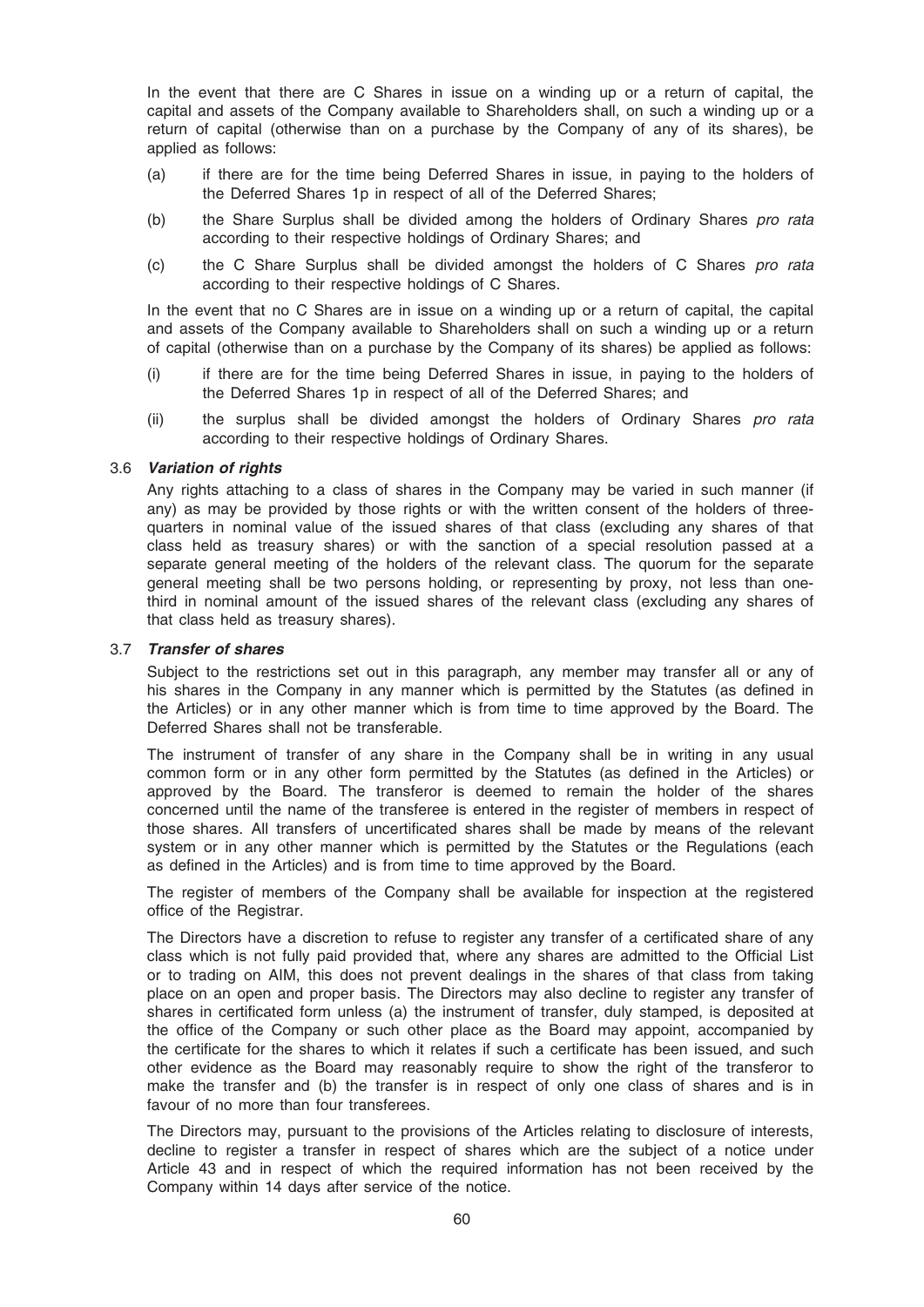The registration of transfers of shares or of transfers of any class of shares may be suspended at such times and for such periods as the Directors may determine.

In respect of any allotment of any share the Directors shall have the same right to decline to approve the registration of any renouncee of any allottee as if the application to allot and the renunciation were a transfer of a share under the Articles.

Save as aforesaid, the Articles contain no restrictions as to the free transferability of fully paid shares.

#### 3.8 Pre-emption rights

There are no provisions under Jersey Companies Law equivalent to section 561 of the UK Companies Act 2006 which confer pre-emption rights on existing shareholders in connection with the allotment of equity securities for cash or otherwise, but similar pre-emption rights (with certain exceptions) are contained within the Articles.

The Articles provide that, unless otherwise authorised by a special resolution, the Company shall not allot equity securities (as defined in the Articles) on any terms unless (i) the Company has first made an offer to each person who holds ordinary shares in the Company to allot to him, on the same or more favourable terms, such proportion of those equity securities that is as nearly as practicable (fractions being disregarded) equal to the proportion in nominal value held by the relevant person of the ordinary shares in the Company; and (ii) the period, which shall not be less than 21 clear days, during which any offer referred to in (i) above may be accepted has expired or the Company has received notice of the acceptance or refusal of every offer made. A reference to the allotment of equity securities includes the grant of a right to subscribe for, or to convert any securities into, equity securities in the Company but does not include the allotment of any equity securities pursuant to such a right.

The pre-emption rights set out above shall not apply to:

- (a) a particular allotment of equity securities if these are, or are to be, wholly or partly paid up or allotted otherwise than in cash or are allotted in whole or in part otherwise than for cash; or
- (b) the allotment of equity securities which would, apart from a renunciation or assignment of the right of their allotment, be held under an employee share scheme; or
- (c) the allotment of bonus shares in the Company.

#### 3.9 Disclosure of interests in shares

The provisions of Chapter 5 of the Disclosure and Transparency Rules (as amended from time to time) (''DTR 5'') of the UK Financial Conduct Authority Handbook apply to the Company on the basis that the Company is a ''non-UK issuer'', as such term is defined in DTR 5. As such, a person is required to notify the Company of the percentage of voting rights it holds as a shareholder or holds or is deemed to hold through the direct or indirect holding of financial instruments falling within DTR 5 if, as a result of an acquisition or disposal of shares (or financial instruments), the percentage of voting rights reaches, exceeds or falls below the relevant percentage thresholds being, in the case of a non-UK issuer, 5, 10, 15, 20, 25 30, 50 and 75 per cent. Pursuant to the Articles, DTR 5 is deemed to apply to the Company as though the Company were a ''UK issuer'', as such term is defined by DTR 5. As such, the relevant percentage thresholds that apply to the Company are 3, 4, 5, 6, 7, 8, 9, 10 per cent. and each 1 per cent. threshold thereafter up to 100 per cent. notwithstanding that in the absence of the Articles such thresholds would not apply to the Company.

There are no provisions under Jersey Companies Law equivalent to those contained in Part 22 of the UK Companies Act 2006 (Disclosure of Interests in Shares). Accordingly, in order to make provision for the disclosure of interests, the Articles contain provisions which require members, in certain circumstances, to disclose interests in the shares of the Company.

The Company has the right, by service of notice in writing, to require a registered member to disclose to the Company the nature of his interest in shares in the Company held at such time or at any time in the previous 3 years including the identity of any person, other than the member, who has any interest in the shares held by the member, and the nature of such interest.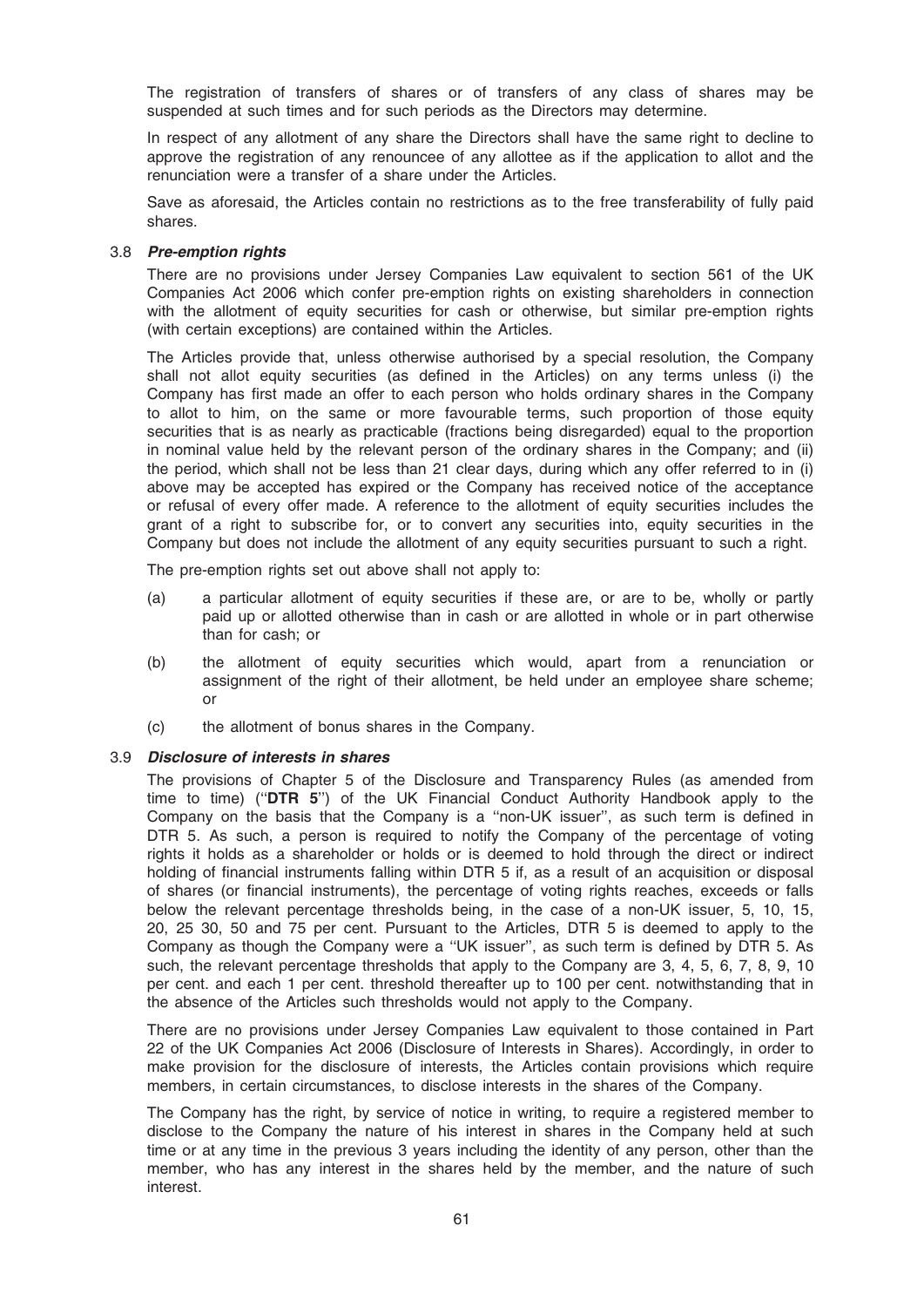A member will be required to respond within 14 days of receipt of the notice. The sanctions applicable if a member is in default of his obligation to respond to such notice include the member being no longer entitled to exercise voting rights attaching to the shares held by that member, dividends payable on the member's shares being withheld and transfers of shares being refused registration, in each case, until such time as the member complies with the obligation to respond.

#### 3.10 Alteration of capital and purchase of own shares

The Company may alter its share capital in any way that is permitted by the Statutes (as defined in the Articles).

#### 3.11 General meetings

The requirement for the Company to hold an annual general meeting may be dispensed with if all of the members agree in writing and any such agreement remains valid in accordance with the Jersey Companies Law. Otherwise, the Company shall in each calendar year hold a general meeting as its annual general meeting at such time and place outside the UK as may be determined by the directors provided that, so long as the Company holds its first annual general meeting within eighteen months of its incorporation, the Company need not hold an annual general meeting in the year of its incorporation or in the following year.

#### Convening of general meetings

All meetings, other than annual general meetings, shall be called general meetings. The Board may convene a general meeting whenever it thinks fit. All general meetings shall take place outside the UK. A general meeting shall also be convened by the Board on the requisition of members not later than two months after the receipt of the requisition pursuant to the provisions of Jersey Companies Law or, in default, may be convened by such requisitions, as provided by the Statutes. The Board shall comply with the provisions of the Statutes regarding the giving and the circulation, on the requisition of members, of notices of resolutions and of statements with respect to matters relating to any resolution to be proposed or business to be dealt with at any general meeting of the Company.

#### Notice of general meetings

At least fourteen clear days' notice shall be given of every annual general meeting and of every general meeting of the Company, including without limitation, every general meeting called for the passing of a special resolution.

Notwithstanding that a meeting is called by less than fourteen clear days' notice, any such meeting shall be deemed to have been duly called if it is so agreed (a) in the case of an annual general meeting by all the members entitled to attend and vote thereat and (b) in the case of any other meeting, by a majority in number of the members having a right to attend and vote at the meeting being a majority together holding not less than ninety-five per cent. in nominal value of the shares giving that right.

Every notice shall specify the place outside the UK, the day and the time of the meeting and the general nature of the business to be transacted and, in the case of an annual general meeting, shall specify the meeting as such.

Subject to the provisions of the Articles, and to any restrictions imposed on any shares, notice of every general meeting shall be given to all members, to all persons entitled to a share in consequence of the death, bankruptcy or incapacity of a member, to the auditors (if any) and to every Director who has notified the secretary in writing of his desire to receive notice of general meetings.

In every notice calling a meeting of the Company there shall appear with reasonable prominence a statement that a member entitled to attend and vote at the meeting may appoint one or more proxies to attend and vote at that meeting instead of him and that a proxy need not also be a member of the Company.

#### Quorum

No business shall be transacted at any general meeting, except the adjournment of the meeting, unless a quorum of members is present at the time when the meeting proceeds to business.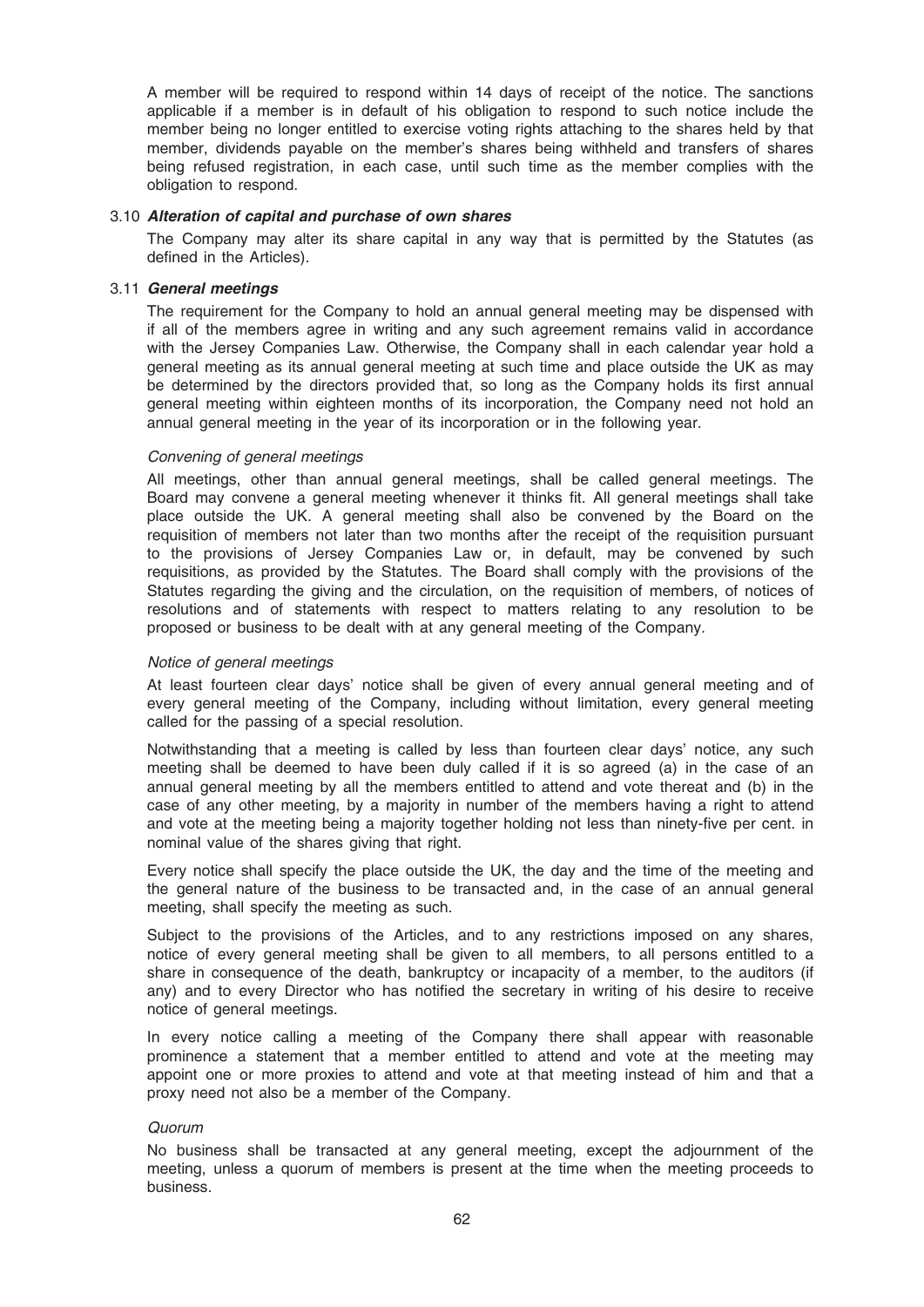A quorum of members shall consist of not less than two members present but so that not less than two individuals will constitute the quorum, provided that, if at any time all of the issued shares in the Company are held by one member such quorum shall consist of that member present.

If within 15 minutes from the time appointed for the holding of a general meeting a quorum is not present, the meeting, if convened on the requisition of members, shall be dissolved. In any other case, it shall stand adjourned to a day 10 clear days after the original meeting (or, if that day is not a business day, to the next business day) and the same time and place, as the original meeting, or to such later business day, and at such other time and place outside the UK, as the Board may decide and in the latter case not less than seven clear days' notice of the adjourned meeting shall be given in any manner in which notice of a meeting may lawfully be given for the time being. If at an adjourned meeting a quorum is not present within 15 minutes from the time fixed for holding the meeting, the meeting shall be dissolved.

#### Chairman

At each general meeting, the chairman of the Board or, if he is absent or unwilling, the deputy chairman (if any) of the Board or (if more than one deputy chairman is present and willing) the deputy chairman who has been longest in such office or, if no deputy chairman is present and willing, then one of the other Directors who is appointed for the purpose by the Board or (failing appointment by the Board), by the members present, shall preside as chairman of the meeting, but if no Director is present within 15 minutes after the time fixed for holding the meeting or, if none of the Directors present is willing to preside, the members present and entitled to vote shall choose one of their number to preside as chairman of the meeting.

#### Directors entitled to attend and speak

Whether or not he is a member, a Director shall be entitled to attend and speak at any general meeting of the Company and at any separate general meeting of the holders of any class of shares of the Company.

#### **Adiournment**

With the consent of any meeting at which a quorum is present, the chairman of the meeting may (and if so directed by the meeting shall) adjourn the meeting from time to time or sine die and from place to place outside the UK.

In addition, the chairman of the meeting may at any time, without the consent of the meeting, adjourn the meeting (whether or not it has commenced or a quorum is present) to another time and/or place outside the UK if, in his opinion, it would facilitate the conduct of the business of the meeting to do so, notwithstanding that by reason of such adjournment some members may be unable to be present at the adjourned meeting.

#### Method of voting and demand for poll

At a general meeting a resolution put to the vote of the meeting shall be decided on a show of hands, unless (before or immediately after the declaration of the result of the show of hands or on the withdrawal of any other demand for a poll) a poll is demanded by:

- (a) the chairman of the meeting;
- (b) not less than five members having the right to vote on the resolution;
- (c) a member or members representing in aggregate not less than 10 per cent. of the total voting rights of all the members having the right to vote on the resolution (excluding any voting rights attached to any shares in the Company held as treasury shares),

and a demand for a poll by a person as proxy for a member shall be as valid as if the demand were made by the member himself.

#### Taking a poll

If a poll is demanded (and the demand is not withdrawn), it shall be taken at such time (either at the meeting at which the poll is demanded or within 30 days after the meeting), at such place outside the UK and in such manner as the chairman of the meeting shall direct and he may appoint scrutineers (who need not be members).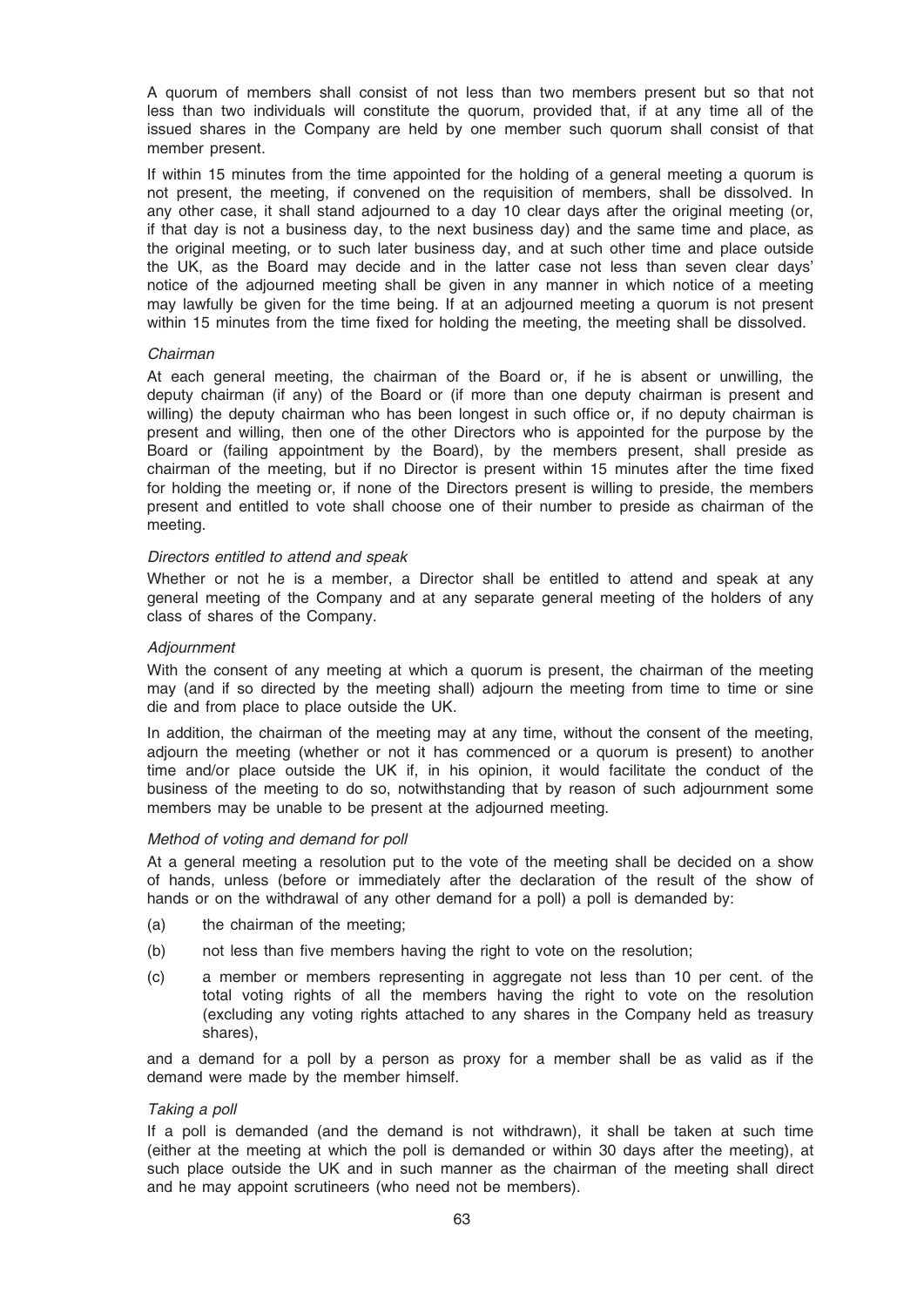### Proxies

A proxy need not be a member of the Company and a member may appoint more than one proxy in relation to a meeting to attend and to speak and to vote on the same occasion provided that each proxy is appointed to exercise the rights attached to a different share or shares held by a member.

#### 3.12 Directors

#### Number and residence

Unless otherwise determined by ordinary resolution of the Company, the number of Directors (other than alternate directors) shall be not less than two but there shall be no maximum number of Directors. A majority of the directors (including alternate directors) must be resident for tax purposes outside the UK.

#### Appointment of Directors

Subject to the provisions of the Articles any person who is willing to act to be a director either to fill a vacancy or as an additional director by (a) the Company by ordinary resolution; or (b) the board.

No person (other than a director retiring by rotation or otherwise) shall be appointed or reappointed a director at any general meeting unless: (a) he is recommended by the board; or (b) not less than 7 nor more than 42 clear days before the date appointed for the meeting there has been given to the Company, by a member (other than the person to be proposed) entitled to vote at the meeting, notice of his intention to propose a resolution for the appointment of that person in the prescribed form.

#### **Remuneration**

The Directors (other than any Director who for the time being holds an executive office of employment with the Company or a subsidiary of the Company) shall be paid out of the funds of the Company by way of remuneration for their services as Directors. The aggregate of such annual base fees shall not exceed £370,000 per annum (or such larger sum as the Company may, by ordinary resolution, determine) as the Directors may decide to be divided among them in such proportion and manner as they may agree or, failing agreement, equally.

Any fee payable to the Directors under the Articles shall be distinct from any remuneration or other amounts payable to a Director under other provisions of the Articles and shall accrue from day to day.

The Directors may be paid all travelling, hotel and other expenses properly incurred in connection with the exercise of their powers and discharge of their duties as Directors including expenses incurred in travelling to and from meetings of the Board, committee meetings, general meetings and separate meetings of the holders of any class of securities of the Company.

#### Retirement of Directors

At each annual general meeting, any Director who has been appointed by the Board since the previous annual meeting and any Director selected to retire by rotation pursuant to the Articles shall retire from office.

#### Retirement of Directors by rotation

At each annual general meeting of the Company, one-third of the Directors (excluding any Director who has been appointed by the Directors since the previous annual general meeting) or, if their number is not an integral multiple of 3, the number nearest to one-third, but not exceeding one-third, shall retire from office. In addition, each Director shall retire from office at the third annual general meeting after he was appointed or reappointed, if he would not otherwise fall within the Directors to retire by rotation.

The Directors to retire shall be those Directors who, at the date of the notice of the meeting, have been longest in office since their last appointment or re-appointment but, as between persons who became or were last re-appointed Directors on the same day, those to retire shall (unless they otherwise agree among themselves) be determined by lot.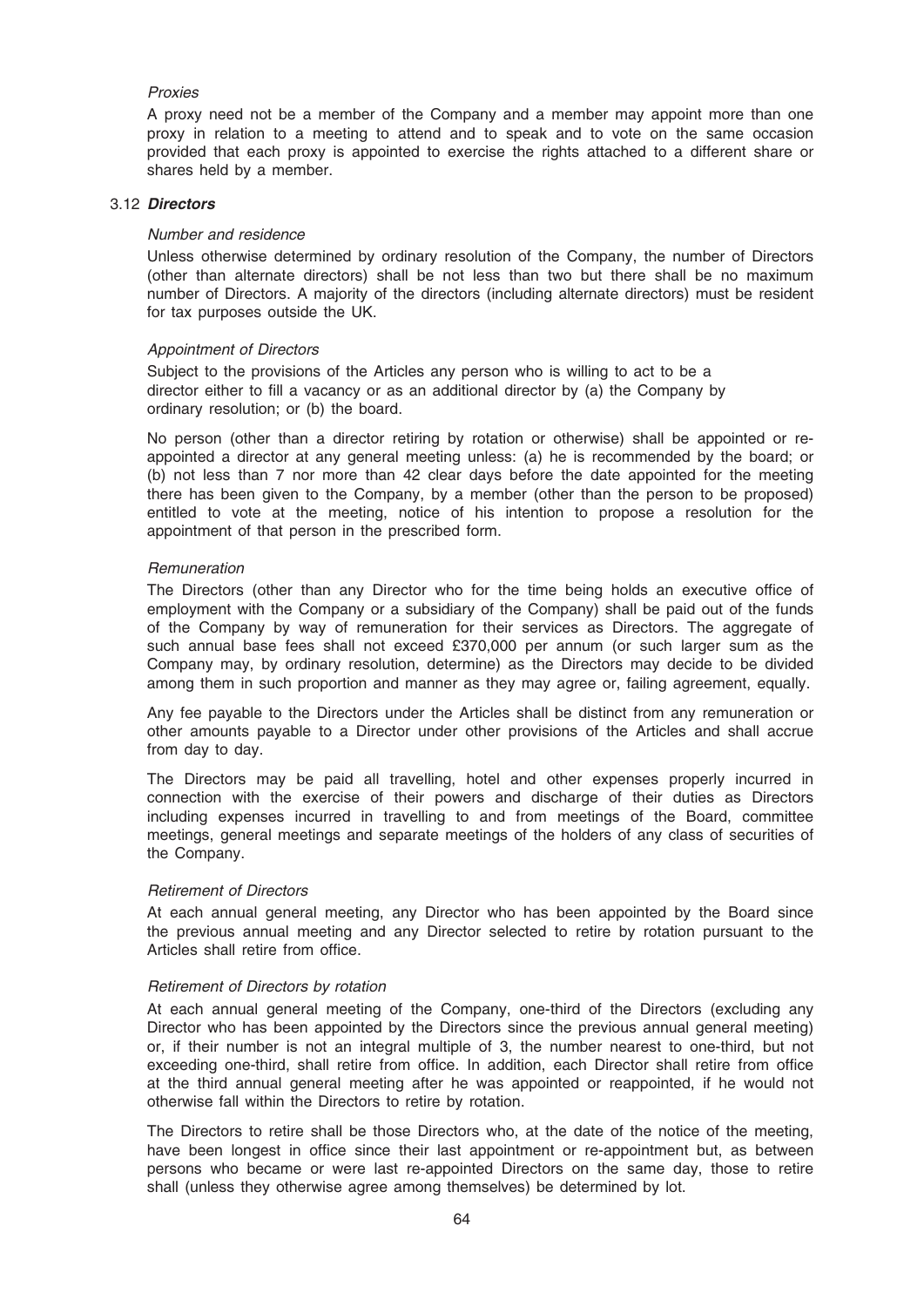The Directors to retire on each occasion shall be determined (both as to number or identity) by the composition of the Board on the day which is 14 days prior to the date of the notice convening the annual general meeting and no Directors shall be required to retire or be relieved from retiring by reason of any change in the number or identity of the Directors after that time but before the close of the meeting.

A retiring Director shall be eligible for re-appointment and (unless he is removed from office or his office is vacated in accordance with the Articles) shall retain office until the close of the meeting at which he retires or (if earlier) when a resolution is passed at that meeting not to fill the vacancy or to appoint another person in his place or the resolution to re-appoint him is put to the meeting and lost.

If at any meeting at which the appointment of a Director ought to take place and the office vacated by a retiring Director is not filled, the retiring Director, if willing to act, shall be deemed to be reappointed, unless at the meeting a resolution is passed not to fill the vacancy or to appoint another person in his place or unless the resolution to re-appoint him is put to the meeting and lost.

#### Removal of Directors

The Company may by ordinary resolution in accordance with the Articles, remove any director before his period of office has expired notwithstanding anything in the Articles or in any agreement between him and the Company.

A director may also be removed from office by the service on him of a notice to that effect signed by all the other directors (which, for the avoidance of doubt, may be signed in counterpart). Any removal of a director in accordance with the articles is without prejudice to any claim which such director may have for damages for breach of any agreement between him and the Company.

## Vacation of Office of Director

The office of a director shall be vacated: (a) if he is prohibited by law from being a director; (b) if he becomes bankrupt or he makes any arrangement or composition with his creditors generally; (c) if a registered medical practitioner who is treating that person gives a written opinion to the Company stating that that person has become physically or mentally incapable of acting as a director and may remain so for more than three months; (d) if he is, or may be, suffering from mental disorder and in relation to that disorder either he is admitted to hospital for treatment or an order is made by a court (whether in Jersey or elsewhere) for his detention or for the appointment of some person to exercise powers with respect to his property or affairs; (e) if for more than six months he is absent (whether or not an alternate director attends in his place), without special leave of absence from the board, from meetings of the board held during that period and the board resolves that his office be vacated; or (f) if he serves on the Company notice of his wish to resign, in which event he shall vacate office on the service of that notice on the Company or at such later time as is specified in the notice.

#### Executive Directors

The Board may appoint one or more Directors to hold any executive office or employment under the Company for such period and on such terms as the Board may determine.

A Director appointed to any executive office or employment shall automatically cease to hold that office if he ceases to be a Director.

## Directors' interests

A Director shall not be entitled to vote on a resolution (or attend or count in the quorum at those parts of a meeting regarding such resolution) relating to a transaction or arrangement with the Company in which he is interested, save where the other Directors resolve that the Director concerned should be entitled to do so where they are satisfied that the Director's interest cannot reasonably be regarded as likely to give rise to a conflict of interest or save in any of the following circumstances:

(a) the giving of any guarantee, security or indemnity in respect of (i) money lent or obligations incurred by such Director or by any other person at the request of or for the benefit of the Company (or any of its subsidiary undertakings) or in respect of (ii)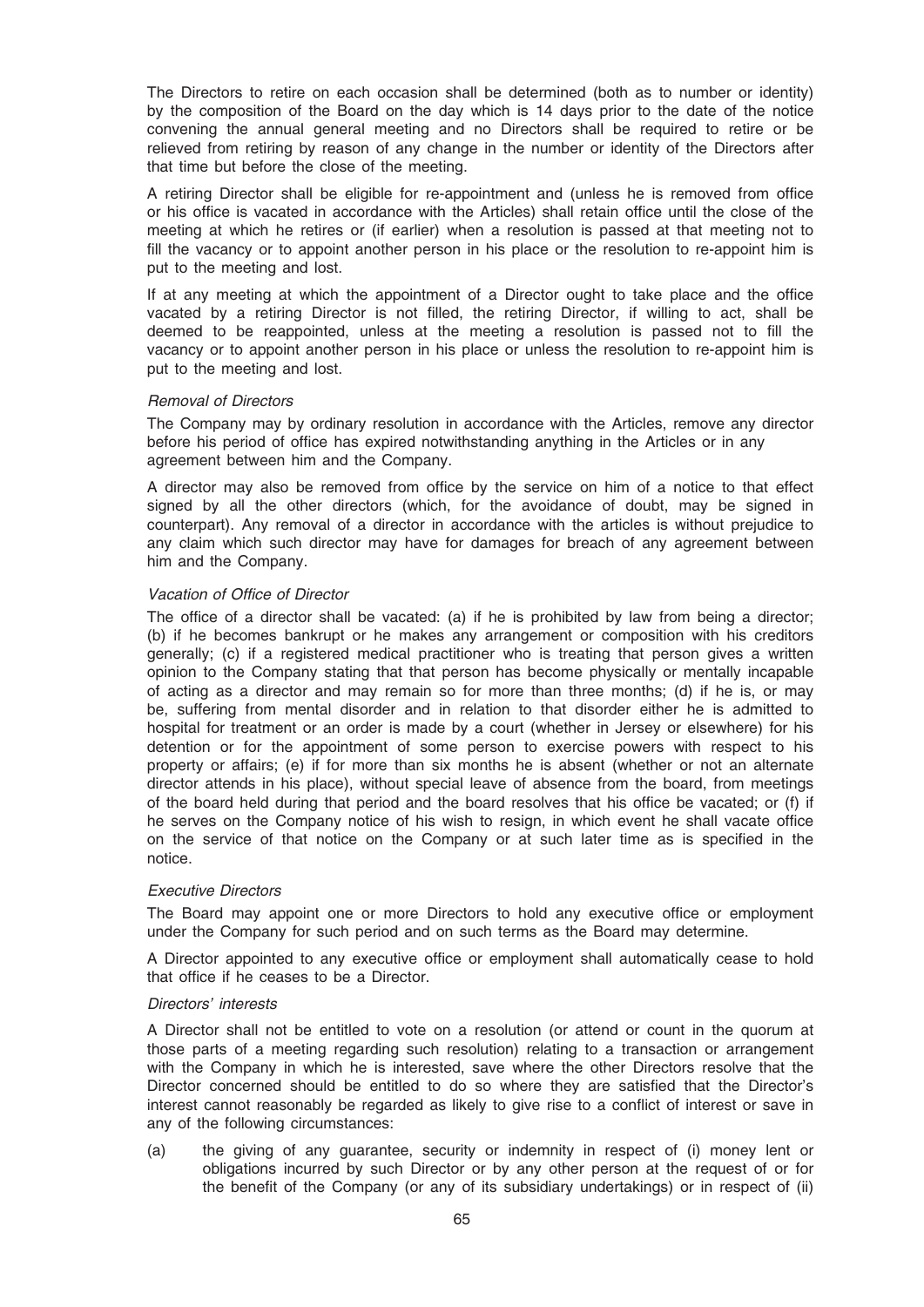a debt or obligation of the Company (or any of its subsidiary undertakings) for which such Director has assumed responsibility, in whole or in part, under a guarantee or an indemnity or by the giving of security;

- (b) any contract concerning an offer of shares, debentures or other securities of or by the Company (or any of its subsidiary undertakings) for subscription or purchase in which offer such Director is or may be entitled to participate as a holder of securities or such Director is or is to be interested as a participant in the underwriting or subunderwriting thereof;
- (c) any contract in which such Director is interested by virtue of his interest in shares, debentures or other securities of the Company or otherwise in or through the Company;
- (d) any contract concerning any other company in which such Director is interested, directly or indirectly, in 1 per cent. or more either of its equity share capital or of its voting rights;
- (e) any contract relating to an arrangement for the benefit of the employees of the Company (or any of its subsidiary undertakings) which does not award such Director any privilege or benefit not generally awarded to the employees to whom the arrangement relates;
- (f) any contract concerning the adoption, modification or operation of a pension fund or retirement, death or disability benefits scheme which relates to both Directors and employees of the Company and/or any of its subsidiary undertakings;
- (g) any contract concerning the adoption, modification or operation of an employees' share scheme; and
- (h) any proposal concerning the purchase or maintenance of insurance for the benefit of persons including Directors.

Subject to the Statutes and to the interest of a Director being duly declared, a contract entered into by or on behalf of the Company in which any Director is any way interested shall not be avoided nor shall any Director be liable to account to the Company for any benefit realised as a result of the contract.

A Director shall not vote, or be counted in the quorum at a meeting, in respect of any resolution concerning his own appointment (including fixing or varying its terms), or the termination of his own appointment as the holder of any office or place of profit with the Company or any other company in which the Company is interested.

Where proposals are under consideration concerning the appointment (including fixing or varying its terms) or the termination of the appointment of two or more Directors to offices or places of profit with the Company or any other company which the Company is interested, a separate resolution may be put in relation to each Director and in that case, each Director concerned (if not otherwise debarred from voting) is entitled to vote.

#### Authorisation of conflicts of interest

Where a situation occurs or is anticipated to occur which gives rise or may give rise to a conflict of interest (excluding a conflict of interest arising in relation to a transaction or arrangement with the Company) on the part of any Director ("Conflicted Director") (other than a situation which cannot reasonably be regarded as likely to give rise to a conflict of interest), the matter shall be referred to the Directors other than the Conflicted Director (the ''Non-Conflicted Directors'').

The Non-Conflicted Directors shall meet to consider the matter as soon as possible after the matter is referred to them and they have received all relevant particulars relating to the situation. The quorum for a meeting of the Non-Conflicted Directors shall be the same as for a meeting of the Board. The Non-Conflicted Directors have authority to authorise any matter which gives rise to the conflict of interest concerned on such terms as they think fit.

#### **Benefits**

The Board may exercise all the powers of the Company to pay, provide or procure the grant of pensions or other retirement or superannuation benefits and death, disability or other benefits, allowances or gratuities to any person who is or who has at any time a director of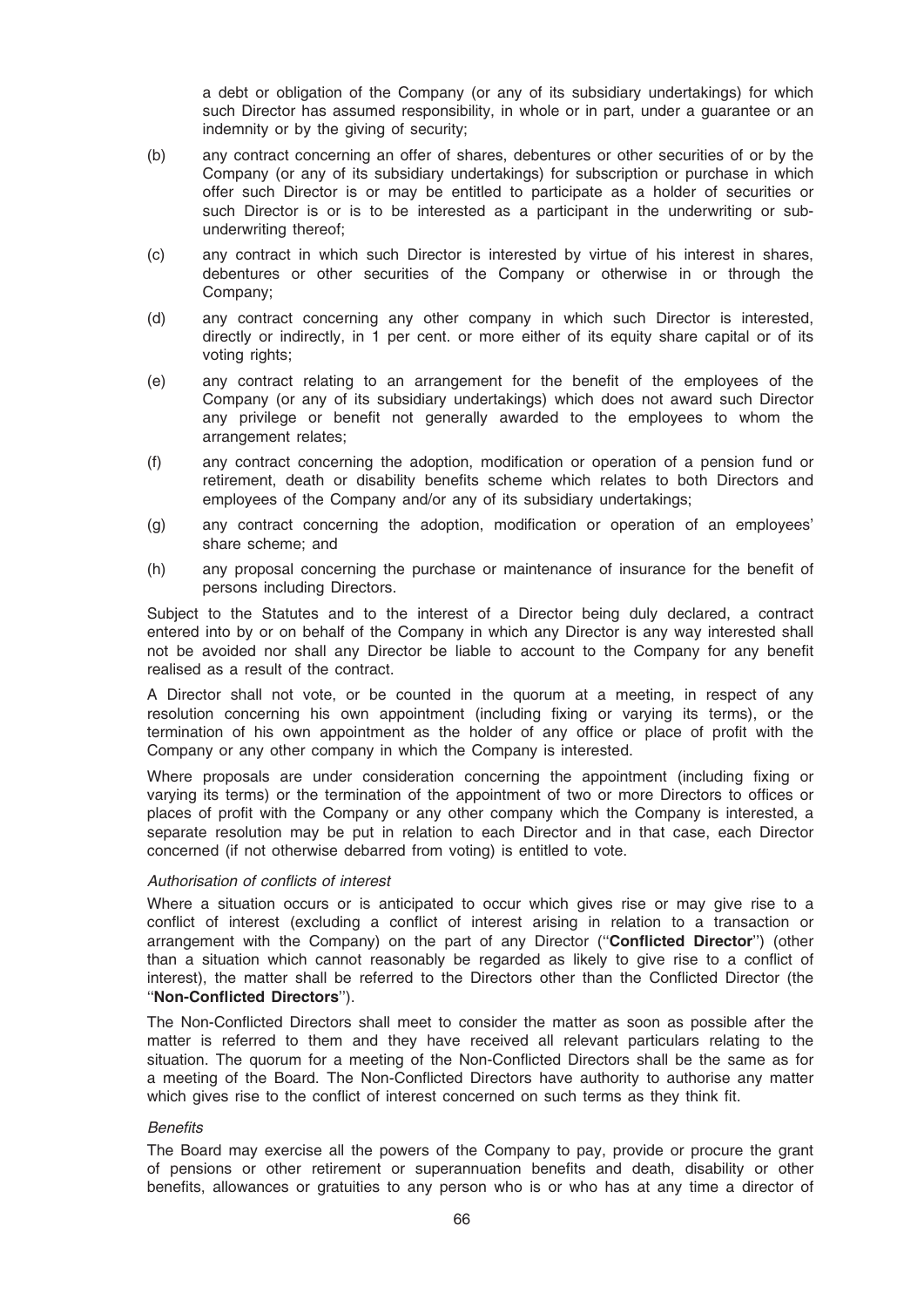the Company or of any Associated Company (as defined in the Articles) or in the employment or service of the Company or any Associated Company or of the predecessors in business of the Company or any Associated Company (or the relatives or dependants of any such person).

### Powers of the Board

The business of the Company shall be managed by the Board which may exercise all the powers of the Company, subject to the provisions of the Statutes, the Memorandum and the Articles. No special resolution or alteration of the Memorandum or of the Articles shall invalidate any prior act of the Board which would have been valid if the resolution had not been passed or alteration had not been made.

### Borrowing powers

Subject to the provisions of the Statutes and of the Articles, the Board may exercise all the powers of the Company to borrow money and to mortgage or charge all or any part of its undertaking, property, assets (both present and future) and uncalled capital and to issue debentures and other securities, whether outright or as collateral security for any debt, liability or obligation of the Company or of any third party.

The Board shall not, without the previous sanction of the Company in general meeting, incur any financial indebtedness ("New Borrowings") if the aggregate liabilities of the Company in relation to such financial indebtedness (as defined in the Articles) immediately following the drawdown of such New Borrowings would exceed an amount equal to 20 per cent. of the value of the net assets of the Company immediately following such draw down.

#### Indemnity of officers

Insofar as the Statutes allow, each current or former officer of the Company or any Associated Company shall be indemnified out of the assets of the Company against any loss or liability incurred by him by reason of being or having been such an officer.

The Board may, without sanction of the Company in general meeting, authorise the purchase or maintenance by the Company for any officer or former officer of the Company of any such insurance as is permitted by the Statutes in respect of any liability which would otherwise attach to such officer or former officer.

#### Board meetings

The Board may meet for the despatch of business, adjourn and otherwise regulate its meetings as it thinks fit provided that no meetings of Directors shall be held in the UK. Any decision reached or resolution passed by the Directors at any meeting which is held in the UK shall be invalid and of no effect.

#### Quorum

The quorum necessary for the transaction of the business of the Board may be fixed by the Board and, unless so fixed at any other number, shall be two. Subject to the provisions of the Articles, any Director who ceases to be a Director at a Board meeting may continue to be present and to act as a Director and be counted in the quorum until the termination of the Board meeting if no other Director objects and if otherwise a quorum of Directors would not be present.

There shall be no quorum unless a majority of Directors in attendance at a Board meeting (including any alternate Director) are resident for tax purposes outside the UK and are not attending the meeting from the UK by telephone or other means.

#### Voting

Questions arising at any meeting shall be determined by a majority of votes. In the case of an equality of votes the chairman of the meeting shall have a second or casting vote, unless he is not, in accordance with the Articles, to be counted as participating in the decisionmaking process for quorum, voting or agreement purposes.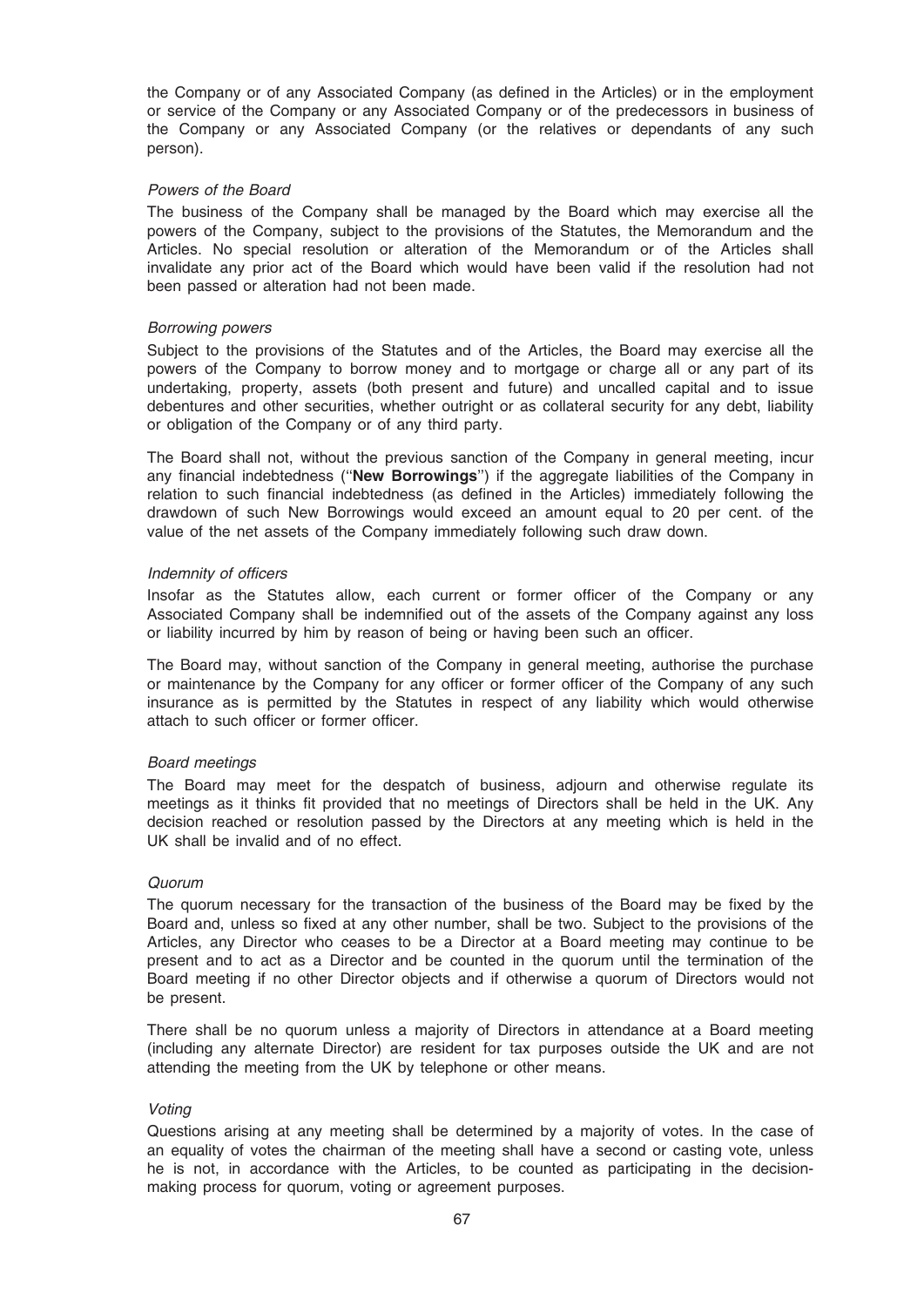# 3.13 CREST

CREST is a paperless settlement procedure enabling securities to be evidenced otherwise than by a certificate and transferred otherwise than by a written instrument. It is expected that the New Ordinary Shares will be so admitted, and accordingly enabled for settlement in CREST, as soon as practicable after Admission has occurred.

### 4 Directors' Interests

- 4.1 As at 14 April 2016, Paul de Gruchy held (directly or indirectly) 439,779 Ordinary Shares. As at the date of this document, no other direct or indirect interest in the Company is held by any of the Directors. The Directors may, however, subscribe for New Ordinary Shares pursuant to any Placing under the Placing Programme.
- 4.2 No Director has any interest in any transactions which are or were unusual in their nature or conditions or which are or were significant to the business of the Company and which were effected by the Company in the current or immediately preceding financial year or which were effected during an earlier financial year and which remain in any respect outstanding or unperformed.
- 4.3 The Directors currently hold, and have during the five years preceding the date of this document held, the following directorships (other than the Company) or memberships of the following administrative, management or supervisory bodies and/or partnerships:

| <b>Name</b>    | Name of company/partnership                                       | <b>Position</b><br>still held<br>(Y/N) |
|----------------|-------------------------------------------------------------------|----------------------------------------|
| lan Reeves CBE | <b>Zigmaney Consulting Limited</b>                                | Υ                                      |
|                | <b>Synaps Limited</b>                                             | Υ                                      |
|                | <b>DBD Group Holdings Ltd</b>                                     | Υ                                      |
|                | <b>Synaps Partners LLP</b>                                        | Y                                      |
|                | <b>FSI Europe Limited</b>                                         | N                                      |
|                | <b>FSI Worldwide Limited</b>                                      | N                                      |
|                | <b>DBD Limited</b>                                                | N                                      |
|                | <b>ROC Energy Limited</b>                                         | N                                      |
|                | <b>G4S FSI Limited</b>                                            | N                                      |
|                | Caddington Golf Club Limited                                      | N                                      |
|                | <b>Zigmaney Limited</b>                                           | N                                      |
|                | <b>Fantastic Solutions Marketing Limited</b>                      | N                                      |
|                | London Greenways Limited                                          | N                                      |
|                | Griffiths-McGee Demolition Company Limited                        | $\mathsf{N}$                           |
|                | McGee (Haulage) Limited                                           | $\mathsf{N}$                           |
|                | McGee Asbestos Removal Limited                                    | N<br>N                                 |
|                | <b>McGee Environmental Ltd</b>                                    | N                                      |
|                | McGee Group (Holdings) Limited<br>McGee Bedrock Limited           | N                                      |
|                |                                                                   | N                                      |
|                | Bedrock Tipping Company (UK) Limited<br>Tomorrow's People Limited | N                                      |
|                | T. McGee & Co Limited                                             | N                                      |
|                | Tomorrow's People (Services) Limited                              | $\mathsf{N}$                           |
|                | Carlton Corporate Finance Limited                                 | N                                      |
|                | Carlton Financial Group Limited                                   | N                                      |
|                | <b>Carlton Partners LLP</b>                                       | $\mathsf{N}$                           |
|                | Carlton Partnership LLP                                           | N                                      |
|                | <b>Carlton Financial Partners LP</b>                              | N                                      |
|                | Verbus Systems Limited                                            | $\mathsf{N}$                           |
|                | <b>Stylus Ltd</b>                                                 | N                                      |
|                | <b>Constructing Excellence Limited</b>                            | N                                      |
|                | Dealpride Limited                                                 | N                                      |
|                | Linscap LLP                                                       | N                                      |
|                | W1 Design LLP                                                     | N                                      |
|                | New Airport Limited                                               | N                                      |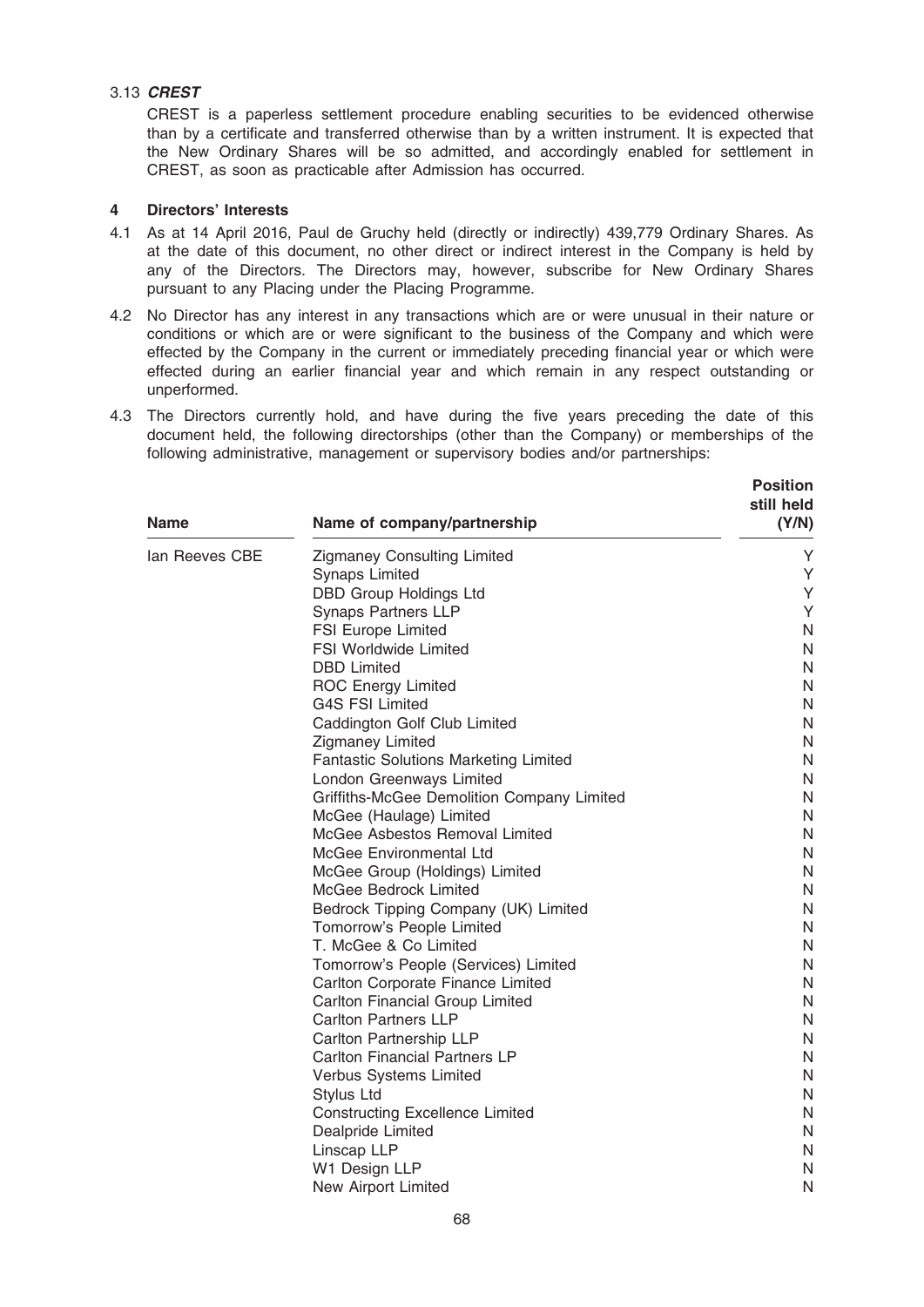| <b>Name</b>          | Name of company/partnership                                              | <b>Position</b><br>still held<br>(Y/N) |
|----------------------|--------------------------------------------------------------------------|----------------------------------------|
|                      | <b>Plantray Limited</b>                                                  | N                                      |
|                      | <b>Pridedeal Limited</b>                                                 | N                                      |
|                      | International Construction Systems & Technologies Limited                | N                                      |
|                      | <b>Glass Wall Solutions Limited</b>                                      | N                                      |
|                      | <b>SGH Martineau LLP</b><br><b>Freedom Matters</b>                       | N<br>N                                 |
|                      |                                                                          |                                        |
| <b>David Pirouet</b> | D.L.R.S Advisory Services Ltd                                            | Y                                      |
|                      | Nordic Capital V Limited<br>Nordic Capital VI Limited                    | Y<br>Υ                                 |
|                      | Nordic Capital VII Limited                                               | Y                                      |
|                      | Ludgate Environmental Fund Limited                                       | Y                                      |
|                      | EMSA (formerly CRG) Fund Management (Jersey) Ltd                         | Y                                      |
|                      | Kames (formerly Aegon) Target Healthcare General Partner                 |                                        |
|                      | Limited                                                                  | Y                                      |
|                      | <b>Kreos Capital Group Limited</b>                                       | Y                                      |
|                      | Kreos Capital Group V Limited<br><b>ACPI Investments Group Limited</b>   | Υ<br>Υ                                 |
|                      | <b>ACPI FM Limited</b>                                                   | Υ                                      |
|                      | <b>ACPI IM Limited</b>                                                   | Υ                                      |
|                      | <b>ACPI Investments Limited</b>                                          | Υ                                      |
|                      | ICG Europe Fund VI GP Limited                                            | Υ                                      |
|                      | ICG Europe Fund V GP Limited                                             | Υ                                      |
|                      | ICG Europe Fund V Jersey Limited                                         | Υ                                      |
|                      | ICG Europe Fund VI Jersey Limited<br><b>ICG EFV MLP Limited</b>          | Υ<br>Υ                                 |
|                      | ICG EFV MLP GP Limited                                                   | Υ                                      |
|                      | ICG EFVI Treasury Limited                                                | Υ                                      |
|                      | ICG Asia Pacific Fund III GP Limited                                     | Υ                                      |
|                      | <b>Vilaw Consultants Limited</b>                                         | Y                                      |
|                      | Nordic Capital V Escrow Limited                                          | N                                      |
|                      | Stonehage Investment Partners Focussed Alternative                       |                                        |
|                      | Programme Limited                                                        | N<br>N                                 |
|                      | Mariposa Investments Limited<br><b>Neutral Estates Limited</b>           | N                                      |
|                      | Neutral Holdings Limited                                                 | N                                      |
|                      | Neutral Investments Limited                                              | $\mathsf{N}$                           |
|                      | <b>Tower House Consultants Limited</b>                                   | $\mathsf{N}$                           |
| <b>Clive Spears</b>  | EPE Special Opportunities plc                                            | Υ                                      |
|                      | Meridian Asset Management (C.I.) Limited                                 | Υ                                      |
|                      | Nordic Capital Limited                                                   | Υ                                      |
|                      | Nordic Capital VIII Limited                                              | Υ                                      |
|                      | Nomura Fund of Funds GP Limited                                          | Υ<br>Υ                                 |
|                      | Nomura European Mezzanine Fund GP I Limited<br>Gorey Investments Limited | Υ                                      |
|                      | ICG Europe Fund V GP Limited                                             | Υ                                      |
|                      | ICG Europe Fund V No. I Limited Partnership                              | Υ                                      |
|                      | ICG Europe Fund V Jersey Limited                                         | Υ                                      |
|                      | ICG Europe Fund V Limited Partnership                                    | Υ                                      |
|                      | ICG Europe Fund V CIP Limited Partnership                                | Υ                                      |
|                      | ICG Fund V Investor Feeder Limited Partnership                           | Υ<br>Υ                                 |
|                      | ICG Fund V Dutch CIP Limited Partnership<br>ICG EFV MLP Limited          | Y                                      |
|                      | ICG EFV MLP GP Limited                                                   | Υ                                      |
|                      | ICG Asia Pacific Fund III GP Limited                                     | Υ                                      |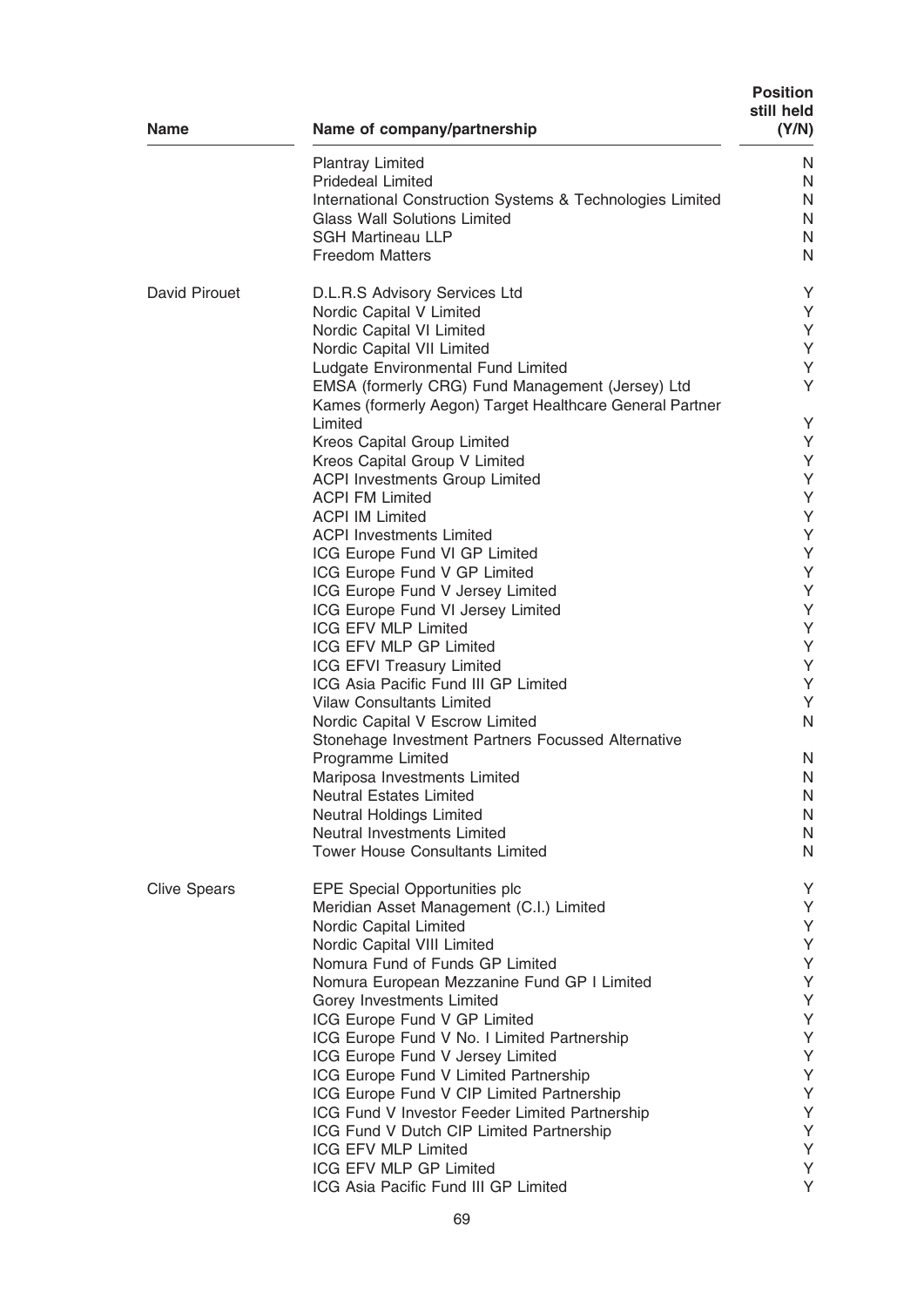| <b>Name</b>    | Name of company/partnership                                                        | <b>Position</b><br>still held<br>(Y/N) |
|----------------|------------------------------------------------------------------------------------|----------------------------------------|
|                | ICG Europe Fund VI GP Limited                                                      | Y                                      |
|                | Invesco Perpetual Enhanced Income Limited                                          | Y                                      |
|                | Kreos Capital Group V Limited                                                      | Y                                      |
|                | Kreos Capital Group Limited                                                        | Y                                      |
|                | <b>GCP Infrastructure Asset Holdings Limited</b>                                   | N                                      |
|                | Lema Fund Limited                                                                  | N                                      |
|                | Collosseum Hilversum Managing Trustee Limited                                      | N                                      |
|                | Rubicon Asset Management (Europe) Limited                                          | N                                      |
|                | Nordic Capital III Limited                                                         | N                                      |
|                | Nordic Capital IV Limited                                                          | N<br>N                                 |
|                | Nordic Capital V Limited<br>Nordic Capital VII Limited                             | N                                      |
|                | Cidron Atta Limited                                                                | N                                      |
|                | Moor Park Real Estate Fund III G.P. Limited                                        | N                                      |
|                | <b>Warner Funds Limited</b>                                                        | N                                      |
|                | EPIC 2007 NO.1 Single Property Real Estate Company<br>Limited                      | N                                      |
|                | Jersey Post International Limited                                                  | N                                      |
|                | Warner Advisors (Jersey) Limited                                                   | N                                      |
|                | <b>Warner Estates GLO Limited</b>                                                  | N                                      |
|                | <b>Warner Estates AIF Limited</b>                                                  | N                                      |
|                | <b>GCP Infrastructure OEIC Limited</b>                                             | N                                      |
| Paul de Gruchy | <b>GCP Infrastructure Asset Holdings Limited</b>                                   | N                                      |
|                | Duet Africa Index plc                                                              | N                                      |
|                | Imperium Holdings Limited                                                          | N                                      |
|                | <b>GCP Infrastructure OEIC Limited</b>                                             | N                                      |
|                | <b>Musselwick Limited</b>                                                          | N                                      |
| Julia Chapman  | <b>Altair Partners Limited</b>                                                     | Y                                      |
|                | Ampford Limited                                                                    | Y                                      |
|                | APEF Management Company 5 Limited                                                  | Y                                      |
|                | Argentum Capital Limited                                                           | Υ                                      |
|                | <b>BGLD Limited</b>                                                                | Υ                                      |
|                | <b>Black Crow Investment Limited</b><br><b>CVC Capital Partners Jersey Limited</b> | Υ<br>Υ                                 |
|                | CVC Capital Partners Advisory Holdings Limited                                     | Υ                                      |
|                | DG Systematic GP Limited                                                           | Υ                                      |
|                | DG Systematic Holdings Limited                                                     | Υ                                      |
|                | DG Systematic IP Holdings Limited                                                  | Υ                                      |
|                | <b>FOUR Ampford Limited</b>                                                        | Υ                                      |
|                | Galactica Limited                                                                  | Υ                                      |
|                | Henderson Far East Income Limited                                                  | Υ                                      |
|                | Highland Europe GPGP II Limited                                                    | Υ                                      |
|                | <b>Highland Europe GPGP Limited</b>                                                | Υ                                      |
|                | <b>Highview Limited</b>                                                            | Υ                                      |
|                | <b>HSBC Bank International Limited</b>                                             | Υ                                      |
|                | LDFM (Co-invest) Limited                                                           | Υ<br>Υ                                 |
|                | LindenGrove Capital Feeder Fund Limited                                            | Υ                                      |
|                | LindenGrove Capital Manager Limited<br>LindenGrove Capital Master Fund Limited     | Υ                                      |
|                | <b>London Diversified Fund Limited</b>                                             | Y                                      |
|                | London Diversified Fund Management International Limited                           | Y                                      |
|                | <b>London Select Fund Limited</b>                                                  | Y                                      |
|                | Long Lease Management Limited                                                      | Υ                                      |
|                | Mosaic I Limited                                                                   | Y                                      |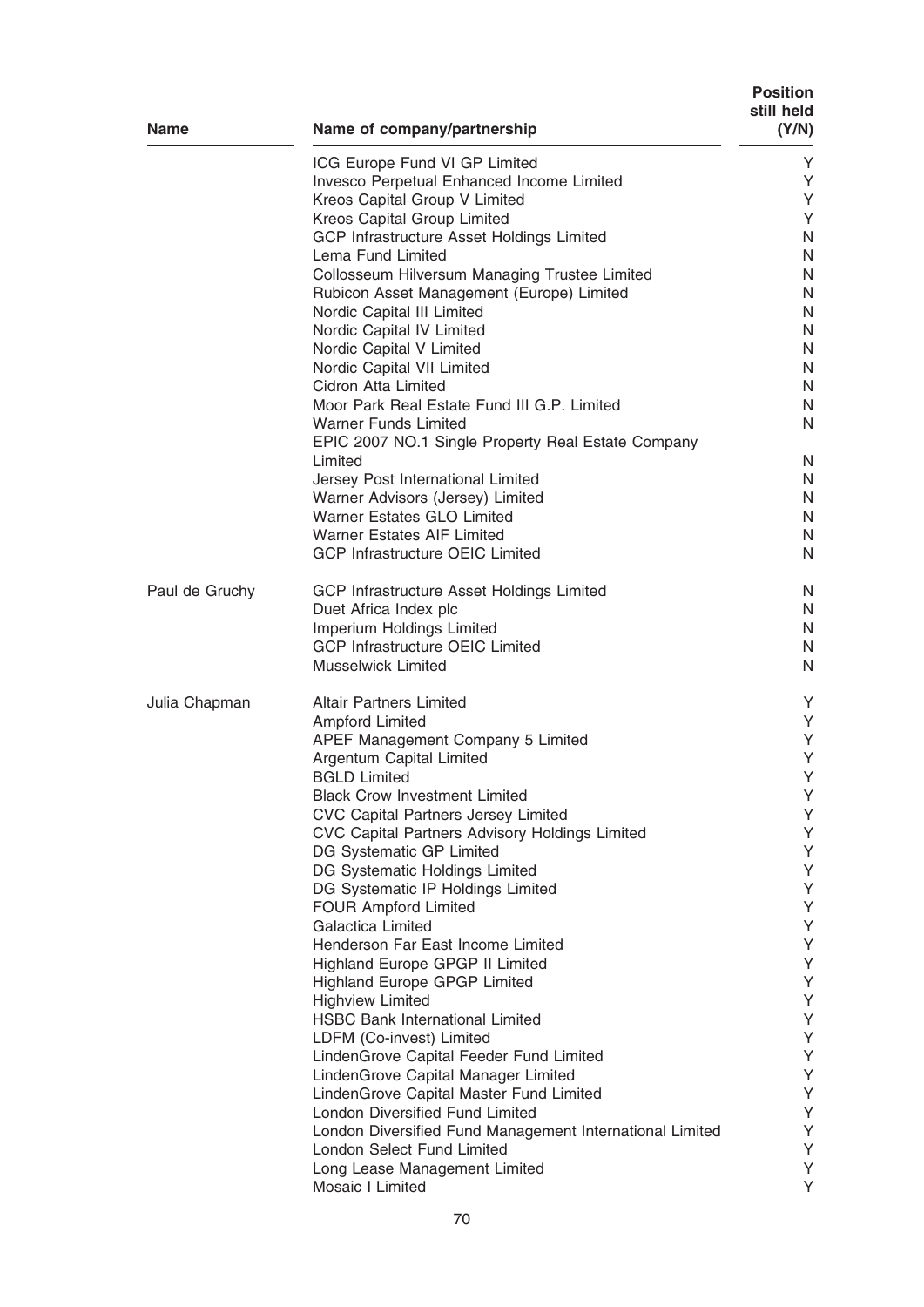| <b>Name</b>         | Name of company/partnership                                       | <b>Position</b><br>still held<br>(Y/N) |
|---------------------|-------------------------------------------------------------------|----------------------------------------|
|                     | Northzone Streaming Opportunities Limited                         | Y                                      |
|                     | Segulah Investment III Limited                                    | Υ                                      |
|                     | Segulah Investment IV Limited                                     | Υ                                      |
|                     | Segulah L.P. III Limited                                          | Υ                                      |
|                     | Segulah L.P. IV Limited                                           | Υ                                      |
|                     | Segulah L.P. Limited                                              | Υ                                      |
|                     | Segulah Management II Limited                                     | Υ                                      |
|                     | Segulah Management III Limited                                    | Υ                                      |
|                     | Segulah Management IV Limited                                     | Υ                                      |
|                     | <b>TDO Ampford Limited</b>                                        | Υ                                      |
|                     | <b>TFF III Limited</b>                                            | Υ                                      |
|                     | <b>TFF IV Limited</b>                                             | Υ                                      |
|                     | <b>TFF Limited</b>                                                | Υ                                      |
|                     | The Cultural Capital Fund Limited<br><b>THREE Ampford Limited</b> | Υ<br>Υ                                 |
|                     | <b>Triton Advisers Limited</b>                                    | Υ                                      |
|                     | <b>Triton Debt Opportunities Managers Limited</b>                 | Υ                                      |
|                     | Triton Investment Management Limited                              | Υ                                      |
|                     | <b>Triton Managers II Limited</b>                                 | Υ                                      |
|                     | <b>Triton Managers III Limited</b>                                | Υ                                      |
|                     | <b>Triton Managers IV Limited</b>                                 | Υ                                      |
|                     | <b>Triton Managers Limited</b>                                    | Υ                                      |
|                     | Triton Partners (Holdco) Limited                                  | Υ                                      |
|                     | <b>Triton Value Fund Limited</b>                                  | Υ                                      |
|                     | <b>Triton Value Fund Managers Limited</b>                         | Υ                                      |
|                     | <b>TWO Ampford Limited</b>                                        | Υ                                      |
|                     | Vapecula Limited                                                  | Υ                                      |
|                     | <b>Bilgola Limited</b>                                            | $\mathsf{N}$                           |
|                     | Brockhaus Private Equity Management (Jersey) Limited              | N                                      |
|                     | <b>Careel Limited</b>                                             | N                                      |
|                     | <b>Clovelly Limited</b>                                           | N                                      |
|                     | Cockatoo Limited                                                  | N                                      |
|                     | <b>Collaroy Limited</b>                                           | N                                      |
|                     | Cronulla Limited                                                  | N                                      |
|                     | Dee Why Limited                                                   | N                                      |
|                     | <b>Glenorchy Limited</b><br><b>Hugin Holdings Limited</b>         | N<br>N                                 |
|                     | Maroubra Limited                                                  | N                                      |
|                     | Neo Liquidation (Jersey) Limited                                  | N                                      |
|                     | NZ (VII) GP Limited                                               | N                                      |
|                     | Pamela III Limited                                                | N                                      |
|                     | <b>REcore London GP Limited</b>                                   | N                                      |
|                     | Rumba Limited                                                     | N                                      |
|                     | State Street (Jersey) Limited                                     | N                                      |
|                     | <b>Tarpan Holdings Limited</b>                                    | N                                      |
|                     | Woolloomooloo Limited                                             | N                                      |
| <b>Michael Gray</b> | <b>Triton Value Fund Managers Limited</b>                         | Y                                      |
|                     | <b>Triton Value Fund Limited</b>                                  | Υ                                      |
|                     | <b>TFF III Limited</b>                                            | Υ                                      |
|                     | <b>TFF IV Limited</b>                                             | Υ                                      |
|                     | <b>TFF Limited</b>                                                | Υ                                      |
|                     | <b>Triton Debt Opportunities Managers Limited</b>                 | Υ                                      |
|                     | Triton Investment Management Limited                              | Υ                                      |
|                     | <b>Triton Managers II Limited</b>                                 | Υ                                      |
|                     | <b>Triton Managers III Limited</b>                                | Υ                                      |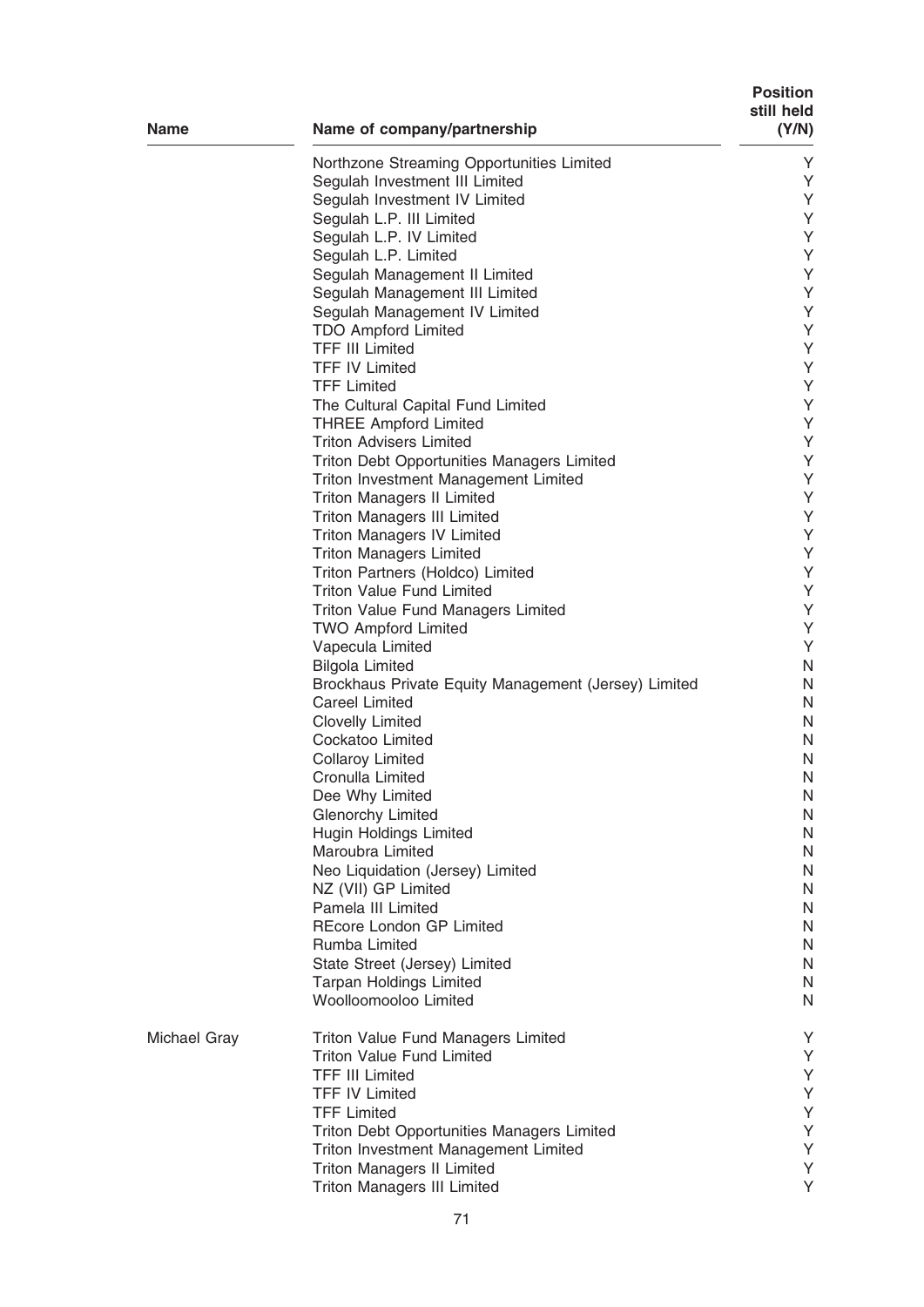| <b>Name</b> | Name of company/partnership                         | <b>Position</b><br>still held<br>(Y/N) |
|-------------|-----------------------------------------------------|----------------------------------------|
|             | <b>Triton Managers IV Limited</b>                   | Υ                                      |
|             | <b>Triton Managers Limited</b>                      |                                        |
|             | <b>MMG Consulting Limited</b>                       | γ                                      |
|             | EPIC 2007 No. 1 Single Property Real Estate Company |                                        |
|             | Limited                                             | N                                      |

- 4.4 The business address of all of the Directors is 12 Castle Street, St. Helier, Jersey JE2 3RT.
- 4.5 Save as disclosed above, none of the Directors has at any time within the last five years preceding the date of this document:
	- (a) been a member of the administrative, management or supervisory bodies or a partner of any company or partnership;
	- (b) had any convictions (whether spent or unspent) in relation to offences involving fraud or dishonesty;
	- (c) been the subject of any official public incrimination and/or sanctions by statutory or regulatory authorities (including designated professional bodies) or been disqualified by a court from acting as a director of a company or from acting in the management or conduct of the affairs of any company;
	- (d) been a director or senior manager of a company which has been put into receivership, compulsory liquidation, administration, company voluntary arrangement or any composition or arrangement with its creditors generally or any class of its creditors; or
	- (e) been the subject of any bankruptcy or been subject to an individual voluntary arrangement or a bankruptcy restrictions order.
- 4.6 There are no arrangements or understandings with major shareholders, customers, suppliers or others, pursuant to which any Director was selected.
- 4.7 There are no restrictions agreed by any Director on the disposal within a certain period of time of his or her other holdings in the Company's securities.
- 4.8 There are no outstanding loans or guarantees provided by the Company for the benefit of any of the Directors nor are there any loans or any guarantees provided by any of the Directors for the Company.
- 4.9 No Director or principal has any potential conflicts of interests between any duties the Directors or principal owes to the Company and any private interests and/or other duties.
- 4.10 The Company will maintain directors' and officers' liability insurance on behalf of the Directors at the expense of the Company to the extent that the Company is able to obtain such insurance.

#### 5 Directors' Remuneration and Service Agreements

- 5.1 The total remuneration received by the Directors during the financial year ended 30 September 2015 was £285,000.
- 5.2 The annual base remuneration payable to each Director is as follows:

| <b>Name</b>               | <b>Annual fee</b><br>(£) |
|---------------------------|--------------------------|
| Ian Reeves CBE (Chairman) | 55,000                   |
| David Pirouet             | 45,000                   |
| <b>Clive Spears</b>       | 45,000                   |
| Paul de Gruchy            | 40,000                   |
| Julia Chapman             | 40,000                   |
| Michael Gray              | 40,000                   |
|                           |                          |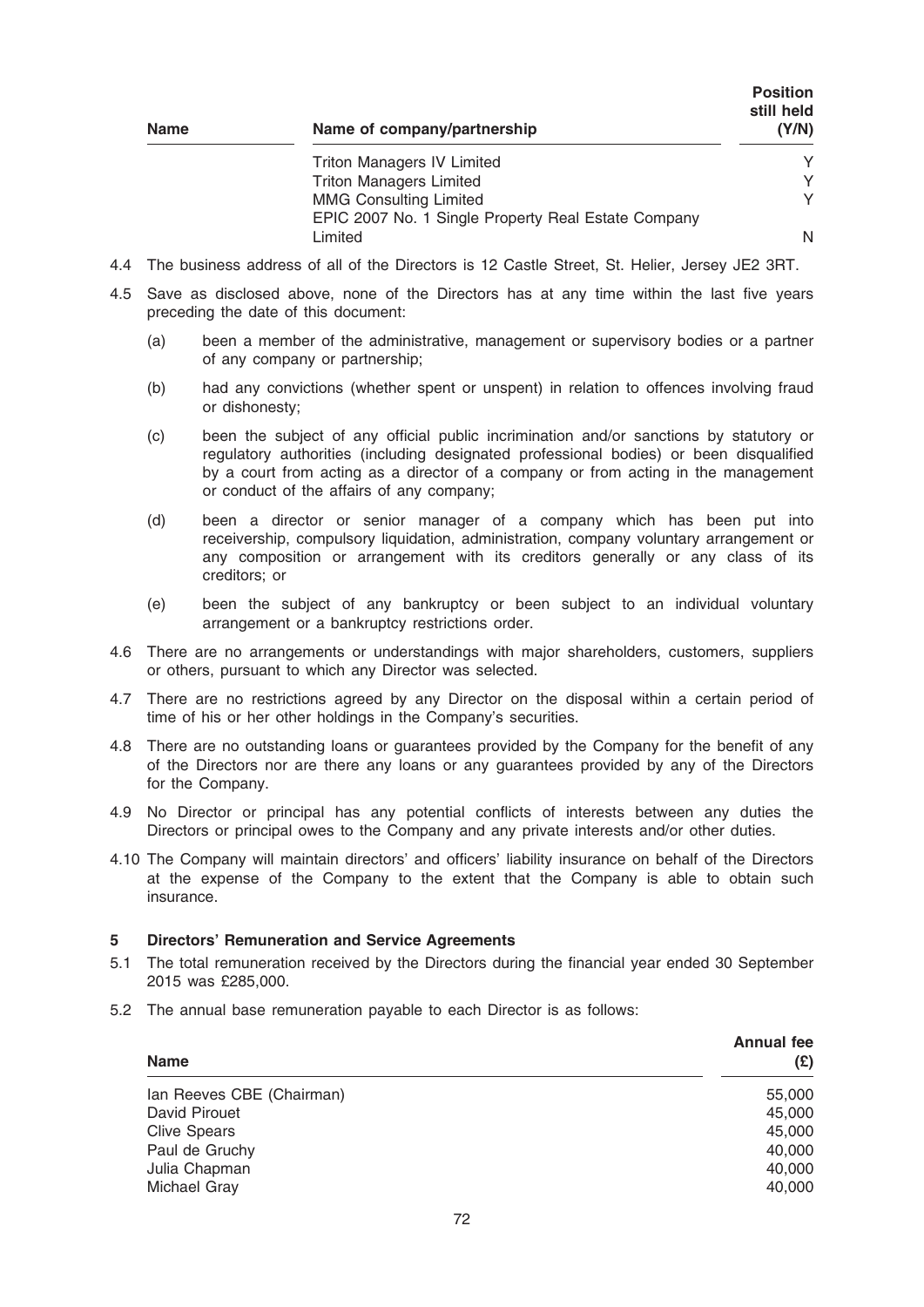- 5.3 The Company obtained Shareholder approval at the annual general meeting on 12 February 2015 to increase the maximum aggregate annual base fees payable to Directors to £370,000 per annum.
- 5.4 In addition to the Directors' base annual fees as set out above, the Company has agreed to pay the following special remuneration:
	- (a) £5,000 to each Director for services provided in connection with the Placing Programme;
	- (b) £10,000 per annum to David Pirouet as chairman of the audit committee of the Company and £3,500 per annum to each of Michael Gray and Ian Reeves as members of the audit committee of the Company; and
	- (c) £10,000 per annum to each of Clive Spears, Paul de Gruchy and Julia Chapman as members of the investment committee of the Company.
- 5.5 All of the Directors are non-executive directors. No Director has a service contract with the Company, nor are any such arrangements proposed. Each of the Directors has entered into a letter of appointment with the Company. Each Director's appointment can be terminated in accordance with the terms of his letter of appointment and the Articles without compensation. There is no notice period specified in the letters of appointment for the retirement or removal of the Directors. The letters of appointment provide that a Director's appointment can be terminated by the Company if, among other things, the Director: (i) commits any act of gross misconduct, fraud or dishonesty; (ii) seriously or persistently neglects, fails or refuses to carry out any required duties; (iii) is declared bankrupt; (iv) is admitted to hospital for mental health treatment; (v) becomes disqualified or prohibited by law from being or acting as a director; or (vi) is convicted of any arrestable offence other than a road traffic offence for which a noncustodial sentence may be imposed.
- 5.6 None of the Directors is entitled to any pension, retirement or similar benefits.

## 6 The City Code

The City Code applies to all takeover and merger transactions in relation to the Company and operates principally to ensure that shareholders are treated fairly, are not denied an opportunity to decide on the merits of a takeover and to ensure that shareholders of the same class are afforded equivalent treatment.

The City Code provides an orderly framework within which takeovers are conducted and the Panel on Takeovers and Mergers has now been placed on a statutory footing.

The City Code is based upon a number of general principles which are essentially statements of standards of commercial behaviour. General Principle One states that all holders of securities of an offeree company of the same class must be afforded equivalent treatment and if a person acquires control of a company, the other holders of securities must be protected. This is reinforced by Rule 9 of the City Code which requires a person, together with persons acting in concert with him, who acquires shares carrying voting rights which amount to 30 per cent. or more of the voting rights to make a general offer. ''Voting rights'' for these purposes means all the voting rights attributable to the share capital of a company which are currently exercisable at a general meeting. A general offer will also be required where a person who, together with persons acting in concert with him, holds not less than 30 per cent. but not more than 50 per cent. of the voting rights, acquires additional shares which increase his percentage of the voting rights. Unless the Panel consents, the offer must be made to all other shareholders, be in cash (or have a cash alternative) and cannot be conditional on anything other than the securing of acceptances which will result in the offeror and persons acting in concert with him holding shares carrying more than 50 per cent. of the voting rights.

#### 7 Material Contracts

The following are the only contracts (not being contracts entered into in the ordinary course of business) that have been entered into by the Company or another member of its group: (i) within the two years immediately preceding the publication of this document and that are, or may be, material; or (ii) that contain any provision under which the Company or another member of its group has any obligations or entitlement which is, or may be, material to it on the date of this document: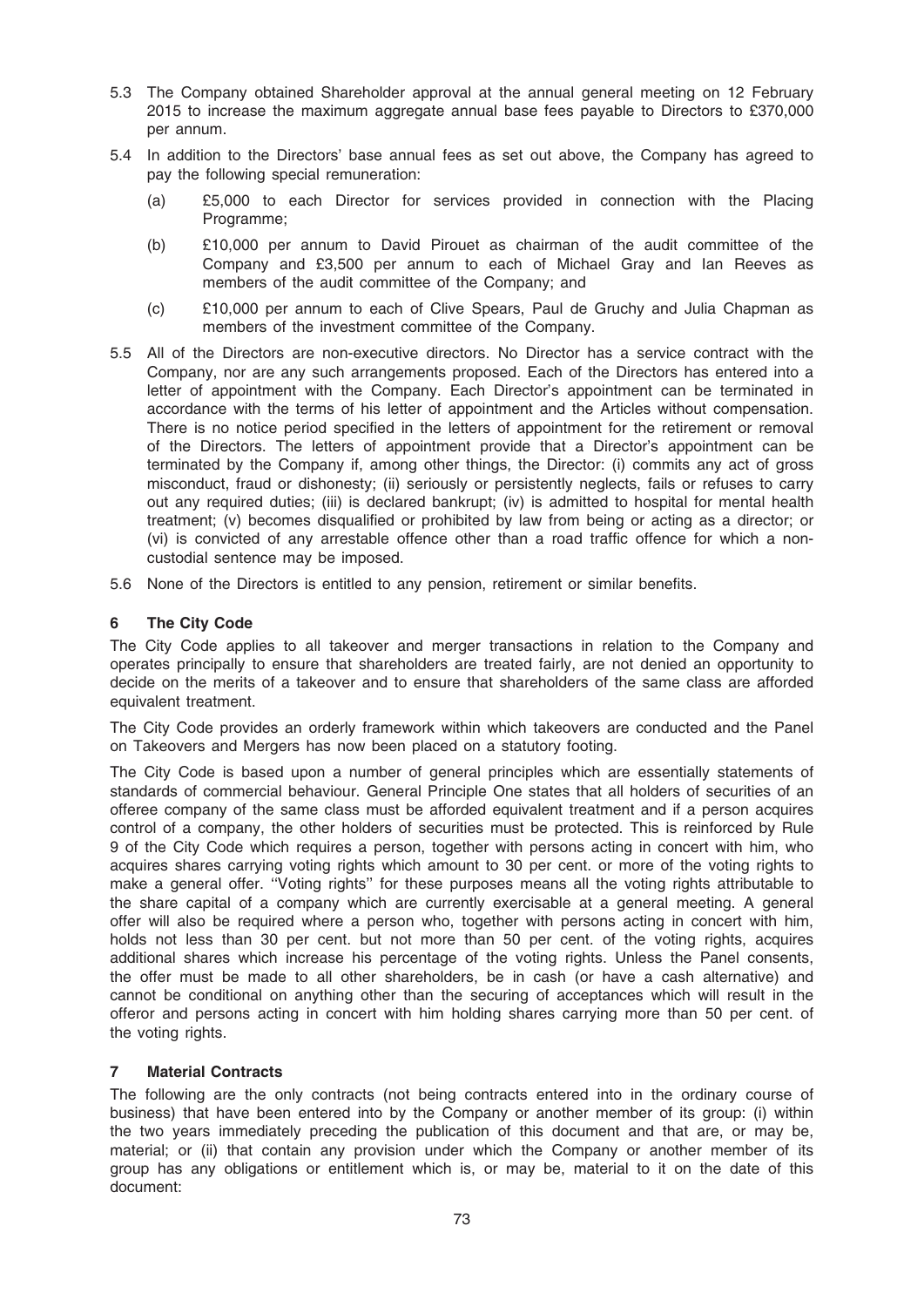## 7.1 Share Issuance Agreement

Pursuant to the Share Issuance Agreement, Stifel has agreed to use its reasonable endeavours to procure placees and the Investment Adviser has agreed, *inter alia*, to use its reasonable endeavours to make introductions to potential placees, each on the terms and subject to the conditions set out in the Share Issuance Agreement. Each issue of New Ordinary Shares will be conditional, inter alia, on Admission of the New Ordinary Shares.

Under the Share Issuance Agreement, the Company has agreed to pay Stifel and the Investment Adviser aggregate fees and commissions equal to £100,000 and 1.25 per cent. of the gross proceeds raised from each Placing under the Placing Programme, together with any applicable VAT.

Stifel will be paid from such fees and commissions set out above, a fee of £50,000 for the provision of listing sponsor services and a placing commission of 1.0 per cent. of the gross proceeds raised from each Placing under the Placing Programme, together with any applicable VAT. Pursuant to the Share Issuance Agreement, Stifel may rebate any part of its commissions and fees to third parties.

The Investment Adviser will be paid from the fees and commissions set out above a fee of £50,000 in connection with transaction management and documentation services. The Investment Adviser shall provide, directly or indirectly through its appointment of Highland Capital Partners, marketing and investor introduction services. A commission of 0.25 per cent. of the gross proceeds raised from each Placing under the Placing Programme, together with any applicable VAT, is payable to the Investment Adviser from the fees and commission set out above.

The Share Issuance Agreement contains warranties given by the Company and the Investment Adviser to Stifel as to the accuracy of the information contained in this document and other matters relating to the Company and its business, and also contains indemnities given by the Company and the Investment Adviser to Stifel and indemnities given by the Company to the Investment Adviser, each in a form customary for this type of agreement. Stifel is entitled to terminate the Share Issuance Agreement in certain specified circumstances.

## 7.2 Investment Advisory Agreement

Under the Investment Advisory Agreement, the Investment Adviser will provide or procure the provision of certain investment advisory services, including recommending and regularly reviewing the Company's investment policy and strategy, making investment recommendations to the Board, identifying potential investments and performing and/or procuring all due diligence in relation to potential investments. The Company will be under no obligation to follow any advice of the Investment Adviser.

Under the terms of the Investment Advisory Agreement, the Investment Adviser receives an investment advisory fee from the Company equal to 0.9 per cent. per annum of the Net Asset Value of the Company (net of cash holdings). This fee is calculated and payable quarterly in arrears. The Investment Adviser is also entitled to an acquisition fee of up to 1 per cent. (at the discretion of the Investment Adviser) of the cost of each asset acquired by the Company. The Investment Adviser will generally seek to charge the acquisition fee to borrowers rather than the Company where possible but, in any event, any such fee will not exceed (and has not to date exceeded) 1 per cent. In addition, the Investment Adviser receives a fee of £60,000 per annum for acting as the alternative investment fund manager.

The Investment Advisory Agreement is terminable upon 12 months' written notice, such notice not to be given prior to 28 February 2018. The agreement may be terminated at any time in certain circumstances, including in the event of the insolvency of the Company or the Investment Adviser and in the event of a change of control of the Investment Adviser. In addition, the Investment Advisory Agreement may be terminated by the Company giving 60 business days' written notice to the Investment Adviser upon the occurrence of a "Key Person Event''.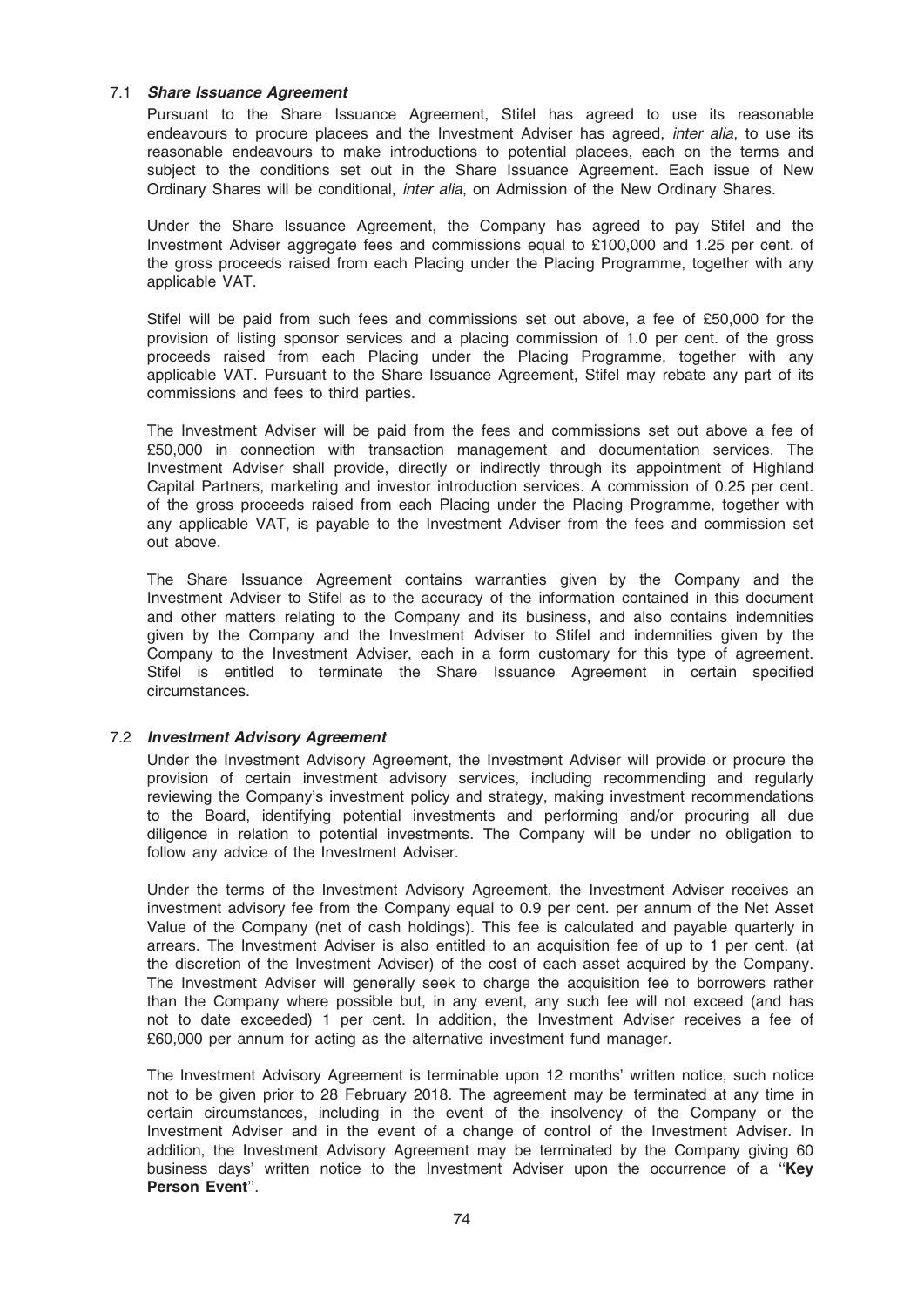A Key Person Event occurs if: (a) two or more of the "Key Persons" (being initially Stephen Ellis, Rollo Wright, Nick Parker and Ronan Kierans) should die or otherwise become incapacitated or shall retire, resign or cease to dedicate substantially all of their working time to providing services to the Company; and (b) suitable replacement Key Persons have not been approved by the Company.

In addition, the Investment Advisory Agreement is terminable by the Company in the event that there is a ''material and demonstrable deterioration in the quality of performance of, or the services provided by, the Investment Adviser''. The determination of whether performance issues should lead to termination rests entirely with the Company.

#### Indemnity and extent of liability

The Investment Adviser will not, in the absence of fraud, negligence or wilful default on its part or on the part of its employees, be liable for any loss, damage, cost, claim or expenses sustained or suffered by the Company as a result, or in the course of, the discharge of its duties pursuant to the Investment Advisory Agreement. In addition, the Company has agreed to indemnify the Investment Adviser and its employees from and against any and all liabilities, losses, damages, penalties, actions, judgments, suits, costs, expenses or disbursements of any kind or nature whatsoever (other than those resulting from fraud, negligence, or wilful default on the part of the Investment Adviser or its employees) incurred in performing their obligations or duties pursuant to the Investment Advisory Agreement.

#### Conflicts of Interest

The Investment Adviser or any ''Associate'' (as defined in the Investment Advisory Agreement) or any directors, officers, employees, agents and affiliates of any of them (each an "**Interested Party**") may be involved in other financial, investment or other professional activities which may, on occasion, give rise to conflicts of interest with the Company, including with regard to the allocation of investment opportunities to different clients. Whenever such conflicts arise, the Investment Adviser shall endeavour to ensure that they are resolved, and any relevant investment opportunities allocated, fairly. Each such conflict will be fully disclosed to the Company by the Investment Adviser provided that such disclosure does not breach the rules of the FCA.

#### Exclusivity and Non-Compete

Neither the Investment Adviser nor, *inter alia*, any employee of the Investment Adviser, may (while the Investment Advisory Agreement is in force) without the express prior written consent of the Company act as the adviser, manager or sponsor of any fund or entity that may invest in assets within the scope of the Company's investments or engage in any activity which may compete in the same or substantially similar investment area as the Company.

## 7.3 Administration Agreement

The Administrator has been appointed, pursuant to the Administration Agreement between the Company and the Administrator, to provide accounting, company secretarial and administration services to the Company.

The Administration Agreement provides for the payment by the Company of an annual fee based on a percentage (on a sliding scale) of the Net Asset Value (calculated and accrued on the last business day of each month and payable monthly in arrears), being:

- (a) where NAV is less than or equal to £100 million, 0.125 per cent. per annum of NAV;
- (b) where NAV is greater than £100 million but less than or equal to £350 million, 0.125 per cent. per annum of NAV on the first £100 million and 0.10 per cent. per annum of NAV on the balance;
- (c) where NAV is greater than £350 million but less than or equal to £500 million, 0.125 per cent. per annum of NAV on the first £100 million, 0.10 per cent. per annum of NAV on the next £250 million and 0.075 per cent. per annum of NAV on the balance; and
- (d) where NAV is greater than £500 million, 0.125 per cent. per annum of NAV on the first £100 million, 0.10 per cent. per annum of NAV on the next £250 million,0.075 per cent. per annum of NAV on the next £150 million and 0.05 per cent per annum of NAV on the balance, subject to a minimum annual fee of £160,000.

In addition, the Administrator will charge a fee of £35,000 for each issue of C Shares.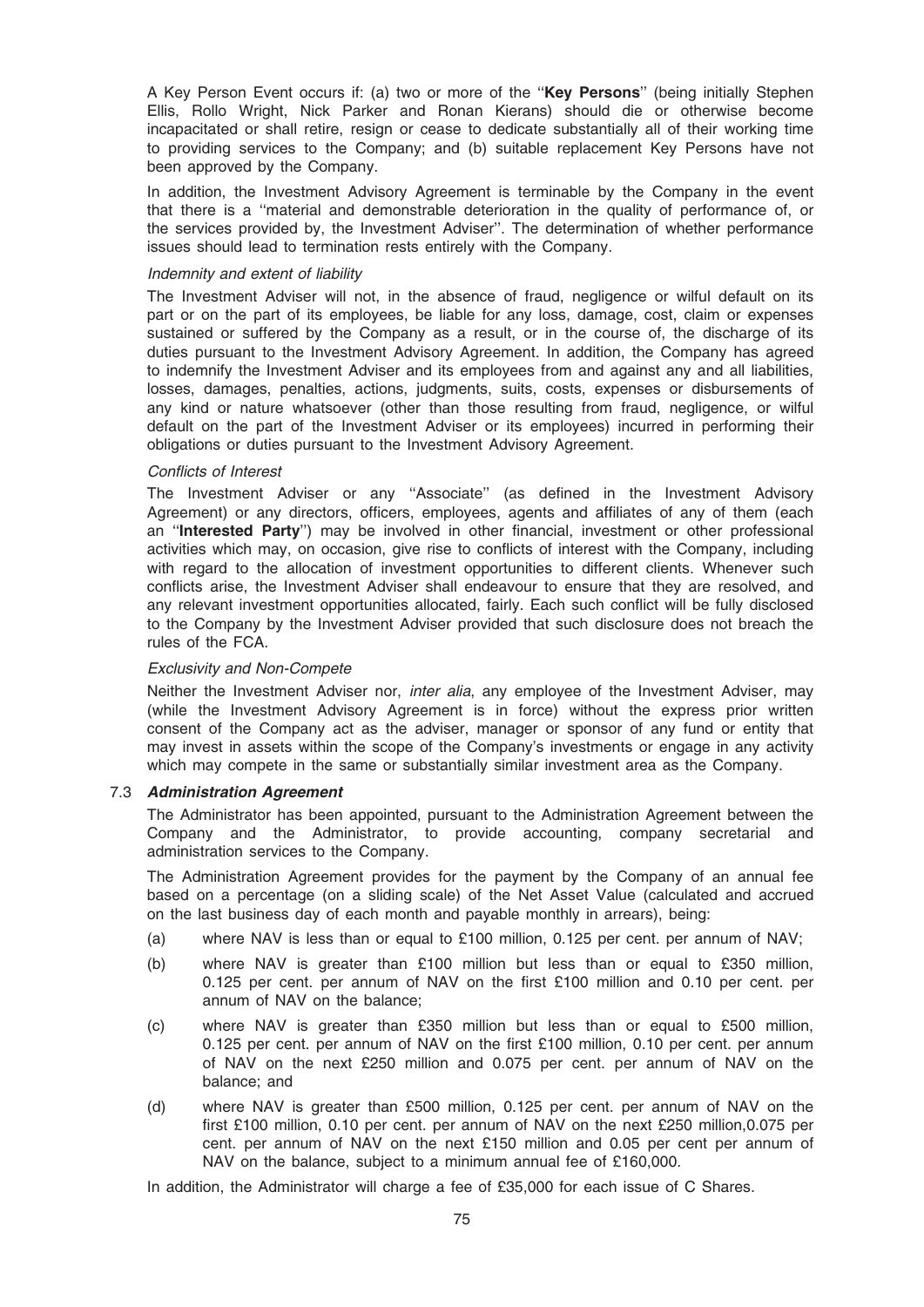The annual fee charged by the Administrator for the provision of a Jersey Compliance Officer, Money Laundering Compliance Officer and Money Laundering Reporting Officer is £10,000 per annum payable monthly in arrears.

The Administration Agreement contains provisions whereby the Company indemnifies and holds harmless the Administrator from and against any and all claims against the Administrator resulting or arising from the Company's breach of the Administration Agreement and, in addition, any third party claims relating to or arising from or in connection with the Administration Agreement or the services contemplated therein except to the extent that any such claims have resulted from the negligence, fraud or wilful default of the Administrator. Further, the liability of the Administrator to the Company under the Administration Agreement is limited (in the absence of fraud) to the lesser of (a)  $£1,000,000$  or (b) an amount equal to ten times the annual fee paid to the Administrator thereunder.

The Administration Agreement is terminable, *inter alia*, (a) upon six months' written notice or (b) immediately upon the occurrence of certain events including the insolvency of the Company or the Administrator, the Administrator ceasing to be resident in Jersey for fiscal purposes or a party committing a material breach of the Administration Agreement (where such breach has not been remedied within thirty days of written notice being given).

#### 7.4 Share Registration Services Agreement

The Registrar has been appointed pursuant to the Share Registration Services Agreement to provide certain share registration and online services to the Company. The Share Registration Services Agreement provides for the payment by the Company of the fees and charges of the Registrar.

Under the Share Registration Services Agreement, the Registrar is entitled to receive a minimum agreed fee of £17,900 per annum in respect of basic registration. Together with any additional registrar activity not included in such basic registration services, it is currently expected the fees payable to the Registrar will be approximately £57,500 per annum.

The Share Registration Services Agreement contains provisions whereby the Company indemnifies the Registrar, its affiliates and their directors, officers, employees and agents from and against any and all losses, damages, liabilities, professional fees (including but not limited to legal fees), court costs and expenses resulting or arising from the Company's breach of the Share Registration Services Agreement. In addition, any third-party claims, actions, proceedings, investigations or litigation relating to or arising from or in connection with the Share Registration Services Agreement or the services contemplated therein are included, except to the extent such losses as set out in this paragraph are determined to have resulted solely from the negligence, fraud or wilful default of the indemnified party seeking the indemnity.

The Share Registration Services Agreement is terminable, inter alia, (a) upon three months' written notice in the event of a disagreement over fees; (b) upon service of written notice if the other party commits a material breach of its obligations under the Share Registration Services Agreement which that party has failed to remedy within 45 days of receipt of a written notice to do so from the first party; or (c) upon service of written notice if a resolution is passed or an order made for the winding-up, dissolution or administration of the other party. The Share Registration Services Agreement automatically renews for successive 12 month periods, unless otherwise terminated as set out above or by either party giving not less than six months' notice but not to expire earlier than the expiry of the relevant 12 month period.

## 7.5 Custodian Agreement

The Custodian has been appointed, pursuant to the Custodian Agreement between the Company and the Custodian, to act as custodian and depositary, for the purposes of AIFMD, of the Company.

The Custodian Agreement contains provisions whereby the Company will indemnify the Custodian against all actions, proceedings, claims, costs, demands and expenses which it may suffer or incur in connection with the performance of its duties pursuant to the agreement, except such as shall arise as a result of negligence, fraud, wilful default or bad faith on the part of the Custodian.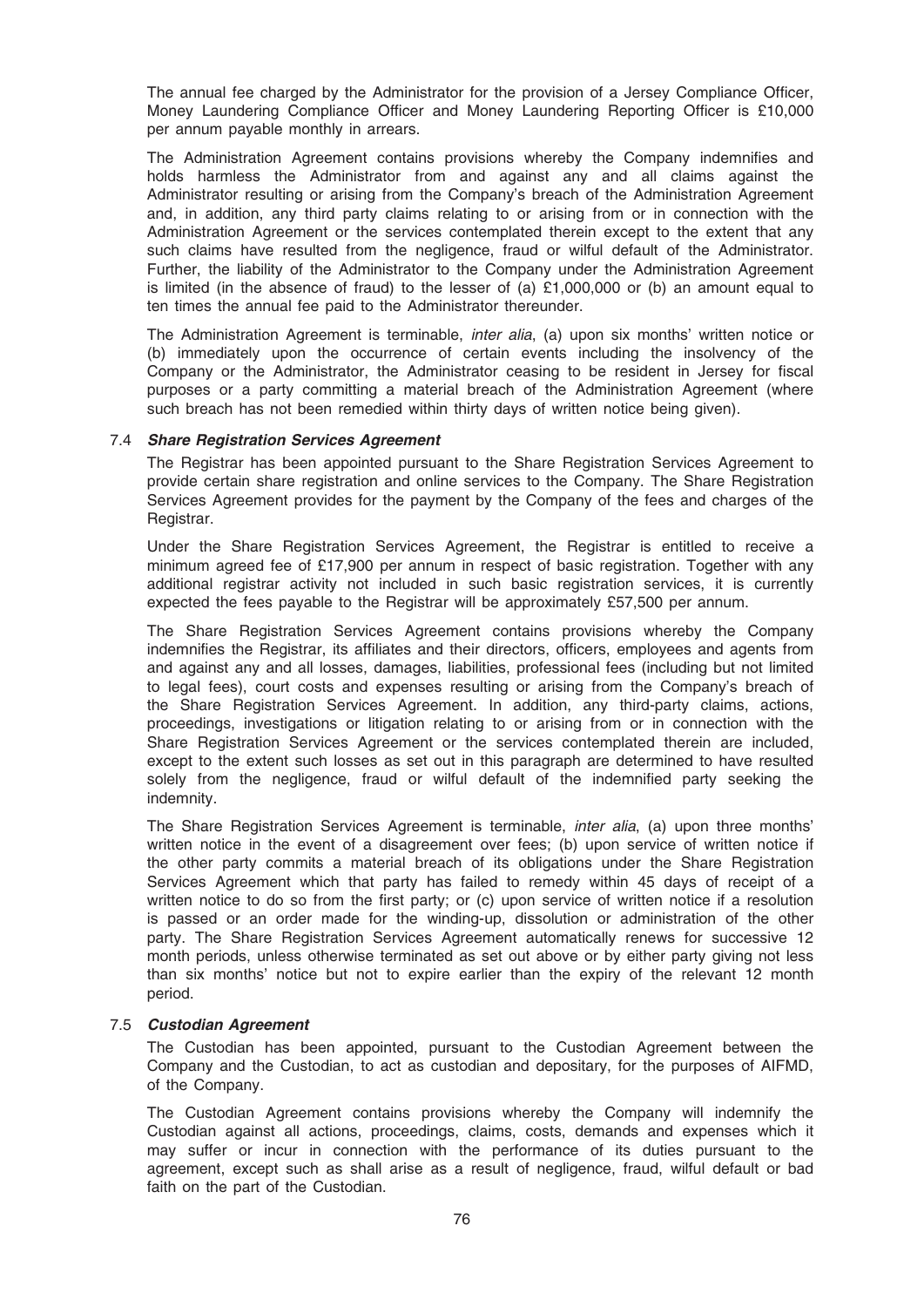The fees payable by the Company pursuant to the Custodian Agreement accrue daily at an agreed annual rate of 0.03 per cent. per annum of NAV subject to a minimum annual fee of £40,000.

The Custodian Agreement is terminable upon six months' written notice and immediately upon the occurrence of certain events, including insolvency or material and continuing breach.

## 7.6 Valuation Engagement Letter

The Valuation Agent has been appointed by the Company pursuant to the Valuation Engagement Letter. The Valuation Agent is responsible for providing a monthly valuation report to the Company and valuing assets acquired as at acquisition. The Valuation Agent is entitled to a fee of 0.108 per cent. of the nominal value of each loan provided and a further annual fee of 0.049 per cent. charged against the greater of the balance of the loans provided or the asset value (excluding cash) of the Company. The Valuation Engagement Letter may be terminated by 21 days' notice in writing by either party.

The Company is currently in discussions with the Valuation Agent to agree an amendment to the terms of its engagement to reflect, inter alia, the move to quarterly valuations.

## 7.7 Revolving credit facility agreement

On 23 March 2015 the Company executed a three year £50 million revolving credit facility with Royal Bank of Scotland International Limited. The agreement was amended on 24 September 2015. All amounts drawn under the facility are to be used in or towards the making of investments in accordance with the Company's investment policy. Interest on amounts drawn under the facility is charged at a rate of LIBOR plus a margin of 2.25 per cent. per annum. A commitment fee is payable on undrawn commitments. An arrangement fee was levied upon signing. The facility imposes various minimum interest cover and loan to value ratios on the Company. Voluntary prepayment and cancellation is permitted in minimum amounts of £500,000. The facility is secured, inter alia, by way of a charge over accounts of the Company and a debenture from the Company.

#### 7.8 Share issuance agreement

Pursuant to a share issuance agreement dated 30 March 2015 entered into by the Company in connection with the 2015 Placing Programme, each of Stifel and Cenkos Securities plc agreed to use their reasonable endeavours to procure placees for Ordinary Shares to be issued pursuant to the 2015 Placing Programme.

The share issuance agreement contained warranties given by the Company and the Investment Adviser to Stifel and Cenkos Securities plc as to the accuracy of the information contained in the prospectus issued by the Company in connection with the 2015 Placing Programme and other matters relating to the Company and its business, and also contained indemnities given by the Company to Stifel and Cenkos Securities plc in a form customary for this type of agreement.

#### 8 Working Capital

The Company is of the opinion that the working capital available to it is sufficient for its present requirements, that is for at least the next 12 months from the date of this document.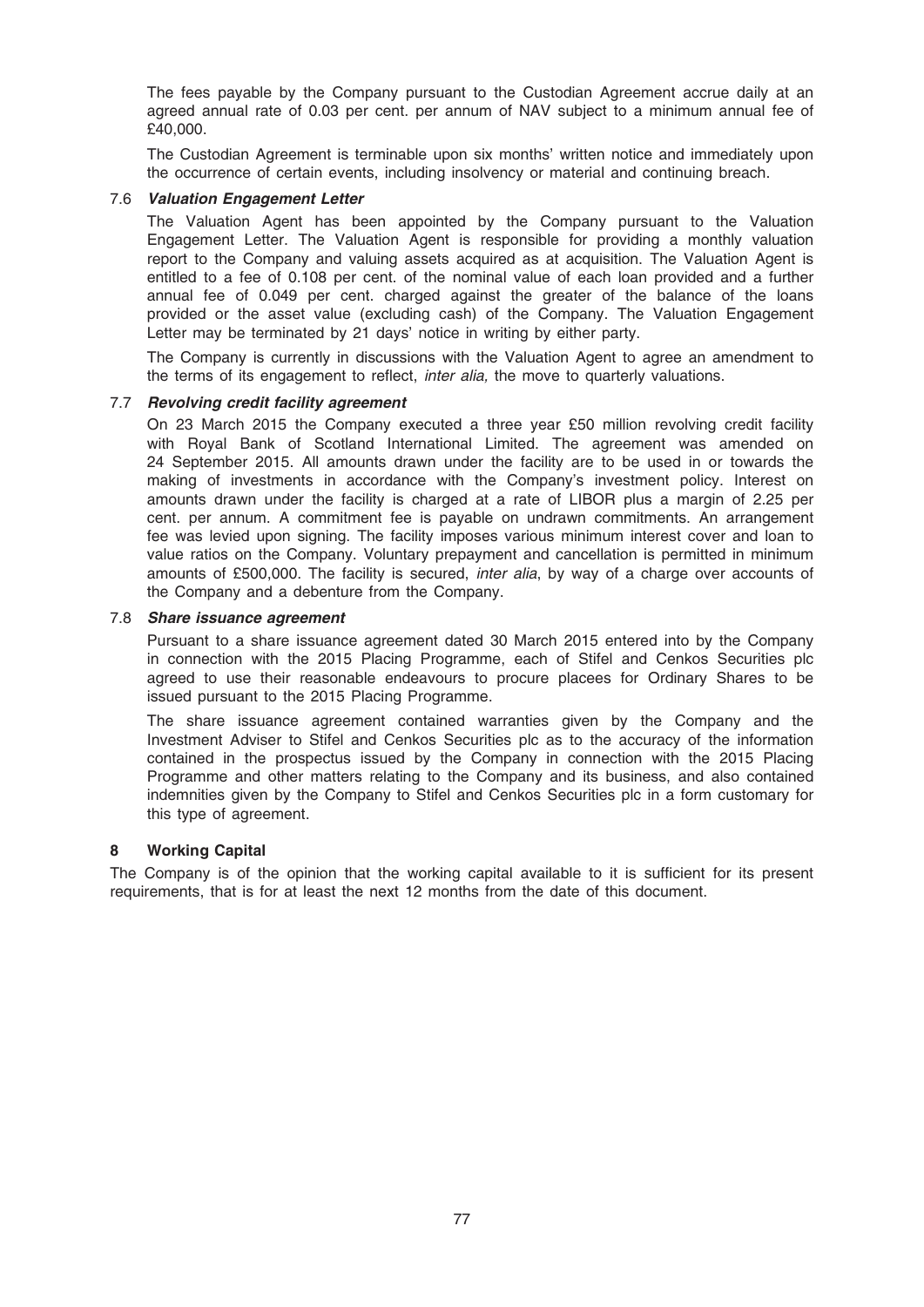## 9 Capitalisation and indebtedness

|                                                                      | As at<br>31 March<br>2016* |
|----------------------------------------------------------------------|----------------------------|
|                                                                      | £'000                      |
| <b>Total current debt</b>                                            |                            |
| Guaranteed                                                           |                            |
| Secured                                                              |                            |
| Unguaranteed/unsecured                                               |                            |
| <b>Total current debt</b>                                            |                            |
| Total non-current debt (excluding current portion of long-term debt) |                            |
| Guaranteed<br>Secured                                                |                            |
| Unguaranteed/unsecured*                                              | (50,000)                   |
| Total non-current debt*                                              | (50,000)                   |

\*On 15 April 2016 £32 million of the £50 million revolving credit facility with Royal Bank of Scotland International Limited was paid down and the balance as of the date of this prospectus is £18 million.

| As at<br>30 September<br>2015<br>£'000 |
|----------------------------------------|
|                                        |
| 5,765                                  |
| 599,242                                |
| 101                                    |
| 605,108                                |
|                                        |

\*Excludes retained earnings

There has been no material change in the capitalisation of the Company since 30 September 2015, save for the impact of the issue of 18,117,982 Ordinary Shares of which 16,949,153 were issued pursuant to the 2015 Placing Programme and raised gross proceeds of £20 million. The remaining 1,168,829 Ordinary Shares issued since 30 September 2015 were issued to Shareholders who elected to receive scrip dividends in lieu of interim dividends for the periods from 1 July 2015 to 30 September 2015 and 1 October 2015 to 31 December 2015.

The above table, sourced from the Company's internal accounting records, shows the Company's unaudited indebtedness (distinguishing between guaranteed and unguaranteed and secured indebtedness) as at 31 March 2016 and the Company's audited capitalisation as at 30 September 2015 (being the latest date in respect of which the Company has published audited financial information) extracted from the financial statements for the year ended 30 September 2015.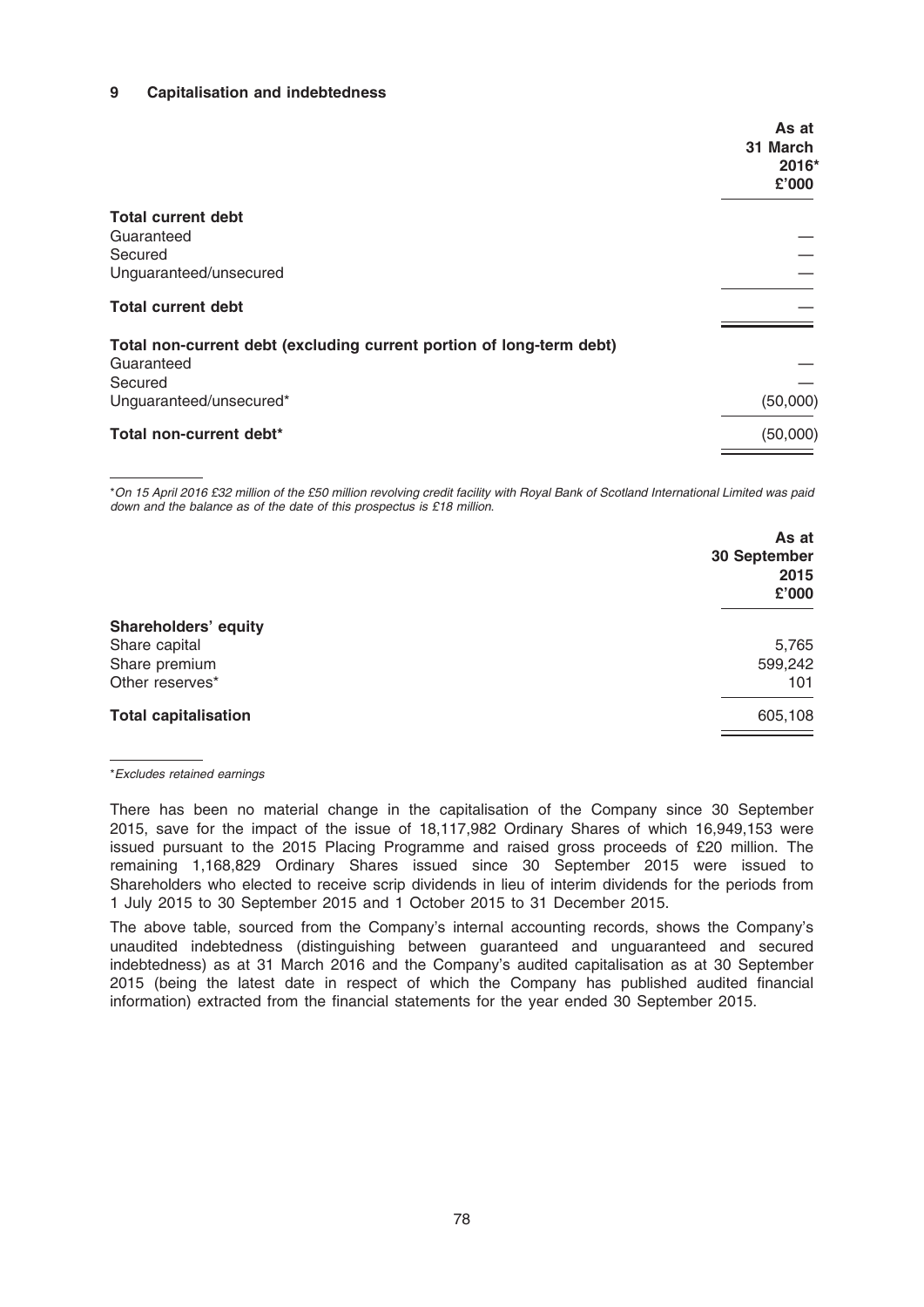|                                                           | As at<br>31 March<br>2016 |
|-----------------------------------------------------------|---------------------------|
| <b>Notes</b>                                              | £'000                     |
| Net indebtedness                                          |                           |
| A. Cash                                                   | 4,459                     |
| B. Cash equivalent – amounts held on security account     |                           |
| C. Trading securities                                     |                           |
| D. Liquidity (A+B+C)                                      | 4,459                     |
| E. Current financial receivables                          |                           |
| F. Current bank debt                                      |                           |
| G. Current proportion of non-current debt                 |                           |
| H. Other current financial debt                           |                           |
| I. Current financial debt (F+G+H)                         |                           |
| J. Net current financial indebtedness/(resources) (I-E-D) | 4,459                     |
| K. Non-current bank loans                                 | (50,000)                  |
| L. Bonds issued                                           |                           |
| M. Other non-current loans                                |                           |
| N. Non-current financial indebtedness (K+L+M)             | (50,000)                  |
| O. Net financial indebtedness/(resources) (J+N)           | (45, 541)                 |

Note 1 – Figures in brackets in lines J and O are indicative of financial resources.

There is no indirect or contingent indebtedness. The information set out above has not been audited and has been extracted from unaudited information set out in the most recent unaudited accounts of the Company as at 31 March 2016.

## 10 Litigation

There are no governmental, legal or arbitrational proceedings (including any such proceedings which are pending or threatened of which the Company is aware), during the 12 month period prior to the date of publication of this document which may have, or have had in the recent past, a significant effect on the Company's financial position or profitability.

#### 11 Related Party Transactions

Other than:

- (i) the increase to the maximum aggregate annual base fees payable to Directors (as set out in paragraph 5.3 of this Part 6); and
- (ii) an increase to the fee payable to the Investment Adviser for acting as the Company's alternative investment fund manager from £20,000 per annum to £60,000 per annum (as set out in paragraph 3 of Part 2 of this document); and
- (iii) as disclosed in note 17 on page 60, note 17 on page 58 and note 20 on page 85 of the audited financial statements of the Company for the financial years ended on 30 September 2013, 30 September 2014 and 30 September 2015, respectively, which are incorporated by reference in this document,

the Company has not entered into any related party transactions during the period from 1 October 2012 to the date of this document.

#### 12 Third party information

Where third party information has been referenced in this document, the source of that third party information has been disclosed. The Company and Directors confirm that such data has been accurately reproduced and, so far as they are aware and are able to ascertain from information published from such sources, no facts have been omitted which would render the reproduced information inaccurate or misleading.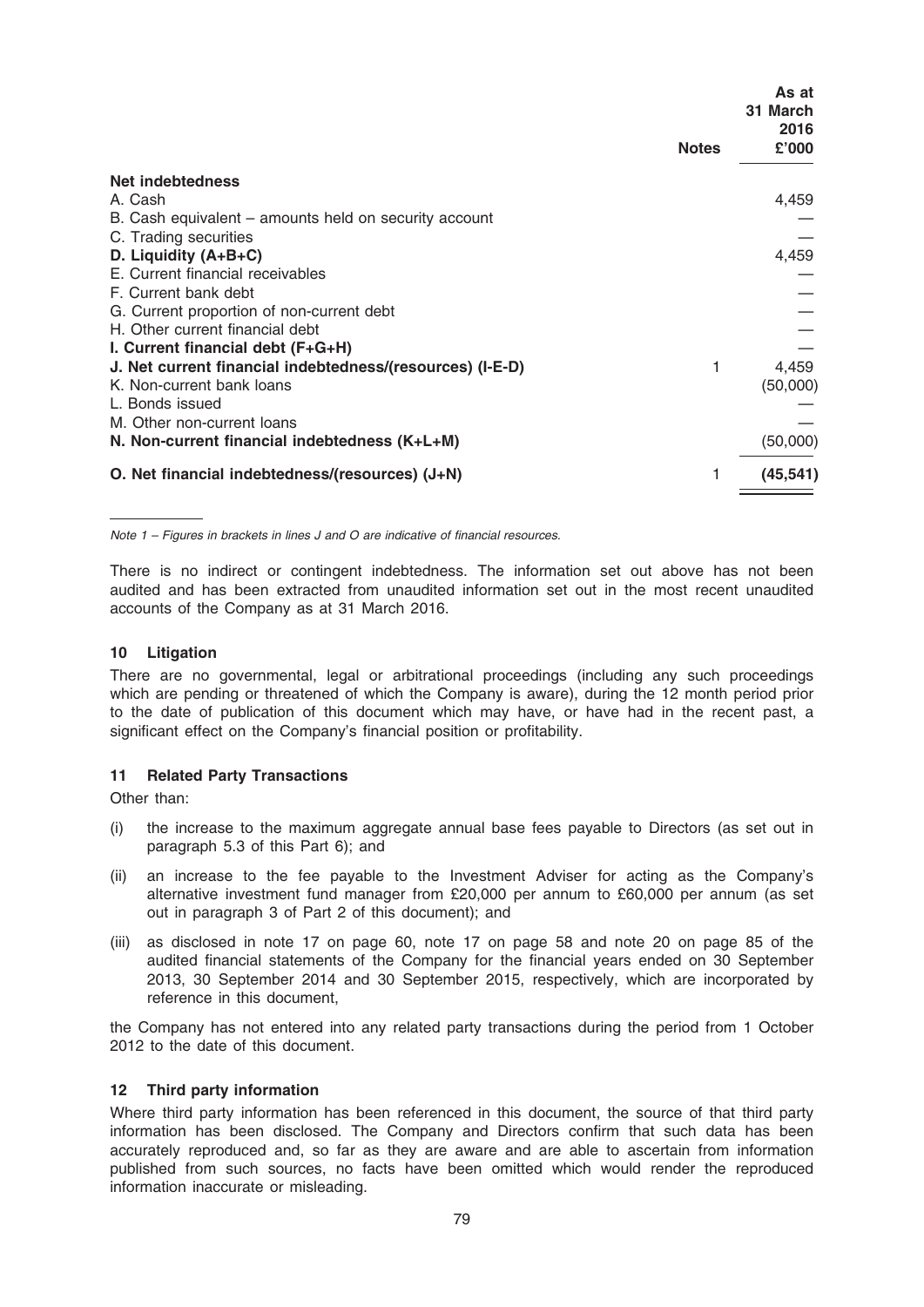## 13 General

- 13.1 Save to the extent disclosed below, there has been no significant change in the financial condition or operating results of the Company since 30 September 2015, being the end of the period covered by the historical financial information:
	- (a) on 13 October 2015, the Board announced a dividend of 1.9 pence per Ordinary Share for the period from 1 July 2015 to 30 September 2015;
	- (b) on 3 November 2015, the Company announced the completion of a transaction subscribing for a loan note with an expected term of approximately 35 years and a value of up to £25.5 million when fully drawn. The loan note was issued by GCP Social Housing 1 Limited and the proceeds used to provide a loan facility secured on a senior basis to finance the acquisition of a number of social housing units for occupation by adults with learning or physical difficulties;
	- (c) on 25 November 2015, 572,610 Ordinary Shares were issued to Shareholders who elected to receive the scrip dividend alternative in lieu of cash for the interim dividend for the period from 1 July 2015 to 30 September 2015;
	- (d) on 30 November 2015 the Company announced a proposed placing of Ordinary Shares targeting gross proceeds of £20 million through the issue of 16,949,153 Ordinary Shares at 118 pence per Ordinary Share. The placing was successfully closed on 4 December 2015;
	- (e) as at 30 November 2015, in light of prevailing market conditions, the Valuation Agent reduced the discount rate used to value certain of the Company's PFI and wind investments resulting in an increase in the Net Asset Value per Ordinary Share of 0.65 pence. The Valuation Agent also increased the discount rate used to value one of the Company's biomass investments due to the underlying project suffering delays in both grid connection and operational ramp up, resulting in a decrease in the Net Asset Value per Ordinary Share of 0.38 pence. The overall impact of these valuation adjustments was a reduction in the weighted average discount rate from 8.31 per cent. to 8.28 per cent. and an increase in the Net Asset Value per Ordinary Share of 0.27 pence;
	- (f) on 14 January 2016, the Board announced a dividend of 1.9 pence per Ordinary Share for the period from 1 October 2015 to 31 December 2015, paid on 25 February 2016;
	- (g) on 25 February 2016, 596,219 Ordinary Shares were issued to Shareholders who elected to receive the scrip dividend alternative in lieu of cash for the interim dividend for the period from 1 October 2015 to 31 December 2015;
	- (h) on 14 April 2016, the Board announced a dividend of 1.9 pence per Ordinary Share for the period from 1 January 2016 to 31 March 2016; and
	- (i) on 15 April 2016, the Company repaid £32 million of its £50 million revolving credit facility with Royal Bank of Scotland International Limited.
- 13.2 Expenses payable by the Company in relation to the Placing Programme irrespective of whether any Ordinary Shares are issued under the Placing Programme will be approximately £257,000. On the assumption that the Company issues the maximum number of New Ordinary Shares available for issue under the Placing Programme at an average Issue Price of 116.3 pence\* per Ordinary Share, the gross proceeds from the Placing Programme will be £203.5 million and the expenses payable by the Company in relation to the Placing Programme (including the costs of establishment of, and publication of the documentation relating to, the Placing Programme, fees, commissions and registration and Admission fees) will be £2.6 million, resulting in net proceeds of approximately £200.9 million.

\* This assumed illustrative Issue Price represents the NAV per Ordinary Share (cum-income) as at 31 March 2016 together with a premium of eight per cent., expected to cover the costs and expenses of the Placing Programme.

13.3 Stifel Nicolaus Europe Limited has given, and has not withdrawn, its written consent to the issue of this document with the inclusion of its name and references to it in the form and context in which they appear.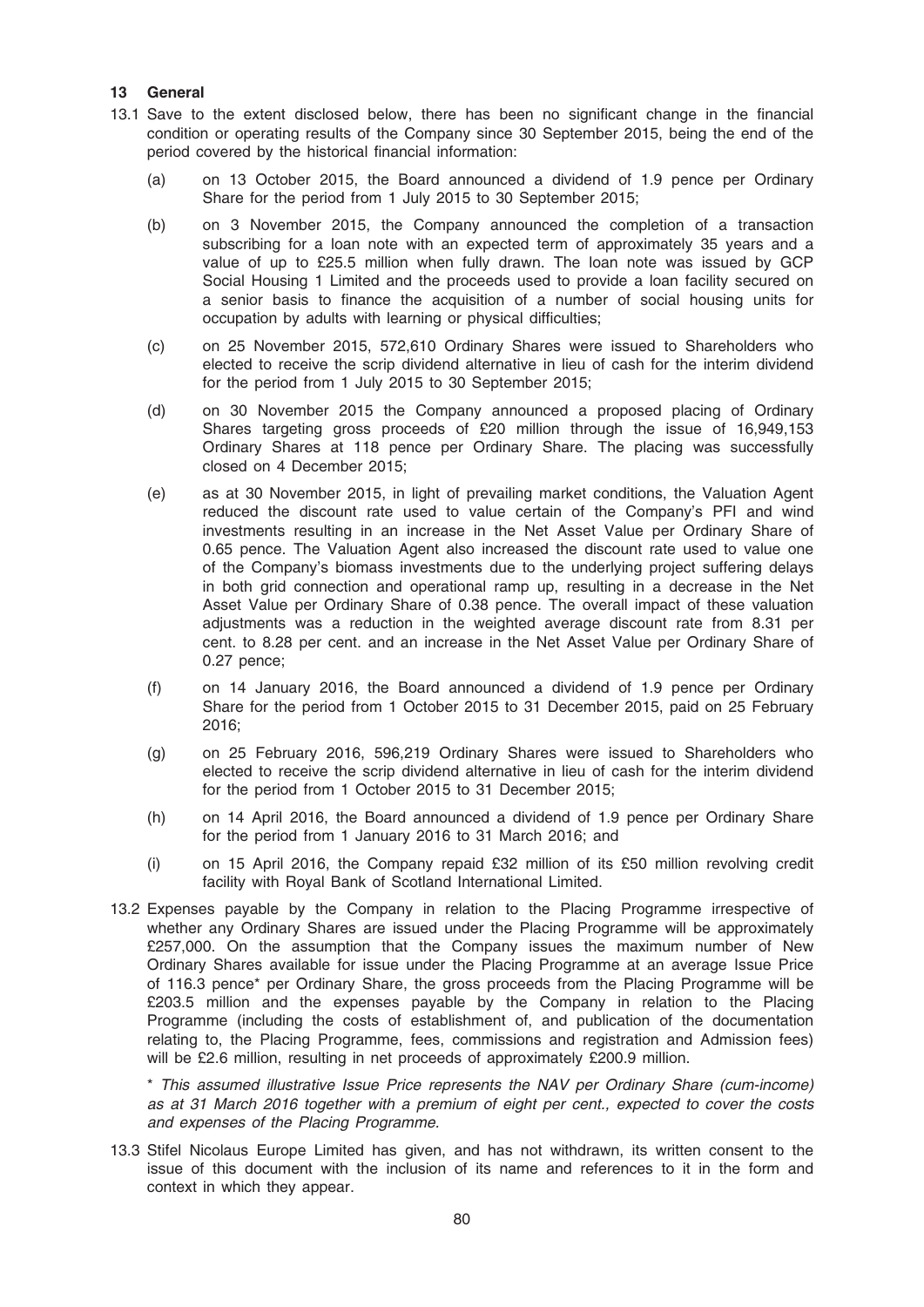- 13.4 The Investment Adviser has given, and has not withdrawn, its written consent to the issue of this document with the inclusion of its name and references to it in the form and context in which they appear.
- 13.5 There are no patents or other intellectual property rights, licences, industrial, commercial or financial contracts or new manufacturing processes which are material to the Company's business or profitability.
- 13.6 As described in paragraph 2.2 of this Part 6, as at 14 April 2016 (being the latest practicable date prior to publication of this document), the issued and fully paid share capital of the Company was 594,599,568 Ordinary Shares of £0.01 par value.
- 13.7 The Company paid a dividend of: (i) 7.60 per Ordinary Share for the year ended 30 September 2015 (amounting to £39.0 million); (ii) 7.60 per Ordinary Share for the year ended 30 September 2014 (amounting to £29.6 million); and (iii) 7.60 per Ordinary Share for the year ended 30 September 2013 (amounting to £9.9 million).
- 13.8 The ISIN for the Ordinary Shares is JE00B6173J15. The Ordinary Shares are not listed on any other market for securities.
- 13.9 As at the date of this document, the Company is not aware of any person or persons who, directly or indirectly, jointly or severally, exercises control of the Company, nor is it aware of any arrangements, the operation of which may at a subsequent date result in a change of control of the Company.

#### 14 Documents Available For Inspection

Copies of the following documents will be available for inspection following receipt of a request made to the company secretary during normal business hours on any day (except Saturdays, Sundays, bank and public holidays) free of charge to the public at the offices of the Company from the date of this document until 17 April 2017:

- 14.1 the Memorandum and the Articles; and
- 14.2 the annual reports (or, if more recent, any half yearly report) and audited financial statements of the Company that are incorporated by reference in Part 7 of this document.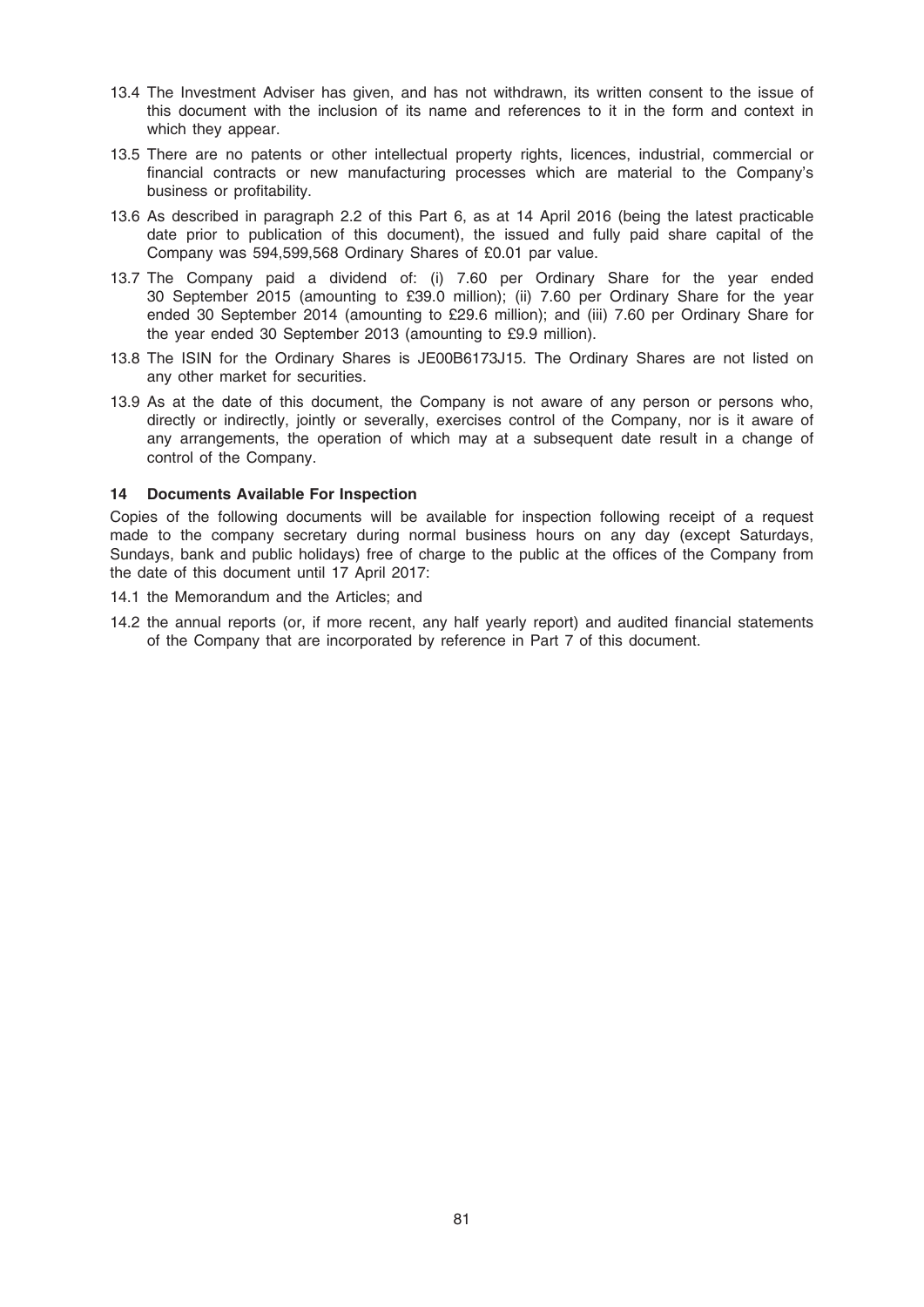## PART 7

## FINANCIAL INFORMATION ON THE COMPANY

## 1. Audited consolidated financial statements of the Company for the financial year ended 30 September 2013 and the financial year ended 30 September 2014 and audited financial statements of the Company for the financial year ended 30 September 2015

The audited consolidated financial statements of the Company for the financial years ended 30 September 2013 and 30 September 2014 and the audited financial statements of the Company for the financial year ended 30 September 2015 have been prepared in accordance with International Financial Reporting Standards and have been submitted to the National Storage Mechanism and are available for inspection at www.hemscott.com/nsm.do and are incorporated into this document by reference.

The audited financial statements of the Company for the financial year ended 30 September 2013 (which have been incorporated in this document by reference), include, on the pages specified in the table below, the following information:

| <b>Nature of information</b>                        | For the year<br>ended<br>30 September<br>2013<br>Page No(s) |
|-----------------------------------------------------|-------------------------------------------------------------|
| Consolidated Statement of Comprehensive Income      | 38                                                          |
| <b>Consolidated Statement of Financial Position</b> | 39                                                          |
| Consolidated Statement of Cash Flow                 | 41                                                          |
| Consolidated Statement of Changes in Equity         | 40                                                          |
| Significant Accounting policies                     | 42-46                                                       |
| Notes to the Consolidated Financial Statements      | $42 - 60$                                                   |
| Independent Auditor's Report                        | 36-37                                                       |
| Chairman's Statement                                | $4 - 5$                                                     |
| Introduction                                        | $1 - 3$                                                     |
| <b>Strategic Report</b>                             | $6 - 23$                                                    |
| Directors' Report                                   | $26 - 27$                                                   |
| <b>Remuneration Report</b>                          | 28-29                                                       |
| Corporate Governance Statement                      | 30-32                                                       |
| <b>Audit Committee Report</b>                       | 33-34                                                       |

Any statement contained in the audited consolidated financial statements of the Company for the financial year to 30 September 2013 which are deemed to be incorporated by reference herein, shall be deemed to be modified or superseded for the purpose of this document to the extent that a statement contained herein (or in a later document which is incorporated by reference herein) modifies or supersedes such earlier statement (whether expressly, by implication or otherwise). Any statement so modified or superseded shall not be deemed, except as so modified or superseded, to constitute a part of this document.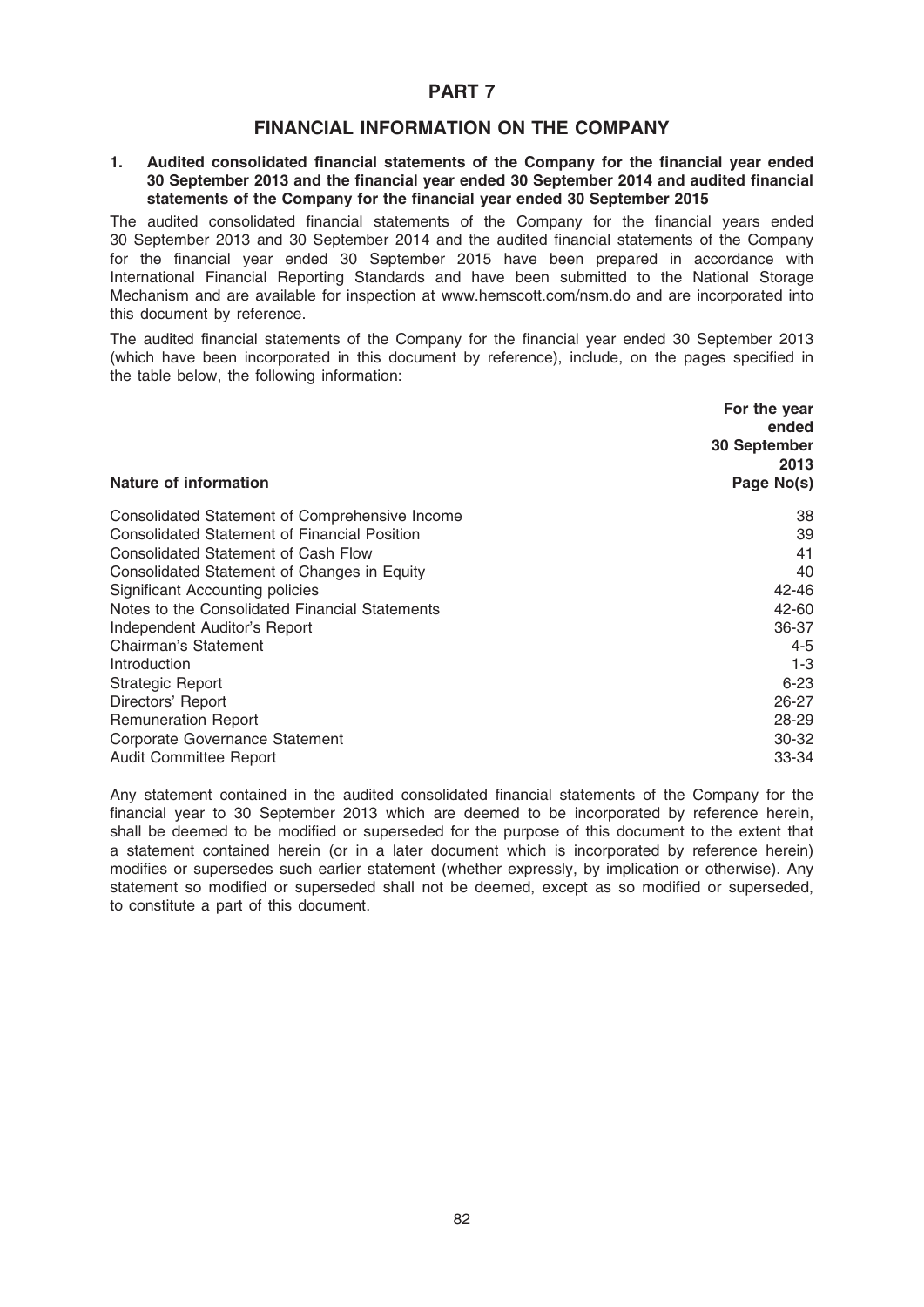The audited consolidated financial statements of the Company for the financial year ended 30 September 2014 (which have been incorporated in this document by reference), include, on the pages specified in the table below, the following information:

| <b>Nature of information</b>                        | For the year<br>ended<br>30 September<br>2014<br>Page No(s) |
|-----------------------------------------------------|-------------------------------------------------------------|
| Consolidated Statement of Comprehensive Income      | 50                                                          |
| <b>Consolidated Statement of Financial Position</b> | 51                                                          |
| Consolidated Statement of Cash Flow                 | 53                                                          |
| Consolidated Statement of Changes in Equity         | 52                                                          |
| Significant Accounting policies                     | 54-58                                                       |
| Notes to the Consolidated Financial Statements      | 54-70                                                       |
| Independent Auditor's Report                        | 47-49                                                       |
| Chairman's Statement                                | 4-6                                                         |
| Introduction                                        | $1 - 7$                                                     |
| Strategic Report                                    | $8-29$                                                      |
| Directors' Report                                   | 32-34                                                       |
| <b>Remuneration Report</b>                          | 35-37                                                       |
| Corporate Governance Statement                      | 38-43                                                       |
| Audit Committee Report                              | 44-45                                                       |

Any statement contained in the audited consolidated financial statements of the Company for the financial year to 30 September 2014 which are deemed to be incorporated by reference herein, shall be deemed to be modified or superseded for the purpose of this document to the extent that a statement contained herein (or in a later document which is incorporated by reference herein) modifies or supersedes such earlier statement (whether expressly, by implication or otherwise). Any statement so modified or superseded shall not be deemed, except as so modified or superseded, to constitute a part of this document.

The audited financial statements of the Company for the financial year ended 30 September 2015 (which have been incorporated in this document by reference), include, on the pages specified in the table below, the following information:

| Nature of information                  | For the year<br>ended<br>30 September<br>2015<br>Page No(s) |
|----------------------------------------|-------------------------------------------------------------|
|                                        |                                                             |
| Statement of Comprehensive Income      | 62                                                          |
| <b>Statement of Financial Position</b> | 63                                                          |
| <b>Statement of Cash Flows</b>         | 65                                                          |
| Statement of Changes in Equity         | 64                                                          |
| Notes to the Financial Statements      | 66-86                                                       |
| Independent Auditor's Report           | 56-61                                                       |
| Chairman's Statement                   | $4 - 8$                                                     |
| Introduction                           | 1-9                                                         |
| <b>Strategic Report</b>                | 12-35                                                       |
| Directors' Report                      | 52-54                                                       |
| <b>Remuneration Report</b>             | 49-51                                                       |
| Corporate Governance Statement         | 38-43                                                       |
| <b>Audit Committee Report</b>          | 44-46                                                       |

Any statement contained in the audited financial statements of the Company for the financial year to 30 September 2015 which are deemed to be incorporated by reference herein, shall be deemed to be modified or superseded for the purpose of this document to the extent that a statement contained herein (or in a later document which is incorporated by reference herein) modifies or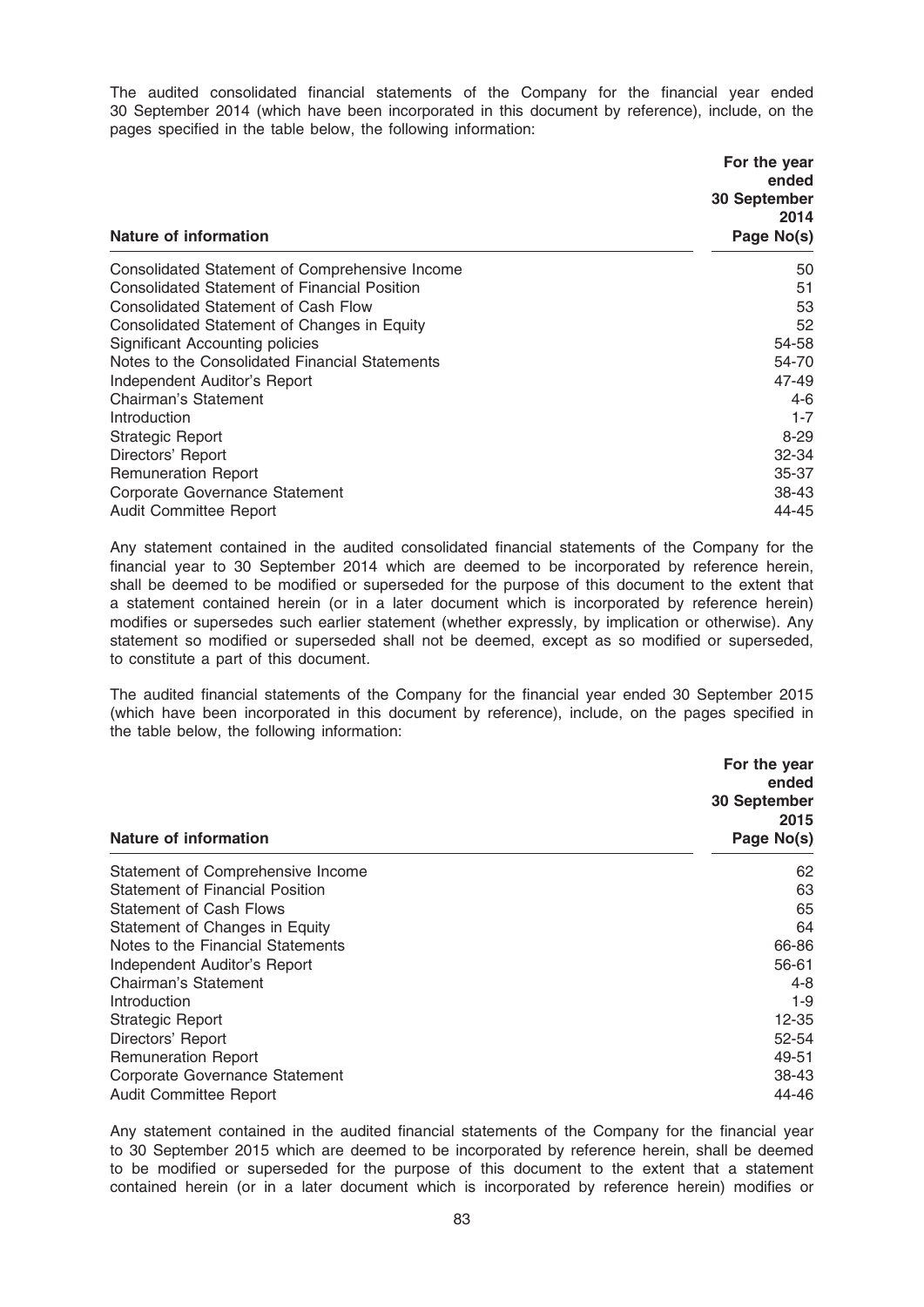supersedes such earlier statement (whether expressly, by implication or otherwise). Any statement so modified or superseded shall not be deemed, except as so modified or superseded, to constitute a part of this document.

The Company will provide, without charge, to each person to whom a copy of this document has been delivered, upon the written request of such person, a copy of each of the audited consolidated financial statements of the Company for the financial years ended 30 September 2013 and 30 September 2014 and the audited financial statements of the Company for the financial year ended 30 September 2015 that are incorporated by reference herein. Written requests should be directed to the Company at its registered office. The parts of the above mentioned documents which are not incorporated by reference into this Prospectus are either not relevant for investors or are covered elsewhere within this Prospectus.

## 2. Selected financial information

Selected historical key financial information of the Company as at 30 September 2013, 30 September 2014 and 30 September 2015 is set out below. The information has been extracted without material adjustment from the audited consolidated financial statements of the Company for the years ended 30 September 2013 and 30 September 2014 and the audited financial statements of the Company for the year ended 30 September 2015.

|                                     | As at<br>30 September<br>2015<br>£'000 | As at<br>30 September<br>$2014*$<br>£'000 | As at<br><b>30 September</b><br>2013<br>£'000 |
|-------------------------------------|----------------------------------------|-------------------------------------------|-----------------------------------------------|
| <b>Assets</b>                       |                                        |                                           |                                               |
| Cash and cash equivalents           | 4,906                                  | 38,432                                    | 25,391                                        |
| Receivables and prepayments         | 1,279                                  | 44,613                                    | 3,127                                         |
| Investments at fair value           | 657,730                                | 389,036                                   | 344,142                                       |
| <b>Total assets</b>                 | 663,915                                | 472,081                                   | 372,660                                       |
| <b>Liabilities</b>                  |                                        |                                           |                                               |
| Payables and accrued expenses       | 3,248                                  | 1,278                                     | 3,795                                         |
| Financial liabilities at fair value | 41,123                                 |                                           | 75,249                                        |
| <b>Total liabilities</b>            | 44,371                                 | 1,278                                     | 79,044                                        |
| Net assets                          | 619,544                                | 470,803                                   | 293,616                                       |

The 30 September 2014 figures appear as restated in the audited financial statements for the year ended 30 September 2015 following the adoption of IFRS 10 as of 1 October 2014.

Detailed below are the adjusted Net Asset Values attributable to the holders of Ordinary Shares as at the relevant dates as calculated in accordance with the Company's policies as described in this document for calculating its published Net Asset Value (the "Published NAV"). The difference between the Published NAVs below attributable to the Ordinary Shares and the net assets attributable to the Ordinary Shares as illustrated above arises from a difference in the treatment of set up costs incurred between the calculation of Published NAV and Net Asset Value calculation in accordance with IFRS.

| <b>Period/Year end position</b>                    | As at               | As at               | As at        |
|----------------------------------------------------|---------------------|---------------------|--------------|
|                                                    | 30 September        | 30 September        | 30 September |
|                                                    | 2015                | 2014                | 2013         |
| Net assets attributable to Ordinary Shares (£'000) | 619.544             | 470.803             | 293.616      |
| Net Asset Value per Ordinary Share                 | 107.47 <sub>p</sub> | 104.53 <sub>p</sub> | 104.35p      |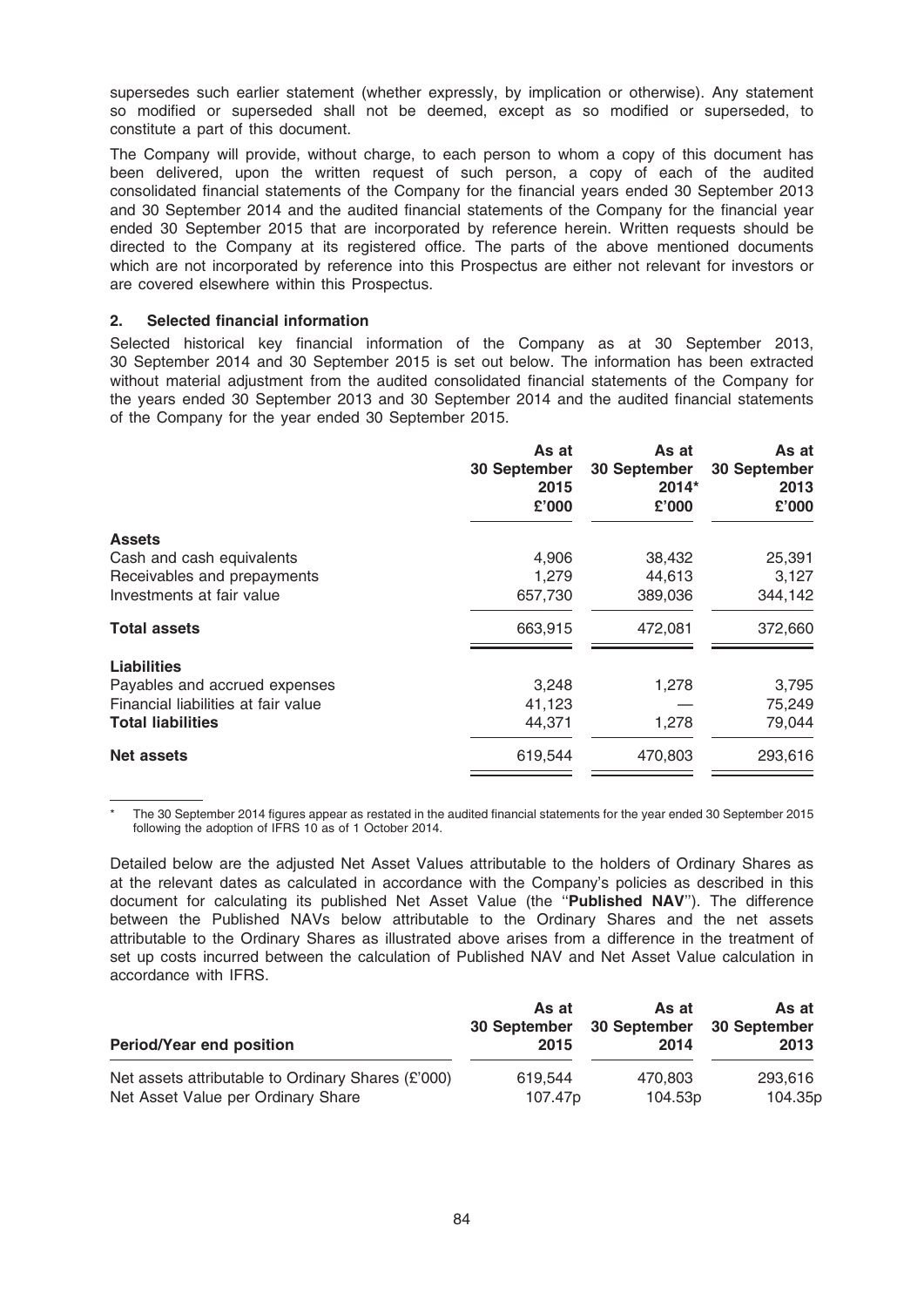# DEFINITIONS

The following definitions apply throughout this document unless the context otherwise requires:

| "2014 Placing Programme"                    | the placing programme of new Ordinary Shares as described in<br>the prospectus dated 12 February 2014, under which gross<br>proceeds of £90 million were raised                                                                                                                                                                                                                                               |
|---------------------------------------------|---------------------------------------------------------------------------------------------------------------------------------------------------------------------------------------------------------------------------------------------------------------------------------------------------------------------------------------------------------------------------------------------------------------|
| "2015 Placing Programme"                    | the placing programme of new Ordinary Shares as described in<br>the prospectus dated 30 March 2015, under which gross<br>proceeds of £90 million were raised                                                                                                                                                                                                                                                  |
| "Administration Agreement"                  | the administration agreement dated 31 January 2014 between<br>the Company and the Administrator, details of which are set out in<br>paragraph 7.3 of Part 6 of this document                                                                                                                                                                                                                                  |
| "Administrator"                             | Capita Financial Administrators (Jersey) Limited or such<br>administrator as may be appointed from time to time by the<br>Company                                                                                                                                                                                                                                                                             |
| "Admission"                                 | the admission of any New Ordinary Shares to be issued pursuant<br>to a Placing under the Placing Programme to the Premium Listing<br>segment of the Official List and to trading on the London Stock<br>Exchange's Main Market for listed securities                                                                                                                                                          |
| "AIC"                                       | the Association of Investment Companies                                                                                                                                                                                                                                                                                                                                                                       |
| "AIC Code"                                  | the AIC's Code of Corporate Governance, as amended from time<br>to time                                                                                                                                                                                                                                                                                                                                       |
| "AIF"                                       | an alternative investment fund within the meaning of AIFMD                                                                                                                                                                                                                                                                                                                                                    |
| "AIFM"                                      | an alternative investment fund manager within the meaning of<br><b>AIFMD</b>                                                                                                                                                                                                                                                                                                                                  |
| "AIFMD"                                     | the Alternative Investment Fund Managers Directive 2011/61/EU<br>as implemented in the UK                                                                                                                                                                                                                                                                                                                     |
| "Articles of Association" or<br>"Articles"  | the articles of association of the Company in force from time to<br>time                                                                                                                                                                                                                                                                                                                                      |
| "Auditors"                                  | KPMG Channel Islands Jersey Limited or such auditor (who shall<br>be suitably qualified under Jersey Companies Law) as may be<br>appointed from time to time by the Company                                                                                                                                                                                                                                   |
| "Board" or "Board of Directors"             | the board of directors of the Company                                                                                                                                                                                                                                                                                                                                                                         |
| "Bookrunner"                                | <b>Stifel</b>                                                                                                                                                                                                                                                                                                                                                                                                 |
| "Business Day"                              | any day (other than a Saturday or a Sunday) on which<br>commercial banks are open for business in London and Jersey                                                                                                                                                                                                                                                                                           |
| "C Share Surplus"                           | the net assets of the Company attributable to the C Shares, being<br>the assets attributable to such C Shares (including, for the<br>avoidance of doubt, any income and/or revenue (net of expenses)<br>arising from or relating to such assets) less such proportion of the<br>Company's liabilities as the Directors shall reasonably allocate to<br>the assets of the Company attributable to the C Shares |
| "C Shares"                                  | C ordinary shares of £0.01 each in the capital of the Company<br>having the rights set out in the Articles and as summarised in this<br>document                                                                                                                                                                                                                                                              |
| "certificated" or "in certificated<br>form" | in certificated form, that is, not in CREST                                                                                                                                                                                                                                                                                                                                                                   |
| "CIF Law"                                   | Collective Investment Funds (Jersey) Law 1988, as amended                                                                                                                                                                                                                                                                                                                                                     |
| "City Code"                                 | the City Code on Takeovers and Mergers                                                                                                                                                                                                                                                                                                                                                                        |
| "Company"                                   | <b>GCP Infrastructure Investments Limited</b>                                                                                                                                                                                                                                                                                                                                                                 |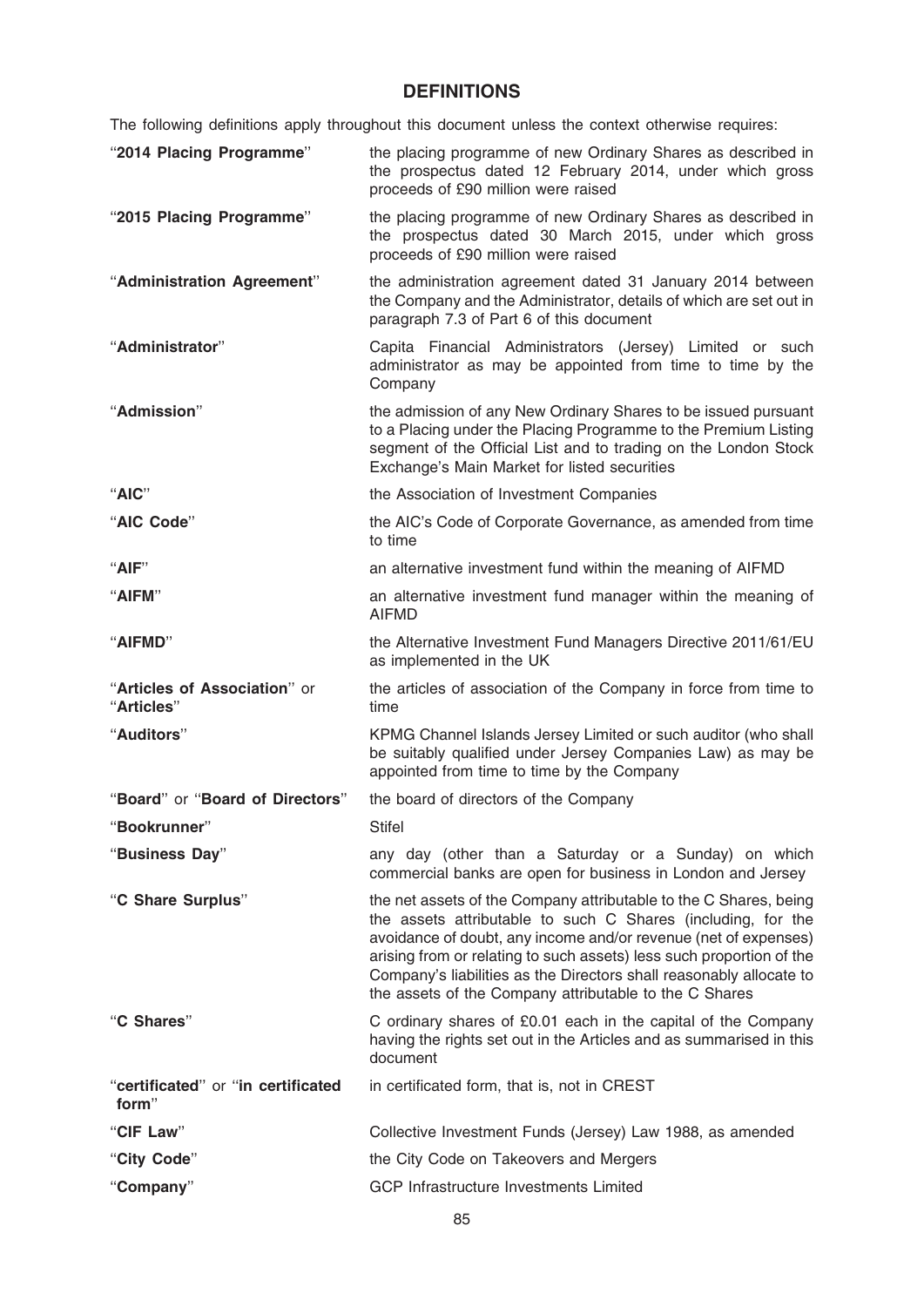| "CREST"                                   | the computerised settlement system operated by Euroclear UK<br>and Ireland Limited which facilitates the transfer of title to shares<br>in uncertificated form                                                                                                                                                                                                                                        |
|-------------------------------------------|-------------------------------------------------------------------------------------------------------------------------------------------------------------------------------------------------------------------------------------------------------------------------------------------------------------------------------------------------------------------------------------------------------|
| "Current Portfolio"                       | the Company's investment portfolio as at the Latest Practicable<br>Date, as described in Part 3 of this document                                                                                                                                                                                                                                                                                      |
| "CRS" or "Common Reporting<br>Standard"   | the new global standard for the automatic exchange of financial<br>information between tax authorities developed by the OECD                                                                                                                                                                                                                                                                          |
| "Custodian"                               | Capita Trust Company (Jersey) Limited                                                                                                                                                                                                                                                                                                                                                                 |
| "Custodian Agreement"                     | the custodian agreement dated 21 July 2014 between the<br>Company and the Custodian, details of which are set out in<br>paragraph 7.5 of Part 6 of this document                                                                                                                                                                                                                                      |
| "Deferred Shares"                         | redeemable deferred shares of £0.01 each in the capital of the<br>Company                                                                                                                                                                                                                                                                                                                             |
| "Director"                                | a director of the Company from time to time                                                                                                                                                                                                                                                                                                                                                           |
| "Disclosure and Transparency<br>Rules"    | the disclosure and transparency rules made by the FCA under<br>Part VI of FSMA                                                                                                                                                                                                                                                                                                                        |
| "EEA"                                     | the European Economic Area                                                                                                                                                                                                                                                                                                                                                                            |
| "EU"                                      | the European Union                                                                                                                                                                                                                                                                                                                                                                                    |
| "Feed-in Tariff" or "FIT"                 | the Feed-in Tariff scheme as introduced on 1 April 2010 under the<br>Energy Act 2008                                                                                                                                                                                                                                                                                                                  |
| "FCA" or "Financial Conduct<br>Authority" | the Financial Conduct Authority of the United Kingdom in its<br>capacity as the competent authority for the purposes of FSMA                                                                                                                                                                                                                                                                          |
| "FSMA"                                    | the Financial Services and Markets Act 2000 of the United<br>Kingdom, as amended                                                                                                                                                                                                                                                                                                                      |
| "HMRC"                                    | <b>HM Revenue &amp; Customs</b>                                                                                                                                                                                                                                                                                                                                                                       |
| "IFRS"                                    | International Financial Reporting Standards as adopted by the<br>European Union                                                                                                                                                                                                                                                                                                                       |
| "Investment Adviser"                      | Gravis Capital Partners LLP, being the investment adviser to the<br>Company                                                                                                                                                                                                                                                                                                                           |
| "Investment Advisory<br>Agreement"        | the investment advisory agreement dated 28 June 2010, as<br>amended, between the Company and the Investment Adviser,<br>details of which are set out in paragraph 7.2 of Part 6 of this<br>document                                                                                                                                                                                                   |
| "Investment Company Act"                  | the United States Investment Company Act of 1940, as amended                                                                                                                                                                                                                                                                                                                                          |
| " $IPO"$                                  | the initial public offer of the Company pursuant to which<br>40,000,000 Ordinary Shares were admitted to the premium<br>listing segment of the Official List and to trading on the London<br>Stock Exchange's Main Market for listed securities on 22 July<br>2010                                                                                                                                    |
| "Issue Price"                             | the minimum price at which any New Ordinary Shares will be<br>issued or sold to Investors under the Placing Programme, being<br>equal to the prevailing Net Asset Value per Ordinary Share (cum-<br>income) at the time of allotment together with a premium intended<br>to at least cover the costs and expenses of the relevant Placing<br>(including, without limitation, any placing commissions) |
| "Jersey Companies Law"                    | the Companies (Jersey) Law, 1991 (as amended)                                                                                                                                                                                                                                                                                                                                                         |
| "Jersey Listed Fund Guide"                | the Jersey Listed Fund Guide published by the JFSC                                                                                                                                                                                                                                                                                                                                                    |
| "JFSC"                                    | the Jersey Financial Services Commission                                                                                                                                                                                                                                                                                                                                                              |
| "Latest Practicable Date"                 | 31 March 2016, being the latest practicable date prior to the date<br>of this document for ascertaining certain information contained<br>herein                                                                                                                                                                                                                                                       |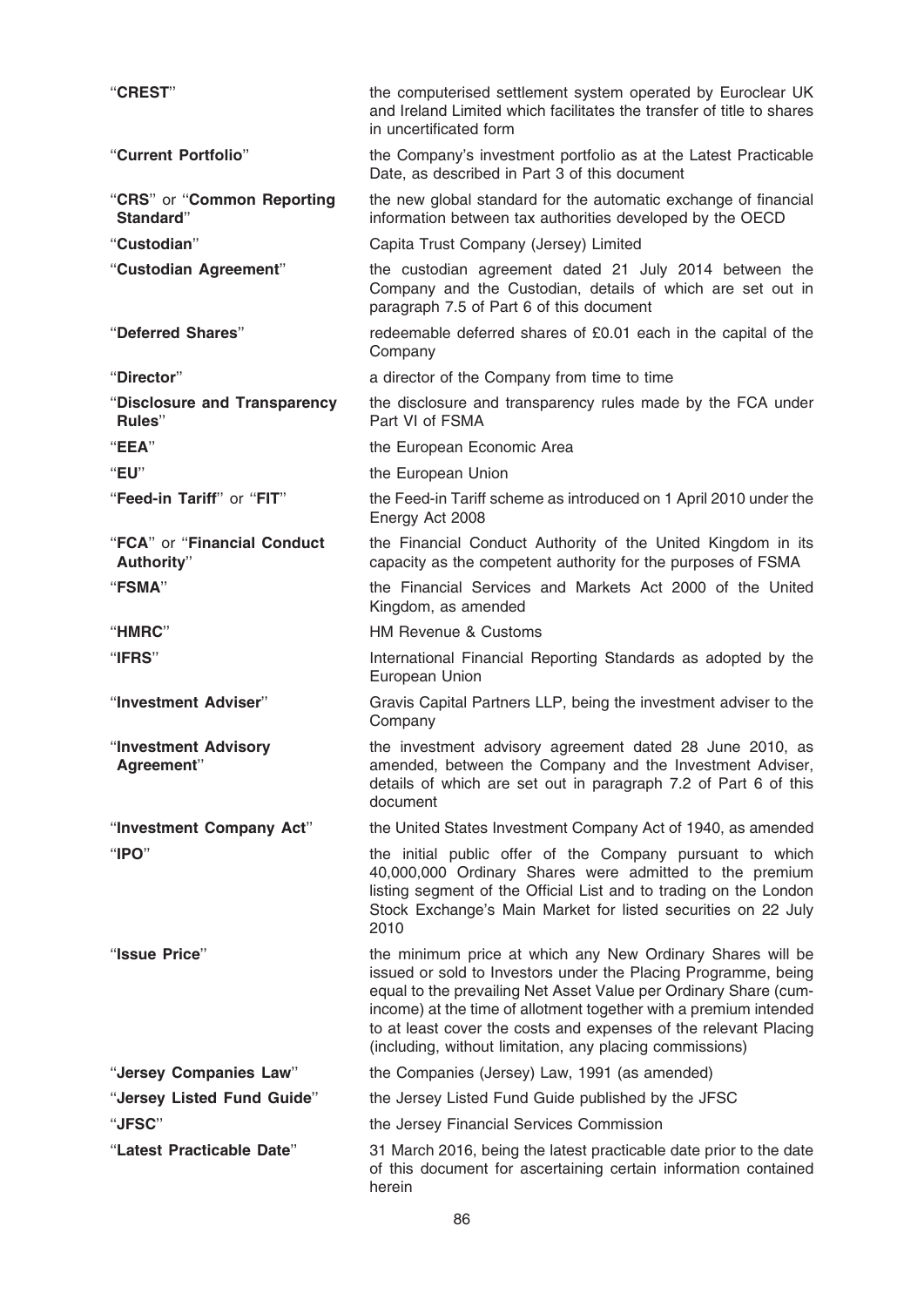| "LIBOR"                        | the London Interbank Offered Rate, being the average rate of<br>interest that leading banks in London charge when lending to<br>other banks                                                                                                                                               |
|--------------------------------|-------------------------------------------------------------------------------------------------------------------------------------------------------------------------------------------------------------------------------------------------------------------------------------------|
| "Listing Rules"                | the listing rules made by the UK Listing Authority under section<br>73A of FSMA                                                                                                                                                                                                           |
| "London Stock Exchange"        | London Stock Exchange plc                                                                                                                                                                                                                                                                 |
| "Member State"                 | a sovereign state which is a member of the European Union                                                                                                                                                                                                                                 |
| "Memorandum"                   | the memorandum of association of the Company in force from<br>time to time                                                                                                                                                                                                                |
| "MW"                           | Megawatts                                                                                                                                                                                                                                                                                 |
| "MWe"                          | megawatts electrical                                                                                                                                                                                                                                                                      |
| "NAV" or "Net Asset Value"     | the value of the assets of the Company less its liabilities as<br>determined in accordance with the procedure set out in paragraph<br>12 of Part 1 of this document in the paragraph entitled "Valuation<br>and valuation methodology", or as otherwise determined by the<br><b>Board</b> |
| "New Ordinary Shares"          | the Ordinary Shares proposed to be issued pursuant to the<br><b>Placing Programme</b>                                                                                                                                                                                                     |
| "NIROC"                        | Northern Ireland Renewable Obligation Certificates                                                                                                                                                                                                                                        |
| "Official List"                | the official list of the UK Listing Authority                                                                                                                                                                                                                                             |
| "Ordinary Shares"              | ordinary shares of £0.01 each in the capital of the Company                                                                                                                                                                                                                               |
| "Panel"                        | the Panel on Takeovers and Mergers                                                                                                                                                                                                                                                        |
| " $PFI"$                       | private finance initiative                                                                                                                                                                                                                                                                |
| "Placing"                      | the placing of New Ordinary Shares at the Issue Price pursuant to<br>the Placing Programme, as described in Part 4 of this document                                                                                                                                                       |
| "Placing Programme"            | the placing programme of up to 175 million New Ordinary Shares<br>as described in Part 4 of this document                                                                                                                                                                                 |
| "Premium Listing"              | a listing on the Official List which complies with the requirements<br>of the Listing Rules for a premium listing                                                                                                                                                                         |
| "Primary Information Provider" | an entity approved by the FCA under s.89P of the Financial<br>Services and Markets Act 2000 as a primary information provider                                                                                                                                                             |
| "project agreement"            | the agreement or group of agreements entered into by a Project<br>Company which regulates its rights and obligations with regard to<br>the relevant infrastructure project                                                                                                                |
| "Project Company"              | means a single purpose vehicle established to design and/or<br>finance and/or construct and/or operate and/or acquire one or<br>more infrastructure assets                                                                                                                                |
| "Prospectus"                   | this document, which constitutes a prospectus relating to the<br>Company in accordance with the Prospectus Rules                                                                                                                                                                          |
| "Prospectus Rules"             | the rules made for the purposes of Part VI of FSMA in relation to<br>offers of securities to the public and admission of securities to<br>trading on a regulated market                                                                                                                   |
| "Reorganisation"               | the reorganisation of the Company pursuant to the Scheme and<br>certain ancillary matters, which became effective on 7 February<br>2014 and under which the Subsidiary became a wholly-owned<br>subsidiary of the Company                                                                 |
| "RHI"                          | the renewable heat incentive scheme                                                                                                                                                                                                                                                       |
| "ROCs"                         | renewables obligation certificates                                                                                                                                                                                                                                                        |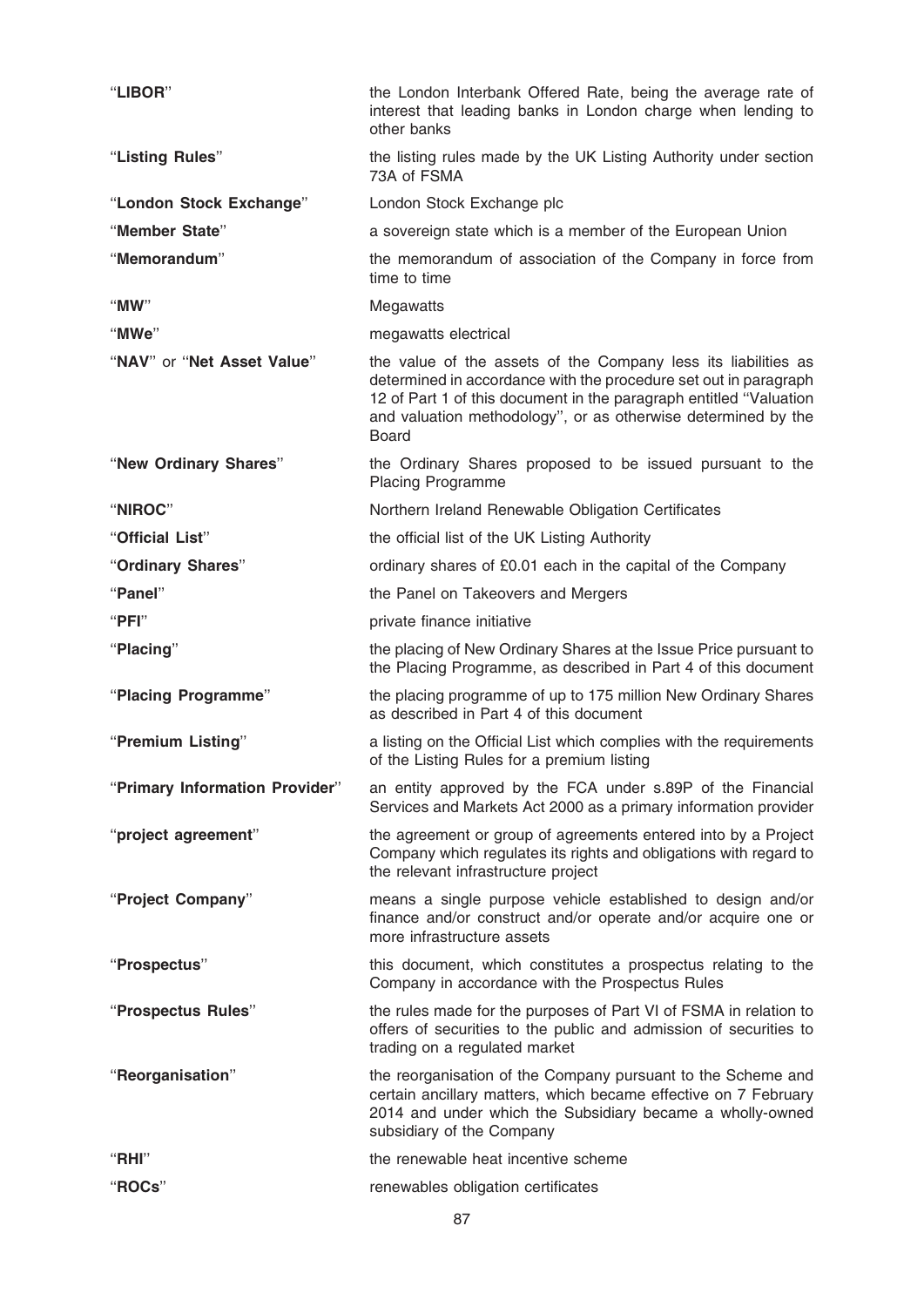| "Scheme"                                   | the court-sanctioned scheme of arrangement made under Article<br>125 of the Jersey Companies Law between the Company, the<br>Subsidiary and shareholders in the Subsidiary other than the<br>Company, which became effective on 7 February 2014 |
|--------------------------------------------|-------------------------------------------------------------------------------------------------------------------------------------------------------------------------------------------------------------------------------------------------|
| "Securities Act"                           | the United States Securities Act of 1933 (as amended)                                                                                                                                                                                           |
| "Share Issuance Agreement"                 | the Share Issuance Agreement dated 18 April 2016 between the<br>Company, the Investment Adviser and the Bookrunner, details of<br>which are set out in paragraph 7.1 of Part 6 of this document                                                 |
| "Share Registration Services<br>Agreement" | the share registration services agreement dated 28 June 2010<br>between the Company and the Registrar, details of which are set<br>out in paragraph 7.4 of Part 6 of this document                                                              |
| "Shareholders"                             | holders of Ordinary Shares                                                                                                                                                                                                                      |
| "Share Surplus"                            | the net assets of the Company less the C Share Surplus                                                                                                                                                                                          |
| "Sponsor" or "Stifel"                      | Stifel Nicolaus Europe Limited                                                                                                                                                                                                                  |
| "Subsidiary"                               | <b>GCP Infrastructure Asset Holdings Limited</b>                                                                                                                                                                                                |
| "TCGA"                                     | the Taxation of Chargeable Gains Act 1992                                                                                                                                                                                                       |
| "TIOPA"                                    | the Taxation (International and Other Provisions) Act 2010                                                                                                                                                                                      |
| "UK Corporate Governance<br>Code"          | the UK Corporate Governance Code published from time to time<br>by the Financial Reporting Council                                                                                                                                              |
| "UK Listing Authority"                     | the FCA acting in its capacity as the competent authority for the<br>purposes of Part VI of FSMA                                                                                                                                                |
| "United Kingdom" or "UK"                   | the United Kingdom of Great Britain and Northern Ireland                                                                                                                                                                                        |
| "US" or "United States"                    | the United States of America, its states, territories and<br>possessions, including the District of Columbia                                                                                                                                    |
| "Valuation Agent"                          | Mazars LLP or such other independent valuer as may be<br>appointed by the Company from time to time                                                                                                                                             |
| "Valuation Engagement Letter"              | the valuation engagement letter dated 12 August 2010, as<br>amended, between the Company and the Valuation Agent, details<br>of which are set out in paragraph 7.6 of Part 6 of this document                                                   |
| "VAT"                                      | value added tax or any similar or replacement tax                                                                                                                                                                                               |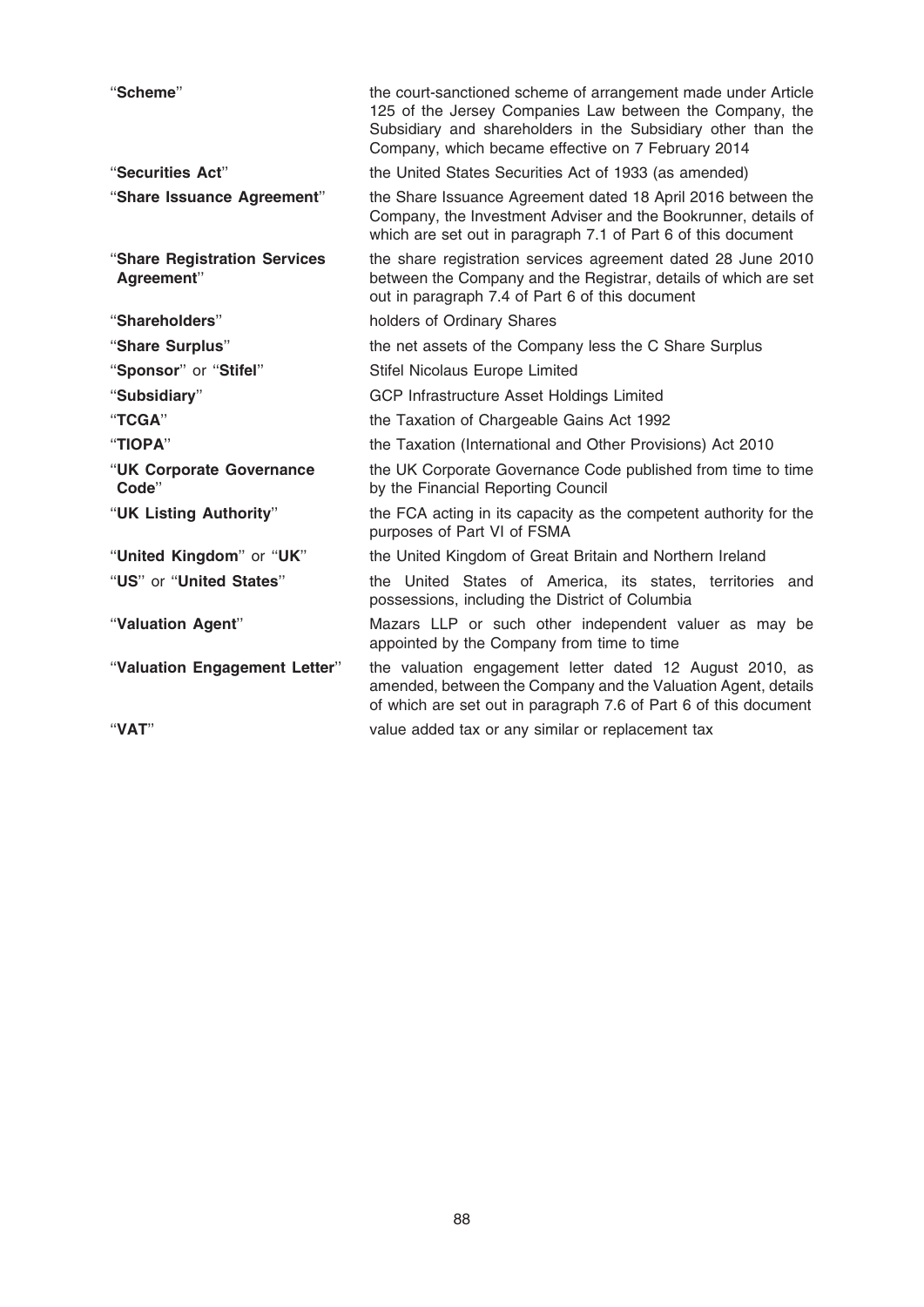# TERMS AND CONDITIONS OF THE PLACING PROGRAMME

In these terms and conditions, which apply to the Placing Programme:

''EEA States'' means the states which comprise the European Economic Area;

''Money Laundering Regulations'' means the Money Laundering (Jersey) Order 2008;

"Requlation S" means Regulation S under the Securities Act;

"Rule 144A" means Rule 144A of the Securities Act; and

''US Person'' means a ''US Person'' as defined in Regulation S of the Securities Act.

Save where the context otherwise requires, words and expressions defined in the Prospectus of which these terms and conditions form part have the same meanings where they are used in these terms and conditions.

## The terms and conditions

These terms and conditions apply to persons making an offer to subscribe for New Ordinary Shares under the Placing Programme (which may include the Bookrunner or its nominees).

Each person to whom these conditions apply, as described above, who confirms its agreement to the Bookrunner to subscribe for New Ordinary Shares (an ''Investor'') hereby agrees with the Bookrunner and the Company to be bound by these terms and conditions as being the terms and conditions upon which New Ordinary Shares will be subscribed under the Placing Programme. An Investor shall, without limitation, become so bound if the Bookrunner confirms to the Investor its allocation.

The Company and/or the Bookrunner may require any Investor to agree to such further terms and/ or conditions and/or give such additional warranties and/or representations as it (in its absolute discretion) sees fit and/or may require any such Investor to execute a separate placing letter (a ''Placing Letter'').

## Agreement to purchase New Ordinary Shares

Conditional on (i) Admission occurring on or prior to 8.00 a.m. (London Time) on such dates as may be agreed between the Bookrunner and the Company prior to the closing of each Placing (not being later than 17 April 2017) and (ii) the Share Issuance Agreement becoming unconditional in respect of the Placing (save for conditions relating to Admission) and not having been terminated in accordance with its terms before Admission an Investor agrees to subscribe for, as more particularly described below, at the Issue Price, the number of New Ordinary Shares allocated to such Investor in accordance with the arrangements described in these terms and conditions. To the fullest extent permitted by law, each Investor acknowledges and agrees that it will not be entitled to exercise any remedy of rescission at any time. This does not affect any other rights such Investor may have.

Any commitment to acquire New Ordinary Shares under the Placing Programme agreed orally with the Bookrunner, as agent for the Company, will constitute an irrevocable, legally binding commitment upon that person (who at that point will become an Investor) in favour of the Company and the Bookrunner, to subscribe for the number of New Ordinary Shares allocated to it and comprising its placing confirmation on the terms and subject to the conditions set out in this part of the Prospectus and in the contract note (the "Contract Note") and the Placing Letter (if any) and in accordance with the Articles in force as at the date of Admission. Except with the consent of the Bookrunner, such oral commitment will not be capable of variation or revocation after the time at which it is made.

Each Investor's allocation of Ordinary Shares under the Placing Programme will be evidenced by a Contract Note confirming: (i) the number of New Ordinary Shares that such Investor has agreed to acquire; (ii) the aggregate amount that such Investor will be required to pay for such New Ordinary Shares; and (iii) settlement instructions to pay the Bookrunner, as agent for the Company. The provisions set out in this part of the Prospectus will be deemed to be incorporated into that Contract Note.

## Payment for New Ordinary Shares

Each Investor undertakes to pay the Issue Price for the New Ordinary Shares issued to such Investor in such manner as shall be directed by the Bookrunner.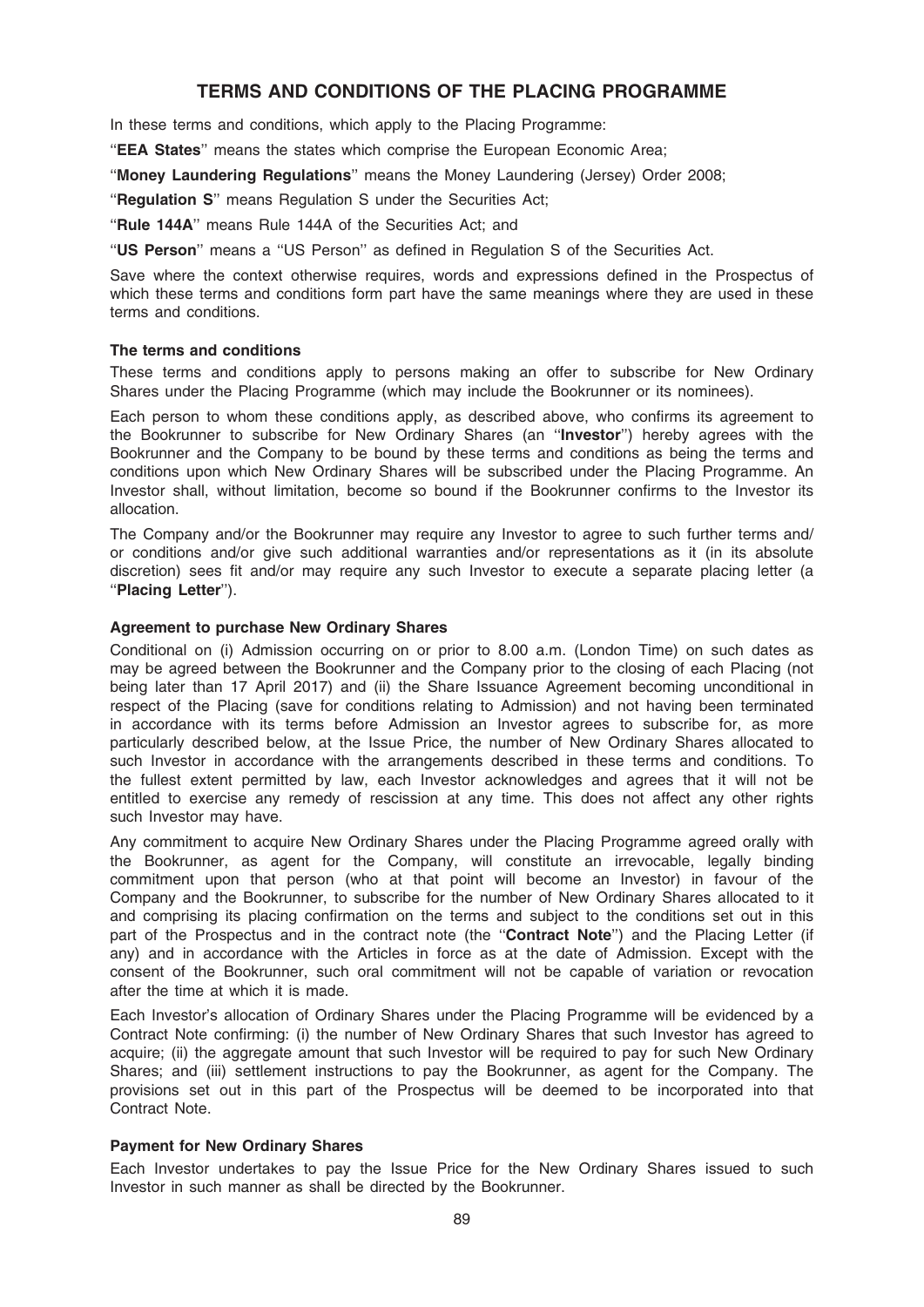In the event of any failure by any Investor to pay as so directed by the Bookrunner, the relevant Investor shall be deemed hereby to have appointed the Bookrunner or any nominee of the Bookrunner as its agent to use its reasonable endeavours to sell (in one or more transactions) any or all of the New Ordinary Shares in respect of which payment shall not have been made as directed by the Bookrunner and to indemnify the Bookrunner and its affiliates on demand in respect of any liability for stamp duty and/or stamp duty reserve tax or any other liability whatsoever arising in respect of any such sale or sales. A sale of all or any of such New Ordinary Shares shall not release the relevant Investor from the obligation to make such payment for New Ordinary Shares to the extent that the Bookrunner or its nominee have failed to sell such New Ordinary Shares at a consideration which, after deduction of the expenses of such sale and payment of stamp duty and/or stamp duty reserve tax as aforementioned, exceeds the Issue Price per New Ordinary Share.

Settlement of transactions in the New Ordinary Shares following Admission will take place in CREST but the Bookrunner reserves the right in its absolute discretion to require settlement in certificated form if, in its opinion, delivery or settlement is not possible or practicable within the CREST system within the timescales previously notified to the Investor (whether orally, in the Contract Note, in the Placing Letter (if any) or otherwise) or would not be consistent with the regulatory requirements in any Investor's jurisdiction.

#### Representations and warranties

By agreeing to subscribe for New Ordinary Shares under the Placing Programme, each Investor which enters into a commitment to subscribe for New Ordinary Shares will (for itself and for any person(s) procured by it to subscribe for New Ordinary Shares and any nominee(s) for any such person(s)) be deemed to undertake, represent and warrant to each of the Company, the Bookrunner, the Investment Adviser and the Registrar that:

- 1 in agreeing to subscribe for the New Ordinary Shares under the Placing Programme, it is relying solely on this document and any supplementary prospectus issued by the Company and not on any other information given, or representation or statement made at any time, by any person concerning the Company, the New Ordinary Shares, and the Placing Programme. It agrees that none of the Company, the Bookrunner, the Investment Adviser or the Registrar, nor any of their respective officers, agents, employees or affiliates, will have any liability for any other information or representation. It irrevocably and unconditionally waives any rights it may have in respect of any other information or representation;
- 2 if the laws of any territory or jurisdiction outside the United Kingdom are applicable to its agreement to subscribe for New Ordinary Shares under the Placing Programme, it warrants that it has complied with all such laws, obtained all governmental and other consents which may be required, complied with all requisite formalities and paid any issue, transfer or other taxes due in connection with its application in any territory and that it has not taken any action or omitted to take any action which will result in the Company, the Bookrunner, the Investment Adviser or the Registrar or any of their respective officers, agents, employees or affiliates acting in breach of the regulatory or legal requirements, directly or indirectly, of any territory or jurisdiction outside the United Kingdom in connection with the Placing Programme;
- 3 it has carefully read and understands this document in its entirety and acknowledges that it is acquiring New Ordinary Shares on the terms and subject to the conditions set out in this part of the Prospectus and in the Contract Note, the Placing Letter (if any) and the Articles as in force at the date of Admission;
- 4 the price payable per New Ordinary Share is payable to the Bookrunner on behalf of the Company in accordance with the terms of these terms and conditions and in the Contract Note and the Placing Letter (if any);
- 5 it has the funds available to pay for in full the New Ordinary Shares for which it has agreed to subscribe and that it will pay the total subscription amount in accordance with the terms set out in these terms and conditions and as set out in the Contract Note and the Placing Letter (if any) on the due time and date;
- 6 it has not relied on the Bookrunner or any person affiliated with the Bookrunner in connection with any investigation of the accuracy of any information contained in this document;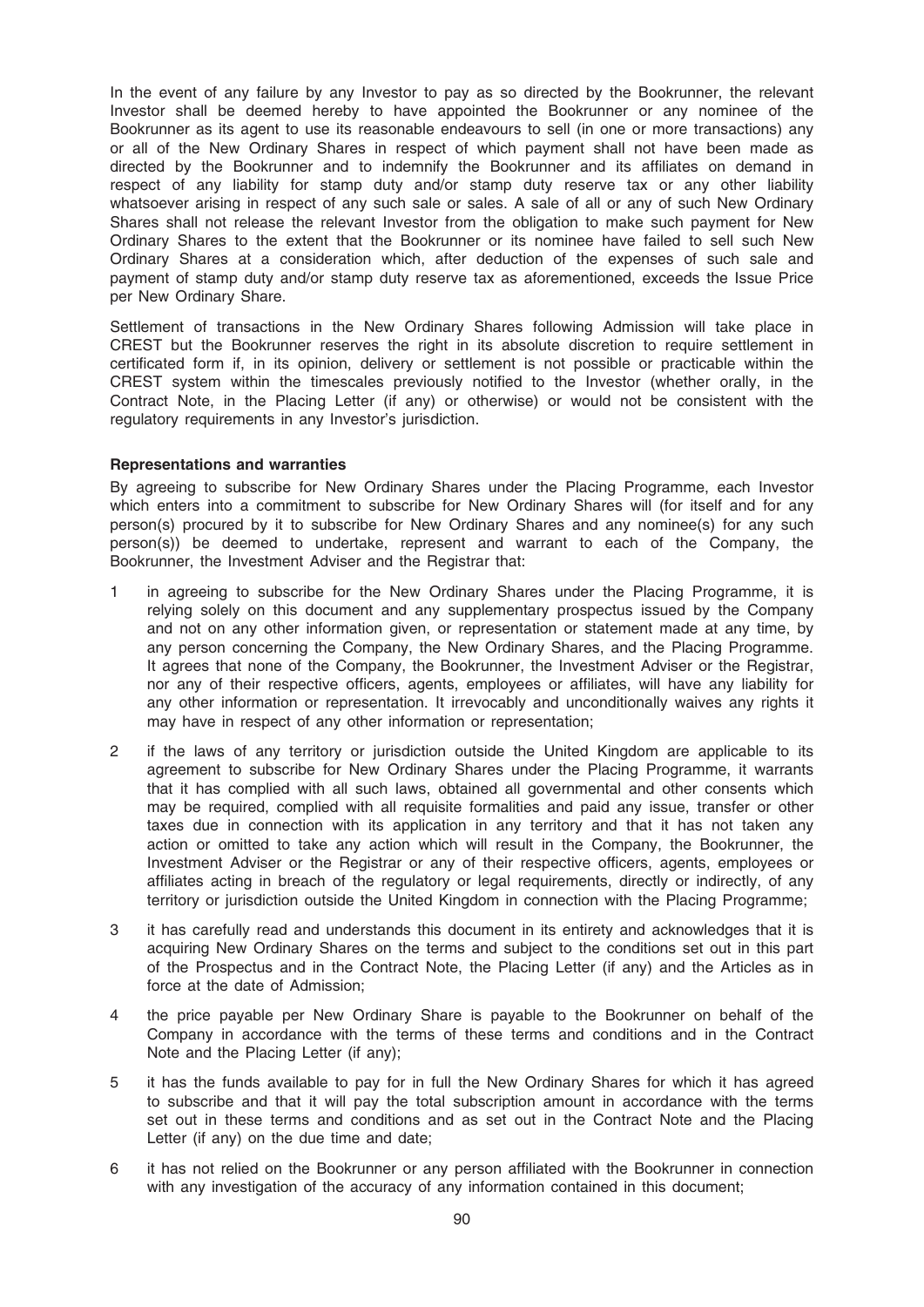- 7 it acknowledges that the content of this document is exclusively the responsibility of the Company and the Directors and neither the Bookrunner nor any person acting on its behalf nor any of its affiliates is responsible for or shall have any liability for any information, representation or statement contained in this document or any information published by or on behalf of the Company and will not be liable for any decision by such Investor to participate in the Placing Programme based on any information, representation or statement contained in this document or otherwise;
- 8 it acknowledges that no person is authorised in connection with the Placing Programme to give any information or make any representation other than as contained in this document and, if given or made, any information or representation must not be relied upon as having been authorised by the Bookrunner, the Company or the Investment Adviser;
- 9 it is not applying as, nor is it applying as nominee or agent for, a person who is or may be liable to notify and account for tax under the Stamp Duty Reserve Tax Regulations 1986 at any of the increased rates referred to in section 67, 70, 93 or 96 (depository receipts and clearance services) of the Finance Act 1986;
- 10 it accepts that none of the New Ordinary Shares has been or will be registered under the securities laws, or with any securities regulatory authority of, the United States, any member state of the FFA other than the United Kingdom, Australia, Canada, the Republic of South Africa or Japan (each a "Restricted Jurisdiction"). Accordingly, the New Ordinary Shares may not be offered, sold, issued or delivered, directly or indirectly, within any Restricted Jurisdiction unless an exemption from any registration requirement is available;
- 11 if it is within the United Kingdom, it is a person who falls within (i) Articles 49(2)(A) to (D) or (ii) Article 19(5) of the Financial Services and Markets Act 2000 (Financial Promotions) Order 2005 (the ''Order'') or is a person to whom the New Ordinary Shares may otherwise lawfully be offered under such Order, or, if it is receiving the offer in circumstances under which the laws or regulations of a jurisdiction other than the United Kingdom would apply, that it is a person to whom the New Ordinary Shares may be lawfully offered under that other jurisdiction's laws and regulations;
- 12 if it is a resident in the FFA (other than the United Kingdom), it is a qualified investor within the meaning of the law in the relevant FFA State implementing Article 2(1)e(i), (ii) or (iii) of the Prospectus Directive;
- 13 in the case of any New Ordinary Shares acquired by such Investor as a financial intermediary as that term is used in Article 3(2) of the Prospectus Directive (i) the New Ordinary Shares acquired by it in the Placing Programme have not been acquired on behalf of, nor have they been acquired with a view to their offer or resale to, persons in any Relevant Member State other than qualified investors, as that term is defined in the Prospectus Directive, or in circumstances in which the prior consent of the Bookrunner has been given to the offer or resale; or (ii) where New Ordinary Shares have been acquired by it on behalf of persons in any Relevant Member State other than qualified investors, the offer of those New Ordinary Shares to it is not treated under the Prospectus Directive as having been made to such persons;
- 14 if it is outside the United Kingdom, neither this document nor any other offering, marketing or other material in connection with the Placing Programme (for the purposes of these terms and conditions, each a "Placing Document") constitutes an invitation, offer or promotion to, or arrangement with, it or any person whom it is procuring to subscribe for New Ordinary Shares pursuant to the Placing Programme unless, in the relevant territory, such offer, invitation or other course of conduct could lawfully be made to it or such person and such documents or materials could lawfully be provided to it or such person and New Ordinary Shares could lawfully be distributed to and subscribed and held by it or such person without compliance with any unfulfilled approval, registration or other regulatory or legal requirements;
- 15 it does not have a registered address in, and is not a citizen, resident or national of a Restricted Jurisdiction or any jurisdiction in which it is unlawful to make or accept an offer of the New Ordinary Shares and it is not acting on a non-discretionary basis for any such person;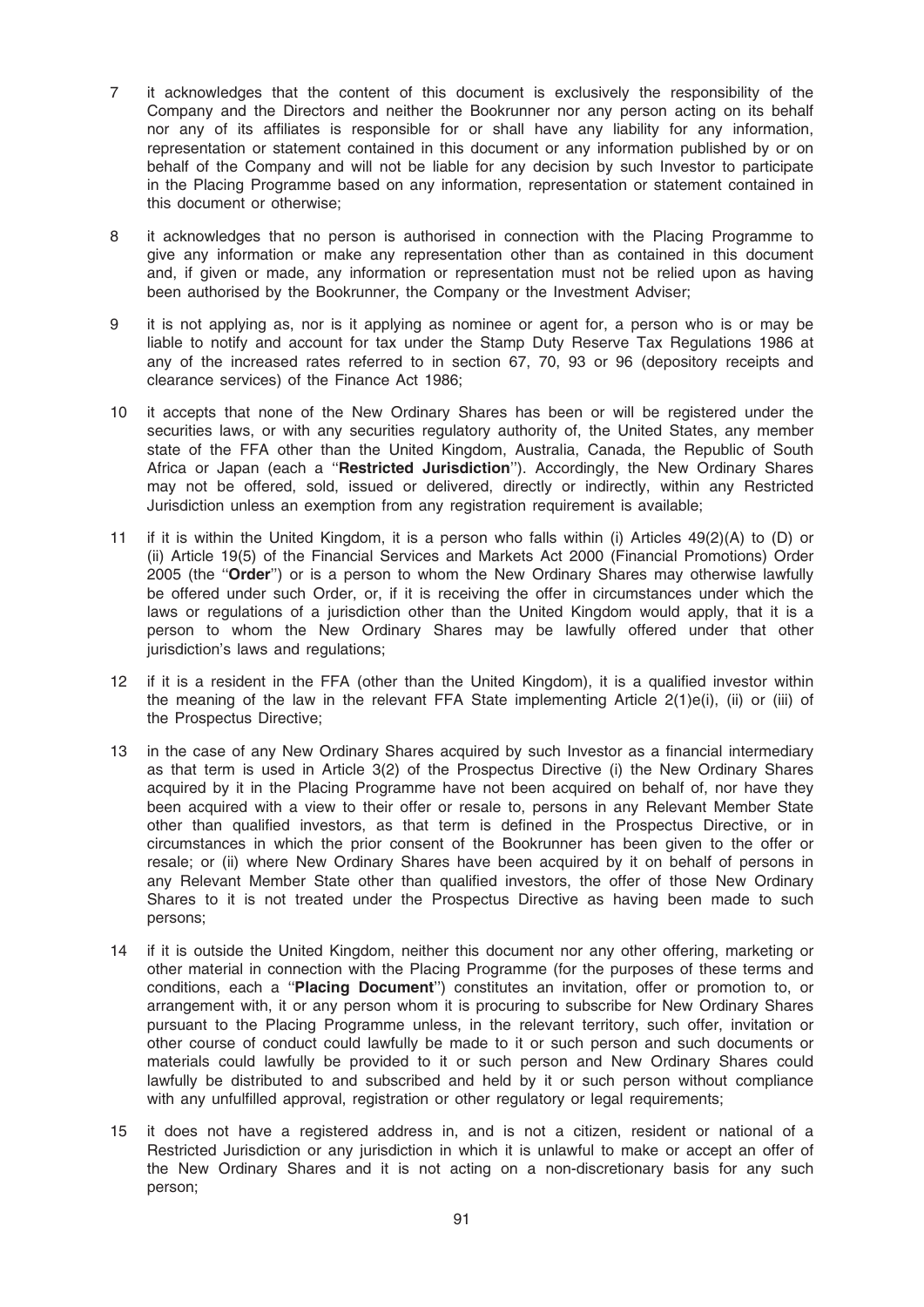- 16 if the Investor is a natural person, such Investor is not under the age of majority (18 years of age in the United Kingdom) on the date of such Investor's agreement to subscribe for New Ordinary Shares under the Placing Programme and will not be any such person on the date any such Placing under the Placing Programme is accepted;
- 17 it has only communicated or caused to be communicated and will only communicate or cause to be communicated any invitation or inducement to engage in investment activity (within the meaning of section 21 of FSMA) relating to the New Ordinary Shares in circumstances in which section 21(1) of FSMA does not require approval of the communication by an authorised person and acknowledges and agrees that no Placing Document is being issued by the Bookrunner in its capacity as an authorised person under section 21 of FSMA and it may not therefore be subject to the controls which would apply if they were made or approved as a financial promotion by an authorised person;
- 18 it is aware of and acknowledges that it is required to comply with all applicable provisions of FSMA with respect to anything done by it in relation to the New Ordinary Shares in, from or otherwise involving, the United Kingdom;
- 19 it is aware of the provisions of the Criminal Justice Act 1993 regarding insider dealing, section 118 of FSMA and the Proceeds of Crime Act 2002 and confirms that it has and will continue to comply with any obligations imposed by such statutes;
- 20 it has not, directly or indirectly, distributed, forwarded, transferred or otherwise transmitted this document nor any other Placing Document to any persons within the United States or to any US Persons, nor will it do any of the foregoing;
- 21 it represents, acknowledges and agrees to the representations, warranties and agreements as set out under the heading ''United States Purchase and Transfer Restrictions'' below;
- 22 no action has been taken or will be taken in any jurisdiction other than the United Kingdom that would permit a public offering of the New Ordinary Shares or possession of the Prospectus (and any supplementary prospectus issued by the Company), in any country or jurisdiction where action for that purpose is required;
- 23 it acknowledges that neither the Bookrunner nor any of its affiliates nor any person acting on its or their behalf is making any recommendations to it, advising it regarding the suitability of any transactions it may enter into in connection with the Placing Programme or providing any advice in relation to the Placing Programme and participation in the Placing Programme is on the basis that it is not and will not be a client of the Bookrunner and that the Bookrunner has no duties or responsibilities to it for providing protection afforded to its clients or for providing advice in relation to the Placing Programme nor, if applicable, in respect of any representations, warranties, undertaking or indemnities contained in the Placing Letter;
- 24 that, save in the event of fraud on the part of the Bookrunner, neither the Bookrunner, its ultimate holding companies nor any direct or indirect subsidiary undertakings of such holding companies, nor any of their respective directors, members, partners, officers and employees shall be responsible or liable to such Investor or any of its clients for any matter arising out of the Bookrunner's role as sponsor and bookrunner or otherwise in connection with the Placing Programme and that where any such responsibility or liability nevertheless arises as a matter of law such Investor and, if relevant, its clients, will immediately waive any claim against any of such persons which such Investor or any of its clients may have in respect thereof;
- 25 it acknowledges that where it is subscribing for New Ordinary Shares for one or more managed, discretionary or advisory accounts, it is authorised in writing for each such account: (i) to subscribe for the New Ordinary Shares for each such account; (ii) to make on each such account's behalf the representations, warranties and agreements set out in this document; and (iii) to receive on behalf of each such account any documentation relating to the Placing Programme in the form provided by the Company and/or the Bookrunner. It agrees that the provisions of this paragraph shall survive any resale of the New Ordinary Shares by or on behalf of any such account;
- 26 it irrevocably appoints any Director and any director of the Bookrunner to be its agent and on its behalf (without any obligation or duty to do so), to sign, execute and deliver any documents and do all acts, matters and things as may be necessary for, or incidental to, its subscription for all or any of the New Ordinary Shares for which it has given a commitment under the Placing Programme in the event of its own failure to do so;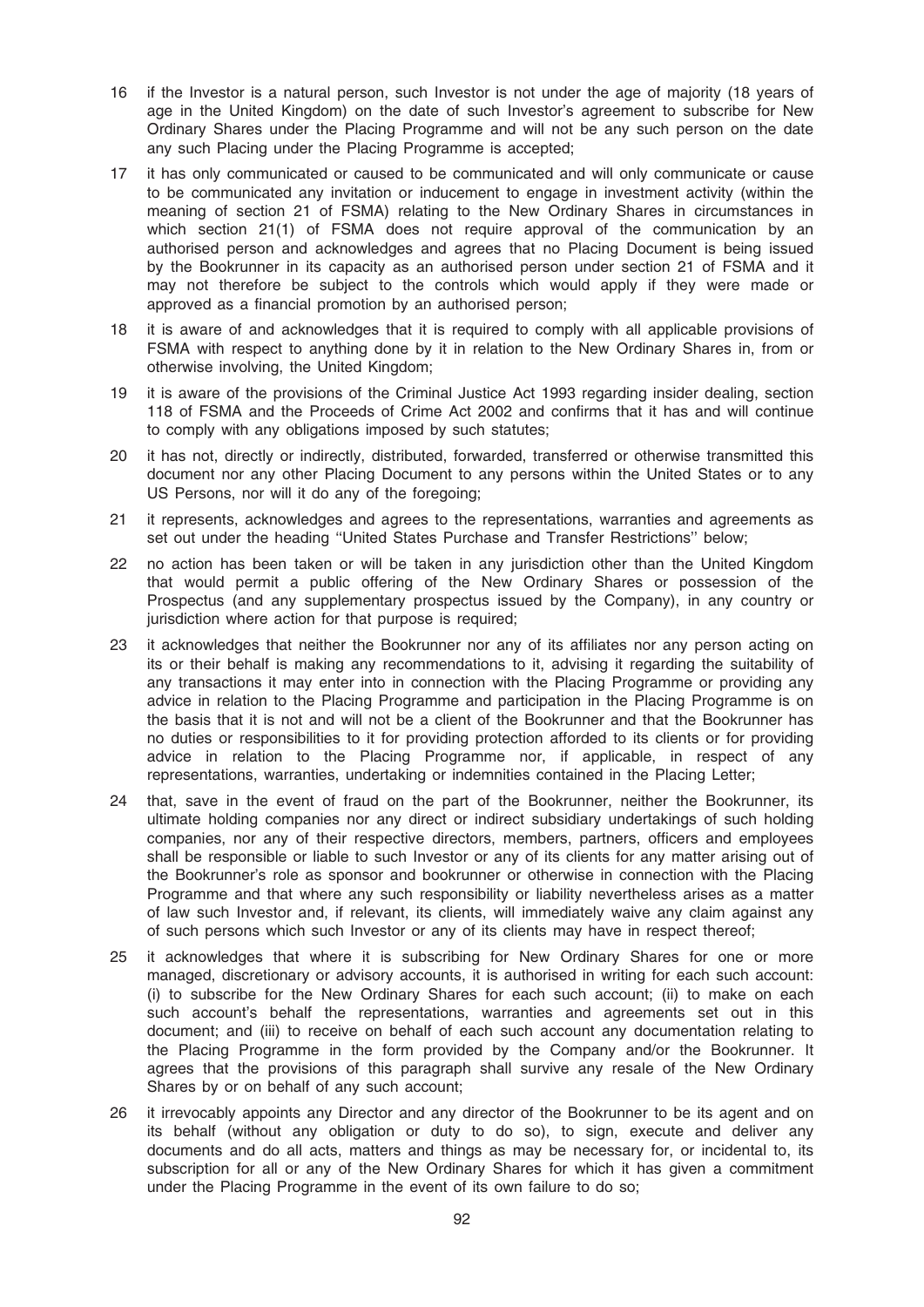- 27 it accepts that if the Placing Programme does not proceed or the relevant conditions to the Share Issuance Agreement are not satisfied or the New Ordinary Shares for which valid application are received and accepted are not admitted to trading on the London Stock Exchange's Main Market for any reason whatsoever then neither the Bookrunner nor the Company nor the Investment Adviser, nor persons controlling, controlled by or under common control with any of them nor any of their respective employees, agents, officers, members, stockholders, partners or representatives, shall have any liability whatsoever to it or any other person;
- 28 in connection with its participation in the Placing Programme it has observed all relevant legislation and regulations, in particular (but without limitation) those relating to money laundering and that its application is only made on the basis that it accepts full responsibility for any requirement to verify the identity of its clients and other persons in respect of whom it has applied. In addition, it warrants that it is a person: (i) subject to the Money Laundering Regulations 2007 in force in the United Kingdom; or (ii) subject to the Money Laundering Directive (2005/60/EC of the European Parliament and of the EC Council of 26 October 2005 on the prevention of the use of the financial system for the purpose of money laundering and terrorist financing); or (iii) subject to any applicable laws or regulations (including the Proceeds of Crime (Jersey) Law 1999, as amended, the Money Laundering (Jersey) Order 2008 and the Handbook for the Prevention and Detection of Money Laundering and the Financing of Terrorism for Regulated Financial Services Businesses pursuant thereto);
- 29 it acknowledges that due to anti-money laundering requirements, the Bookrunner, the Administrator, the Registrar and the Company may require proof of identity and verification of the source of the payment before the application can be processed and that, in the event of delay or failure by the applicant to produce any information required for verification purposes, the Bookrunner and the Company may refuse to accept the application and the subscription monies relating thereto. It holds harmless and will indemnify the Bookrunner and the Company against any liability, loss or cost ensuing due to the failure to process such application, if such information as has been requested has not been provided by it in a timely manner;
- 30 that it is aware of, has complied with and will at all times comply with its obligations in connection with money laundering under the Proceeds of Crime Act 2002;
- 31 it acknowledges and agrees that information that it provides in any way by whatever means in relation to any natural person (a "relevant individual") and whether in relation to an application for New Ordinary Shares or otherwise (together "personal data") will be held, controlled and processed by the Administrator as a ''data controller'' under the Data Protection (Jersey) Law 2005, as amended (the "DP Law") in confidence and in accordance with its obligations under the DP Law. Such Investor consents (and warrants that each relevant individual has consented) to its personal data (the "Sensitive Personal Data") being disclosed to, held and processed by the Administrator, the Company or the Registrar, any group company, delegate or appointee of or service provider or adviser to any of foregoing, and/or any judicial, governmental, administrative or regulatory bodies for any of the following purposes:
	- (a) to comply with any statutory or regulatory requirements applicable to or in-house procedures of any such person (including under anti-money laundering legislation and/or to verify the identity of the Investor);
	- (b) to manage or administer such Investor's holdings in the Company and any related account on an ongoing basis, to operate the Company or to carry out statistical analysis or market research;
	- (c) to verify the identity of the Company in connection with any actual or proposed investments of the Company or for any purpose which the Administrator considers is in the legitimate business interests of the Company; and/or
	- (d) for any other specific purpose to which such Investor has given specific consent;
- 32 any such disclosure of personal data shall be in accordance with the obligations of the disclosing party under the DP Law;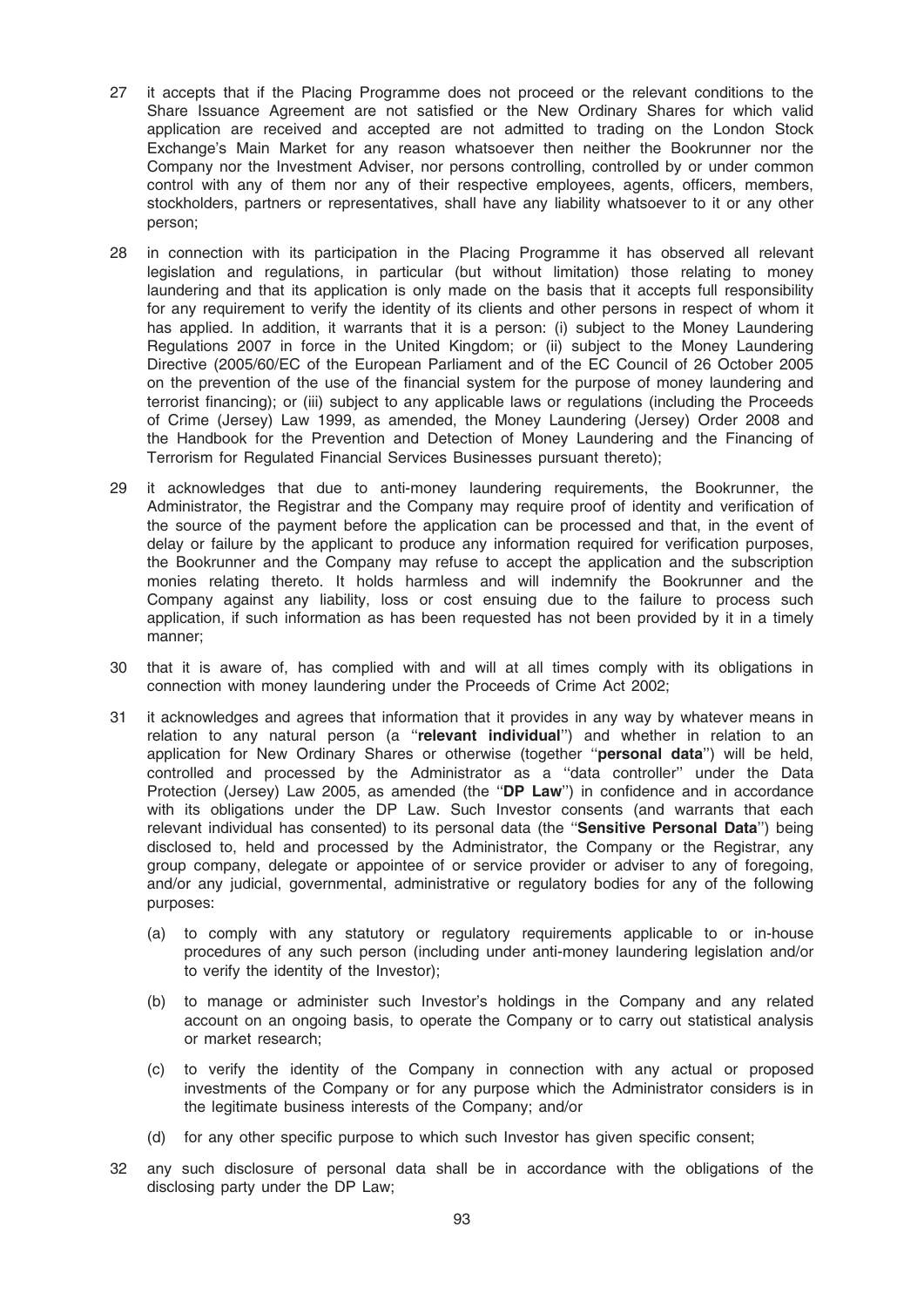- 33 it hereby acknowledges (and warrants that each relevant individual acknowledges) that in the course of the processing and disclosure described above its personal data may be transferred to entities situated or operating in countries outside of the Channel Islands and the European Economic Area and that such countries may not have data protection laws equivalent to those in Jersey and such Investor consents to any such transfer. The Administrator will, where required to do so by law or where it considers appropriate, implement contracts which seek to ensure that any such entity is contractually bound to provide an adequate level of protection in respect of the personal data transferred to it;
- 34 the Bookrunner and the Company are entitled to exercise any of their rights under the Share Issuance Agreement or any other right in their absolute discretion without any liability whatsoever to them;
- 35 the representations, undertakings and warranties contained in this document are irrevocable. It acknowledges that the Bookrunner and the Company and their respective affiliates will rely upon the truth and accuracy of the foregoing representations and warranties and it agrees that if any of the representations or warranties made or deemed to have been made by its subscription of the New Ordinary Shares are no longer accurate, it shall promptly notify the Bookrunner and the Company;
- 36 where it or any person acting on behalf of it is dealing with the Bookrunner, any money held in an account with the Bookrunner on behalf of it and/or any person acting on behalf of it will not be treated as client money within the meaning of the relevant rules and regulations of the Financial Conduct Authority which therefore will not require the Bookrunner to segregate such money, as that money will be held by the Bookrunner under a banking relationship and not as trustee;
- 37 any of its clients, whether or not identified to the Bookrunner, will remain its sole responsibility and will not become clients of the Bookrunner for the purposes of the rules of the FCA or for the purposes of any other statutory or regulatory provision;
- 38 it accepts that the allocation of Ordinary Shares shall be determined by the Bookrunner in its absolute discretion and that it may scale down any Placing Programme commitments for this purpose on such basis as it may determine;
- 39 time shall be of the essence as regards its obligations to settle payment for the New Ordinary Shares and to comply with its other obligations under the Placing Programme;
- 40 authorises the Bookrunner to deduct from the total amount subscribed under the Placing Programme the aggregation commission (if any) (calculated at the rate agreed with such Investor) payable on the number of New Ordinary Shares allocated under that Placing;
- 41 in the event that a supplementary prospectus is required to be produced pursuant to section 87G FSMA and in the event that it chooses to exercise any right of withdrawal pursuant to section 87(Q)(4) FSMA, such Investor will immediately re-subscribe for the New Ordinary Shares previously comprising its Placing commitment; and
- 42 the commitment to subscribe for New Ordinary Shares on the terms set out in these terms and conditions will continue notwithstanding any amendment that may in the future be made to the terms of the Placing Programme and that it will have no right to be consulted or require that its consent be obtained with respect to the Company's conduct of the Placing Programme.

#### United States purchase and transfer restrictions

By participating in the Placing Programme, each Investor acknowledges and agrees that it will (for itself and any person(s) procured by it to subscribe for New Ordinary Shares and any nominee(s) for any such person(s)) be further deemed to represent and warrant to each of the Company, the Bookrunner, the Investment Adviser and the Registrar that:

1 it is not a US Person, is not located within the United States, is acquiring the New Ordinary Shares in an offshore transaction meeting the requirements of Regulation S and is not acquiring the New Ordinary Shares for the account or benefit of a US Person;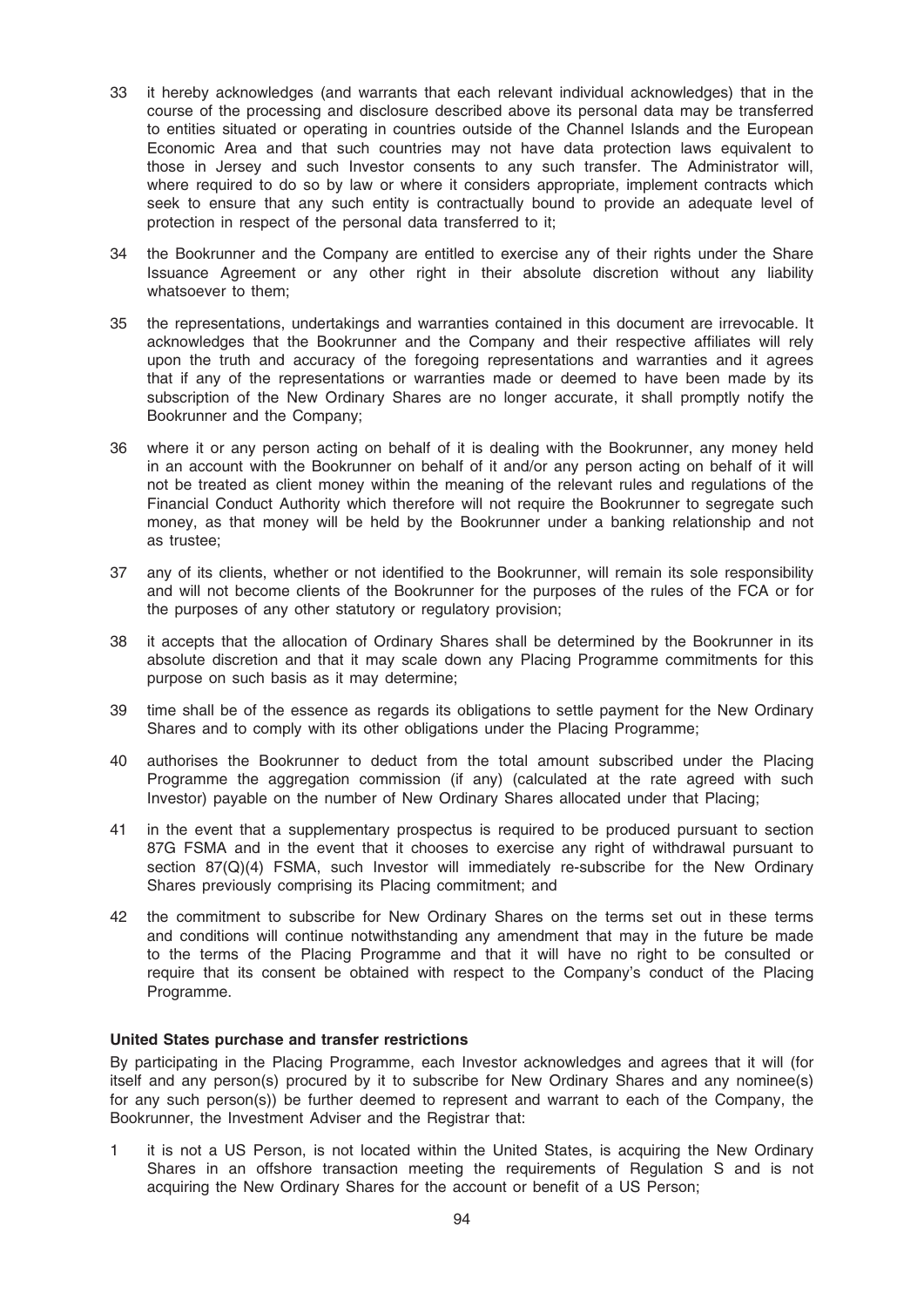- 2 it acknowledges that the New Ordinary Shares have not been and will not be registered under the Securities Act or with any securities regulatory authority of any State or other jurisdiction of the United States and may not be offered or sold in the United States or to, or for the account or benefit of, US Persons absent registration or an exemption from registration under the Securities Act;
- 3 it acknowledges that the Company has not registered under the US Investment Company Act and that the Company has put in place restrictions for transactions not involving any public offering in the United States, and to ensure that the Company is not and will not be required to register under the US Investment Company Act;
- 4 unless the Company expressly consents in writing otherwise, no portion of the assets used to purchase, and no portion of the assets used to hold, the New Ordinary Shares or any beneficial interest therein constitutes or will constitute the assets of: (i) an ''employee benefit plan'' as defined in Section 3(3) of ERISA that is subject to Title I of ERISA; (ii) a ''plan'' as defined in Section 4975 of the Internal Revenue Code, including an individual retirement account or other arrangement that is subject to Section 4975 of the Internal Revenue Code; or (iii) an entity which is deemed to hold the assets of any of the foregoing types of plans, accounts or arrangements that is subject to Title I of ERISA or Section 4975 of the Internal Revenue Code. In addition, if an investor is a governmental, church, non-US or other employee benefit plan that is subject to any federal, state, local or non-US law that is substantially similar to the provisions of Title I of ERISA or Section 4975 of the Internal Revenue Code, its purchase, holding, and disposition of the Shares must not constitute or result in a non-exempt violation of any such substantially similar law;
- 5 that if any New Ordinary Shares offered and sold pursuant to Regulation S are issued in certificated form, then such certificates evidencing ownership will contain a legend substantially to the following effect unless otherwise determined by the Company in accordance with applicable law:

"GCP INFRASTRUCTURE INVESTMENTS LIMITED (THE "COMPANY") HAS NOT BEEN AND WILL NOT BE REGISTERED UNDER THE U.S. INVESTMENT COMPANY ACT OF 1940, AS AMENDED (THE ''US INVESTMENT COMPANY ACT''). IN ADDITION, THE SECURITIES OF THE COMPANY REPRESENTED BY THIS CERTIFICATE HAVE NOT BEEN AND WILL NOT BE REGISTERED UNDER THE U.S. SECURITIES ACT OF 1933, AS AMENDED (THE ''SECURITIES ACT''), OR WITH ANY SECURITIES REGULATORY AUTHORITY OF ANY STATE OR OTHER JURISDICTION OF THE UNITED STATES. ACCORDINGLY, THIS SECURITY MAY NOT BE OFFERED, SOLD, PLEDGED, EXERCISED OR OTHERWISE TRANSFERRED WITHIN THE UNITED STATES OR TO, OR FOR THE ACCOUNT OR BENEFIT OF, US PERSONS EXCEPT IN ACCORDANCE WITH THE SECURITIES ACT OR AN EXEMPTION THEREFROM AND UNDER CIRCUMSTANCES WHICH WILL NOT REQUIRE THE COMPANY TO REGISTER UNDER THE US INVESTMENT COMPANY ACT, IN EACH CASE IN ACCORDANCE WITH ALL APPLICABLE SECURITIES LAWS. FURTHER, NO PURCHASE, SALE OR TRANSFER OF THE SECURITIES REPRESENTED BY THIS CERTIFICATE MAY BE MADE UNLESS SUCH PURCHASE, SALE OR TRANSFER WILL NOT RESULT IN THE ASSETS OF THE COMPANY CONSTITUTING ''PLAN ASSETS'' WITHIN THE MEANING OF THE EMPLOYEE RETIREMENT INCOME SECURITY ACT OF 1974, AS AMENDED (''ERISA''), THAT ARE SUBJECT TO PART 4 OF TITLE I OF ERISA OR SECTION 4975 OF THE INTERNAL REVENUE CODE OF 1986, AS AMENDED (THE "CODE");"

- 6 if in the future the investor decides to offer, sell, transfer, assign or otherwise dispose of the New Ordinary Shares, it will do so only in compliance with an exemption from the registration requirements of the Securities Act and under circumstances which: (a) will not require the Company to register under the US Investment Company Act; and (b) will not result in the assets of the Company constituting ''plan assets'' within the meaning of ERISA, that are subject to Part 4 of Title I of ERISA or Section 4975 of the Internal Revenue Code;
- 7 it is purchasing the New Ordinary Shares for its own account or for one or more investment accounts for which it is acting as a fiduciary or agent, in each case for investment only, and not with a view to or for sale or other transfer in connection with any distribution of the New Ordinary Shares in any manner that would violate the Securities Act, the US Investment Company Act or any other applicable securities laws;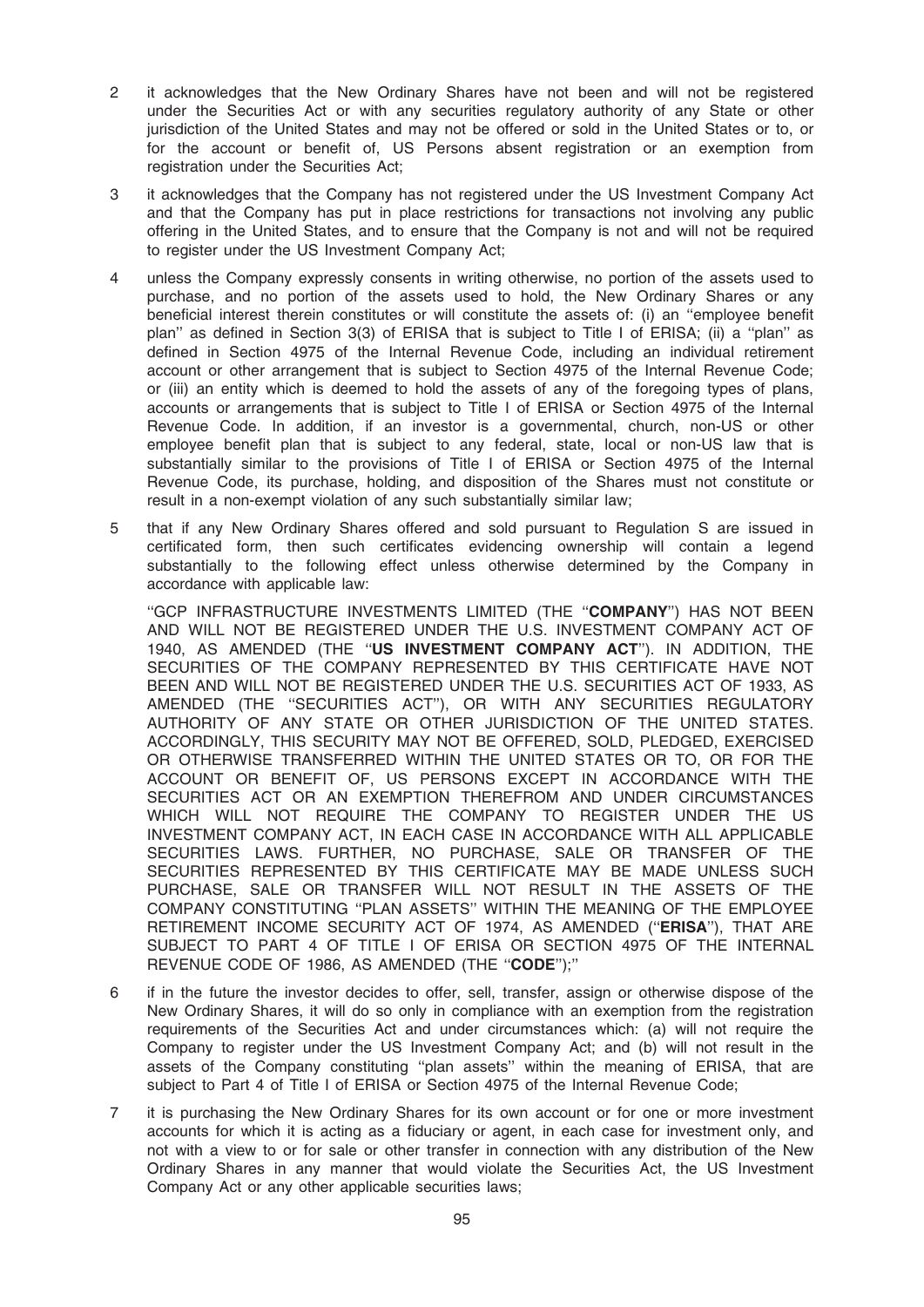- 8 it acknowledges that the Company reserves the right to make inquiries of any holder of the New Ordinary Shares or interests therein at any time as to such person's status under the US federal securities laws and to require any such person that has not satisfied the Company that the holding of New Ordinary Shares by such person will not violate or require registration under the US securities laws to transfer such New Ordinary Shares or interests in accordance with the Articles:
- 9 it acknowledges and understands the Company is required to comply with CRS and FATCA and that the Company will comply with any reporting and withholding requirements. The Investor agrees to provide the Company at the time or times prescribed by applicable law and at such time or times reasonably requested by the Company such information and documentation prescribed by applicable law and such additional documentation reasonably requested by the Company as may be necessary for the Company to comply with its obligations under CRS and FATCA;
- 10 it is entitled to acquire the New Ordinary Shares under the laws of all relevant jurisdictions which apply to it, it has fully observed all such laws and obtained all governmental and other consents which may be required thereunder and complied with all necessary formalities and it has paid all issue, transfer or other taxes due in connection with its acceptance in any jurisdiction of the New Ordinary Shares and that it has not taken any action, or omitted to take any action, which may result in the Company, the Bookrunner, the Investment Adviser or their respective directors, officers, agents, employees and advisers being in breach of the laws of any jurisdiction in connection its acceptance of participation in the Placing Programme;
- 11 it has received, carefully read and understands this document, and has not, directly or indirectly, distributed, forwarded, transferred or otherwise transmitted this document or any other presentation or offering materials concerning the New Ordinary Shares to or within the United States or to any US Persons, nor will it do any of the foregoing; and
- 12 if it is acquiring any New Ordinary Shares as a fiduciary or agent for one or more accounts, the investor has sole investment discretion with respect to each such account and full power and authority to make such foregoing representations, warranties, acknowledgements and agreements on behalf of each such account.

The Company, the Bookrunner, the Investment Adviser and their respective directors, officers, agents, employees, advisers and others will rely upon the truth and accuracy of the foregoing representations, warranties, acknowledgments and agreements. If any of the representations, warranties, acknowledgments or agreements made by the Investor are no longer accurate or have not been complied with, the Investor must immediately notify the Company.

## Supply of information

If the Bookrunner, the Registrar or the Company or any of their agents request any information about an Investor's agreement to subscribe for New Ordinary Shares under the Placing Programme, such Investor must promptly disclose it to them.

#### Miscellaneous

- 1 The rights and remedies of the Company, the Bookrunner, the Investment Adviser and the Registrar under these terms and conditions are in addition to any rights and remedies which would otherwise be available to each of them and the exercise or partial exercise of one will not prevent the exercise of others.
- 2 On application, if an Investor is an individual, that Investor may be asked to disclose in writing or orally, his nationality. If an Investor is a discretionary fund manager, that Investor may be asked to disclose in writing or orally the jurisdiction in which its funds are managed or owned. All documents provided in connection with the Placing Programme will be sent at the Investor's risk. They may be returned by post to such Investor at the address notified by such Investor.
- 3 Each Investor agrees to be bound by the Articles once the New Ordinary Shares, which the Investor has agreed to subscribe for pursuant to the Placing Programme, have been acquired by the Investor. The contract to subscribe for New Ordinary Shares under the Placing Programme and the appointments and authorities mentioned in this document will be governed by, and construed in accordance with, the laws of England and Wales. For the